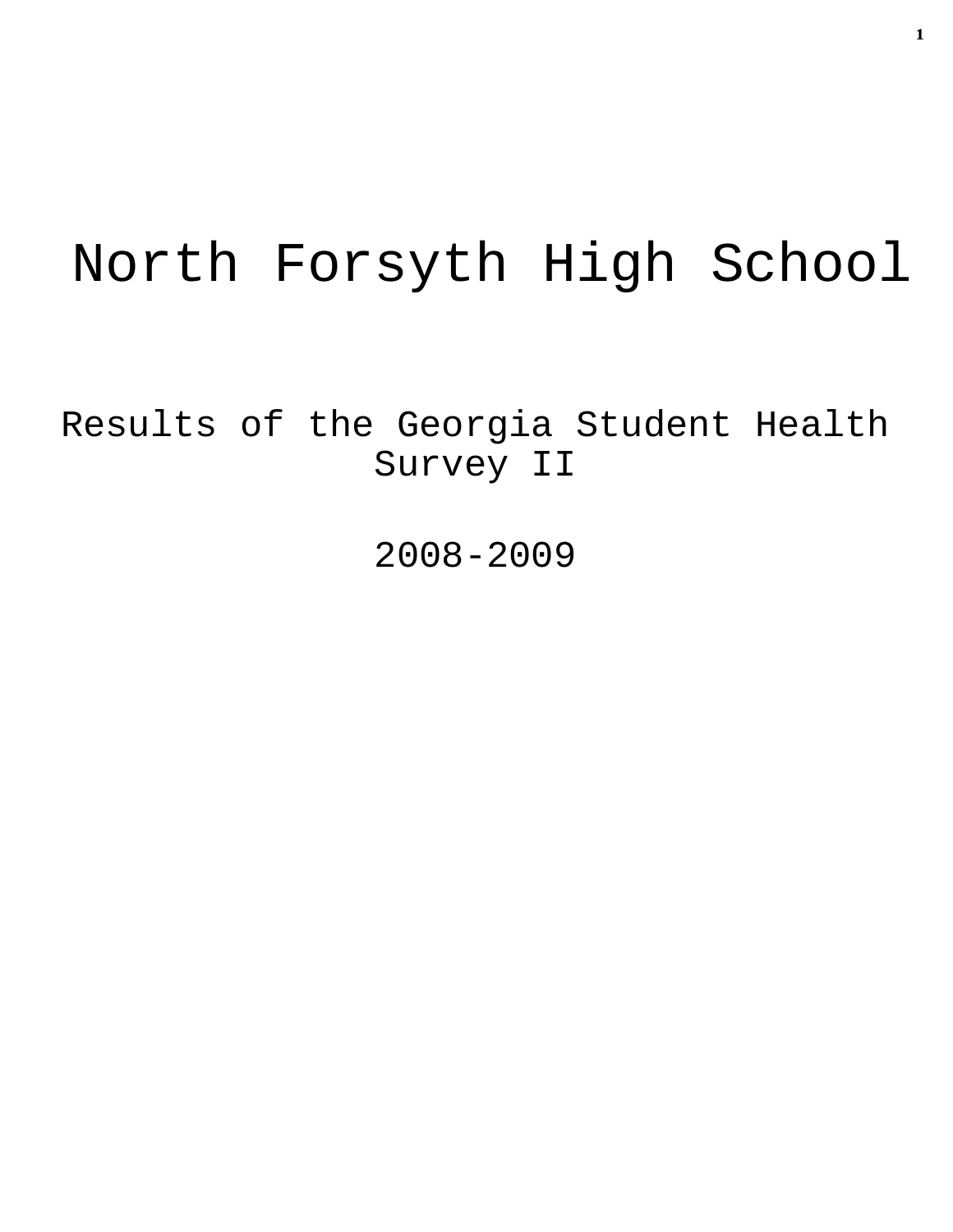# *Demographics* **2**

| Grade                    |     |  |  |  |
|--------------------------|-----|--|--|--|
| <b>Grade   Frequency</b> |     |  |  |  |
| 10                       | 377 |  |  |  |
| 12                       | 264 |  |  |  |

| Frequency      | <b>Table of Gender by Grade</b> |              |              |              |  |  |
|----------------|---------------------------------|--------------|--------------|--------------|--|--|
| <b>Col Pct</b> |                                 | Grade(Grade) |              |              |  |  |
|                | Gender(Gender)                  | 10           | 12           | <b>Total</b> |  |  |
|                | <b>Female</b>                   | 184<br>48.81 | 131<br>49.62 | 315          |  |  |
|                | <b>Male</b>                     | 193<br>51.19 | 133<br>50.38 | 326          |  |  |
|                | <b>Total</b>                    | 377          | 264          | 641          |  |  |

| Frequency<br>Col Pct |
|----------------------|
|                      |

| <b>Table of Ethnicity by Grade</b> |              |              |              |  |  |  |
|------------------------------------|--------------|--------------|--------------|--|--|--|
|                                    | Grade(Grade) |              |              |  |  |  |
| <b>Ethnicity</b> (Ethnicity)       | 10           | 12           | <b>Total</b> |  |  |  |
| <b>Black</b>                       | 6<br>1.59    | 4<br>1.52    | 10           |  |  |  |
| <b>Hispanic</b>                    | 22<br>5.84   | 22<br>8.33   | 44           |  |  |  |
| <b>White</b>                       | 327<br>86.74 | 225<br>85.23 | 552          |  |  |  |
| <b>Asian</b>                       | 8<br>2.12    | 5<br>1.89    | 13           |  |  |  |
| <b>Other</b>                       | 14<br>3.71   | 8<br>3.03    | 22           |  |  |  |
| <b>Total</b>                       | 377          | 264          | 641          |  |  |  |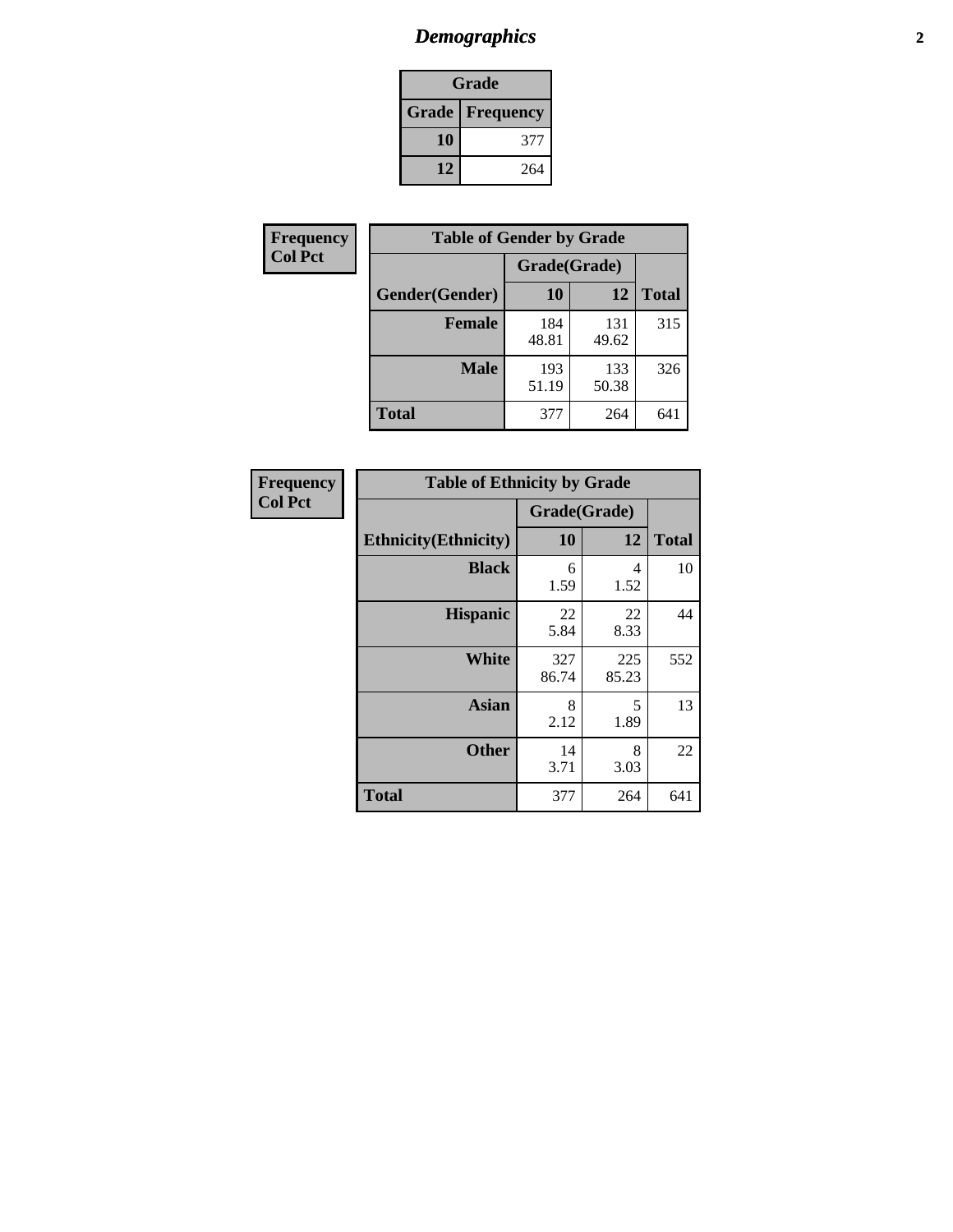### *Title IV, Part A, Schedule A* **3** *Goal 1: Ensure that all schools are drug-free Baseline Data: Year 2008-2009 Prevalence of Drug Use*

| Frequency<br><b>Col Pct</b> | <b>Table of AlcoholAlt by Grade</b> |              |              |              |  |  |
|-----------------------------|-------------------------------------|--------------|--------------|--------------|--|--|
|                             | AlcoholAlt(Alcohol                  | Grade(Grade) |              |              |  |  |
|                             | use, past 30 days)                  | <b>10</b>    | 12           | <b>Total</b> |  |  |
|                             | Yes                                 | 115<br>30.50 | 91<br>34.47  | 206          |  |  |
|                             | N <sub>0</sub>                      | 262<br>69.50 | 173<br>65.53 | 435          |  |  |
|                             | Total                               | 377          | 264          | 641          |  |  |

| Frequency      | <b>Table of TobaccoAny by Grade</b> |              |              |              |  |
|----------------|-------------------------------------|--------------|--------------|--------------|--|
| <b>Col Pct</b> | TobaccoAny(Tobacco                  | Grade(Grade) |              |              |  |
|                | use, past 30 days)                  | <b>10</b>    | 12           | <b>Total</b> |  |
|                | Yes                                 | 70<br>18.57  | 73<br>27.65  | 143          |  |
|                | N <sub>0</sub>                      | 307<br>81.43 | 191<br>72.35 | 498          |  |
|                | Total                               | 377          | 264          | 641          |  |

| Frequency<br><b>Col Pct</b> | <b>Table of MarijuanaAlt by Grade</b> |              |              |              |  |
|-----------------------------|---------------------------------------|--------------|--------------|--------------|--|
|                             | MarijuanaAlt(Marijuana                | Grade(Grade) |              |              |  |
|                             | use, past 30 days)                    | 10           | 12           | <b>Total</b> |  |
|                             | <b>Yes</b>                            | 59<br>15.65  | 31<br>11.74  | 90           |  |
|                             | N <sub>0</sub>                        | 318<br>84.35 | 233<br>88.26 | 551          |  |
|                             | <b>Total</b>                          | 377          | 264          | 641          |  |

| <b>Frequency</b> | <b>Table of OtherDrugAny by Grade</b>                  |              |              |              |  |
|------------------|--------------------------------------------------------|--------------|--------------|--------------|--|
| <b>Col Pct</b>   | <b>OtherDrugAny(Other</b><br>Grade(Grade)<br>drug use, |              |              |              |  |
|                  | past 30 days)                                          | 10           | 12           | <b>Total</b> |  |
|                  | Yes                                                    | 55<br>14.59  | 27<br>10.23  | 82           |  |
|                  | N <sub>0</sub>                                         | 322<br>85.41 | 237<br>89.77 | 559          |  |
|                  | <b>Total</b>                                           | 377          | 264          | 641          |  |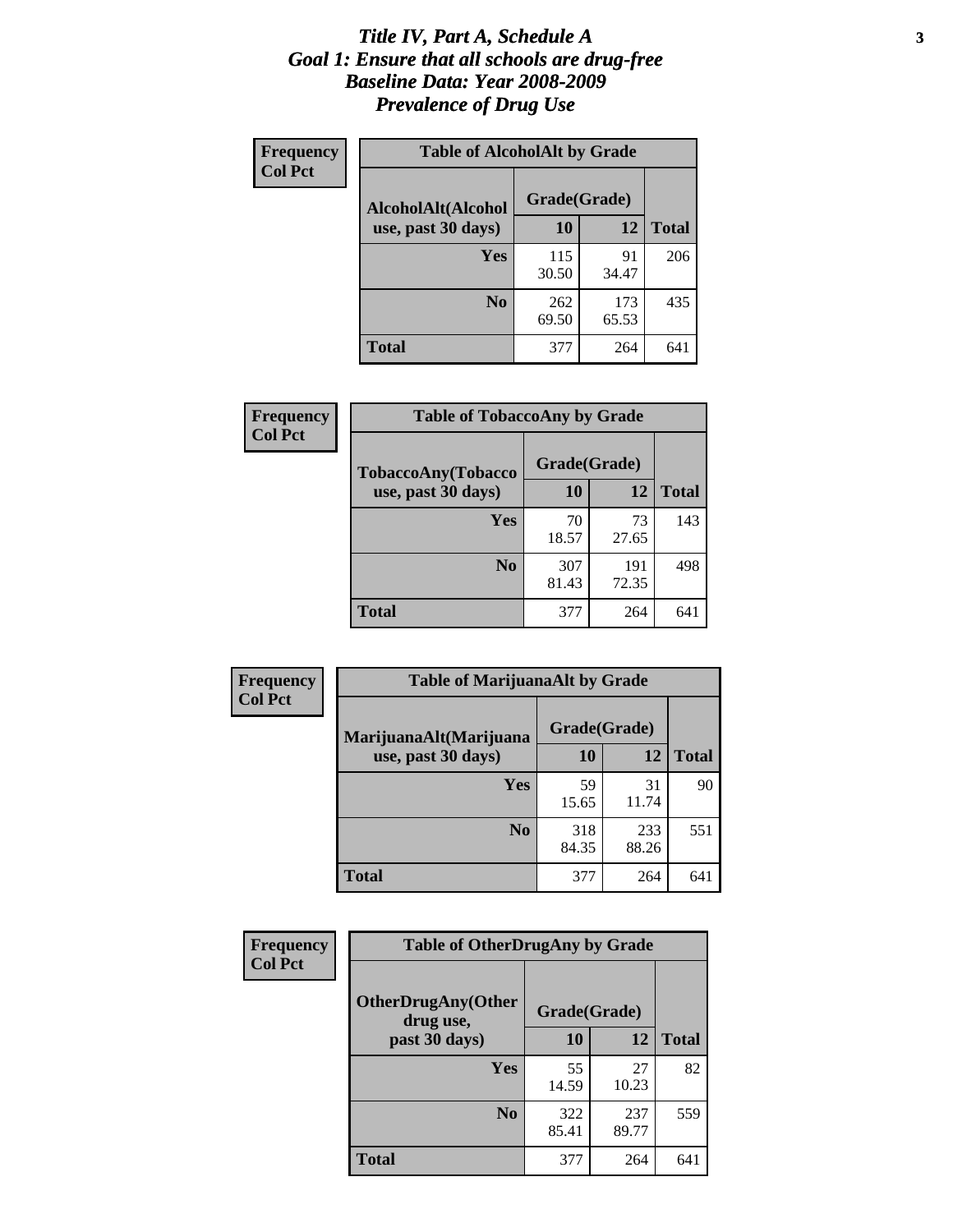### *Average Age of Onset of Use* **4** *Results for "Average Age of Onset of Use" questions exclude students who said they did not use that substance*

| <b>Variable</b>    | Label                                                              | <b>Mean</b> |
|--------------------|--------------------------------------------------------------------|-------------|
| Alcoholinit2       | I started using alcohol when I was                                 | 14.07       |
| Cigarettesinit2    | I started smoking tobacco when I was                               | 14.14       |
| Smokelessinit2     | I started chewing tobacco when I was                               | 13.39       |
| Marijuanainit2     | I started using marijuana when I was                               | 14.21       |
| Cocaineinit2       | I started using cocaine when I was                                 | 13.29       |
| Inhalantsinit2     | I started using inhalants when I was                               | 13.07       |
| Steroidsinit2      | I started using steroids when I was                                | 10.67       |
| Ecstasyinit2       | I started using ecstasy when I was                                 | 14.42       |
| Methinit2          | I started using methamphetamines when I was                        | 12.80       |
| Hallucinogensinit2 | I started using hallucinogens when I was                           | 13.52       |
| Prescriptioninit2  | I started using prescription drugs not prescribed to me when I was | 14.10       |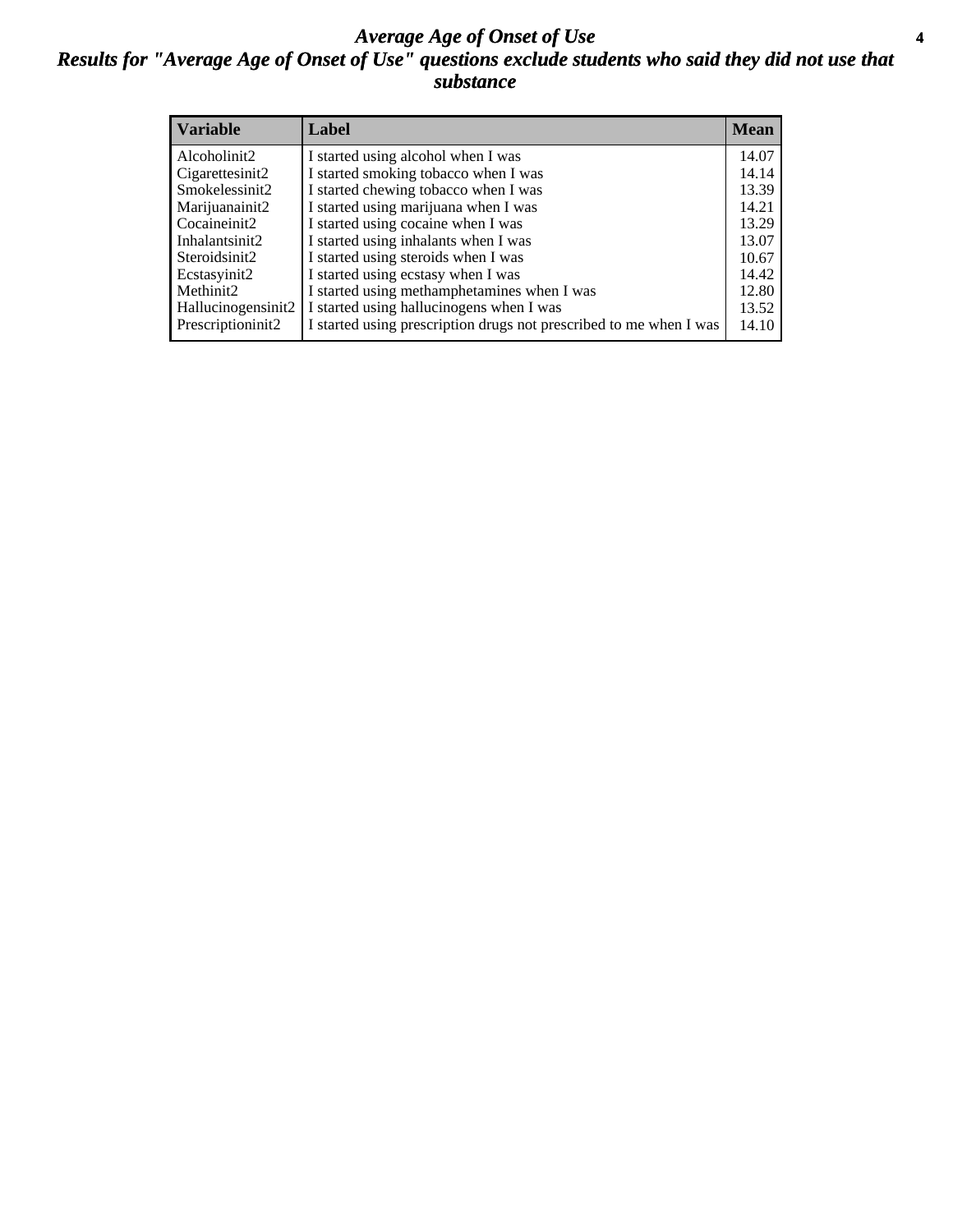# *Perception of Health Risk* **5**

| Frequency      | <b>Table of Alcoholharmdich by Grade</b> |              |              |              |  |
|----------------|------------------------------------------|--------------|--------------|--------------|--|
| <b>Col Pct</b> | Alcoholharmdich(I<br>think alcohol is    | Grade(Grade) |              |              |  |
|                | harmful)                                 | 10           | 12           | <b>Total</b> |  |
|                | Yes                                      | 298<br>79.05 | 201<br>76.14 | 499          |  |
|                | N <sub>0</sub>                           | 79<br>20.95  | 63<br>23.86  | 142          |  |
|                | <b>Total</b>                             | 377          | 264          | 641          |  |

| Frequency      | <b>Table of Tobaccoharmdich by Grade</b> |              |              |              |  |
|----------------|------------------------------------------|--------------|--------------|--------------|--|
| <b>Col Pct</b> | Tobaccoharmdich(I<br>think tobacco is    | Grade(Grade) |              |              |  |
|                | harmful)                                 | 10           | 12           | <b>Total</b> |  |
|                | <b>Yes</b>                               | 360<br>95.49 | 251<br>95.08 | 611          |  |
|                | N <sub>0</sub>                           | 17<br>4.51   | 13<br>4.92   | 30           |  |
|                | <b>Total</b>                             | 377          | 264          | 641          |  |

| Frequency      | <b>Table of Marijuanaharmdich by Grade</b>                |              |              |              |  |
|----------------|-----------------------------------------------------------|--------------|--------------|--------------|--|
| <b>Col Pct</b> | Marijuanaharmdich(I<br>Grade(Grade)<br>think marijuana is |              |              |              |  |
|                | harmful)                                                  | 10           | 12           | <b>Total</b> |  |
|                | Yes                                                       | 292<br>77.45 | 183<br>69.32 | 475          |  |
|                | N <sub>0</sub>                                            | 85<br>22.55  | 81<br>30.68  | 166          |  |
|                | <b>Total</b>                                              | 377          | 264          | 641          |  |

| <b>Frequency</b> | <b>Table of Otherdrugharmdich by Grade</b>                   |              |              |              |  |  |  |  |
|------------------|--------------------------------------------------------------|--------------|--------------|--------------|--|--|--|--|
| <b>Col Pct</b>   | Otherdrugharmdich(I<br>Grade(Grade)<br>think other drugs are |              |              |              |  |  |  |  |
|                  | harmful)                                                     | 10           | 12           | <b>Total</b> |  |  |  |  |
|                  | <b>Yes</b>                                                   | 370<br>98.14 | 255<br>96.59 | 625          |  |  |  |  |
|                  | N <sub>0</sub>                                               | 1.86         | 9<br>3.41    | 16           |  |  |  |  |
|                  | <b>Total</b>                                                 | 377          | 264          | 641          |  |  |  |  |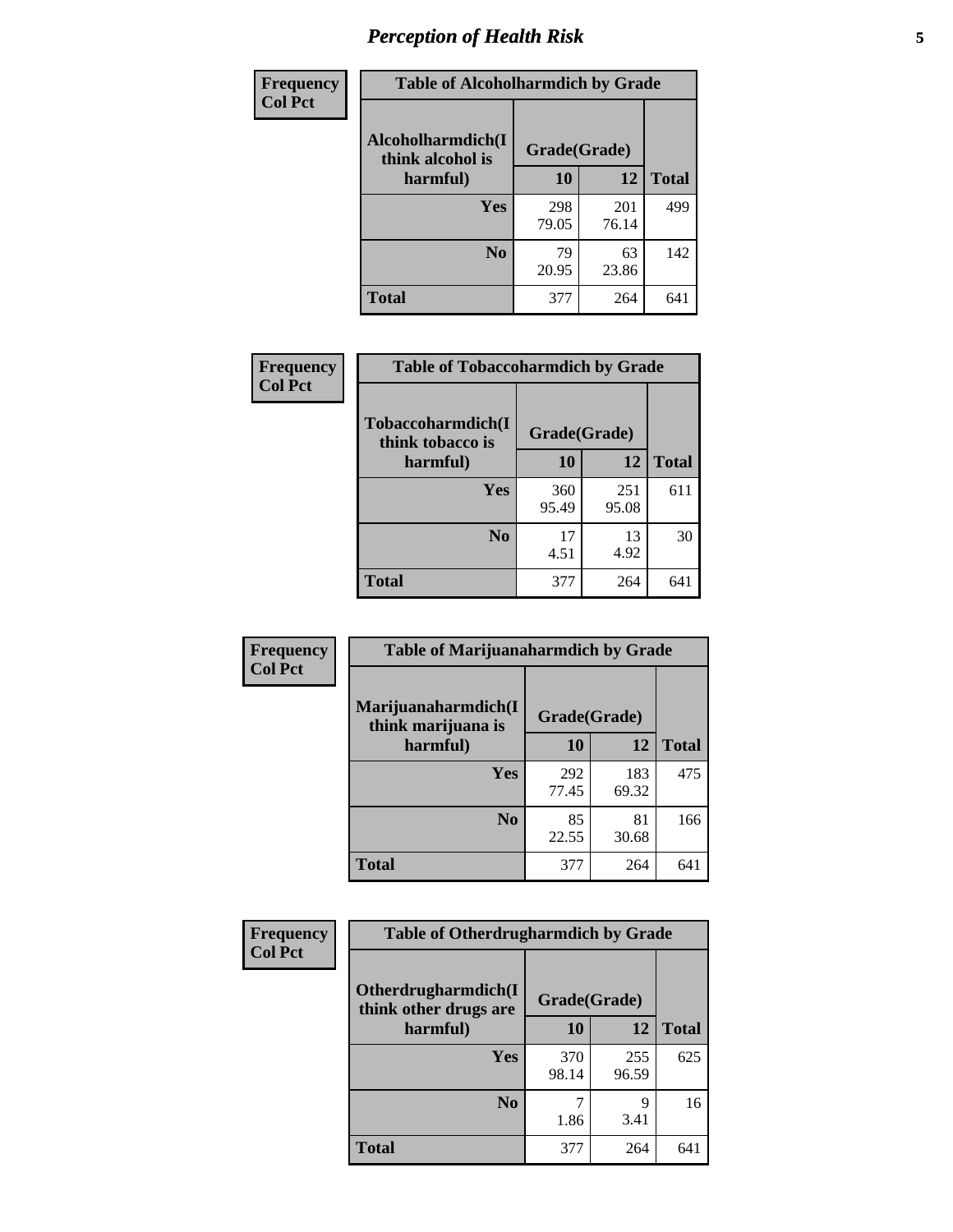# *Social Disapproval* **6**

| Frequency      | <b>Table of Alcoholpeerdich by Grade</b>                    |              |              |     |
|----------------|-------------------------------------------------------------|--------------|--------------|-----|
| <b>Col Pct</b> | Alcoholpeerdich(My<br>friends would<br>disapprove if I used | Grade(Grade) |              |     |
|                | alcohol)                                                    | 10           | <b>Total</b> |     |
|                | <b>Yes</b>                                                  | 161<br>42.71 | 97<br>36.74  | 258 |
|                | N <sub>0</sub>                                              | 216<br>57.29 | 167<br>63.26 | 383 |
|                | Total                                                       | 377          | 264          | 641 |

| <b>Frequency</b> |
|------------------|
| <b>Col Pct</b>   |

| <b>Table of Tobaccopeerdich by Grade</b>                    |              |              |              |  |  |  |  |
|-------------------------------------------------------------|--------------|--------------|--------------|--|--|--|--|
| Tobaccopeerdich(My<br>friends would<br>disapprove if I used | Grade(Grade) |              |              |  |  |  |  |
| tobacco)                                                    | 10           | 12           | <b>Total</b> |  |  |  |  |
| Yes                                                         | 227<br>60.21 | 134<br>50.76 | 361          |  |  |  |  |
| N <sub>0</sub>                                              | 150<br>39.79 | 130<br>49.24 | 280          |  |  |  |  |
| <b>Total</b>                                                | 377          | 264          | 641          |  |  |  |  |

| Frequency      | <b>Table of Marijuanapeerdich by Grade</b>                    |              |              |              |  |  |  |  |
|----------------|---------------------------------------------------------------|--------------|--------------|--------------|--|--|--|--|
| <b>Col Pct</b> | Marijuanapeerdich(My<br>friends would<br>disapprove if I used | Grade(Grade) |              |              |  |  |  |  |
|                | marijuana)                                                    | 10           | 12           | <b>Total</b> |  |  |  |  |
|                | <b>Yes</b>                                                    | 228<br>60.48 | 140<br>53.03 | 368          |  |  |  |  |
|                | N <sub>0</sub>                                                | 149<br>39.52 | 124<br>46.97 | 273          |  |  |  |  |
|                | <b>Total</b>                                                  | 377          | 264          | 641          |  |  |  |  |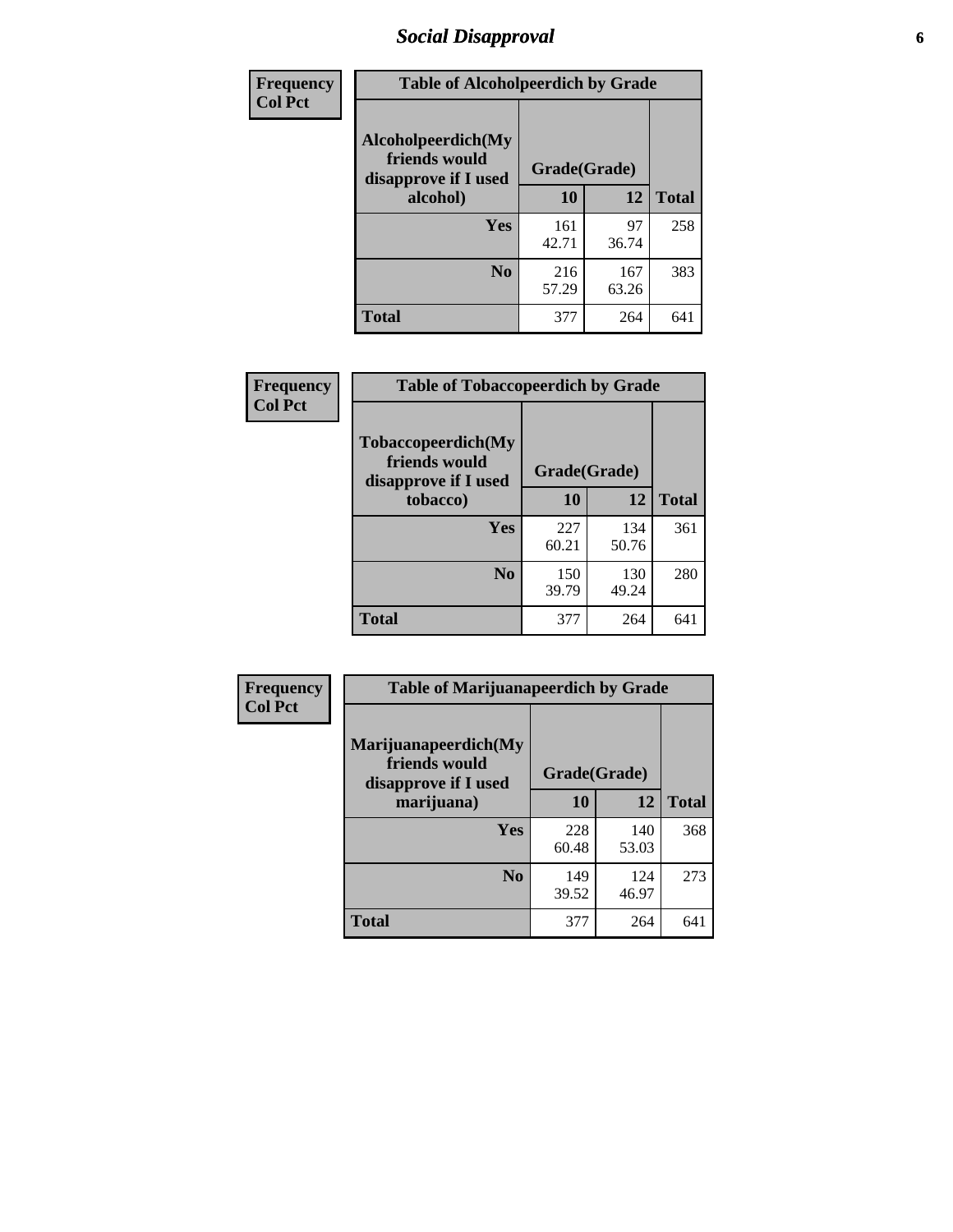# *Social Disapproval* **7**

| Frequency      | <b>Table of Otherdrugpeerdich by Grade</b>                    |              |              |              |  |  |  |  |
|----------------|---------------------------------------------------------------|--------------|--------------|--------------|--|--|--|--|
| <b>Col Pct</b> | Otherdrugpeerdich(My<br>friends would<br>disapprove if I used | Grade(Grade) |              |              |  |  |  |  |
|                | other drugs)                                                  | 10           | 12           | <b>Total</b> |  |  |  |  |
|                | <b>Yes</b>                                                    | 266<br>70.56 | 197<br>74.62 | 463          |  |  |  |  |
|                | N <sub>0</sub>                                                | 111<br>29.44 | 67<br>25.38  | 178          |  |  |  |  |
|                | <b>Total</b>                                                  | 377          | 264          | 641          |  |  |  |  |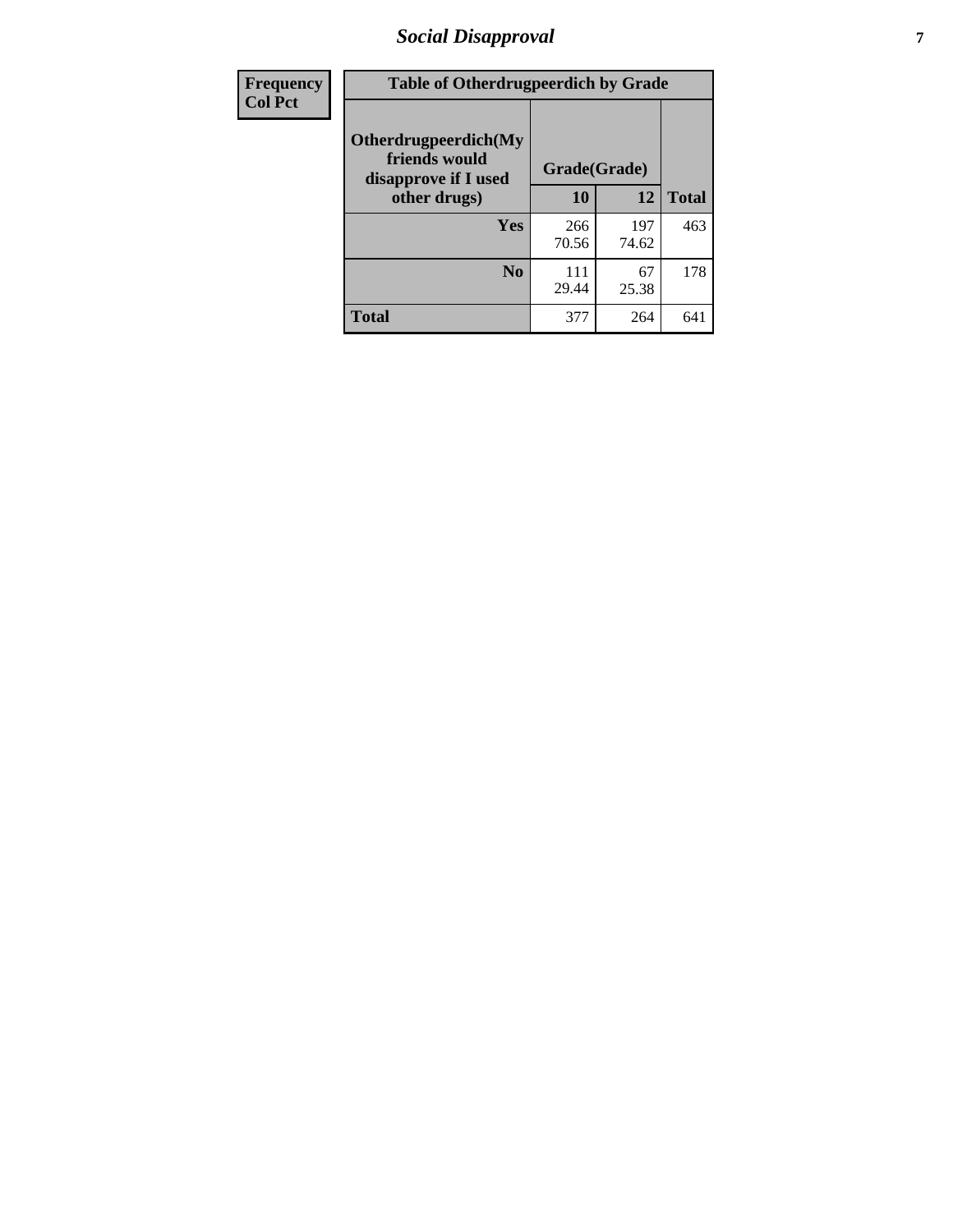### Title IV, Part A, Schedule A **8** *Goal 2: To help ensure that all schools are safe and disciplined Baseline Data: Year 2008-2009 Student Involvement in Gang Activity*

| Frequency      | <b>Table of Gangself by Grade</b>                                                                 |                    |              |              |
|----------------|---------------------------------------------------------------------------------------------------|--------------------|--------------|--------------|
| <b>Col Pct</b> | Gangself(I<br>have<br>participated<br>in illegal<br>gang<br>activities in<br>the past 30<br>days) | Grade(Grade)<br>10 | 12           | <b>Total</b> |
|                | Yes                                                                                               | 16<br>4.24         | 13<br>4.92   | 29           |
|                | N <sub>0</sub>                                                                                    | 361<br>95.76       | 251<br>95.08 | 612          |
|                | <b>Total</b>                                                                                      | 377                | 264          | 641          |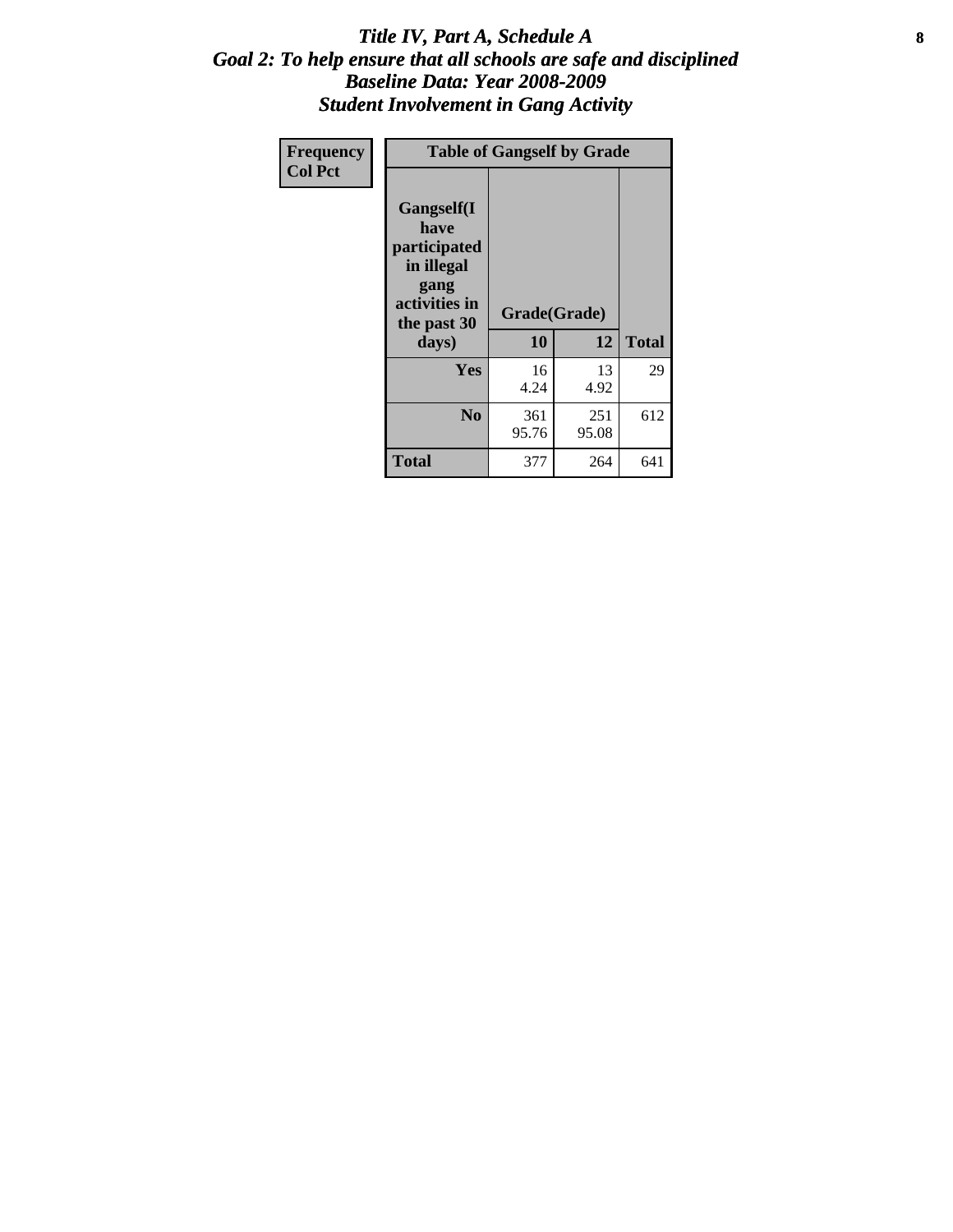# *Student Perception of School Safety* **9**

| <b>Frequency</b><br>Row Pct |
|-----------------------------|
|                             |

| <b>Table of Grade by Safeschool</b> |                          |                                                                                                   |             |             |     |  |  |
|-------------------------------------|--------------------------|---------------------------------------------------------------------------------------------------|-------------|-------------|-----|--|--|
|                                     |                          | Safeschool (School is a place at which I feel<br>safe)                                            |             |             |     |  |  |
| Grade(Grade)                        | <b>Strongly</b><br>Agree | Somewhat  <br>Somewhat<br><b>Strongly</b><br><b>Disagree</b><br>Disagree<br><b>Total</b><br>Agree |             |             |     |  |  |
| 10                                  | 60<br>15.92              | 200<br>53.05                                                                                      | 75<br>19.89 | 42<br>11.14 | 377 |  |  |
| 12                                  | 60<br>22.73              | 154<br>58.33                                                                                      | 31<br>11.74 | 19<br>7.20  | 264 |  |  |
| <b>Total</b>                        | 120                      | 354                                                                                               | 106         | 61          | 641 |  |  |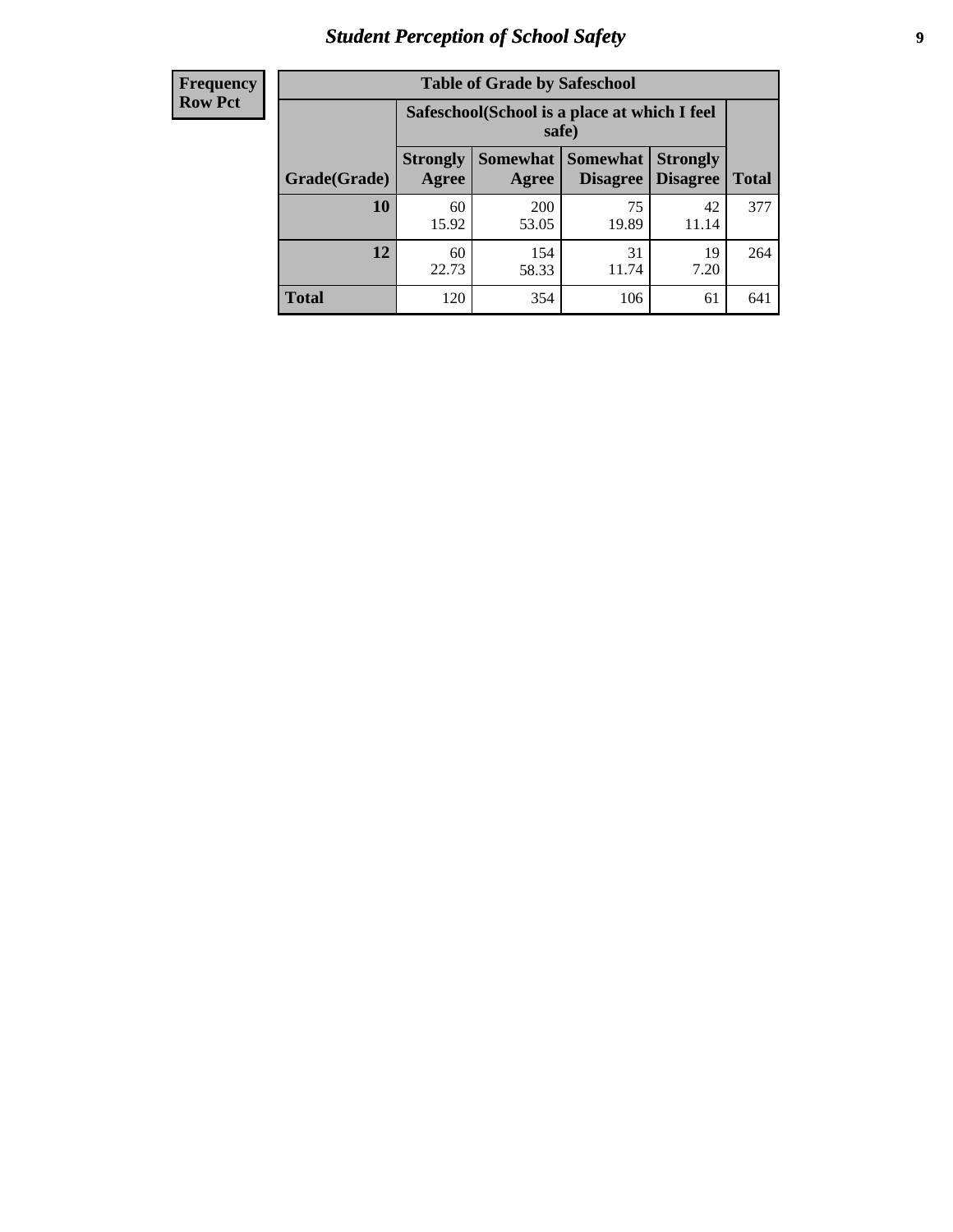### *Students Who Have Been Bullied* **10**

| <b>Frequency</b> |  |
|------------------|--|
| <b>Row Pct</b>   |  |

| <b>Table of Grade by Bullied</b> |                             |                                                                               |                              |                        |                        |                        |                                 |              |
|----------------------------------|-----------------------------|-------------------------------------------------------------------------------|------------------------------|------------------------|------------------------|------------------------|---------------------------------|--------------|
|                                  |                             | <b>Bullied</b> (I have been bullied by other<br>students in the past 30 days) |                              |                        |                        |                        |                                 |              |
| Grade(Grade)                     | $\mathbf{0}$<br><b>Days</b> | 1 or<br>2<br>days                                                             | 3 <sub>to</sub><br>5<br>days | 6 to<br>9<br>days      | 10<br>to<br>19<br>days | 20<br>to<br>29<br>days | <b>All</b><br><b>30</b><br>days | <b>Total</b> |
| 10                               | 320<br>84.88                | 26<br>6.90                                                                    | 8<br>2.12                    | $\overline{2}$<br>0.53 | 4<br>1.06              | 7<br>1.86              | 10<br>2.65                      | 377          |
| 12                               | 230<br>87.12                | 11<br>4.17                                                                    | 5<br>1.89                    | 3<br>1.14              | 3<br>1.14              | 5<br>1.89              | 2.65                            | 264          |
| <b>Total</b>                     | 550                         | 37                                                                            | 13                           | 5                      | 7                      | 12                     | 17                              | 641          |

 $\blacksquare$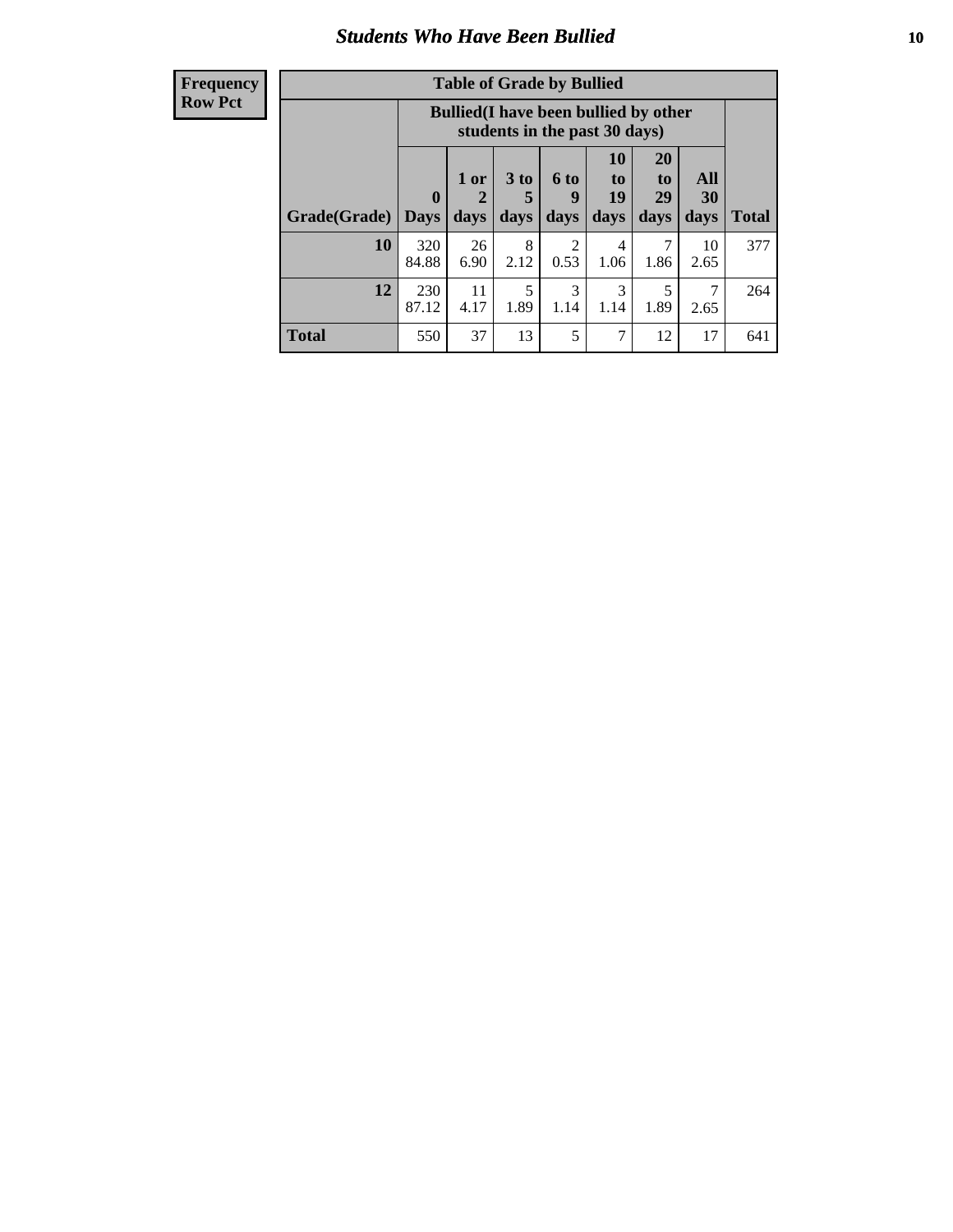### *School Climate* **11**

| Frequency      | <b>Table of SchoolClimate1 by Grade</b> |                    |              |              |  |  |  |  |
|----------------|-----------------------------------------|--------------------|--------------|--------------|--|--|--|--|
| <b>Col Pct</b> | SchoolClimate1(I<br>like school)        | Grade(Grade)<br>10 | 12           | <b>Total</b> |  |  |  |  |
|                | <b>Strongly Agree</b>                   | 40<br>10.61        | 29<br>10.98  | 69           |  |  |  |  |
|                | <b>Somewhat Agree</b>                   | 241<br>63.93       | 165<br>62.50 | 406          |  |  |  |  |
|                | <b>Somewhat Disagree</b>                | 64<br>16.98        | 40<br>15.15  | 104          |  |  |  |  |
|                | <b>Strongly Disagree</b>                | 32<br>8.49         | 30<br>11.36  | 62           |  |  |  |  |
|                | Total                                   | 377                | 264          | 641          |  |  |  |  |

| Frequency      | <b>Table of SchoolClimate2 by Grade</b>           |                    |              |              |
|----------------|---------------------------------------------------|--------------------|--------------|--------------|
| <b>Col Pct</b> | SchoolClimate2(I<br>feel successful at<br>school) | Grade(Grade)<br>10 | 12           | <b>Total</b> |
|                | <b>Strongly Agree</b>                             | 82<br>21.75        | 73<br>27.65  | 155          |
|                | <b>Somewhat Agree</b>                             | 236<br>62.60       | 148<br>56.06 | 384          |
|                | <b>Somewhat Disagree</b>                          | 48<br>12.73        | 28<br>10.61  | 76           |
|                | <b>Strongly Disagree</b>                          | 11<br>2.92         | 15<br>5.68   | 26           |
|                | <b>Total</b>                                      | 377                | 264          | 641          |

| Frequency      | <b>Table of SchoolClimate3 by Grade</b>                                      |                    |              |              |
|----------------|------------------------------------------------------------------------------|--------------------|--------------|--------------|
| <b>Col Pct</b> | <b>SchoolClimate3(My</b><br>school has high<br>standards for<br>achievement) | Grade(Grade)<br>10 | 12           | <b>Total</b> |
|                | <b>Strongly Agree</b>                                                        | 102<br>27.06       | 54<br>20.45  | 156          |
|                | <b>Somewhat Agree</b>                                                        | 182<br>48.28       | 129<br>48.86 | 311          |
|                | <b>Somewhat Disagree</b>                                                     | 69<br>18.30        | 56<br>21.21  | 125          |
|                | <b>Strongly Disagree</b>                                                     | 24<br>6.37         | 25<br>9.47   | 49           |
|                | Total                                                                        | 377                | 264          | 641          |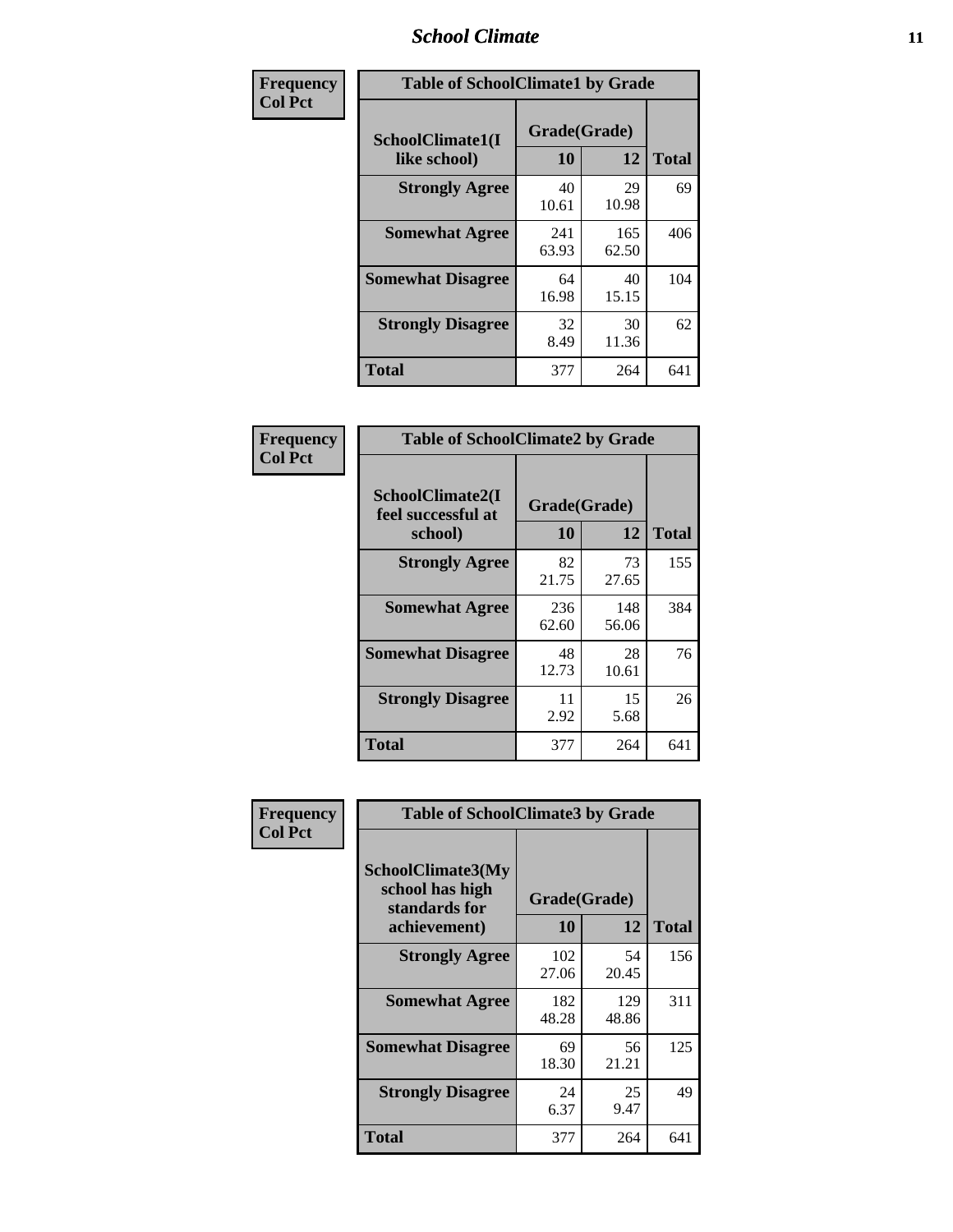### *School Climate* **12**

| Frequency      |                                                                      | <b>Table of SchoolClimate4 by Grade</b> |              |              |  |
|----------------|----------------------------------------------------------------------|-----------------------------------------|--------------|--------------|--|
| <b>Col Pct</b> | <b>SchoolClimate4(My</b><br>school sets clear<br>rules for behavior) | Grade(Grade)<br>10                      | 12           | <b>Total</b> |  |
|                | <b>Strongly Agree</b>                                                | 157<br>41.64                            | 88<br>33.33  | 245          |  |
|                | <b>Somewhat Agree</b>                                                | 139<br>36.87                            | 125<br>47.35 | 264          |  |
|                | <b>Somewhat Disagree</b>                                             | 64<br>16.98                             | 34<br>12.88  | 98           |  |
|                | <b>Strongly Disagree</b>                                             | 17<br>4.51                              | 17<br>6.44   | 34           |  |
|                | <b>Total</b>                                                         | 377                                     | 264          | 641          |  |

| <b>Table of SchoolClimate5 by Grade</b>                   |              |              |              |  |  |
|-----------------------------------------------------------|--------------|--------------|--------------|--|--|
| SchoolClimate5(I<br>know what to do in<br>an emergency at | Grade(Grade) |              |              |  |  |
| school)                                                   | 10           | 12           | <b>Total</b> |  |  |
| <b>Strongly Agree</b>                                     | 201<br>53.32 | 111<br>42.05 | 312          |  |  |
| <b>Somewhat Agree</b>                                     | 130<br>34.48 | 113<br>42.80 | 243          |  |  |
| <b>Somewhat Disagree</b>                                  | 32<br>8.49   | 25<br>9.47   | 57           |  |  |
| <b>Strongly Disagree</b>                                  | 14<br>3.71   | 15<br>5.68   | 29           |  |  |
| Total                                                     | 377          | 264          | 641          |  |  |

| Frequency      | <b>Table of SchoolClimate6 by Grade</b>                  |                    |              |              |  |
|----------------|----------------------------------------------------------|--------------------|--------------|--------------|--|
| <b>Col Pct</b> | <b>SchoolClimate6(Teachers</b><br>treat me with respect) | Grade(Grade)<br>10 | 12           | <b>Total</b> |  |
|                | <b>Strongly Agree</b>                                    | 102<br>27.06       | 74<br>28.03  | 176          |  |
|                | <b>Somewhat Agree</b>                                    | 176<br>46.68       | 132<br>50.00 | 308          |  |
|                | <b>Somewhat Disagree</b>                                 | 70<br>18.57        | 44<br>16.67  | 114          |  |
|                | <b>Strongly Disagree</b>                                 | 29<br>7.69         | 14<br>5.30   | 43           |  |
|                | <b>Total</b>                                             | 377                | 264          | 641          |  |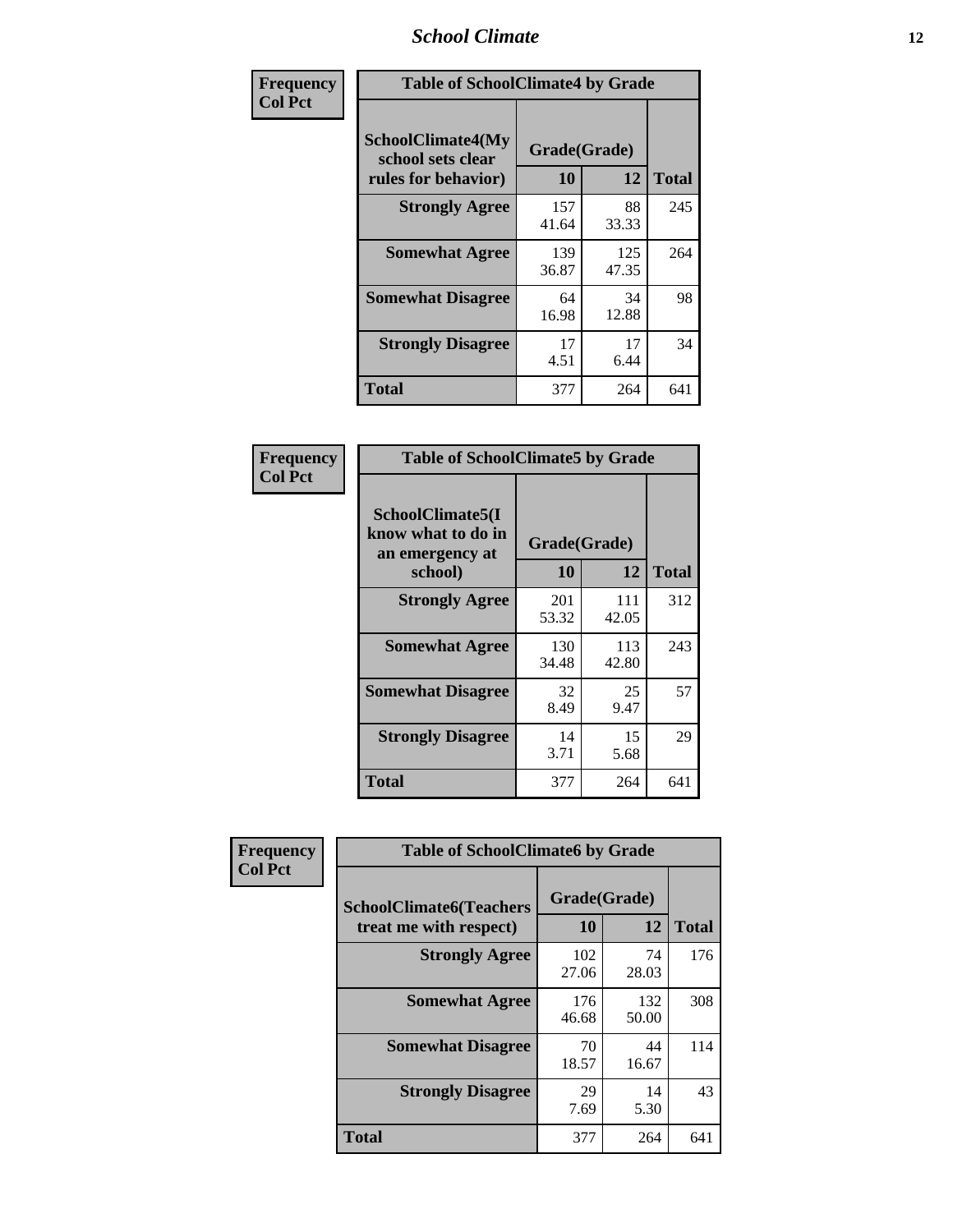### *School Climate* **13**

| Frequency      | <b>Table of SchoolClimate7 by Grade</b>                                       |                           |              |              |
|----------------|-------------------------------------------------------------------------------|---------------------------|--------------|--------------|
| <b>Col Pct</b> | <b>SchoolClimate7(Behaviors</b><br>in my class allow the<br>teacher to teach) | Grade(Grade)<br><b>10</b> | 12           | <b>Total</b> |
|                | <b>Strongly Agree</b>                                                         | 61<br>16.18               | 55<br>20.83  | 116          |
|                | <b>Somewhat Agree</b>                                                         | 189<br>50.13              | 142<br>53.79 | 331          |
|                | <b>Somewhat Disagree</b>                                                      | 96<br>25.46               | 54<br>20.45  | 150          |
|                | <b>Strongly Disagree</b>                                                      | 31<br>8.22                | 13<br>4.92   | 44           |
|                | <b>Total</b>                                                                  | 377                       | 264          | 641          |

| Frequency      | <b>Table of SchoolClimate8 by Grade</b>                                 |              |             |              |
|----------------|-------------------------------------------------------------------------|--------------|-------------|--------------|
| <b>Col Pct</b> | <b>SchoolClimate8(Students</b><br>are frequently<br>recognized for good | Grade(Grade) |             |              |
|                | behavior)                                                               | 10           | 12          | <b>Total</b> |
|                | <b>Strongly Agree</b>                                                   | 28<br>7.43   | 24<br>9.09  | 52           |
|                | <b>Somewhat Agree</b>                                                   | 133<br>35.28 | 94<br>35.61 | 227          |
|                | <b>Somewhat Disagree</b>                                                | 133<br>35.28 | 93<br>35.23 | 226          |
|                | <b>Strongly Disagree</b>                                                | 83<br>22.02  | 53<br>20.08 | 136          |
|                | <b>Total</b>                                                            | 377          | 264         | 641          |

| Frequency      | <b>Table of SchoolClimate9 by Grade</b>                                           |                    |              |              |
|----------------|-----------------------------------------------------------------------------------|--------------------|--------------|--------------|
| <b>Col Pct</b> | SchoolClimate9(School<br>counselor would be<br>helpful if I needed<br>assistance) | Grade(Grade)<br>10 | 12           | <b>Total</b> |
|                | <b>Strongly Agree</b>                                                             | 129<br>34.22       | 119<br>45.08 | 248          |
|                | <b>Somewhat Agree</b>                                                             | 145<br>38.46       | 83<br>31.44  | 228          |
|                | <b>Somewhat Disagree</b>                                                          | 49<br>13.00        | 37<br>14.02  | 86           |
|                | <b>Strongly Disagree</b>                                                          | 54<br>14.32        | 25<br>9.47   | 79           |
|                | <b>Total</b>                                                                      | 377                | 264          | 641          |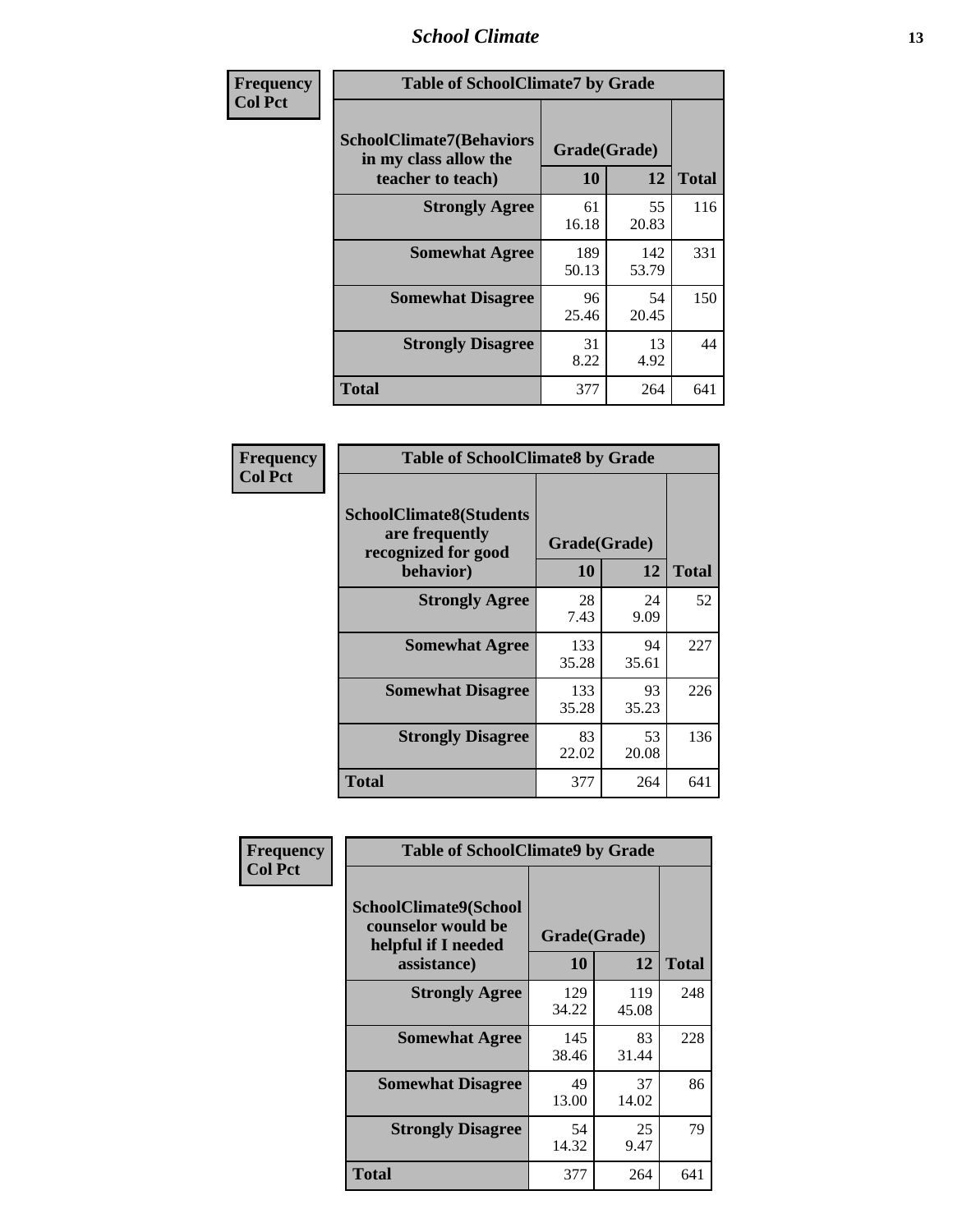### *Reasons for Dropping Out* **14**

| Frequency      | <b>Table of Dropoutreason by Grade</b>                                   |              |                    |              |
|----------------|--------------------------------------------------------------------------|--------------|--------------------|--------------|
| <b>Col Pct</b> | Dropoutreason(If<br>I dropped out the<br>reason would<br>most likely be) | 10           | Grade(Grade)<br>12 | <b>Total</b> |
|                | Won't Drop out                                                           | 213<br>56.50 | 157<br>59.47       | 370          |
|                | <b>Bored</b>                                                             | 67<br>17.77  | 49<br>18.56        | 116          |
|                | <b>Family Reasons</b>                                                    | 23<br>6.10   | 12<br>4.55         | 35           |
|                | <b>Being Bullied</b>                                                     | 9<br>2.39    | 3<br>1.14          | 12           |
|                | <b>Other</b>                                                             | 65<br>17.24  | 43<br>16.29        | 108          |
|                | Total                                                                    | 377          | 264                | 641          |

| Frequency<br><b>Col Pct</b> | <b>Table of Dropout by Grade</b>                            |              |              |              |  |
|-----------------------------|-------------------------------------------------------------|--------------|--------------|--------------|--|
|                             | Dropout(I<br>have<br>thought<br>about<br>dropping<br>out of |              | Grade(Grade) |              |  |
|                             | school)                                                     | 10           | 12           | <b>Total</b> |  |
|                             | Yes                                                         | 99<br>26.26  | 74<br>28.03  | 173          |  |
|                             | N <sub>0</sub>                                              | 278<br>73.74 | 190<br>71.97 | 468          |  |
|                             |                                                             |              |              |              |  |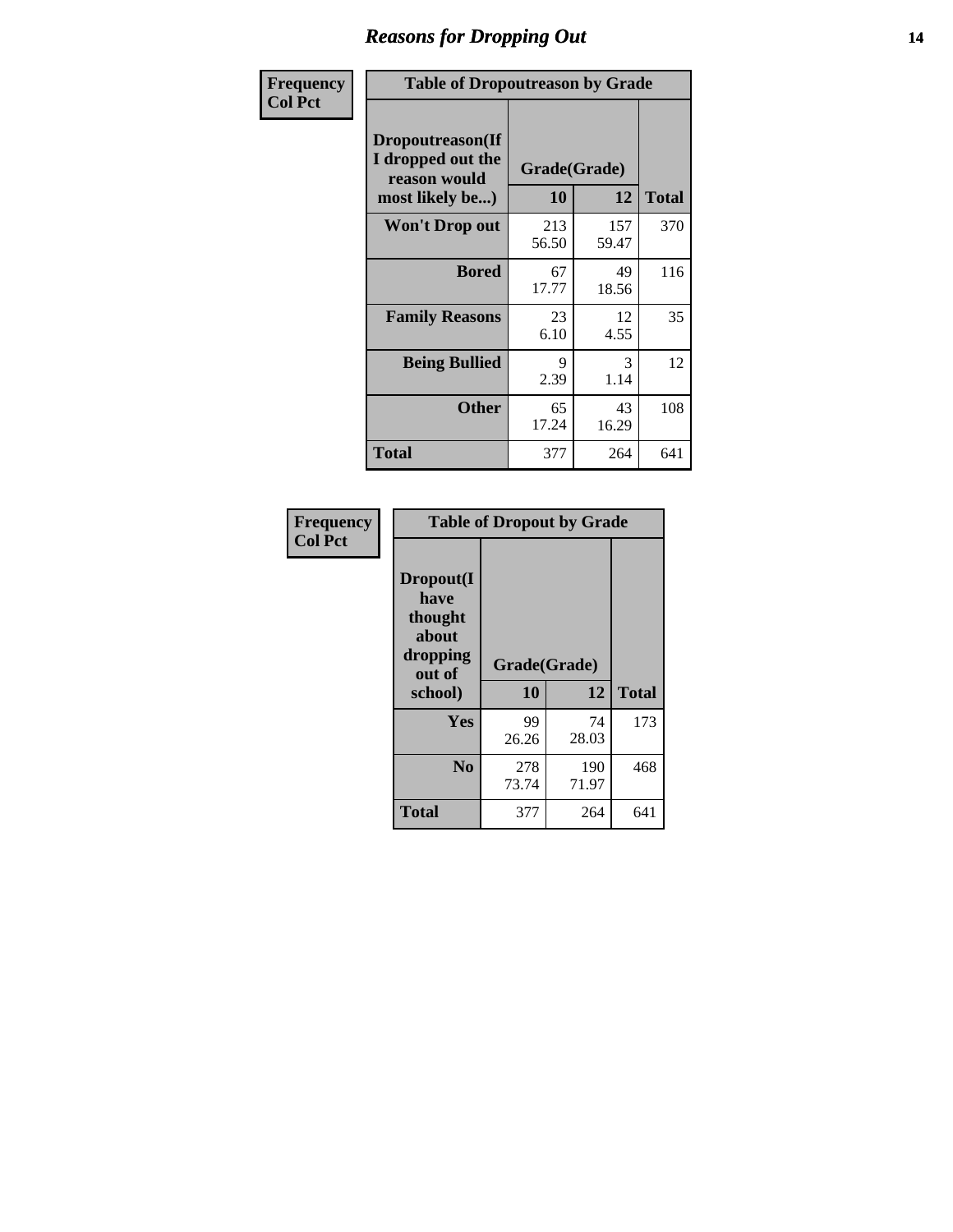*School Safety* **15**

| Frequency      |                                                                                                   | <b>Table of Gangself by Grade</b> |              |              |  |
|----------------|---------------------------------------------------------------------------------------------------|-----------------------------------|--------------|--------------|--|
| <b>Col Pct</b> | Gangself(I<br>have<br>participated<br>in illegal<br>gang<br>activities in<br>the past 30<br>days) | Grade(Grade)<br>10<br>12          |              | <b>Total</b> |  |
|                | Yes                                                                                               | 16<br>4.24                        | 13<br>4.92   | 29           |  |
|                | N <sub>0</sub>                                                                                    | 361<br>95.76                      | 251<br>95.08 | 612          |  |
|                | <b>Total</b>                                                                                      | 377                               | 264          | 641          |  |

| Frequency<br><b>Col Pct</b> | <b>Table of Gangpeers by Grade</b>                                                                                     |                    |              |              |
|-----------------------------|------------------------------------------------------------------------------------------------------------------------|--------------------|--------------|--------------|
|                             | Gangpeers(I<br>have friends<br>who have<br>participated<br>in illegal<br>gang<br>activities in<br>the past 30<br>days) | Grade(Grade)<br>10 | 12           | <b>Total</b> |
|                             | <b>Yes</b>                                                                                                             | 82<br>21.75        | 51<br>19.32  | 133          |
|                             | N <sub>0</sub>                                                                                                         | 295<br>78.25       | 213<br>80.68 | 508          |
|                             | Total                                                                                                                  | 377                | 264          | 641          |

| Frequency      | <b>Table of Pickedon by Grade</b>                                  |              |             |              |
|----------------|--------------------------------------------------------------------|--------------|-------------|--------------|
| <b>Col Pct</b> | <b>Pickedon(I have</b><br>been picked on or<br>teased at school in | Grade(Grade) |             |              |
|                | the past 30 days)                                                  | 10           | 12          | <b>Total</b> |
|                | <b>Strongly Agree</b>                                              | 38<br>10.08  | 20<br>7.58  | 58           |
|                | <b>Somewhat Agree</b>                                              | 86<br>22.81  | 42<br>15.91 | 128          |
|                | <b>Somewhat Disagree</b>                                           | 70<br>18.57  | 43<br>16.29 | 113          |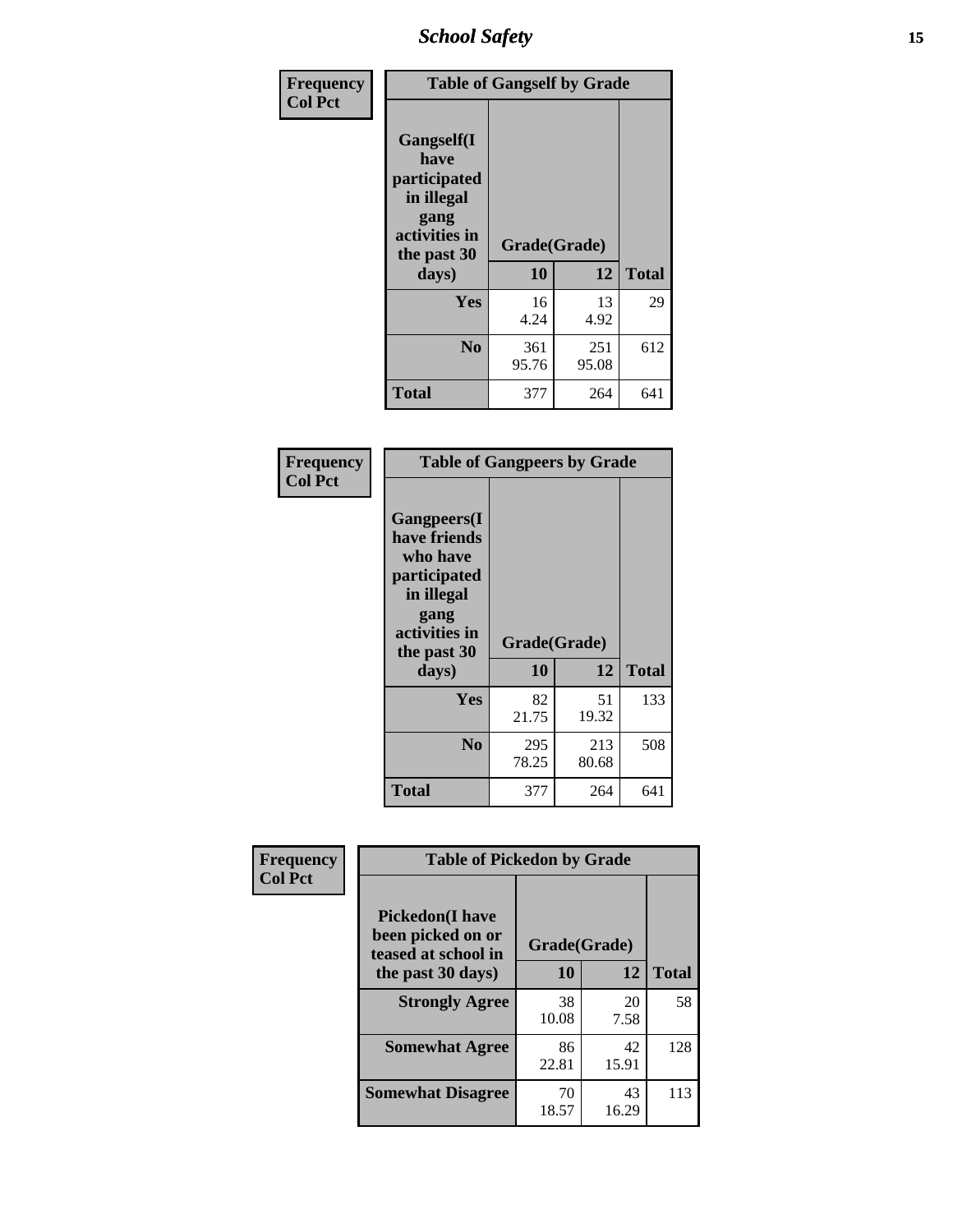# *School Safety* **16**

| <b>Frequency</b> | <b>Table of Pickedon by Grade</b>                                                        |                    |              |              |
|------------------|------------------------------------------------------------------------------------------|--------------------|--------------|--------------|
| <b>Col Pct</b>   | <b>Pickedon</b> (I have<br>been picked on or<br>teased at school in<br>the past 30 days) | Grade(Grade)<br>10 | 12           | <b>Total</b> |
|                  | <b>Strongly Disagree</b>                                                                 | 183<br>48.54       | 159<br>60.23 | 342          |
|                  | Total                                                                                    | 377                | 264          | 64           |

| Frequency      | <b>Table of Safeschool by Grade</b>                      |                     |              |              |
|----------------|----------------------------------------------------------|---------------------|--------------|--------------|
| <b>Col Pct</b> | Safeschool(School<br>is a place at which I<br>feel safe) | Grade(Grade)<br>10  | 12           | <b>Total</b> |
|                | <b>Strongly Agree</b>                                    | 60<br>15.92         | 60<br>22.73  | 120          |
|                | <b>Somewhat Agree</b>                                    | <b>200</b><br>53.05 | 154<br>58.33 | 354          |
|                | <b>Somewhat Disagree</b>                                 | 75<br>19.89         | 31<br>11.74  | 106          |
|                | <b>Strongly Disagree</b>                                 | 42<br>11.14         | 19<br>7.20   | 61           |
|                | <b>Total</b>                                             | 377                 | 264          | 641          |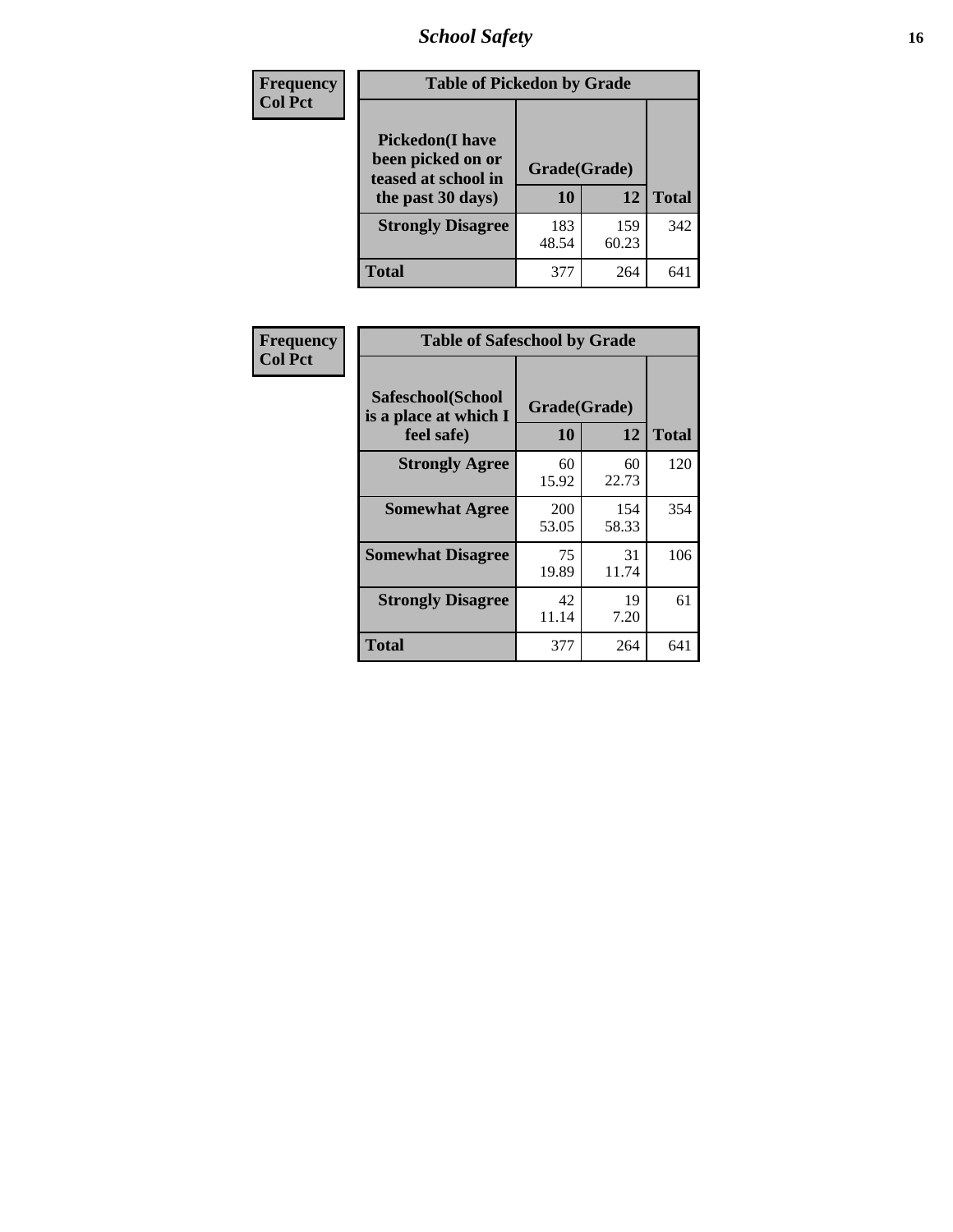*School Safety* **17**

**Frequency Row Pct**

| <b>Table of Grade by Bullied</b> |                                 |                                                                               |                              |                   |                        |                        |                                 |              |  |  |  |  |
|----------------------------------|---------------------------------|-------------------------------------------------------------------------------|------------------------------|-------------------|------------------------|------------------------|---------------------------------|--------------|--|--|--|--|
|                                  |                                 | <b>Bullied</b> (I have been bullied by other<br>students in the past 30 days) |                              |                   |                        |                        |                                 |              |  |  |  |  |
| Grade(Grade)                     | $\boldsymbol{0}$<br><b>Days</b> | $1$ or<br>2<br>days                                                           | 3 <sub>to</sub><br>5<br>days | 6 to<br>9<br>days | 10<br>to<br>19<br>days | 20<br>to<br>29<br>days | <b>All</b><br><b>30</b><br>days | <b>Total</b> |  |  |  |  |
| 10                               | 320<br>84.88                    | 26<br>6.90                                                                    | 8<br>2.12                    | 2<br>0.53         | 4<br>1.06              | 1.86                   | 10<br>2.65                      | 377          |  |  |  |  |
| 12                               | 230<br>87.12                    | 11<br>4.17                                                                    | 5<br>1.89                    | 3<br>1.14         | 3<br>1.14              | 5<br>1.89              | 2.65                            | 264          |  |  |  |  |
| <b>Total</b>                     | 550                             | 37                                                                            | 13                           | 5                 | 7                      | 12                     | 17                              | 641          |  |  |  |  |

| <b>Frequency</b> |
|------------------|
| <b>Row Pct</b>   |

| <b>Table of Grade by Bulliedothers</b> |                             |                                                                         |                              |                   |                               |                               |                   |              |  |  |  |  |
|----------------------------------------|-----------------------------|-------------------------------------------------------------------------|------------------------------|-------------------|-------------------------------|-------------------------------|-------------------|--------------|--|--|--|--|
|                                        |                             | <b>Bulliedothers</b> (I bullied others in the past<br>$30 \text{ days}$ |                              |                   |                               |                               |                   |              |  |  |  |  |
| Grade(Grade)                           | $\mathbf{0}$<br><b>Days</b> | 1 or<br>2<br>days                                                       | 3 <sub>to</sub><br>5<br>days | 6 to<br>q<br>days | <b>10</b><br>to<br>19<br>days | <b>20</b><br>to<br>29<br>days | All<br>30<br>days | <b>Total</b> |  |  |  |  |
| 10                                     | 330<br>87.53                | 25<br>6.63                                                              | 8<br>2.12                    | 2<br>0.53         | 5<br>1.33                     | 2<br>0.53                     | 5<br>1.33         | 377          |  |  |  |  |
| 12                                     | 238<br>90.15                | 9<br>3.41                                                               | 2<br>0.76                    | $\Omega$<br>0.00  | 2<br>0.76                     | 4<br>1.52                     | 9<br>3.41         | 264          |  |  |  |  |
| <b>Total</b>                           | 568                         | 34                                                                      | 10                           | $\mathfrak{D}$    | 7                             | 6                             | 14                | 641          |  |  |  |  |

| <b>Frequency</b> | <b>Table of Grade by Weaponschool</b> |                                                                   |              |                         |                   |                                    |                   |              |  |  |
|------------------|---------------------------------------|-------------------------------------------------------------------|--------------|-------------------------|-------------------|------------------------------------|-------------------|--------------|--|--|
| <b>Row Pct</b>   |                                       | Weaponschool(I brought a weapon<br>to school in the past 30 days) |              |                         |                   |                                    |                   |              |  |  |
|                  | Grade(Grade)                          | $\mathbf{0}$<br><b>Days</b>                                       | 1 or<br>days | 3 <sub>to</sub><br>days | 6 to<br>9<br>days | 10<br>t <sub>0</sub><br>19<br>days | All<br>30<br>days | <b>Total</b> |  |  |
|                  | 10                                    | 363<br>96.29                                                      | 7<br>1.86    | 0.27                    | 0.27              | 0.27                               | 4<br>1.06         | 377          |  |  |
|                  | 12                                    | 249<br>94.32                                                      | 7<br>2.65    | 3<br>1.14               | 0<br>0.00         | $\Omega$<br>0.00                   | 5<br>1.89         | 264          |  |  |
|                  | <b>Total</b>                          | 612                                                               | 14           | 4                       |                   |                                    | 9                 | 641          |  |  |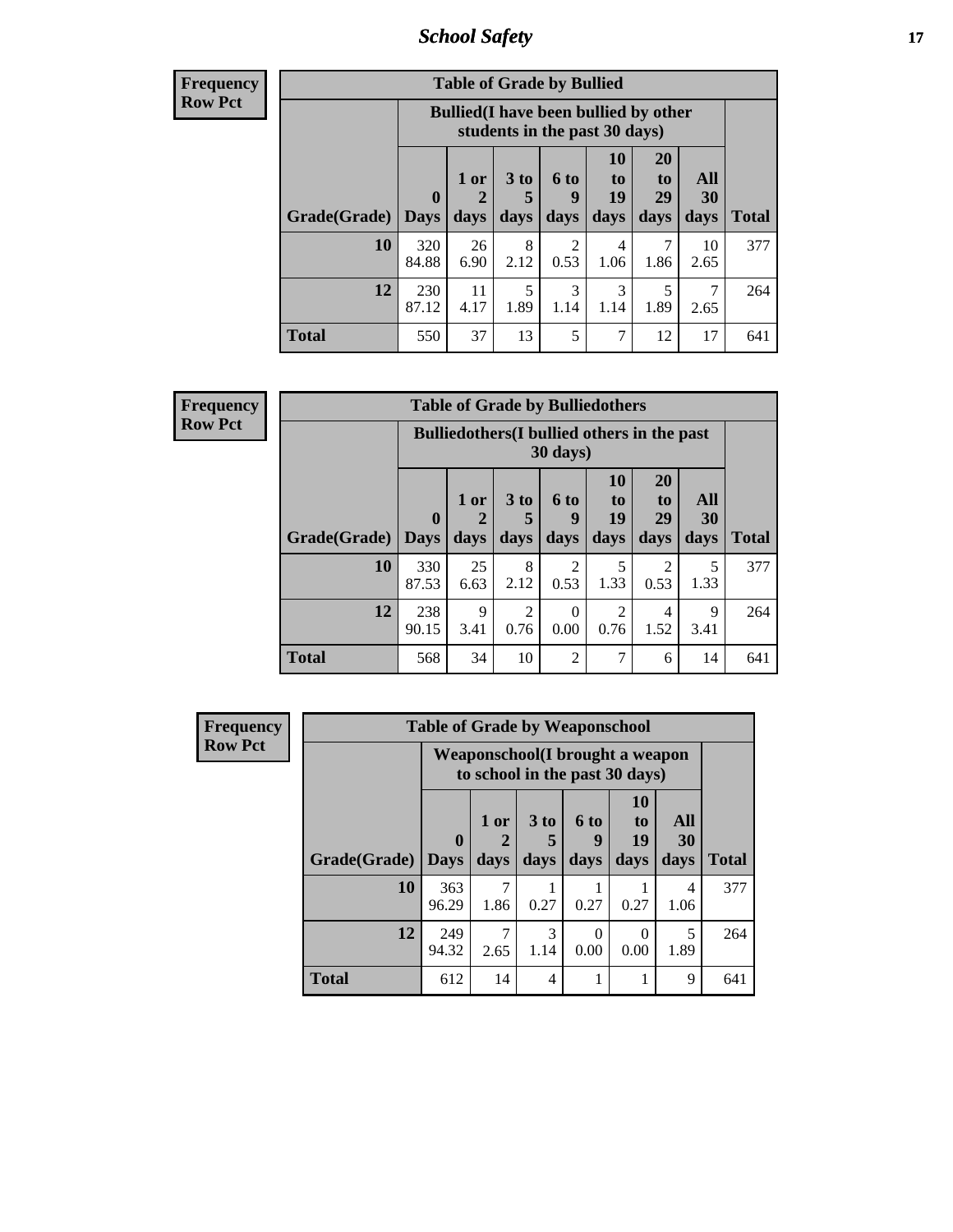*School Safety* **18**

| <b>Frequency</b> |              |                  |                        |                      | <b>Table of Grade by Absentunsafe</b>                                           |                  |                       |                        |              |
|------------------|--------------|------------------|------------------------|----------------------|---------------------------------------------------------------------------------|------------------|-----------------------|------------------------|--------------|
| Row Pct          |              |                  |                        |                      | Absentunsafe(I have missed school<br>because I felt unsafe in the past 30 days) |                  |                       |                        |              |
|                  |              | $\boldsymbol{0}$ | 1 or<br>2              | 3 <sub>to</sub><br>5 | 6 to<br>9                                                                       | 10<br>to<br>19   | <b>20</b><br>to<br>29 | All<br>30              |              |
|                  | Grade(Grade) | <b>Days</b>      | days                   | days                 | days                                                                            | days             | days                  | days                   | <b>Total</b> |
|                  | 10           | 369<br>97.88     | $\overline{4}$<br>1.06 | 0.27                 | $\Omega$<br>0.00                                                                | 0.27             | $\Omega$<br>0.00      | 2<br>0.53              | 377          |
|                  | 12           | 253<br>95.83     | 5<br>1.89              | $\Omega$<br>0.00     | 0.38                                                                            | $\Omega$<br>0.00 | 0.38                  | $\overline{4}$<br>1.52 | 264          |
|                  | <b>Total</b> | 622              | 9                      | 1                    |                                                                                 |                  |                       | 6                      | 641          |
|                  |              |                  |                        |                      |                                                                                 |                  |                       |                        |              |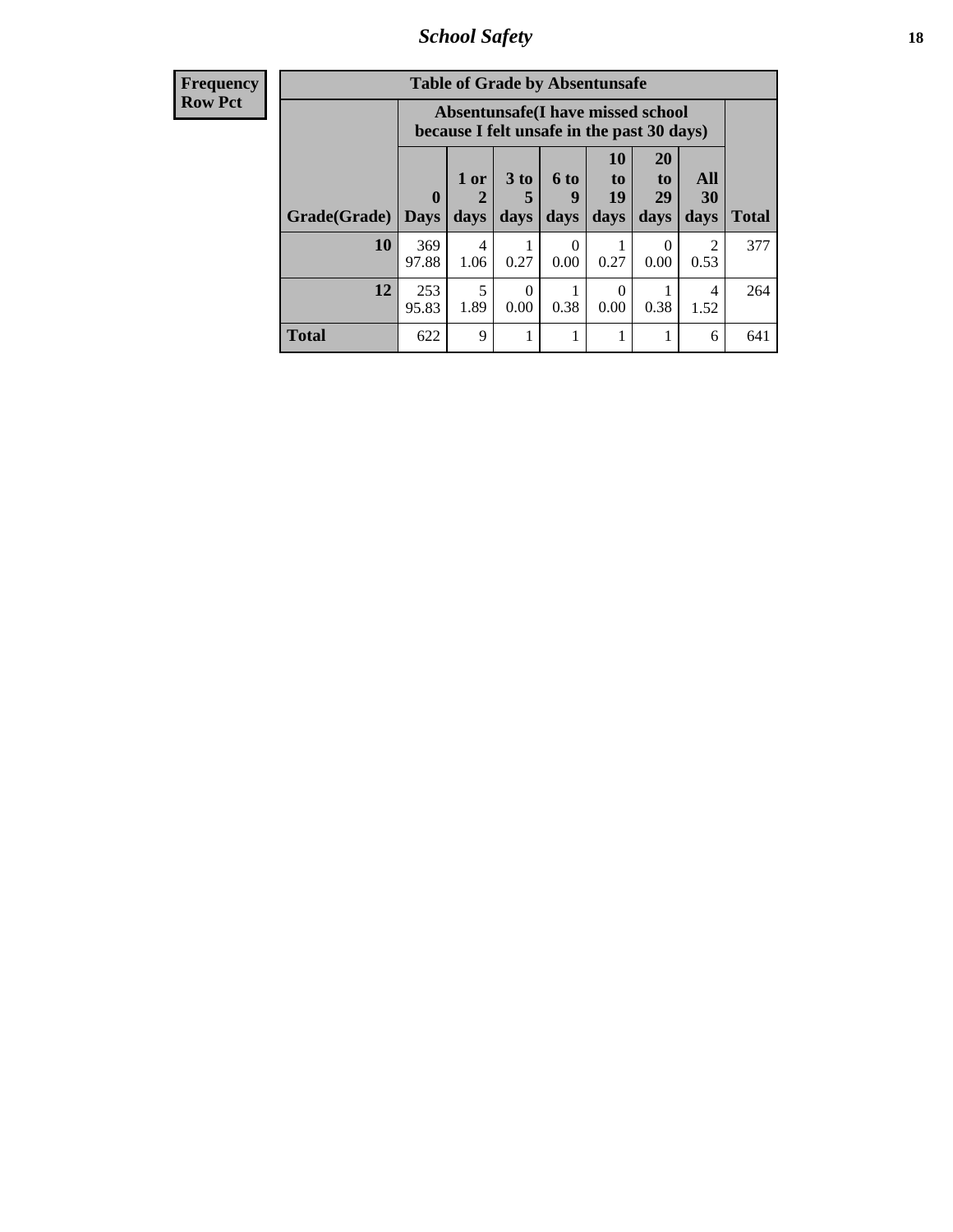# *Drug Use During Last 30 Days* **19**

#### **Frequency Row Pct**

| <b>Table of Grade by Alcohol</b> |                                 |                                     |                 |                 |                 |                   |                     |              |  |  |  |  |
|----------------------------------|---------------------------------|-------------------------------------|-----------------|-----------------|-----------------|-------------------|---------------------|--------------|--|--|--|--|
|                                  |                                 | Alcohol (Alcohol use, past 30 days) |                 |                 |                 |                   |                     |              |  |  |  |  |
| Grade(Grade)                     | <b>Did</b><br>not<br><b>use</b> | $1 - 2$<br>days                     | $3 - 5$<br>days | $6 - 9$<br>days | $10-19$<br>days | $20 - 29$<br>days | <b>Every</b><br>day | <b>Total</b> |  |  |  |  |
| 10                               | 262<br>69.50                    | 32<br>8.49                          | 20<br>5.31      | 19<br>5.04      | 19<br>5.04      | 14<br>3.71        | 11<br>2.92          | 377          |  |  |  |  |
| 12                               | 173<br>65.53                    | 23<br>8.71                          | 24<br>9.09      | 12<br>4.55      | 12<br>4.55      | 9<br>3.41         | 11<br>4.17          | 264          |  |  |  |  |
| <b>Total</b>                     | 435                             | 55                                  | 44              | 31              | 31              | 23                | 22                  | 641          |  |  |  |  |

#### **Frequency Row Pct**

| <b>Table of Grade by Cigarettes</b> |                                 |                                                          |                 |               |                 |                   |                     |              |  |  |  |
|-------------------------------------|---------------------------------|----------------------------------------------------------|-----------------|---------------|-----------------|-------------------|---------------------|--------------|--|--|--|
|                                     |                                 | <b>Cigarettes</b> (Smoking tobacco use,<br>past 30 days) |                 |               |                 |                   |                     |              |  |  |  |
| Grade(Grade)                        | <b>Did</b><br>not<br><b>use</b> | $1 - 2$<br>days                                          | $3 - 5$<br>days | $6-9$<br>days | $10-19$<br>days | $20 - 29$<br>days | <b>Every</b><br>day | <b>Total</b> |  |  |  |
| 10                                  | 317<br>84.08                    | 18<br>4.77                                               | 13<br>3.45      | 7<br>1.86     | 7<br>1.86       | 5<br>1.33         | 10<br>2.65          | 377          |  |  |  |
| 12                                  | 201<br>76.14                    | 21<br>7.95                                               | 9<br>3.41       | 4<br>1.52     | 7<br>2.65       | 10<br>3.79        | 12<br>4.55          | 264          |  |  |  |
| <b>Total</b>                        | 518                             | 39                                                       | 22              | 11            | 14              | 15                | 22                  | 641          |  |  |  |

**Frequency Row Pct**

| <b>Table of Grade by Smokeless</b> |                                 |                                                         |                 |               |                        |                        |                     |              |  |  |  |  |
|------------------------------------|---------------------------------|---------------------------------------------------------|-----------------|---------------|------------------------|------------------------|---------------------|--------------|--|--|--|--|
|                                    |                                 | <b>Smokeless</b> (Chewing tobacco use,<br>past 30 days) |                 |               |                        |                        |                     |              |  |  |  |  |
| Grade(Grade)                       | <b>Did</b><br>not<br><b>use</b> | $1 - 2$<br>days                                         | $3 - 5$<br>days | $6-9$<br>days | $10-19$<br>days        | $20 - 29$<br>days      | <b>Every</b><br>day | <b>Total</b> |  |  |  |  |
| 10                                 | 354<br>93.90                    | 8<br>2.12                                               | 3<br>0.80       | 5<br>1.33     | $\mathfrak{D}$<br>0.53 | $\mathfrak{D}$<br>0.53 | 3<br>0.80           | 377          |  |  |  |  |
| 12                                 | 238<br>90.15                    | 8<br>3.03                                               | 2<br>0.76       | 2<br>0.76     | $\overline{2}$<br>0.76 | 1.14                   | 9<br>3.41           | 264          |  |  |  |  |
| <b>Total</b>                       | 592                             | 16                                                      | 5               | $\mathcal{I}$ | 4                      | 5                      | 12                  | 641          |  |  |  |  |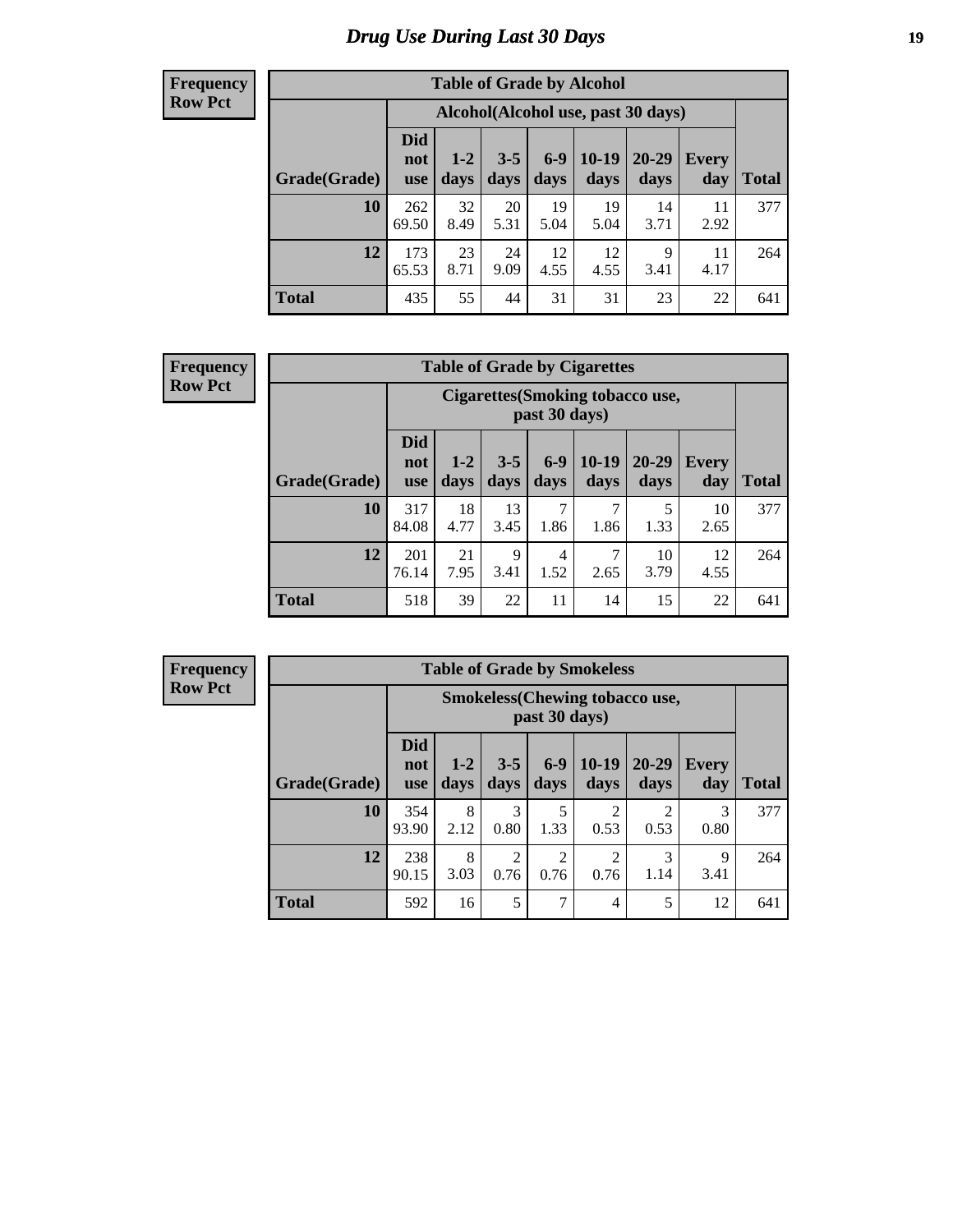#### **Frequency Row Pct**

| <b>Table of Grade by Marijuana</b> |                                 |                                         |                 |               |                 |                        |              |              |  |  |  |  |  |
|------------------------------------|---------------------------------|-----------------------------------------|-----------------|---------------|-----------------|------------------------|--------------|--------------|--|--|--|--|--|
|                                    |                                 | Marijuana (Marijuana use, past 30 days) |                 |               |                 |                        |              |              |  |  |  |  |  |
| Grade(Grade)                       | <b>Did</b><br>not<br><b>use</b> | $1 - 2$<br>days                         | $3 - 5$<br>days | $6-9$<br>days | $10-19$<br>days | 20-29<br>days          | Every<br>day | <b>Total</b> |  |  |  |  |  |
| 10                                 | 318<br>84.35                    | 12<br>3.18                              | 11<br>2.92      | 10<br>2.65    | 6<br>1.59       | 10<br>2.65             | 10<br>2.65   | 377          |  |  |  |  |  |
| 12                                 | 233<br>88.26                    | 7<br>2.65                               | 10<br>3.79      | 1<br>0.38     | 5<br>1.89       | $\overline{2}$<br>0.76 | 6<br>2.27    | 264          |  |  |  |  |  |
| <b>Total</b>                       | 551                             | 19                                      | 21              | 11            | 11              | 12                     | 16           | 641          |  |  |  |  |  |

#### **Frequency Row Pct**

| <b>Table of Grade by Cocaine</b> |                          |                                                                                                                |                |      |      |      |      |     |  |  |
|----------------------------------|--------------------------|----------------------------------------------------------------------------------------------------------------|----------------|------|------|------|------|-----|--|--|
|                                  |                          | Cocaine (Cocaine use, past 30 days)                                                                            |                |      |      |      |      |     |  |  |
| Grade(Grade)                     | Did<br>not<br><b>use</b> | $6-9$<br>$10-19$<br>20-29<br>$3 - 5$<br>$1-2$<br>Every<br>days<br>days<br>days<br>days<br>day<br>Total<br>days |                |      |      |      |      |     |  |  |
| 10                               | 368<br>97.61             | 5<br>1.33                                                                                                      | $_{0}$<br>0.00 | 0.27 | 0.27 | 0.27 | 0.27 | 377 |  |  |
| 12                               | 257<br>97.35             | 4<br>0<br>0<br>1.52<br>0.38<br>0.38<br>0.38<br>0.00<br>0.00                                                    |                |      |      |      |      |     |  |  |
| Total                            | 625                      | 9                                                                                                              | 1              | 2    |      | 2    |      | 641 |  |  |

| <b>Frequency</b> | <b>Table of Grade by Inhalants</b> |                                        |                 |                  |                  |                 |                        |              |  |  |
|------------------|------------------------------------|----------------------------------------|-----------------|------------------|------------------|-----------------|------------------------|--------------|--|--|
| <b>Row Pct</b>   |                                    | Inhalants (Inhalant use, past 30 days) |                 |                  |                  |                 |                        |              |  |  |
|                  | Grade(Grade)                       | <b>Did</b><br>not<br><b>use</b>        | $1 - 2$<br>days | $3 - 5$<br>days  | $6-9$<br>days    | $10-19$<br>days | $20 - 29$<br>days      | <b>Total</b> |  |  |
|                  | 10                                 | 364<br>96.55                           | 6<br>1.59       | 0.27             | 3<br>0.80        | 0.27            | $\overline{2}$<br>0.53 | 377          |  |  |
|                  | 12                                 | 259<br>98.11                           | 4<br>1.52       | $\Omega$<br>0.00 | $\Omega$<br>0.00 | 0.00            | 0.38                   | 264          |  |  |
|                  | <b>Total</b>                       | 623                                    | 10              | 1                | 3                |                 | 3                      | 641          |  |  |

| <b>Frequency</b> |
|------------------|
| <b>Row Pct</b>   |

r.

| <b>Table of Grade by Steroids</b> |                                 |                                                                                                      |      |      |      |           |     |  |  |  |
|-----------------------------------|---------------------------------|------------------------------------------------------------------------------------------------------|------|------|------|-----------|-----|--|--|--|
|                                   |                                 | Steroids (Steroid use, past 30 days)                                                                 |      |      |      |           |     |  |  |  |
| Grade(Grade)                      | <b>Did</b><br>not<br><b>use</b> | $10-19$<br>20-29<br>$1-2$<br>$3 - 5$<br>Every<br>days<br><b>Total</b><br>days<br>day<br>days<br>days |      |      |      |           |     |  |  |  |
| 10                                | 369<br>97.88                    | 4<br>1.06                                                                                            | 0.27 | 0.00 | 0.27 | 2<br>0.53 | 377 |  |  |  |
| 12                                | 260<br>98.48                    | 2<br>0<br>0.38<br>0.38<br>0.00<br>0.00<br>0.76                                                       |      |      |      |           |     |  |  |  |
| <b>Total</b>                      | 629                             | 5                                                                                                    |      |      | 3    | 2         | 641 |  |  |  |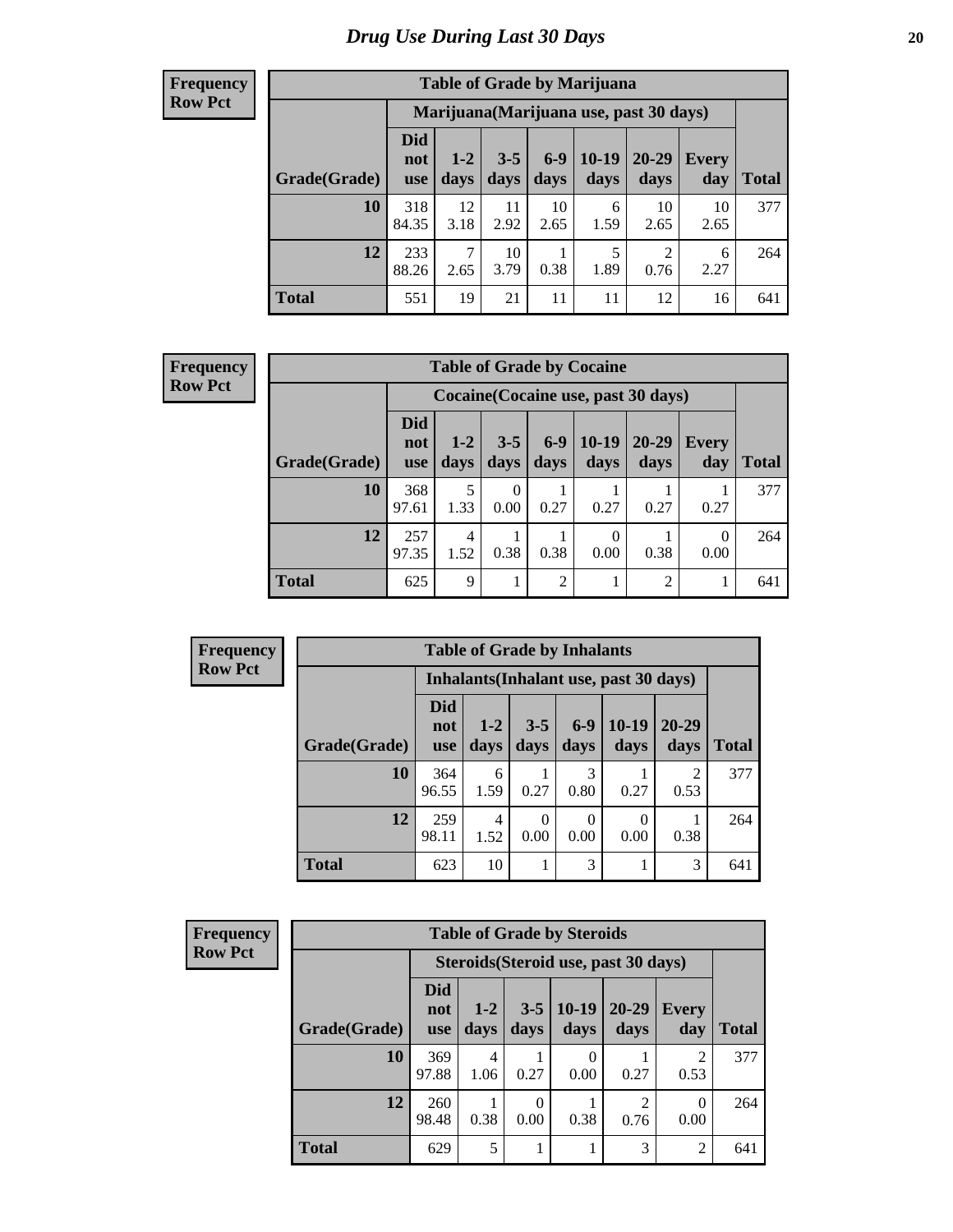| <b>Frequency</b> |  |
|------------------|--|
| Row Pct          |  |

| <b>Table of Grade by Ecstasy</b> |                                     |                 |                 |                        |                 |                   |              |  |
|----------------------------------|-------------------------------------|-----------------|-----------------|------------------------|-----------------|-------------------|--------------|--|
|                                  | Ecstasy (Ecstasy use, past 30 days) |                 |                 |                        |                 |                   |              |  |
| Grade(Grade)                     | <b>Did</b><br>not<br><b>use</b>     | $1 - 2$<br>days | $3 - 5$<br>days | $6-9$<br>days          | $10-19$<br>days | $20 - 29$<br>days | <b>Total</b> |  |
| 10                               | 366<br>97.08                        | 6<br>1.59       | 0.27            | $\overline{2}$<br>0.53 | 0.27            | 0.27              | 377          |  |
| 12                               | 259<br>98.11                        | 3<br>1.14       | 0.00            | 0.38                   | 0<br>0.00       | 0.38              | 264          |  |
| <b>Total</b>                     | 625                                 | 9               |                 | 3                      |                 | 2                 | 641          |  |

| Frequency      | <b>Table of Grade by Meth</b> |                          |                                            |                        |                 |              |  |
|----------------|-------------------------------|--------------------------|--------------------------------------------|------------------------|-----------------|--------------|--|
| <b>Row Pct</b> |                               |                          | Meth(Methamphetamine use,<br>past 30 days) |                        |                 |              |  |
|                | Grade(Grade)                  | Did<br>not<br><b>use</b> | $1 - 2$<br>days                            | $3 - 5$<br>days        | $10-19$<br>days | <b>Total</b> |  |
|                | 10                            | 371<br>98.41             | 4<br>1.06                                  | 0.27                   | 0.27            | 377          |  |
|                | 12                            | 261<br>98.86             | 0.38                                       | $\overline{2}$<br>0.76 | 0<br>0.00       | 264          |  |
|                | <b>Total</b>                  | 632                      | 5                                          | 3                      |                 | 641          |  |

| <b>Frequency</b> | <b>Table of Grade by Hallucinogens</b> |                                                   |                 |                 |                  |                 |                  |              |
|------------------|----------------------------------------|---------------------------------------------------|-----------------|-----------------|------------------|-----------------|------------------|--------------|
| <b>Row Pct</b>   |                                        | Hallucinogens (Hallucinogen use,<br>past 30 days) |                 |                 |                  |                 |                  |              |
|                  | Grade(Grade)                           | <b>Did</b><br>not<br><b>use</b>                   | $1 - 2$<br>days | $3 - 5$<br>days | $6-9$<br>days    | $10-19$<br>days | Every<br>day     | <b>Total</b> |
|                  | 10                                     | 370<br>98.14                                      | 4<br>1.06       | 0.27            | 0.27             | 0.27            | $\Omega$<br>0.00 | 377          |
|                  | 12                                     | 260<br>98.48                                      | 0.38            | 0.38            | $\Omega$<br>0.00 | 0.38            | 0.38             | 264          |
|                  | <b>Total</b>                           | 630                                               | 5               | $\mathfrak{D}$  |                  | $\overline{c}$  |                  | 641          |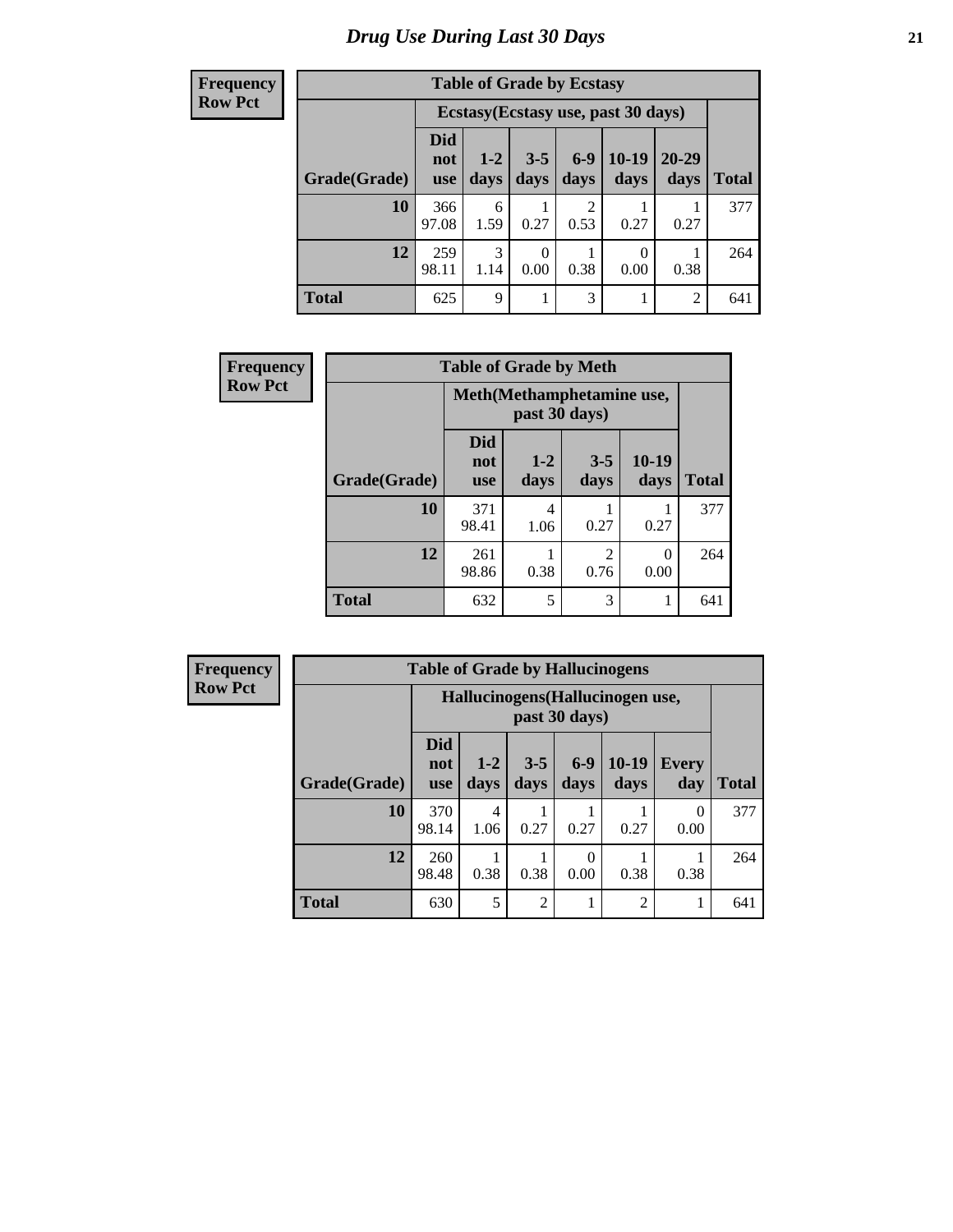#### **Frequency Row Pct**

| <b>Table of Grade by Prescription</b> |                                 |                                                                                                                                      |            |           |            |           |                |     |  |  |
|---------------------------------------|---------------------------------|--------------------------------------------------------------------------------------------------------------------------------------|------------|-----------|------------|-----------|----------------|-----|--|--|
|                                       |                                 | <b>Prescription</b> (Prescription drugs not<br>prescribed to me, past 30 days)                                                       |            |           |            |           |                |     |  |  |
| Grade(Grade)                          | <b>Did</b><br>not<br><b>use</b> | $6 - 9$<br>$10-19$<br>$3 - 5$<br>$20 - 29$<br>$1 - 2$<br><b>Every</b><br><b>Total</b><br>days<br>days<br>days<br>days<br>day<br>days |            |           |            |           |                |     |  |  |
| 10                                    | 336<br>89.12                    | 13<br>3.45                                                                                                                           | 10<br>2.65 | 3<br>0.80 | 10<br>2.65 | 3<br>0.80 | 2<br>0.53      | 377 |  |  |
| 12                                    | 244<br>92.42                    | 8<br>5<br>6<br>0<br>$\Omega$<br>1.89<br>0.38<br>2.27<br>3.03<br>0.00<br>0.00                                                         |            |           |            |           |                |     |  |  |
| <b>Total</b>                          | 580                             | 19                                                                                                                                   | 18         | 4         | 15         | 3         | $\overline{2}$ | 641 |  |  |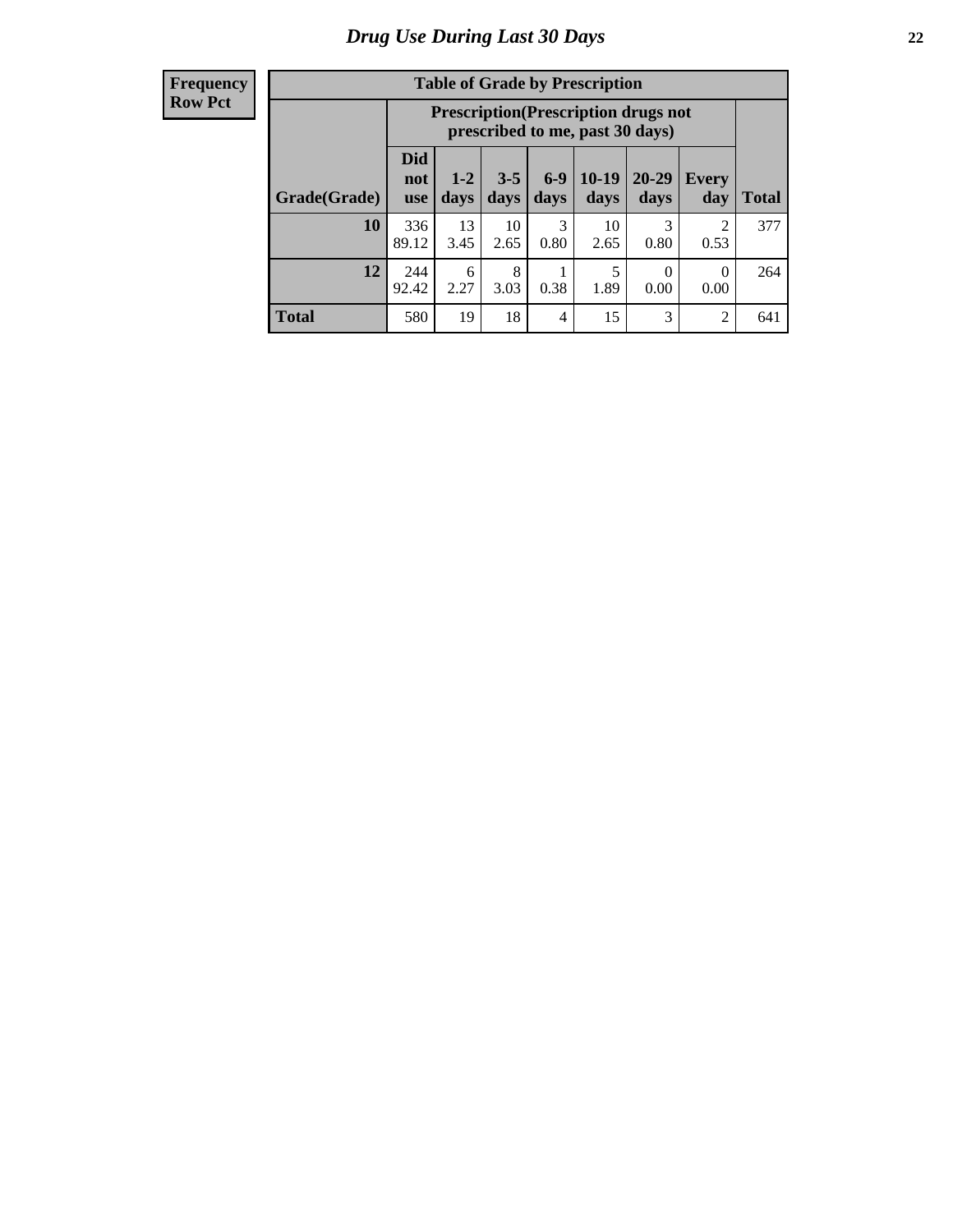| Frequency      | <b>Table of Alcoholease by Grade</b>       |                    |              |              |  |  |  |  |  |
|----------------|--------------------------------------------|--------------------|--------------|--------------|--|--|--|--|--|
| <b>Col Pct</b> | Alcoholease (It is<br>easy to get alcohol) | Grade(Grade)<br>10 | 12           | <b>Total</b> |  |  |  |  |  |
|                | <b>Strongly Agree</b>                      | 165<br>43.77       | 155<br>58.71 | 320          |  |  |  |  |  |
|                | <b>Somewhat Agree</b>                      | 126<br>33.42       | 68<br>25.76  | 194          |  |  |  |  |  |
|                | <b>Somewhat Disagree</b>                   | 37<br>9.81         | 20<br>7.58   | 57           |  |  |  |  |  |
|                | <b>Strongly Disagree</b>                   | 49<br>13.00        | 21<br>7.95   | 70           |  |  |  |  |  |
|                | <b>Total</b>                               | 377                | 264          | 641          |  |  |  |  |  |

| Frequency      | <b>Table of Cigarettesease by Grade</b>                  |                    |              |              |  |  |  |
|----------------|----------------------------------------------------------|--------------------|--------------|--------------|--|--|--|
| <b>Col Pct</b> | Cigarettesease (It is<br>easy to get smoking<br>tobacco) | Grade(Grade)<br>10 | 12           | <b>Total</b> |  |  |  |
|                | <b>Strongly Agree</b>                                    | 180<br>47.75       | 179<br>67.80 | 359          |  |  |  |
|                | <b>Somewhat Agree</b>                                    | 97<br>25.73        | 55<br>20.83  | 152          |  |  |  |
|                | <b>Somewhat Disagree</b>                                 | 34<br>9.02         | 11<br>4.17   | 45           |  |  |  |
|                | <b>Strongly Disagree</b>                                 | 66<br>17.51        | 19<br>7.20   | 85           |  |  |  |
|                | <b>Total</b>                                             | 377                | 264          | 641          |  |  |  |

| Frequency      | <b>Table of Smokelessease by Grade</b>                         |                           |              |              |  |  |  |  |
|----------------|----------------------------------------------------------------|---------------------------|--------------|--------------|--|--|--|--|
| <b>Col Pct</b> | <b>Smokelessease</b> (It is<br>easy to get chewing<br>tobacco) | Grade(Grade)<br><b>10</b> | 12           | <b>Total</b> |  |  |  |  |
|                | <b>Strongly Agree</b>                                          | 171<br>45.36              | 180<br>68.18 | 351          |  |  |  |  |
|                | <b>Somewhat Agree</b>                                          | 91<br>24.14               | 45<br>17.05  | 136          |  |  |  |  |
|                | <b>Somewhat Disagree</b>                                       | 32<br>8.49                | 9<br>3.41    | 41           |  |  |  |  |
|                | <b>Strongly Disagree</b>                                       | 83<br>22.02               | 30<br>11.36  | 113          |  |  |  |  |
|                | <b>Total</b>                                                   | 377                       | 264          | 641          |  |  |  |  |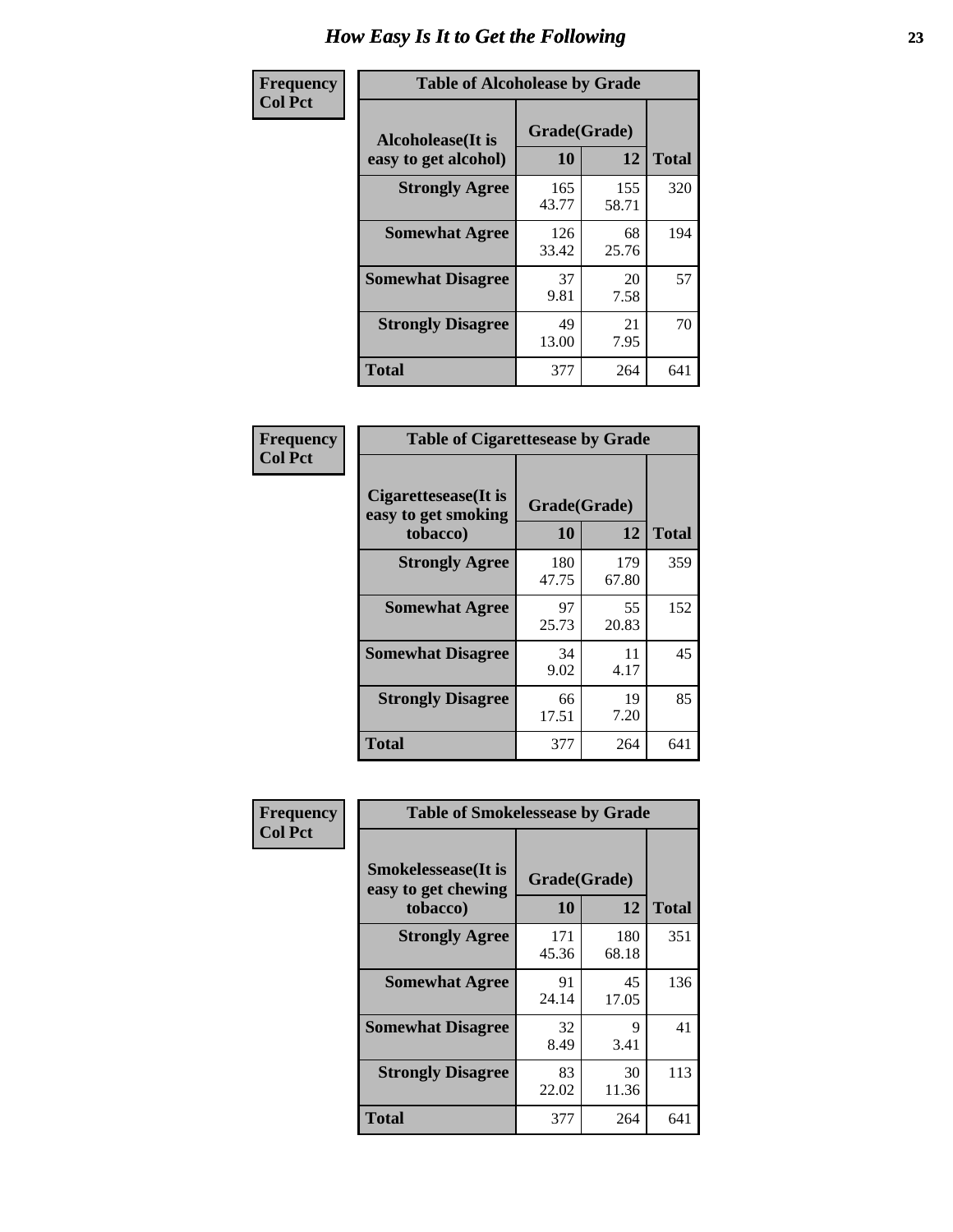| Frequency      | <b>Table of Marijuanaease by Grade</b>           |                    |              |              |  |  |  |  |  |  |
|----------------|--------------------------------------------------|--------------------|--------------|--------------|--|--|--|--|--|--|
| <b>Col Pct</b> | Marijuanaease(It is<br>easy to get<br>marijuana) | Grade(Grade)<br>10 | 12           | <b>Total</b> |  |  |  |  |  |  |
|                | <b>Strongly Agree</b>                            | 139<br>36.87       | 111<br>42.05 | 250          |  |  |  |  |  |  |
|                | <b>Somewhat Agree</b>                            | 105<br>27.85       | 84<br>31.82  | 189          |  |  |  |  |  |  |
|                | <b>Somewhat Disagree</b>                         | 51<br>13.53        | 31<br>11.74  | 82           |  |  |  |  |  |  |
|                | <b>Strongly Disagree</b>                         | 82<br>21.75        | 38<br>14.39  | 120          |  |  |  |  |  |  |
|                | Total                                            | 377                | 264          | 641          |  |  |  |  |  |  |

| <b>Table of Cocaineease by Grade</b>      |                    |             |              |  |  |  |  |  |  |  |
|-------------------------------------------|--------------------|-------------|--------------|--|--|--|--|--|--|--|
| Cocaineease(It is<br>easy to get cocaine) | Grade(Grade)<br>10 | 12          | <b>Total</b> |  |  |  |  |  |  |  |
| <b>Strongly Agree</b>                     | 47<br>12.47        | 38<br>14.39 | 85           |  |  |  |  |  |  |  |
| <b>Somewhat Agree</b>                     | 86<br>22.81        | 59<br>22.35 | 145          |  |  |  |  |  |  |  |
| <b>Somewhat Disagree</b>                  | 109<br>28.91       | 78<br>29.55 | 187          |  |  |  |  |  |  |  |
| <b>Strongly Disagree</b>                  | 135<br>35.81       | 89<br>33.71 | 224          |  |  |  |  |  |  |  |
| <b>Total</b>                              | 377                | 264         | 641          |  |  |  |  |  |  |  |

| Frequency      | <b>Table of Inhalantsease by Grade</b>     |              |              |                                  |
|----------------|--------------------------------------------|--------------|--------------|----------------------------------|
| <b>Col Pct</b> | <b>Inhalantsease</b> (It is<br>easy to get | Grade(Grade) |              |                                  |
|                | inhalants)                                 | 10           | 12           | <b>Total</b><br>296<br>117<br>80 |
|                | <b>Strongly Agree</b>                      | 148<br>39.26 | 148<br>56.06 |                                  |
|                | <b>Somewhat Agree</b>                      | 77<br>20.42  | 40<br>15.15  |                                  |
|                | <b>Somewhat Disagree</b>                   | 55<br>14.59  | 25<br>9.47   |                                  |
|                | <b>Strongly Disagree</b>                   | 97<br>25.73  | 51<br>19.32  | 148                              |
|                | <b>Total</b>                               | 377          | 264          | 641                              |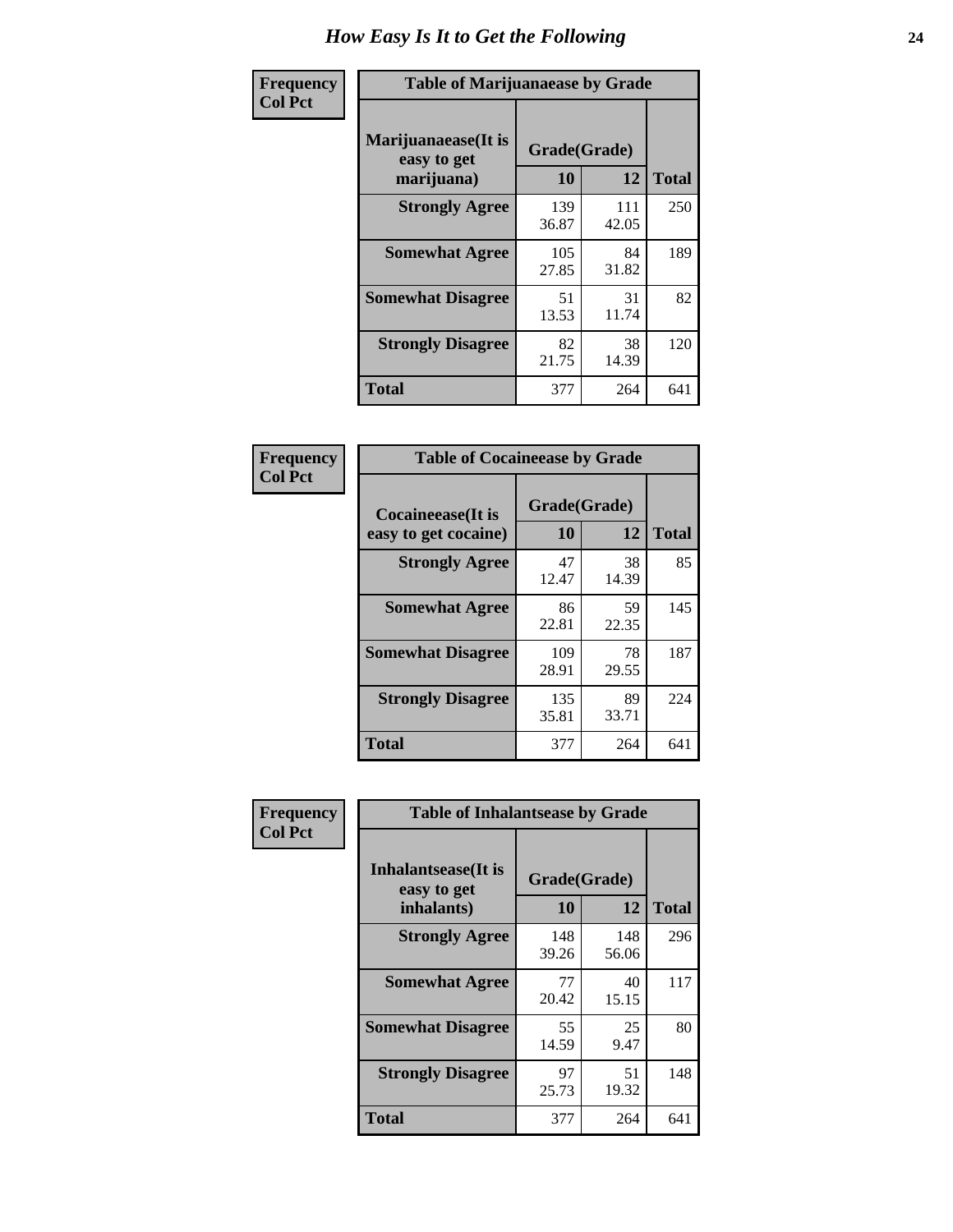| Frequency      | <b>Table of Steroidsease by Grade</b>               |                    |             |                                 |  |  |  |
|----------------|-----------------------------------------------------|--------------------|-------------|---------------------------------|--|--|--|
| <b>Col Pct</b> | <b>Steroidsease</b> (It is<br>easy to get steroids) | Grade(Grade)<br>10 | 12          | <b>Total</b>                    |  |  |  |
|                | <b>Strongly Agree</b>                               | 63<br>16.71        | 58<br>21.97 | 121<br>153<br>168<br>199<br>641 |  |  |  |
|                | <b>Somewhat Agree</b>                               | 90<br>23.87        | 63<br>23.86 |                                 |  |  |  |
|                | <b>Somewhat Disagree</b>                            | 100<br>26.53       | 68<br>25.76 |                                 |  |  |  |
|                | <b>Strongly Disagree</b>                            | 124<br>32.89       | 75<br>28.41 |                                 |  |  |  |
|                | <b>Total</b>                                        | 377                | 264         |                                 |  |  |  |

| Frequency      | <b>Table of Ecstasyease by Grade</b>              |                    |             |              |  |  |  |  |  |  |
|----------------|---------------------------------------------------|--------------------|-------------|--------------|--|--|--|--|--|--|
| <b>Col Pct</b> | <b>Ecstasyease</b> (It is<br>easy to get ecstasy) | Grade(Grade)<br>10 | 12          | <b>Total</b> |  |  |  |  |  |  |
|                | <b>Strongly Agree</b>                             | 66<br>17.51        | 55<br>20.83 | 121          |  |  |  |  |  |  |
|                | <b>Somewhat Agree</b>                             | 83<br>22.02        | 45<br>17.05 | 128          |  |  |  |  |  |  |
|                | <b>Somewhat Disagree</b>                          | 90<br>23.87        | 76<br>28.79 | 166          |  |  |  |  |  |  |
|                | <b>Strongly Disagree</b>                          | 138<br>36.60       | 88<br>33.33 | 226          |  |  |  |  |  |  |
|                | Total                                             | 377                | 264         | 641          |  |  |  |  |  |  |

| Frequency      | <b>Table of Methease by Grade</b>                          |                    |              |              |
|----------------|------------------------------------------------------------|--------------------|--------------|--------------|
| <b>Col Pct</b> | <b>Methease</b> (It is easy<br>to get<br>methamphetamines) | Grade(Grade)<br>10 | 12           | <b>Total</b> |
|                | <b>Strongly Agree</b>                                      | 52<br>13.79        | 52<br>19.70  | 104          |
|                | <b>Somewhat Agree</b>                                      | 82<br>21.75        | 41<br>15.53  | 123          |
|                | <b>Somewhat Disagree</b>                                   | 80<br>21.22        | 67<br>25.38  | 147          |
|                | <b>Strongly Disagree</b>                                   | 163<br>43.24       | 104<br>39.39 | 267          |
|                | Total                                                      | 377                | 264          | 641          |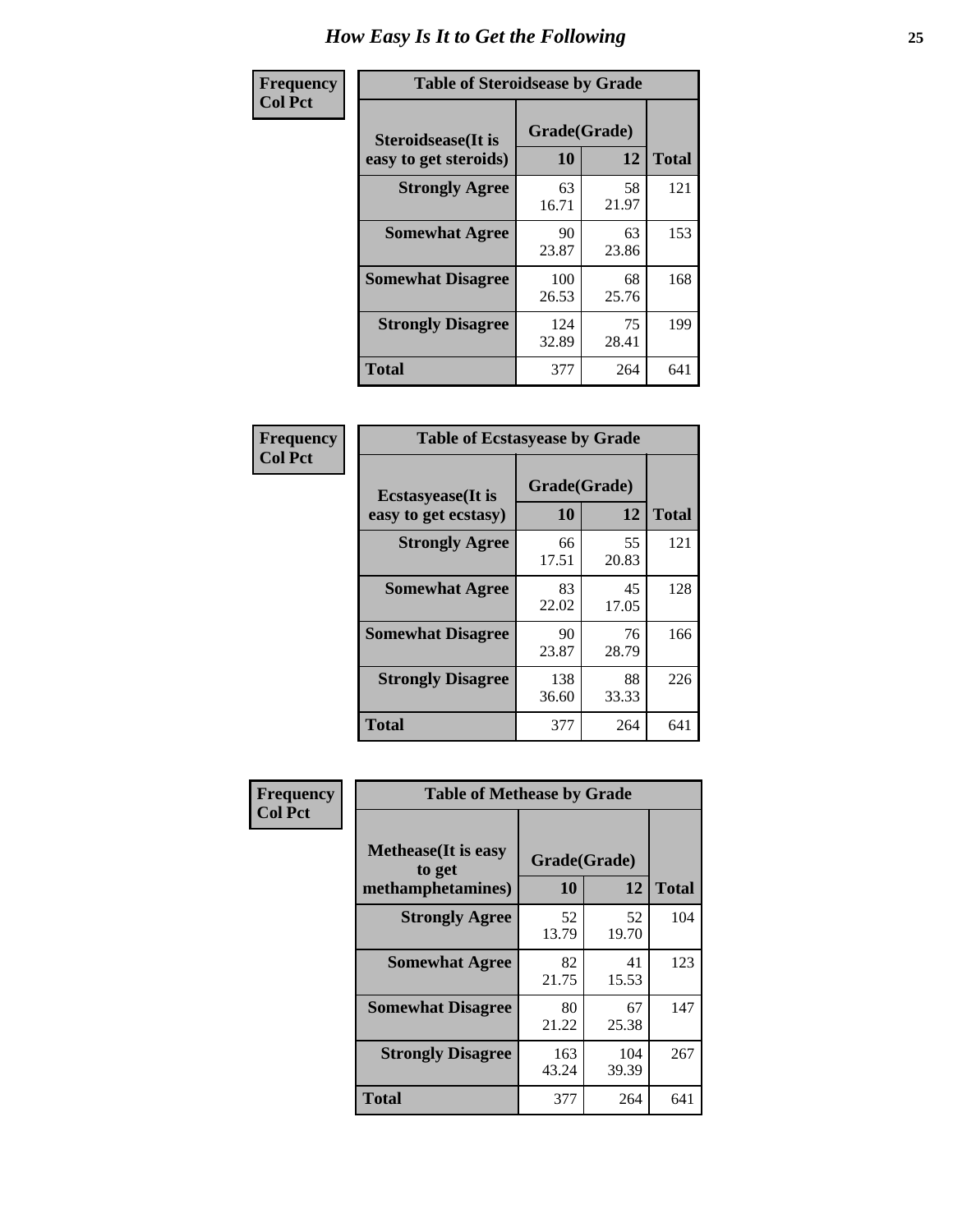| <b>Frequency</b> | <b>Table of Hallucinogensease by Grade</b>               |                    |              |              |  |  |  |  |  |  |
|------------------|----------------------------------------------------------|--------------------|--------------|--------------|--|--|--|--|--|--|
| <b>Col Pct</b>   | Hallucinogensease(It<br>is easy to get<br>hallucinogens) | Grade(Grade)<br>10 | 12           | <b>Total</b> |  |  |  |  |  |  |
|                  | <b>Strongly Agree</b>                                    | 61<br>16.18        | 42<br>15.91  | 103          |  |  |  |  |  |  |
|                  | <b>Somewhat Agree</b>                                    | 76<br>20.16        | 46<br>17.42  | 122          |  |  |  |  |  |  |
|                  | <b>Somewhat Disagree</b>                                 | 82<br>21.75        | 71<br>26.89  | 153          |  |  |  |  |  |  |
|                  | <b>Strongly Disagree</b>                                 | 158<br>41.91       | 105<br>39.77 | 263          |  |  |  |  |  |  |
|                  | <b>Total</b>                                             | 377                | 264          | 641          |  |  |  |  |  |  |

| Frequency<br>Col Pct |
|----------------------|
|                      |

| <b>Table of Prescriptionease by Grade</b>                                                |              |              |              |  |  |  |  |  |  |
|------------------------------------------------------------------------------------------|--------------|--------------|--------------|--|--|--|--|--|--|
| <b>Prescriptionease</b> (It<br>is easy to get<br>prescription drugs<br>not prescribed to | Grade(Grade) |              |              |  |  |  |  |  |  |
| me)                                                                                      | 10           | 12           | <b>Total</b> |  |  |  |  |  |  |
| <b>Strongly Agree</b>                                                                    | 181<br>48.01 | 124<br>46.97 | 305          |  |  |  |  |  |  |
| <b>Somewhat Agree</b>                                                                    | 87<br>23.08  | 67<br>25.38  | 154          |  |  |  |  |  |  |
| <b>Somewhat Disagree</b>                                                                 | 39<br>10.34  | 32<br>12.12  | 71           |  |  |  |  |  |  |
| <b>Strongly Disagree</b>                                                                 | 70<br>18.57  | 41<br>15.53  | 111          |  |  |  |  |  |  |
| Total                                                                                    | 377          | 264          | 641          |  |  |  |  |  |  |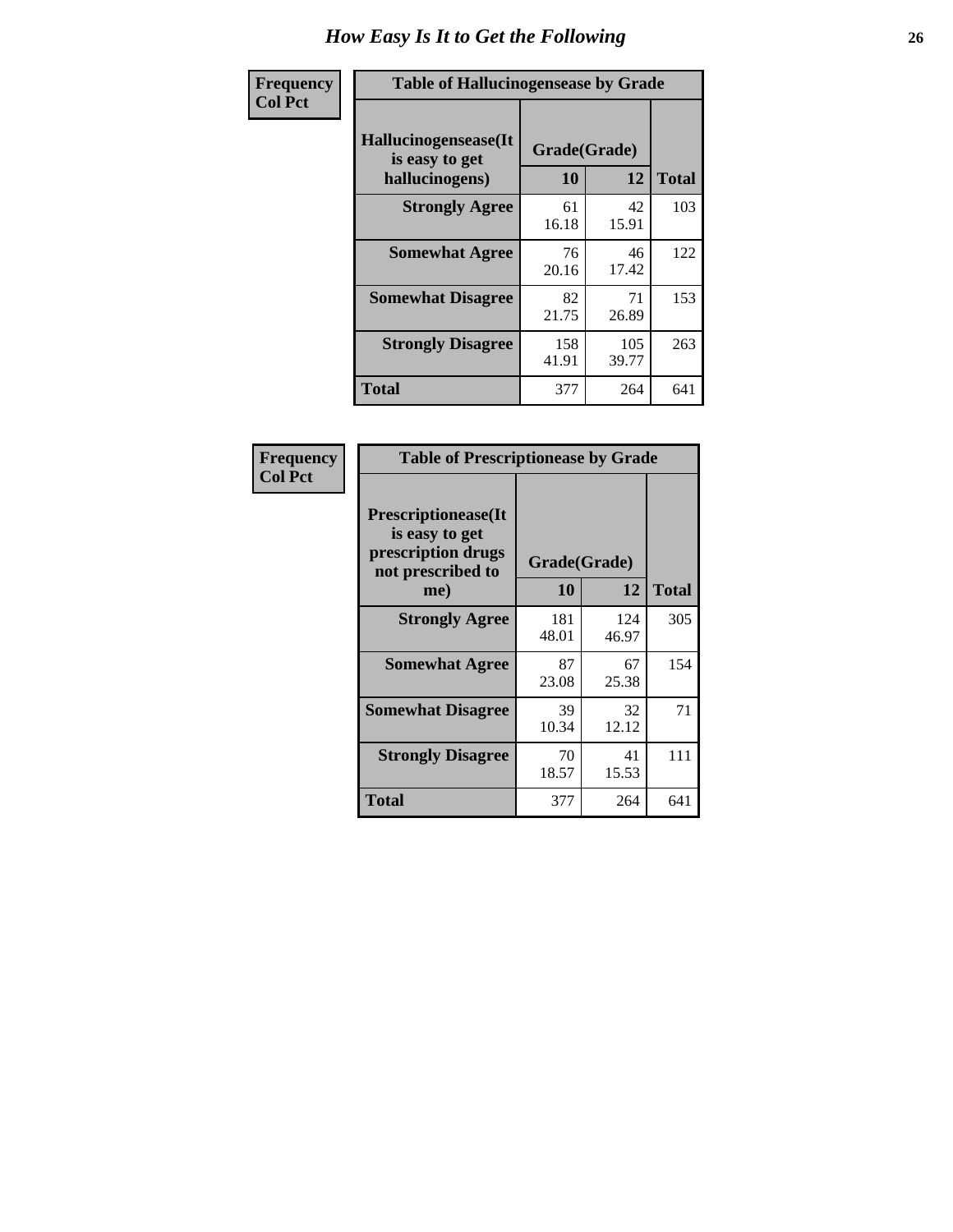*Age at Onset of Use* **27** *Results for "Age at Onset of Use" questions exclude students who said they did not use that substance*

| <b>Frequency</b> | <b>Table of Grade by Alcoholinit</b> |                                                  |                       |            |      |                      |                           |             |             |             |                  |                       |              |
|------------------|--------------------------------------|--------------------------------------------------|-----------------------|------------|------|----------------------|---------------------------|-------------|-------------|-------------|------------------|-----------------------|--------------|
| <b>Row Pct</b>   |                                      | Alcoholinit (I started using alcohol when I was) |                       |            |      |                      |                           |             |             |             |                  |                       |              |
|                  | Grade(Grade)                         | <b>8 or</b><br>younger                           | 9                     | 10         | 11   | 12                   | 13                        | 14          | 15          | 16          | 17               | <b>18 or</b><br>older | <b>Total</b> |
|                  | 10                                   | 10<br>6.21                                       | 5<br>3.11             | 3.11       | 3.11 | 15<br>9.32           | 28<br>17.39               | 48<br>29.81 | 36<br>22.36 | 3.11        | $\theta$<br>0.00 | 4<br>2.48             | 161          |
|                  | 12                                   | $\mathfrak{Z}$<br>2.13                           | $\overline{2}$<br>.42 | C.<br>1.42 | 0.71 | $\Omega$<br>$0.00\,$ | 18<br>12.77               | 20<br>14.18 | 26<br>18.44 | 41<br>29.08 | 25<br>17.73      | 3<br>2.13             | 141          |
|                  | <b>Total</b>                         | 13                                               | 7                     | 7          | 6    | 15                   | 46                        | 68          | 62          | 46          | 25               | 7                     | 302          |
|                  |                                      |                                                  |                       |            |      |                      | Frequency Missing $=$ 339 |             |             |             |                  |                       |              |

#### **Frequency Row Pct**

| <b>Table of Grade by Cigarettesinit</b> |                 |                                                                                                   |                  |           |                                             |             |             |             |             |             |                  |     |
|-----------------------------------------|-----------------|---------------------------------------------------------------------------------------------------|------------------|-----------|---------------------------------------------|-------------|-------------|-------------|-------------|-------------|------------------|-----|
|                                         |                 | Cigarettesinit(I started smoking tobacco when I was)                                              |                  |           |                                             |             |             |             |             |             |                  |     |
| Grade(Grade)                            | 8 or<br>younger | <b>18 or</b><br>13<br>15<br>12<br>older<br>9<br>11<br>14<br><b>17</b><br>16<br>10<br><b>Total</b> |                  |           |                                             |             |             |             |             |             |                  |     |
| 10                                      | 2.38            | 3<br>3.57                                                                                         | 2.38             | 7<br>8.33 | 13<br>15.48                                 | 15<br>17.86 | 15<br>17.86 | 24<br>28.57 | 2.38        | 1.19        | $\theta$<br>0.00 | 84  |
| 12                                      | 3<br>3.45       | 1.15                                                                                              | $\left($<br>0.00 | 5.75      | 3<br>3.45                                   | 9<br>10.34  | 6<br>6.90   | 13<br>14.94 | 18<br>20.69 | 22<br>25.29 | 7<br>8.05        | 87  |
| <b>Total</b>                            | 5               | 4                                                                                                 | 2                | 12        | 16                                          | 24          | 21          | 37          | 20          | 23          | 7                | 171 |
|                                         |                 |                                                                                                   |                  |           | <b>Frequency Missing <math>= 470</math></b> |             |             |             |             |             |                  |     |

**Frequency Row Pct**

| <b>Table of Grade by Smokelessinit</b> |                                                     |      |                  |                      |                           |            |             |            |            |            |                       |              |
|----------------------------------------|-----------------------------------------------------|------|------------------|----------------------|---------------------------|------------|-------------|------------|------------|------------|-----------------------|--------------|
|                                        | Smokelessinit(I started chewing tobacco when I was) |      |                  |                      |                           |            |             |            |            |            |                       |              |
| Grade(Grade)                           | 8 or<br>younger                                     | 9    | 10               | 11                   | <b>12</b>                 | 13         | 14          | 15         | 16         | 17         | <b>18 or</b><br>older | <b>Total</b> |
| 10                                     | 5.56                                                | 2.78 | $\Omega$<br>0.00 | 2<br>5.56            | 13.89                     | 7<br>19.44 | 11<br>30.56 | 6<br>16.67 | 2.78       | 2.78       | $\Omega$<br>0.00      | 36           |
| 12                                     | 16.13                                               | 3.23 | 6.45             | $\mathbf{0}$<br>0.00 | 2<br>6.45                 | 3<br>9.68  | 3.23        | 4<br>12.90 | 6<br>19.35 | 6<br>19.35 | 3.23                  | 31           |
| <b>Total</b>                           |                                                     | 2    | 2                | 2                    | 7                         | 10         | 12          | 10         | ⇁          | ⇁          |                       | 67           |
|                                        |                                                     |      |                  |                      | Frequency Missing $= 574$ |            |             |            |            |            |                       |              |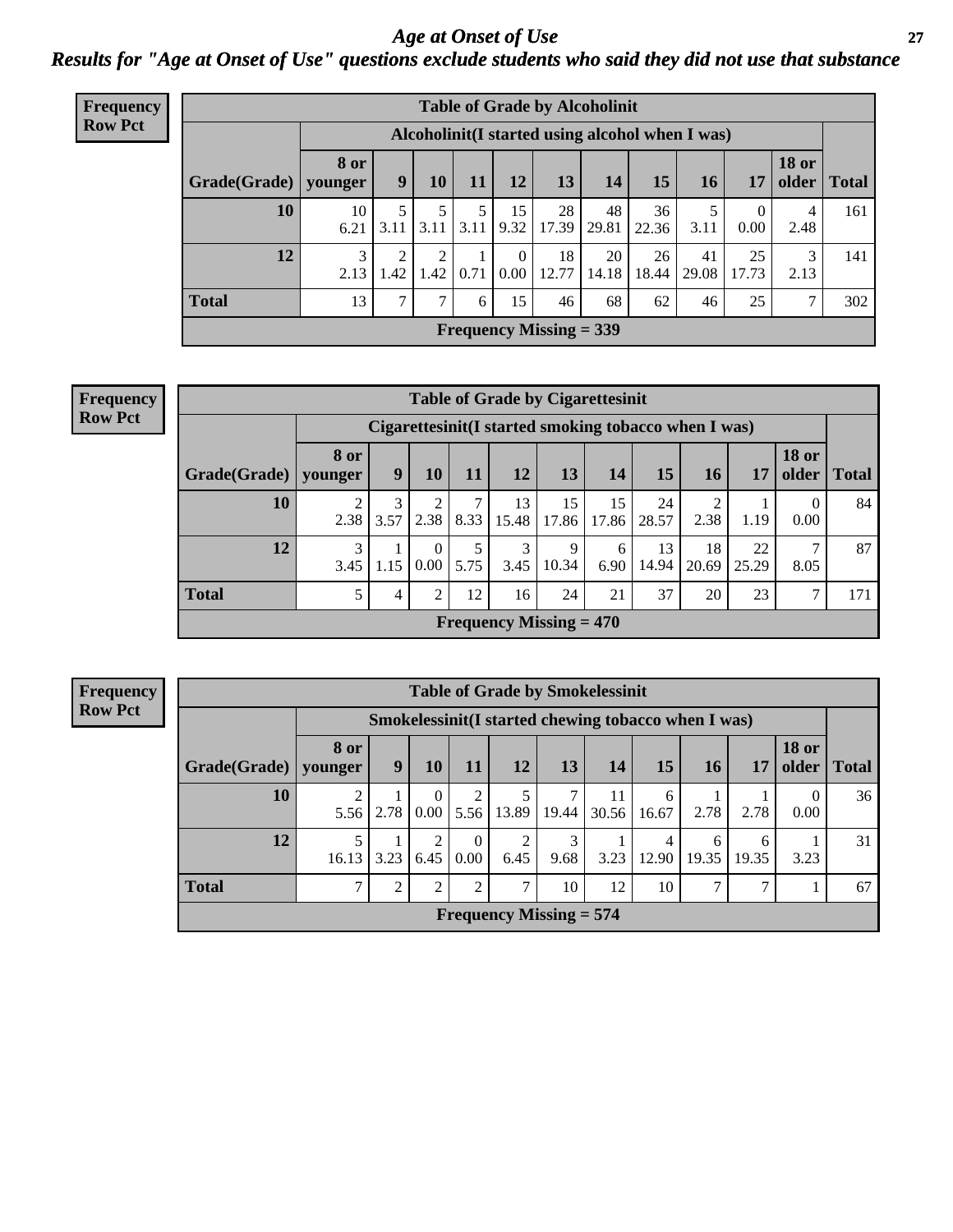#### *Age at Onset of Use* **28**

*Results for "Age at Onset of Use" questions exclude students who said they did not use that substance*

| Frequency      |                        |                        |                  |           |                  |                  | <b>Table of Grade by Marijuanainit</b> |             |             |                                                      |                  |              |
|----------------|------------------------|------------------------|------------------|-----------|------------------|------------------|----------------------------------------|-------------|-------------|------------------------------------------------------|------------------|--------------|
| <b>Row Pct</b> |                        |                        |                  |           |                  |                  |                                        |             |             | Marijuanainit (I started using marijuana when I was) |                  |              |
|                | Grade(Grade)   younger | 8 or                   | 9                | 10        | 11               | 12               | 13                                     | 14          | 15          | 16                                                   | 17               | <b>Total</b> |
|                | 10                     | 3<br>4.00              | 1.33             | 2<br>2.67 | 5<br>6.67        | 6<br>8.00        | 10<br>13.33                            | 21<br>28.00 | 22<br>29.33 | 6.67                                                 | $\theta$<br>0.00 | 75           |
|                | 12                     | $\overline{2}$<br>3.28 | $\Omega$<br>0.00 | 1.64      | $\Omega$<br>0.00 | $\theta$<br>0.00 | 10<br>16.39                            | 4<br>6.56   | 11<br>18.03 | 20<br>32.79                                          | 13<br>21.31      | 61           |
|                | <b>Total</b>           | 5                      |                  | 3         | 5                | 6                | 20                                     | 25          | 33          | 25                                                   | 13               | 136          |
|                |                        |                        |                  |           |                  |                  | Frequency Missing $= 505$              |             |             |                                                      |                  |              |

| Frequency      |                        | <b>Table of Grade by Cocaineinit</b>        |                  |                                             |            |            |                         |                  |              |  |
|----------------|------------------------|---------------------------------------------|------------------|---------------------------------------------|------------|------------|-------------------------|------------------|--------------|--|
| <b>Row Pct</b> |                        | Cocaineinit (I started using cocaine when I |                  |                                             | was)       |            |                         |                  |              |  |
|                | Grade(Grade)   younger | 8 or                                        | 12               | 13                                          | 14         | <b>15</b>  | <b>16</b>               | 17               | <b>Total</b> |  |
|                | 10                     | 3<br>21.43                                  | 7.14             | 2<br>14.29                                  | 3<br>21.43 | 3<br>21.43 | $\mathfrak{D}$<br>14.29 | $\Omega$<br>0.00 | 14           |  |
|                | 12                     | $\mathfrak{D}$<br>20.00                     | $\Omega$<br>0.00 | 10.00                                       | 10.00      | っ<br>20.00 | 3<br>30.00              | 10.00            | 10           |  |
|                | <b>Total</b>           | 5                                           | 1                | 3                                           | 4          | 5          | 5                       |                  | 24           |  |
|                |                        |                                             |                  | <b>Frequency Missing = <math>617</math></b> |            |            |                         |                  |              |  |

**Frequency**

| <b>Row Pct</b> |  |
|----------------|--|
|----------------|--|

| <b>Table of Grade by Inhalantsinit</b>                                                                                     |                         |                                                      |                  |                  |                |                      |                         |                  |      |                       |              |
|----------------------------------------------------------------------------------------------------------------------------|-------------------------|------------------------------------------------------|------------------|------------------|----------------|----------------------|-------------------------|------------------|------|-----------------------|--------------|
|                                                                                                                            |                         | Inhalantsinit (I started using inhalants when I was) |                  |                  |                |                      |                         |                  |      |                       |              |
| Grade(Grade)                                                                                                               | 8 or<br>younger         | 9                                                    | 11               | <b>12</b>        | 13             | 14                   | 15                      | 16               | 17   | <b>18 or</b><br>older | <b>Total</b> |
| 10                                                                                                                         | 6.25                    | 3<br>18.75                                           | 2<br>12.50       | 2<br>12.50       | $\overline{2}$ | 3<br>$12.50$   18.75 | $\overline{2}$<br>12.50 | $\theta$<br>0.00 | 6.25 | $\Omega$<br>0.00      | 16           |
| 12                                                                                                                         | $\overline{2}$<br>18.18 | $\Omega$<br>0.00                                     | $\Omega$<br>0.00 | $\theta$<br>0.00 | 0.00           | 3<br>27.27           | $\Omega$<br>0.00        | 4<br>36.36       | 9.09 | 9.09                  | 11           |
| <b>Total</b><br>3<br>3<br>$\overline{c}$<br>$\overline{2}$<br>$\mathfrak{D}$<br>$\overline{2}$<br>$\overline{2}$<br>4<br>6 |                         |                                                      |                  |                  |                |                      |                         |                  |      |                       | 27           |
| Frequency Missing $= 614$                                                                                                  |                         |                                                      |                  |                  |                |                      |                         |                  |      |                       |              |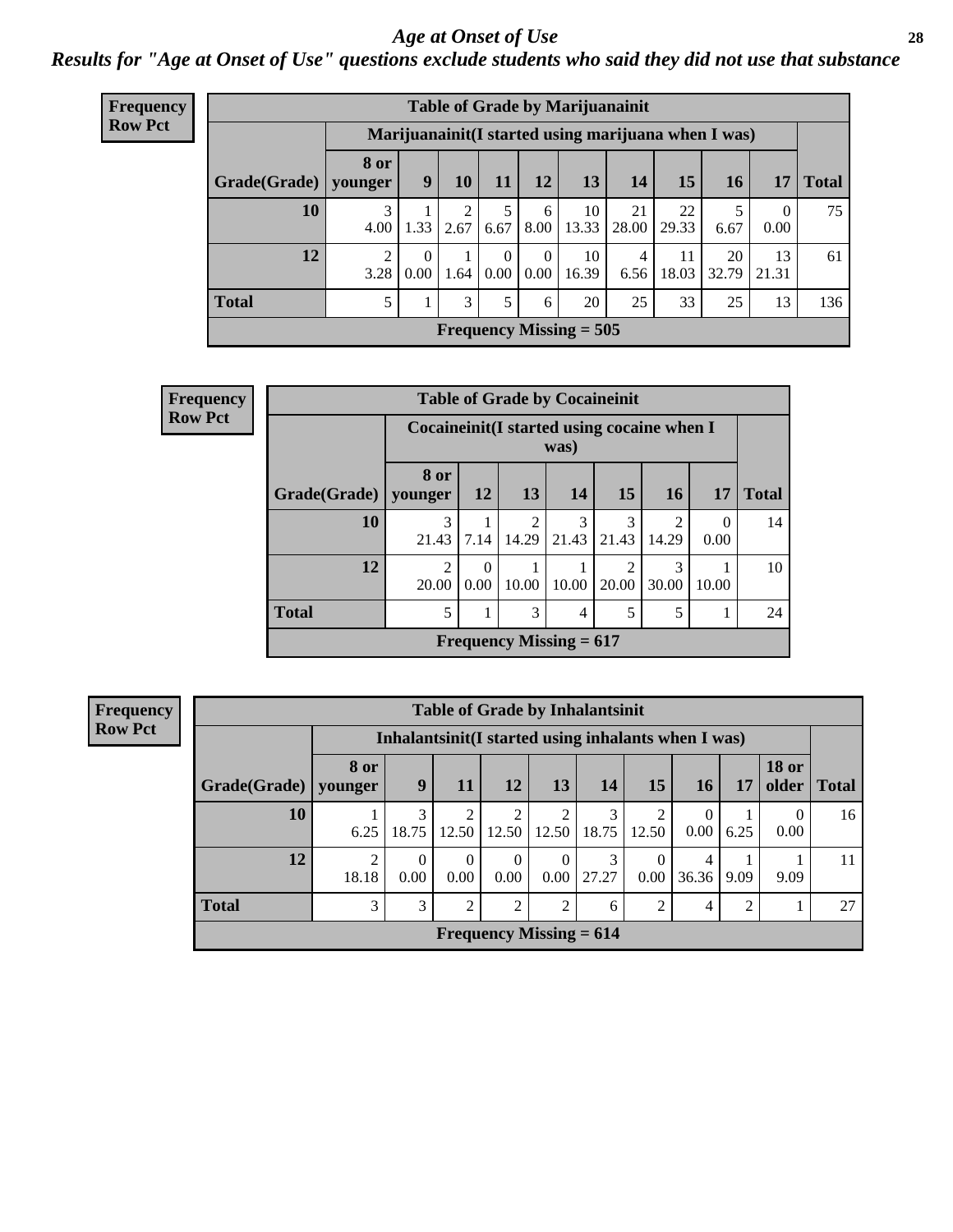#### *Age at Onset of Use* **29**

### *Results for "Age at Onset of Use" questions exclude students who said they did not use that substance*

| Frequency      |              | <b>Table of Grade by Steroidsinit</b> |                  |                                                              |                  |                |                  |              |  |
|----------------|--------------|---------------------------------------|------------------|--------------------------------------------------------------|------------------|----------------|------------------|--------------|--|
| <b>Row Pct</b> |              |                                       |                  | <b>Steroidsinit (I started using steroids</b><br>when I was) |                  |                |                  |              |  |
|                | Grade(Grade) | 8 or<br>younger                       | 9                | 12                                                           | 13               | 15             | 16               | <b>Total</b> |  |
|                | 10           | 3<br>60.00                            | 20.00            | $\Omega$<br>0.00                                             | $\Omega$<br>0.00 | 20.00          | $\Omega$<br>0.00 | 5            |  |
|                | 12           | 3<br>42.86                            | $\theta$<br>0.00 | 14.29                                                        | 14.29            | 14.29          | 14.29            | 7            |  |
|                | <b>Total</b> | 6                                     | 1                | 1                                                            |                  | $\overline{2}$ |                  | 12           |  |
|                |              |                                       |                  | Frequency Missing $= 629$                                    |                  |                |                  |              |  |

| <b>Frequency</b> |              |                         |                               |      |       | <b>Table of Grade by Ecstasyinit</b> |                                                  |       |                       |              |
|------------------|--------------|-------------------------|-------------------------------|------|-------|--------------------------------------|--------------------------------------------------|-------|-----------------------|--------------|
| <b>Row Pct</b>   |              |                         |                               |      |       |                                      | Ecstasyinit (I started using ecstasy when I was) |       |                       |              |
|                  | Grade(Grade) | 8 or<br>younger         | <b>12</b>                     | 13   | 14    | 15                                   | 16                                               | 17    | <b>18 or</b><br>older | <b>Total</b> |
|                  | 10           | 6.67                    | 6.67                          | 6.67 | 13.33 | 4<br>26.67                           | 3<br>20.00                                       | 13.33 | 6.67                  | 15           |
|                  | 12           | $\mathfrak{D}$<br>18.18 | $\Omega$<br>0.00 <sub>l</sub> | 9.09 | 9.09  | 2<br>18.18                           | 4<br>36.36                                       | 9.09  | 0<br>0.00             | 11           |
|                  | <b>Total</b> | 3                       |                               | 2    | 3     | 6                                    | 7                                                | 3     |                       | 26           |
|                  |              |                         |                               |      |       | Frequency Missing $= 615$            |                                                  |       |                       |              |

| <b>Frequency</b> |              |                                                                 |                         |                         |                           |            |                       |              |  |  |  |  |
|------------------|--------------|-----------------------------------------------------------------|-------------------------|-------------------------|---------------------------|------------|-----------------------|--------------|--|--|--|--|
| <b>Row Pct</b>   |              | <b>Methinit(I started using</b><br>methamphetamines when I was) |                         |                         |                           |            |                       |              |  |  |  |  |
|                  | Grade(Grade) | 8 or<br>vounger                                                 | <b>11</b>               | 13                      | 14                        | 15         | <b>18 or</b><br>older | <b>Total</b> |  |  |  |  |
|                  | 10           | 12.50                                                           | $\mathfrak{D}$<br>25.00 | $\overline{2}$<br>25.00 | 12.50                     | 2<br>25.00 | 0.00                  | 8            |  |  |  |  |
|                  | 12           | $\mathfrak{D}$<br>28.57                                         | $\Omega$<br>0.00        | 0.00                    | 28.57                     | 28.57      | 14.29                 |              |  |  |  |  |
|                  | <b>Total</b> | 3                                                               | 3<br>2<br>2<br>4        |                         |                           |            |                       |              |  |  |  |  |
|                  |              |                                                                 |                         |                         | Frequency Missing $= 626$ |            |                       |              |  |  |  |  |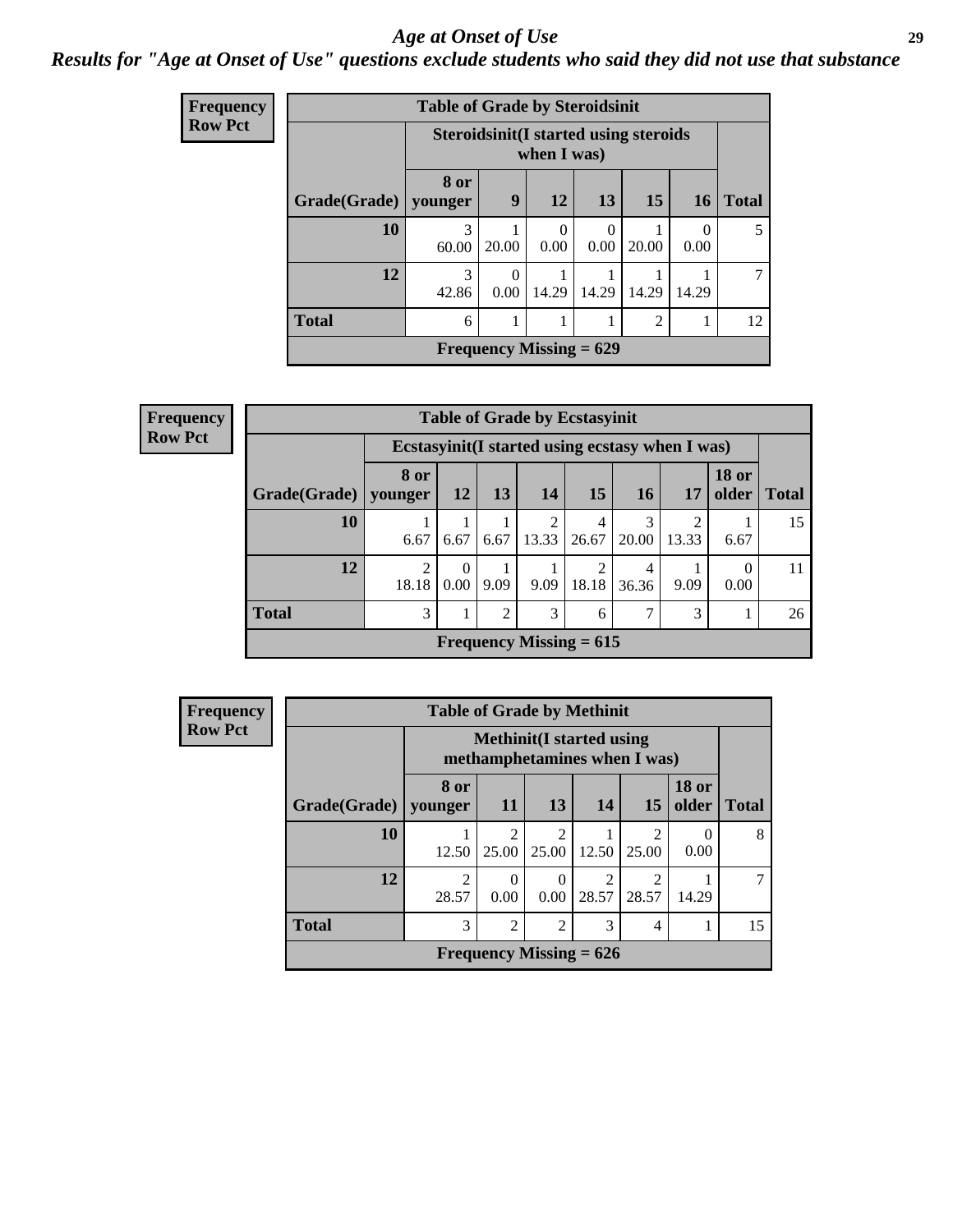#### Age at Onset of Use **30**

### *Results for "Age at Onset of Use" questions exclude students who said they did not use that substance*

| <b>Frequency</b> |              | <b>Table of Grade by Hallucinogensinit</b>       |                  |                  |                  |                           |            |            |                       |              |
|------------------|--------------|--------------------------------------------------|------------------|------------------|------------------|---------------------------|------------|------------|-----------------------|--------------|
| <b>Row Pct</b>   |              | Hallucinogensinit (I started using hallucinogens |                  |                  |                  | when I was)               |            |            |                       |              |
|                  | Grade(Grade) | 8 or<br>younger                                  | 9                | 10               | 13               | 14                        | 15         | 16         | <b>18</b> or<br>older | <b>Total</b> |
|                  | 10           | $\Omega$<br>0.00                                 | 9.09             | 9.09             | 9.09             | 3<br>27.27                | 5<br>45.45 | 0<br>0.00  | $\Omega$<br>0.00      | 11           |
|                  | 12           | 3<br>30.00                                       | $\Omega$<br>0.00 | $\Omega$<br>0.00 | $\Omega$<br>0.00 | 10.00                     | 10.00      | 4<br>40.00 | 10.00                 | 10           |
|                  | <b>Total</b> | 3                                                |                  |                  |                  | 4                         | 6          | 4          |                       | 21           |
|                  |              |                                                  |                  |                  |                  | Frequency Missing $= 620$ |            |            |                       |              |

| <b>Frequency</b> |  |
|------------------|--|
| <b>Row Pct</b>   |  |

| <b>Table of Grade by Prescriptioninit</b>                                                                                                                                  |                                                                                            |                                                                                                |                  |           |             |             |             |           |      |      |    |  |
|----------------------------------------------------------------------------------------------------------------------------------------------------------------------------|--------------------------------------------------------------------------------------------|------------------------------------------------------------------------------------------------|------------------|-----------|-------------|-------------|-------------|-----------|------|------|----|--|
|                                                                                                                                                                            | Prescription in it (I started using prescription drugs not<br>prescribed to me when I was) |                                                                                                |                  |           |             |             |             |           |      |      |    |  |
| Grade(Grade)                                                                                                                                                               | 8 or<br>younger                                                                            | <b>18 or</b><br>15<br>12<br>13<br>older<br><b>10</b><br>14<br><b>16</b><br>11<br>  Total<br>17 |                  |           |             |             |             |           |      |      |    |  |
| 10                                                                                                                                                                         | 3.51                                                                                       | 1.75                                                                                           | $\Omega$<br>0.00 | 5<br>8.77 | 10<br>17.54 | 15<br>26.32 | 18<br>31.58 | 3<br>5.26 | 1.75 | 3.51 | 57 |  |
| 12<br>3<br>$\overline{2}$<br>7<br>2<br>$\Omega$<br>$\overline{2}$<br>$\Omega$<br>0<br>6<br>4.35<br>8.70<br>8.70<br>0.00<br>8.70<br>0.00<br>30.43<br>13.04<br>26.09<br>0.00 |                                                                                            |                                                                                                |                  |           |             |             |             |           |      | 23   |    |  |
| <b>Total</b><br>5<br>$\overline{2}$<br>5<br>17<br>20<br>10<br>11<br>ℸ<br>$\overline{2}$                                                                                    |                                                                                            |                                                                                                |                  |           |             |             |             |           |      |      | 80 |  |
| Frequency Missing $= 561$                                                                                                                                                  |                                                                                            |                                                                                                |                  |           |             |             |             |           |      |      |    |  |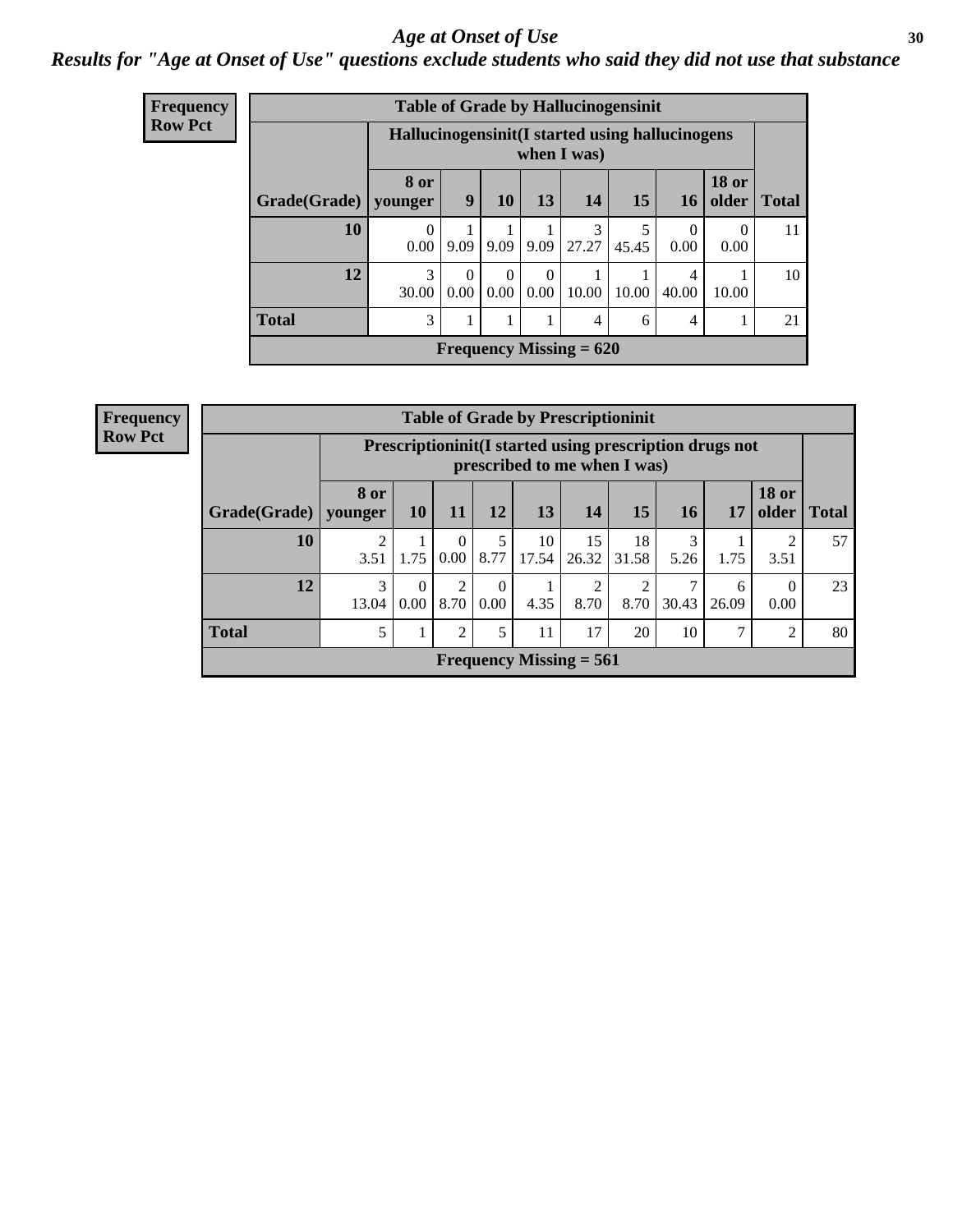| Frequency      |                                               | <b>Table of Alcoholharm by Grade</b> |              |              |  |  |  |  |  |  |  |
|----------------|-----------------------------------------------|--------------------------------------|--------------|--------------|--|--|--|--|--|--|--|
| <b>Col Pct</b> | Alcoholharm(I<br>think alcohol is<br>harmful) | Grade(Grade)<br>10                   | 12           | <b>Total</b> |  |  |  |  |  |  |  |
|                | <b>Strongly Agree</b>                         | 172<br>45.62                         | 109<br>41.29 | 281          |  |  |  |  |  |  |  |
|                | <b>Somewhat Agree</b>                         | 126<br>33.42                         | 92<br>34.85  | 218          |  |  |  |  |  |  |  |
|                | <b>Somewhat Disagree</b>                      | 58<br>15.38                          | 41<br>15.53  | 99           |  |  |  |  |  |  |  |
|                | <b>Strongly Disagree</b>                      | 21<br>5.57                           | 22<br>8.33   | 43           |  |  |  |  |  |  |  |
|                | <b>Total</b>                                  | 377                                  | 264          | 641          |  |  |  |  |  |  |  |

| <b>Table of Cigarettesharm by Grade</b>                  |                    |              |              |  |  |  |  |  |  |
|----------------------------------------------------------|--------------------|--------------|--------------|--|--|--|--|--|--|
| Cigarettesharm(I<br>think smoking<br>tobacco is harmful) | Grade(Grade)<br>10 | 12           | <b>Total</b> |  |  |  |  |  |  |
| <b>Strongly Agree</b>                                    | 295<br>78.25       | 201<br>76.14 | 496          |  |  |  |  |  |  |
| <b>Somewhat Agree</b>                                    | 62<br>16.45        | 48<br>18.18  | 110          |  |  |  |  |  |  |
| <b>Somewhat Disagree</b>                                 | 10<br>2.65         | 7<br>2.65    | 17           |  |  |  |  |  |  |
| <b>Strongly Disagree</b>                                 | 10<br>2.65         | 8<br>3.03    | 18           |  |  |  |  |  |  |
| <b>Total</b>                                             | 377                | 264          | 641          |  |  |  |  |  |  |

| Frequency      | <b>Table of Smokelessharm by Grade</b>                  |                    |              |              |  |
|----------------|---------------------------------------------------------|--------------------|--------------|--------------|--|
| <b>Col Pct</b> | Smokelessharm(I<br>think chewing<br>tobacco is harmful) | Grade(Grade)<br>10 | 12           | <b>Total</b> |  |
|                | <b>Strongly Agree</b>                                   | 288<br>76.39       | 197<br>74.62 | 485          |  |
|                | <b>Somewhat Agree</b>                                   | 63<br>16.71        | 44<br>16.67  | 107          |  |
|                | <b>Somewhat Disagree</b>                                | 14<br>3.71         | 11<br>4.17   | 25           |  |
|                | <b>Strongly Disagree</b>                                | 12<br>3.18         | 12<br>4.55   | 24           |  |
|                | <b>Total</b>                                            | 377                | 264          | 641          |  |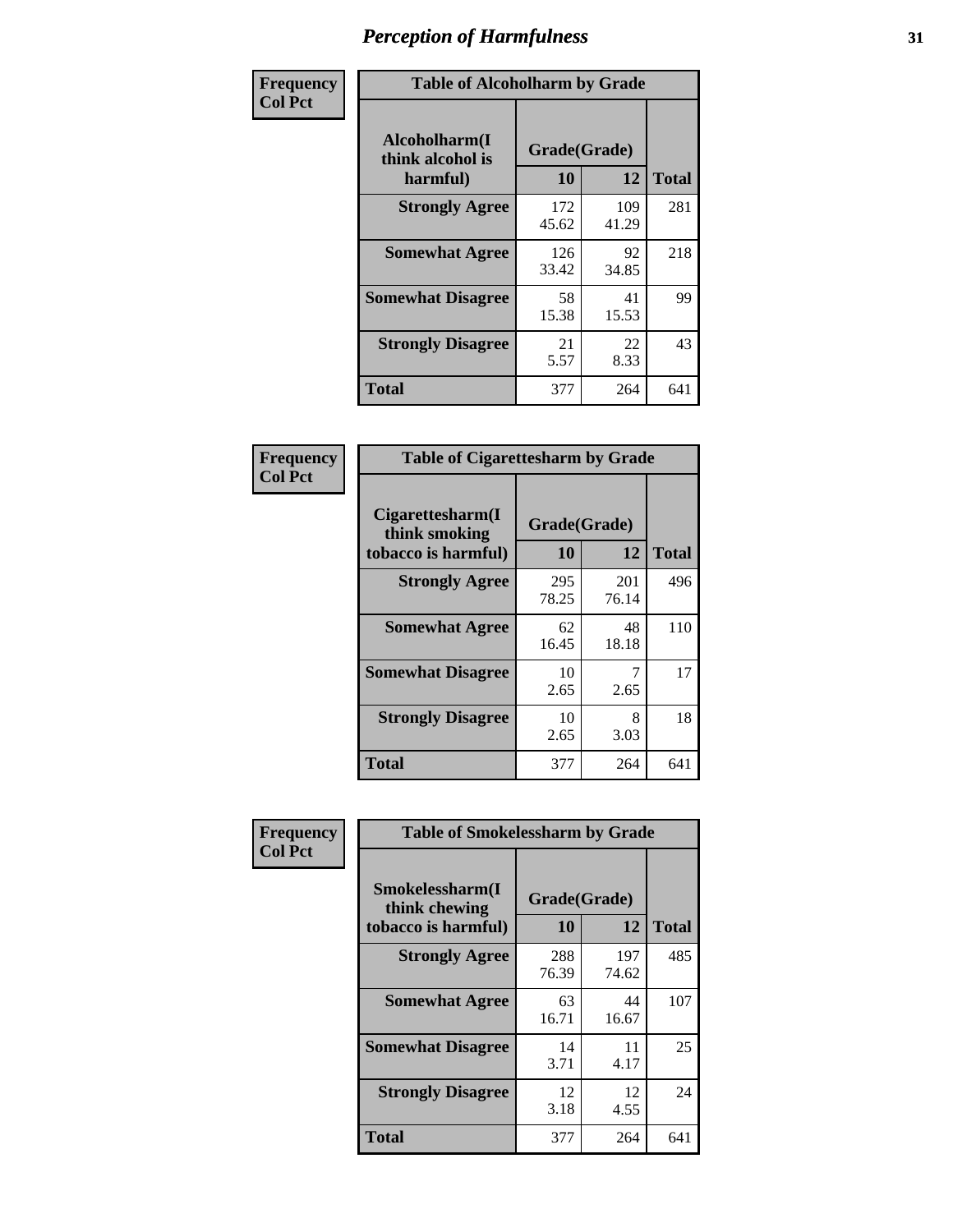| Frequency      |                                                   | <b>Table of Marijuanaharm by Grade</b> |              |              |  |
|----------------|---------------------------------------------------|----------------------------------------|--------------|--------------|--|
| <b>Col Pct</b> | Marijuanaharm(I<br>think marijuana is<br>harmful) | Grade(Grade)<br>10                     | 12           | <b>Total</b> |  |
|                | <b>Strongly Agree</b>                             | 236<br>62.60                           | 149<br>56.44 | 385          |  |
|                | <b>Somewhat Agree</b>                             | 56<br>14.85                            | 34<br>12.88  | 90           |  |
|                | <b>Somewhat Disagree</b>                          | 33<br>8.75                             | 39<br>14.77  | 72           |  |
|                | <b>Strongly Disagree</b>                          | 52<br>13.79                            | 42<br>15.91  | 94           |  |
|                | <b>Total</b>                                      | 377                                    | 264          | 641          |  |

| <b>Table of Cocaineharm by Grade</b>          |                    |                        |              |  |  |
|-----------------------------------------------|--------------------|------------------------|--------------|--|--|
| Cocaineharm(I<br>think cocaine is<br>harmful) | Grade(Grade)<br>10 | 12                     | <b>Total</b> |  |  |
| <b>Strongly Agree</b>                         | 328<br>87.00       | 241<br>91.29           | 569          |  |  |
| <b>Somewhat Agree</b>                         | 33<br>8.75         | 12<br>4.55             | 45           |  |  |
| <b>Somewhat Disagree</b>                      | 7<br>1.86          | $\mathfrak{D}$<br>0.76 | 9            |  |  |
| <b>Strongly Disagree</b>                      | 9<br>2.39          | 9<br>3.41              | 18           |  |  |
| <b>Total</b>                                  | 377                | 264                    | 641          |  |  |

| Frequency      | <b>Table of Inhalantsharm by Grade</b>             |                    |              |              |
|----------------|----------------------------------------------------|--------------------|--------------|--------------|
| <b>Col Pct</b> | Inhalantsharm(I<br>think inhalants are<br>harmful) | Grade(Grade)<br>10 | 12           | <b>Total</b> |
|                | <b>Strongly Agree</b>                              | 313<br>83.02       | 233<br>88.26 | 546          |
|                | <b>Somewhat Agree</b>                              | 42<br>11.14        | 18<br>6.82   | 60           |
|                | <b>Somewhat Disagree</b>                           | 12<br>3.18         | 3<br>1.14    | 15           |
|                | <b>Strongly Disagree</b>                           | 10<br>2.65         | 10<br>3.79   | 20           |
|                | <b>Total</b>                                       | 377                | 264          | 641          |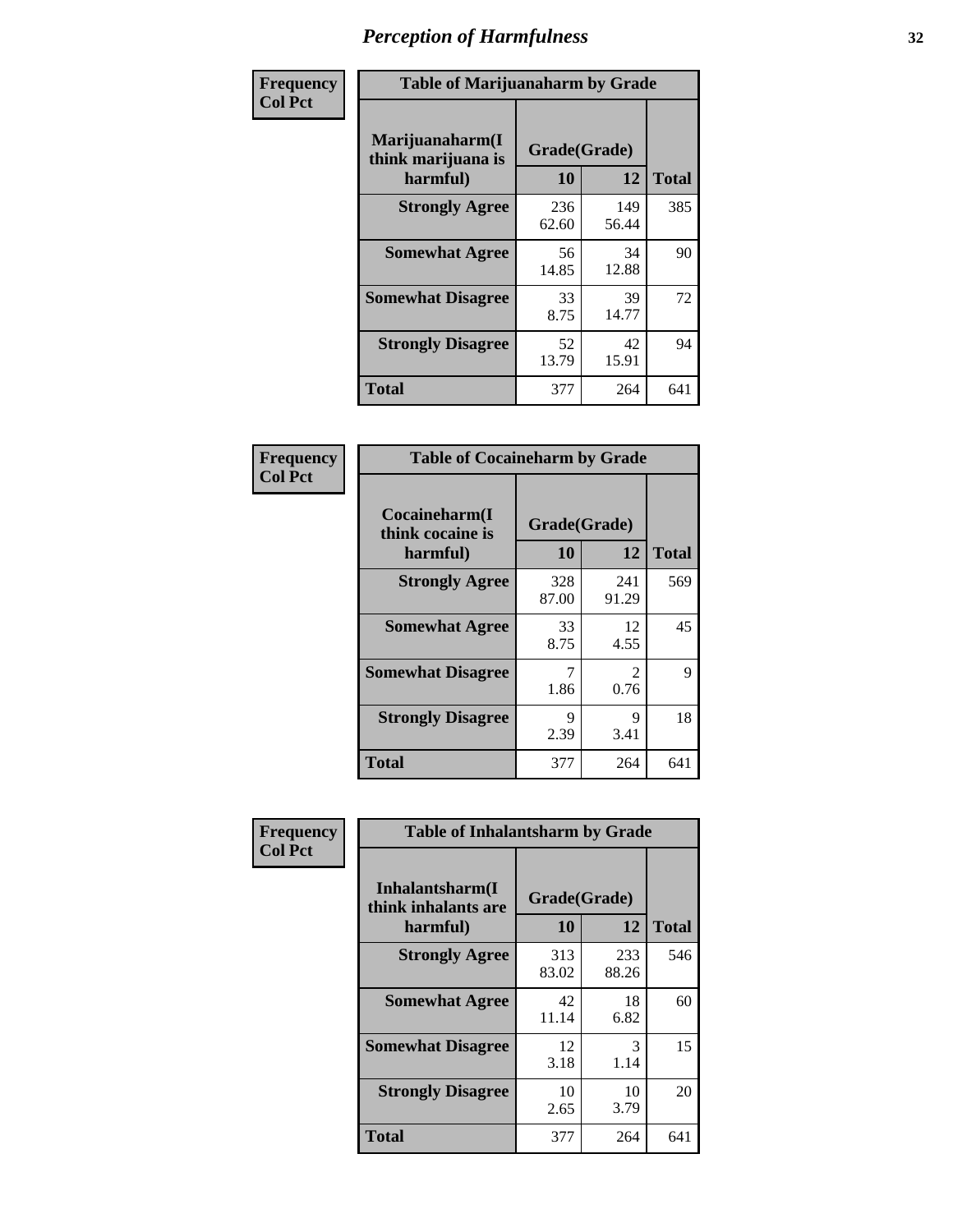| Frequency      | <b>Table of Steroidsharm by Grade</b>            |                    |              |              |
|----------------|--------------------------------------------------|--------------------|--------------|--------------|
| <b>Col Pct</b> | Steroidsharm(I<br>think steroids are<br>harmful) | Grade(Grade)<br>10 | 12           | <b>Total</b> |
|                | <b>Strongly Agree</b>                            | 292<br>77.45       | 213<br>80.68 | 505          |
|                | <b>Somewhat Agree</b>                            | 60<br>15.92        | 32<br>12.12  | 92           |
|                | <b>Somewhat Disagree</b>                         | 15<br>3.98         | 6<br>2.27    | 21           |
|                | <b>Strongly Disagree</b>                         | 10<br>2.65         | 13<br>4.92   | 23           |
|                | <b>Total</b>                                     | 377                | 264          | 641          |

| <b>Table of Ecstasyharm by Grade</b>                |                          |              |     |  |  |
|-----------------------------------------------------|--------------------------|--------------|-----|--|--|
| $E$ cstasyharm $(I$<br>think ecstasy is<br>harmful) | Grade(Grade)<br>10<br>12 |              |     |  |  |
| <b>Strongly Agree</b>                               | 313<br>83.02             | 228<br>86.36 | 541 |  |  |
| <b>Somewhat Agree</b>                               | 40<br>10.61              | 17<br>6.44   | 57  |  |  |
| <b>Somewhat Disagree</b>                            | 10<br>2.65               | 9<br>3.41    | 19  |  |  |
| <b>Strongly Disagree</b>                            | 14<br>3.71               | 10<br>3.79   | 24  |  |  |
| Total                                               | 377                      | 264          | 641 |  |  |

| Frequency      | <b>Table of Methharm by Grade</b>                            |                           |              |              |
|----------------|--------------------------------------------------------------|---------------------------|--------------|--------------|
| <b>Col Pct</b> | <b>Methharm</b> (I think<br>methamphetamines<br>are harmful) | Grade(Grade)<br><b>10</b> | 12           | <b>Total</b> |
|                | <b>Strongly Agree</b>                                        | 344<br>91.25              | 244<br>92.42 | 588          |
|                | <b>Somewhat Agree</b>                                        | 20<br>5.31                | 10<br>3.79   | 30           |
|                | <b>Somewhat Disagree</b>                                     | 4<br>1.06                 | 0.38         | 5            |
|                | <b>Strongly Disagree</b>                                     | 9<br>2.39                 | 9<br>3.41    | 18           |
|                | <b>Total</b>                                                 | 377                       | 264          | 641          |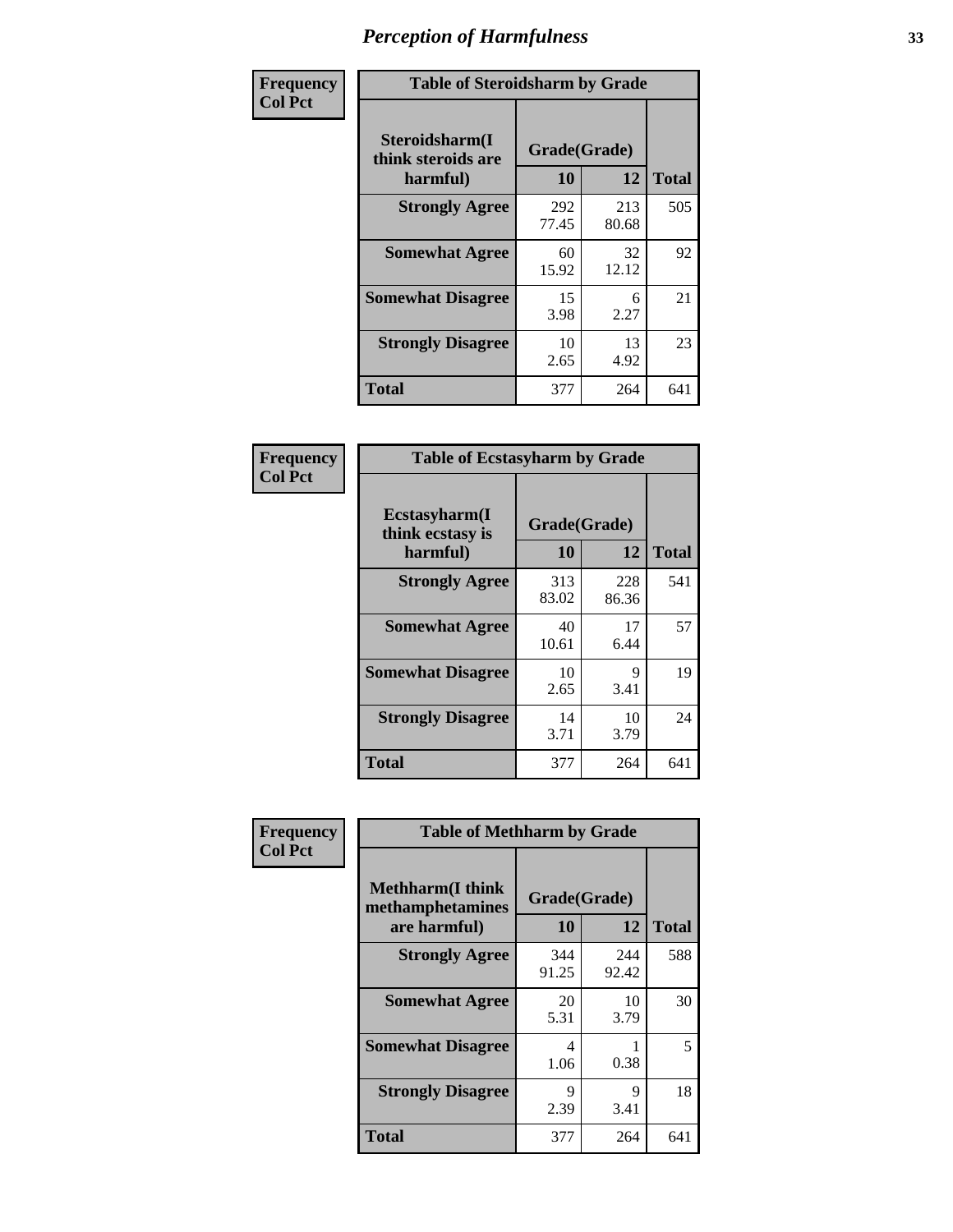| Frequency      | <b>Table of Hallucinogensharm by Grade</b>                 |                    |              |              |
|----------------|------------------------------------------------------------|--------------------|--------------|--------------|
| <b>Col Pct</b> | Hallucinogensharm(I<br>think hallucinogens<br>are harmful) | Grade(Grade)<br>10 | 12           | <b>Total</b> |
|                | <b>Strongly Agree</b>                                      | 326<br>86.47       | 227<br>85.98 | 553          |
|                | <b>Somewhat Agree</b>                                      | 33<br>8.75         | 17<br>6.44   | 50           |
|                | <b>Somewhat Disagree</b>                                   | 9<br>2.39          | 6<br>2.27    | 15           |
|                | <b>Strongly Disagree</b>                                   | 9<br>2.39          | 14<br>5.30   | 23           |
|                | <b>Total</b>                                               | 377                | 264          | 641          |

| <b>Table of Prescriptionharm by Grade</b>                                         |              |              |              |  |
|-----------------------------------------------------------------------------------|--------------|--------------|--------------|--|
| <b>Prescriptionharm</b> (I<br>think prescription<br>drugs not<br>prescribed to me | Grade(Grade) |              |              |  |
| are harmful)                                                                      | 10           | 12           | <b>Total</b> |  |
| <b>Strongly Agree</b>                                                             | 265<br>70.29 | 195<br>73.86 | 460          |  |
| <b>Somewhat Agree</b>                                                             | 65<br>17.24  | 37<br>14.02  | 102          |  |
| <b>Somewhat Disagree</b>                                                          | 32<br>8.49   | 18<br>6.82   | 50           |  |
| <b>Strongly Disagree</b>                                                          | 15<br>3.98   | 14<br>5.30   | 29           |  |
| Total                                                                             | 377          | 264          | 641          |  |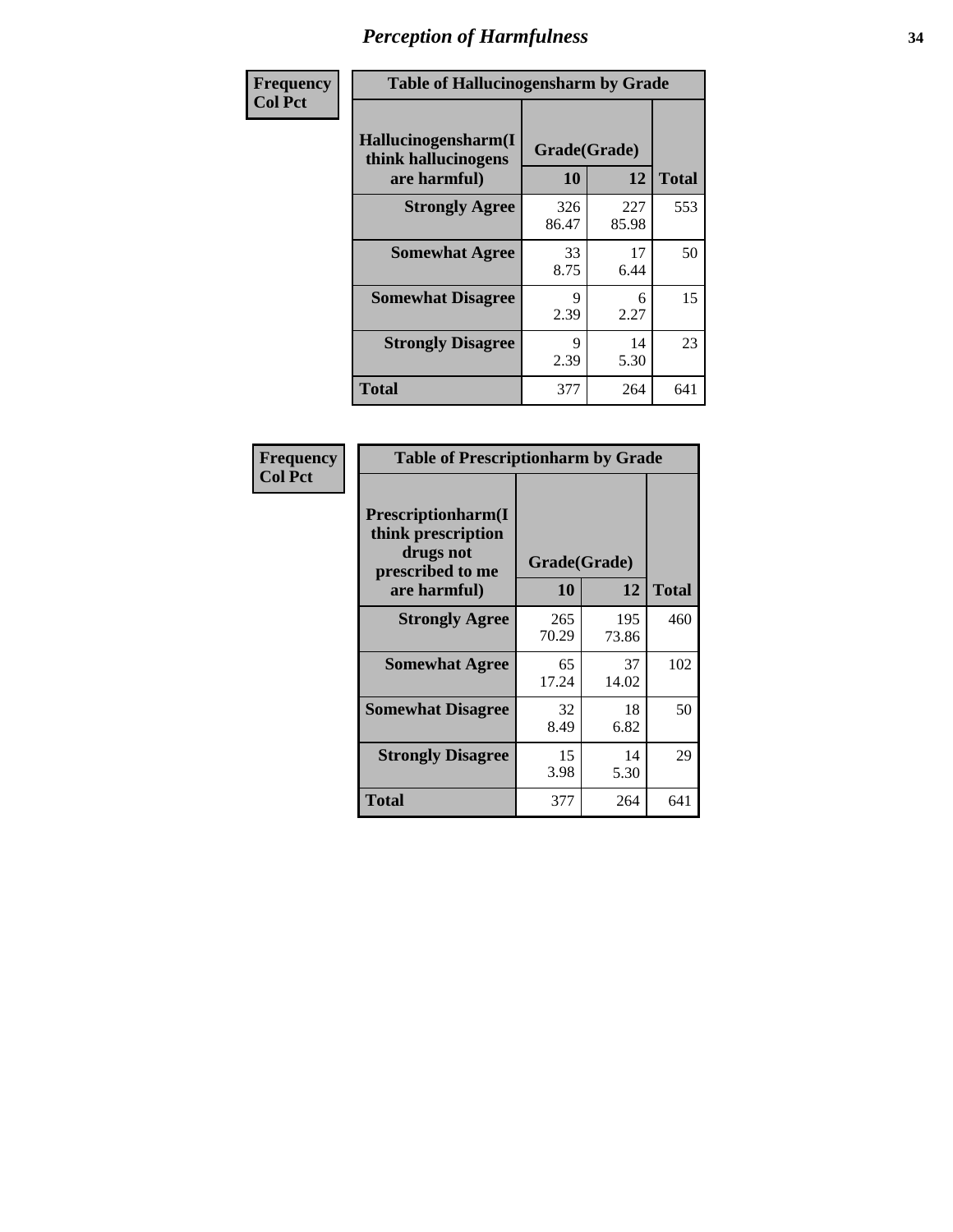# *Disapproval by Adults* **35**

| Frequency      | <b>Table of Alcoholadult by Grade</b>                                 |                    |              |              |
|----------------|-----------------------------------------------------------------------|--------------------|--------------|--------------|
| <b>Col Pct</b> | <b>Alcoholadult</b> (Adults<br>would disapprove if<br>I used alcohol) | Grade(Grade)<br>10 | 12           | <b>Total</b> |
|                | <b>Strongly Agree</b>                                                 | 212<br>56.23       | 125<br>47.35 | 337          |
|                | <b>Somewhat Agree</b>                                                 | 89<br>23.61        | 71<br>26.89  | 160          |
|                | <b>Somewhat Disagree</b>                                              | 54<br>14.32        | 50<br>18.94  | 104          |
|                | <b>Strongly Disagree</b>                                              | 22<br>5.84         | 18<br>6.82   | 40           |
|                | <b>Total</b>                                                          | 377                | 264          | 641          |

| <b>Table of Tobaccoadult by Grade</b>                                                             |              |              |     |  |  |  |
|---------------------------------------------------------------------------------------------------|--------------|--------------|-----|--|--|--|
| <b>Tobaccoadult</b> (Adults<br>Grade(Grade)<br>would disapprove if<br>10<br>12<br>I used tobacco) |              |              |     |  |  |  |
| <b>Strongly Agree</b>                                                                             | 280<br>74.27 | 162<br>61.36 | 442 |  |  |  |
| <b>Somewhat Agree</b>                                                                             | 54<br>14.32  | 51<br>19.32  | 105 |  |  |  |
| <b>Somewhat Disagree</b>                                                                          | 21<br>5.57   | 27<br>10.23  | 48  |  |  |  |
| <b>Strongly Disagree</b>                                                                          | 22<br>5.84   | 24<br>9.09   | 46  |  |  |  |
| <b>Total</b>                                                                                      | 377          | 264          | 641 |  |  |  |

| Frequency      | <b>Table of Marijuanaadult by Grade</b>                           |                    |              |              |
|----------------|-------------------------------------------------------------------|--------------------|--------------|--------------|
| <b>Col Pct</b> | Marijuanaadult(Adults<br>would disapprove if I<br>used marijuana) | Grade(Grade)<br>10 | 12           | <b>Total</b> |
|                | <b>Strongly Agree</b>                                             | 312<br>82.76       | 210<br>79.55 | 522          |
|                | <b>Somewhat Agree</b>                                             | 31<br>8.22         | 26<br>9.85   | 57           |
|                | <b>Somewhat Disagree</b>                                          | 20<br>5.31         | 16<br>6.06   | 36           |
|                | <b>Strongly Disagree</b>                                          | 14<br>3.71         | 12<br>4.55   | 26           |
|                | <b>Total</b>                                                      | 377                | 264          | 641          |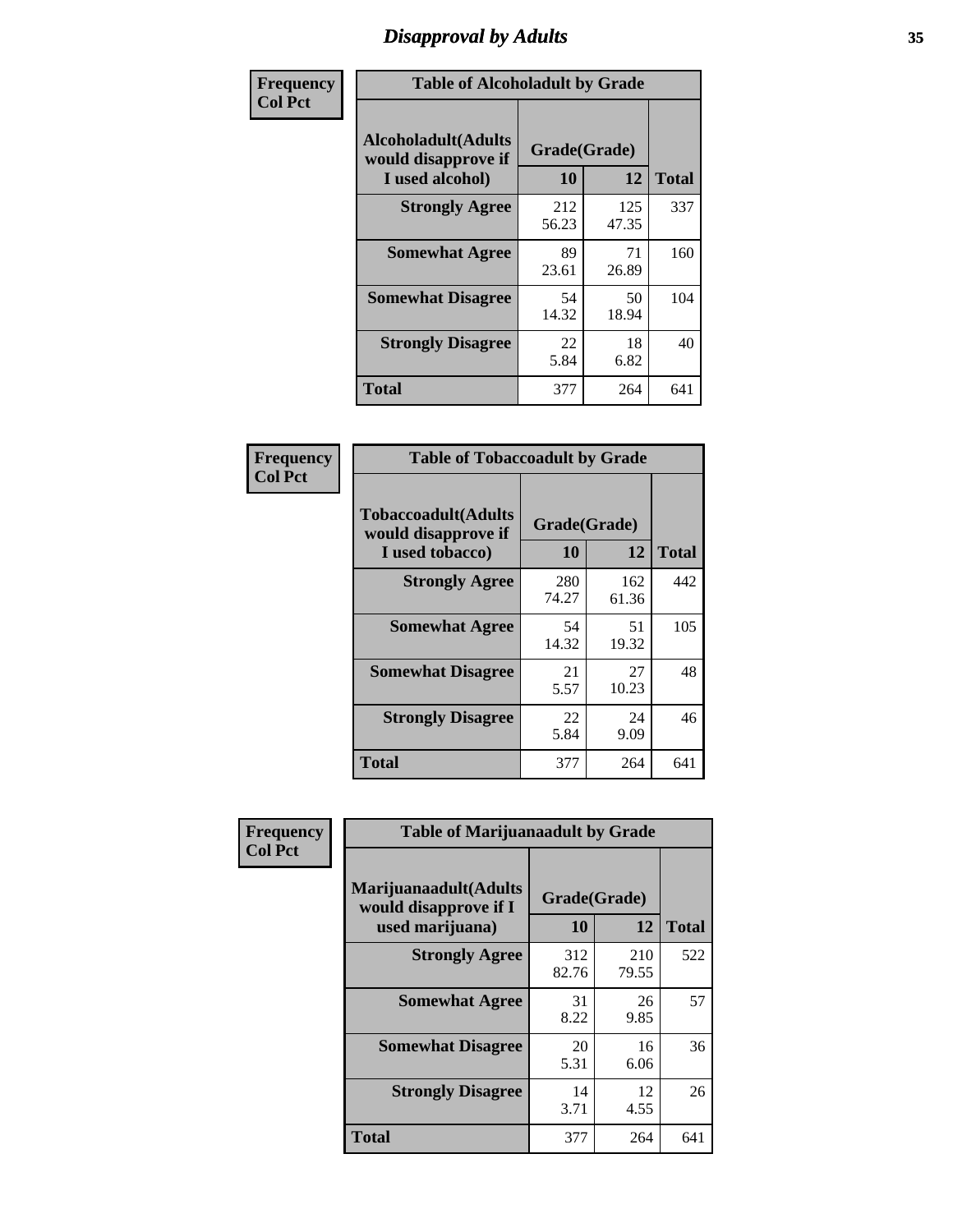# *Disapproval by Adults* **36**

| Frequency      |                                                                             | <b>Table of Otherdrugadult by Grade</b> |              |              |  |
|----------------|-----------------------------------------------------------------------------|-----------------------------------------|--------------|--------------|--|
| <b>Col Pct</b> | <b>Otherdrugadult</b> (Adults<br>would disapprove if I<br>used other drugs) | Grade(Grade)<br>10                      | 12           | <b>Total</b> |  |
|                | <b>Strongly Agree</b>                                                       | 339<br>89.92                            | 237<br>89.77 | 576          |  |
|                | <b>Somewhat Agree</b>                                                       | 19<br>5.04                              | 10<br>3.79   | 29           |  |
|                | <b>Somewhat Disagree</b>                                                    | 6<br>1.59                               | 4<br>1.52    | 10           |  |
|                | <b>Strongly Disagree</b>                                                    | 13<br>3.45                              | 13<br>4.92   | 26           |  |
|                | <b>Total</b>                                                                | 377                                     | 264          | 641          |  |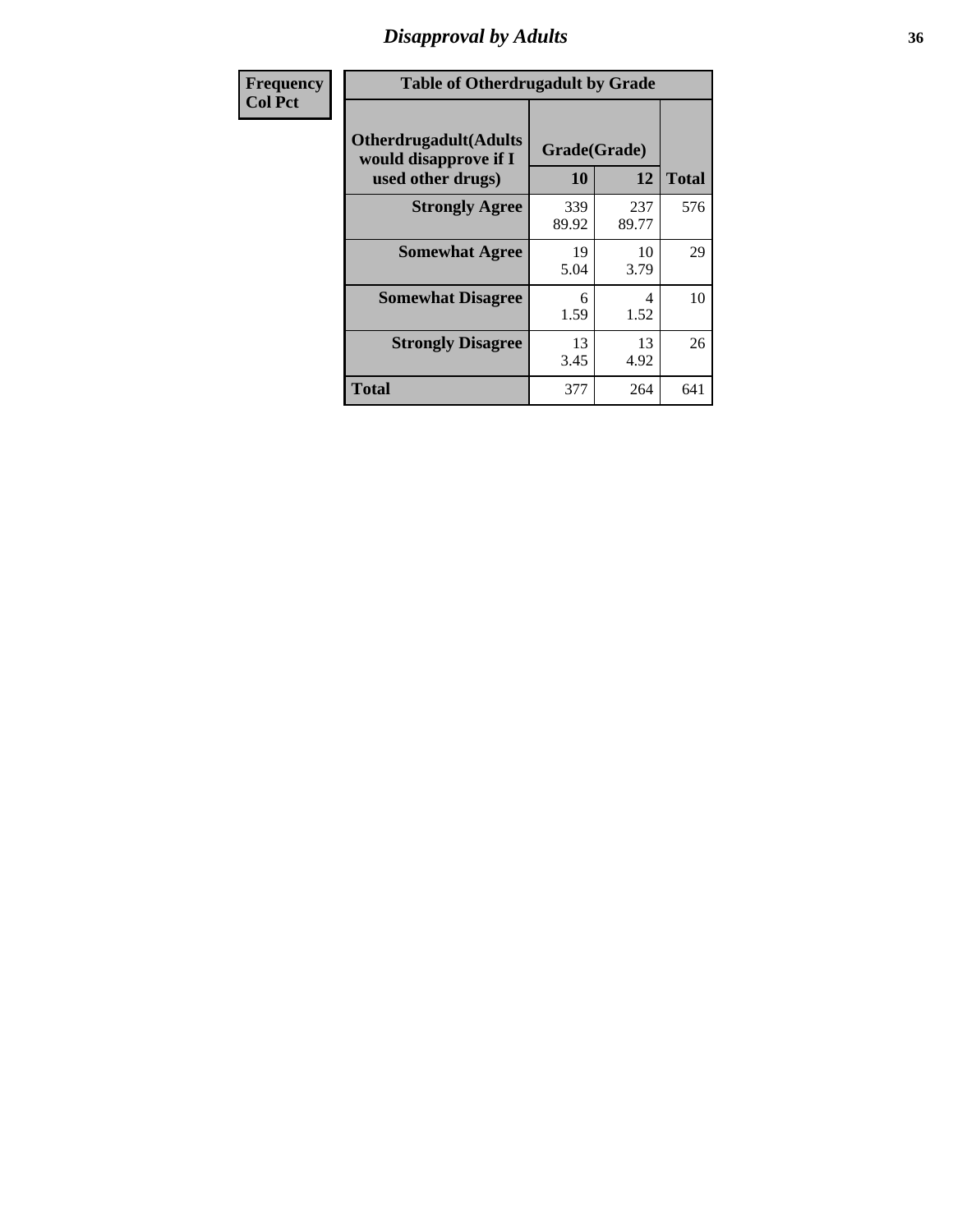## *Disapproval by Peers* **37**

| Frequency      | <b>Table of Alcoholpeer by Grade</b>                    |              |              |              |  |
|----------------|---------------------------------------------------------|--------------|--------------|--------------|--|
| <b>Col Pct</b> | Alcoholpeer(My<br>friends would<br>disapprove if I used | Grade(Grade) |              |              |  |
|                | alcohol)                                                | 10           | 12           | <b>Total</b> |  |
|                | <b>Strongly Agree</b>                                   | 81<br>21.49  | 36<br>13.64  | 117          |  |
|                | <b>Somewhat Agree</b>                                   | 80<br>21.22  | 61<br>23.11  | 141          |  |
|                | <b>Somewhat Disagree</b>                                | 101<br>26.79 | 61<br>23.11  | 162          |  |
|                | <b>Strongly Disagree</b>                                | 115<br>30.50 | 106<br>40.15 | 221          |  |
|                | Total                                                   | 377          | 264          | 641          |  |

| Frequency      | <b>Table of Tobaccopeer by Grade</b>                                |                    |             |              |
|----------------|---------------------------------------------------------------------|--------------------|-------------|--------------|
| <b>Col Pct</b> | Tobaccopeer(My<br>friends would<br>disapprove if I used<br>tobacco) | Grade(Grade)<br>10 | 12          | <b>Total</b> |
|                | <b>Strongly Agree</b>                                               | 145<br>38.46       | 70<br>26.52 | 215          |
|                | <b>Somewhat Agree</b>                                               | 82<br>21.75        | 64<br>24.24 | 146          |
|                | <b>Somewhat Disagree</b>                                            | 70<br>18.57        | 54<br>20.45 | 124          |
|                | <b>Strongly Disagree</b>                                            | 80<br>21.22        | 76<br>28.79 | 156          |
|                | Total                                                               | 377                | 264         | 641          |

| Frequency      | <b>Table of Marijuanapeer by Grade</b>                    |              |             |              |
|----------------|-----------------------------------------------------------|--------------|-------------|--------------|
| <b>Col Pct</b> | Marijuanapeer(My<br>friends would<br>disapprove if I used | Grade(Grade) |             |              |
|                | marijuana)                                                | 10           | 12          | <b>Total</b> |
|                | <b>Strongly Agree</b>                                     | 149<br>39.52 | 90<br>34.09 | 239          |
|                | <b>Somewhat Agree</b>                                     | 79<br>20.95  | 50<br>18.94 | 129          |
|                | <b>Somewhat Disagree</b>                                  | 55<br>14.59  | 56<br>21.21 | 111          |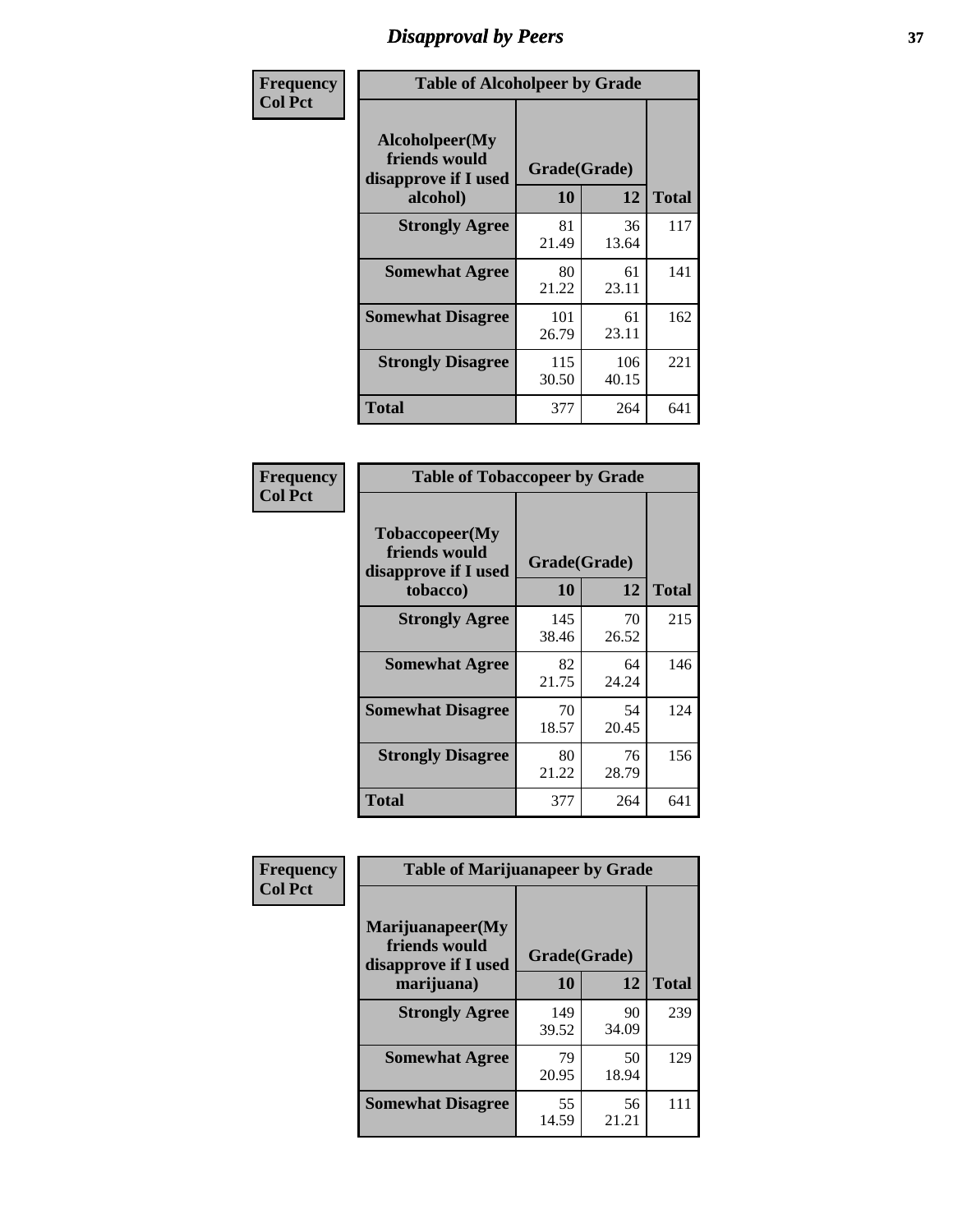# *Disapproval by Peers* **38**

| <b>Frequency</b> | <b>Table of Marijuanapeer by Grade</b>                                  |                           |             |              |  |
|------------------|-------------------------------------------------------------------------|---------------------------|-------------|--------------|--|
| <b>Col Pct</b>   | Marijuanapeer(My<br>friends would<br>disapprove if I used<br>marijuana) | Grade(Grade)<br><b>10</b> | 12          | <b>Total</b> |  |
|                  |                                                                         |                           |             |              |  |
|                  | <b>Strongly Disagree</b>                                                | 94<br>24.93               | 68<br>25.76 | 162          |  |
|                  | <b>Total</b>                                                            | 377                       | 264         | 64           |  |

| <b>Frequency</b> | <b>Table of Otherdrugpeer by Grade</b>                                    |                           |              |              |
|------------------|---------------------------------------------------------------------------|---------------------------|--------------|--------------|
| <b>Col Pct</b>   | Otherdrugpeer(My<br>friends would<br>disapprove if I used<br>other drugs) | Grade(Grade)<br><b>10</b> | 12           | <b>Total</b> |
|                  | <b>Strongly Agree</b>                                                     | 190<br>50.40              | 145<br>54.92 | 335          |
|                  | <b>Somewhat Agree</b>                                                     | 76<br>20.16               | 52<br>19.70  | 128          |
|                  | <b>Somewhat Disagree</b>                                                  | 53<br>14.06               | 28<br>10.61  | 81           |
|                  | <b>Strongly Disagree</b>                                                  | 58<br>15.38               | 39<br>14.77  | 97           |
|                  | <b>Total</b>                                                              | 377                       | 264          | 641          |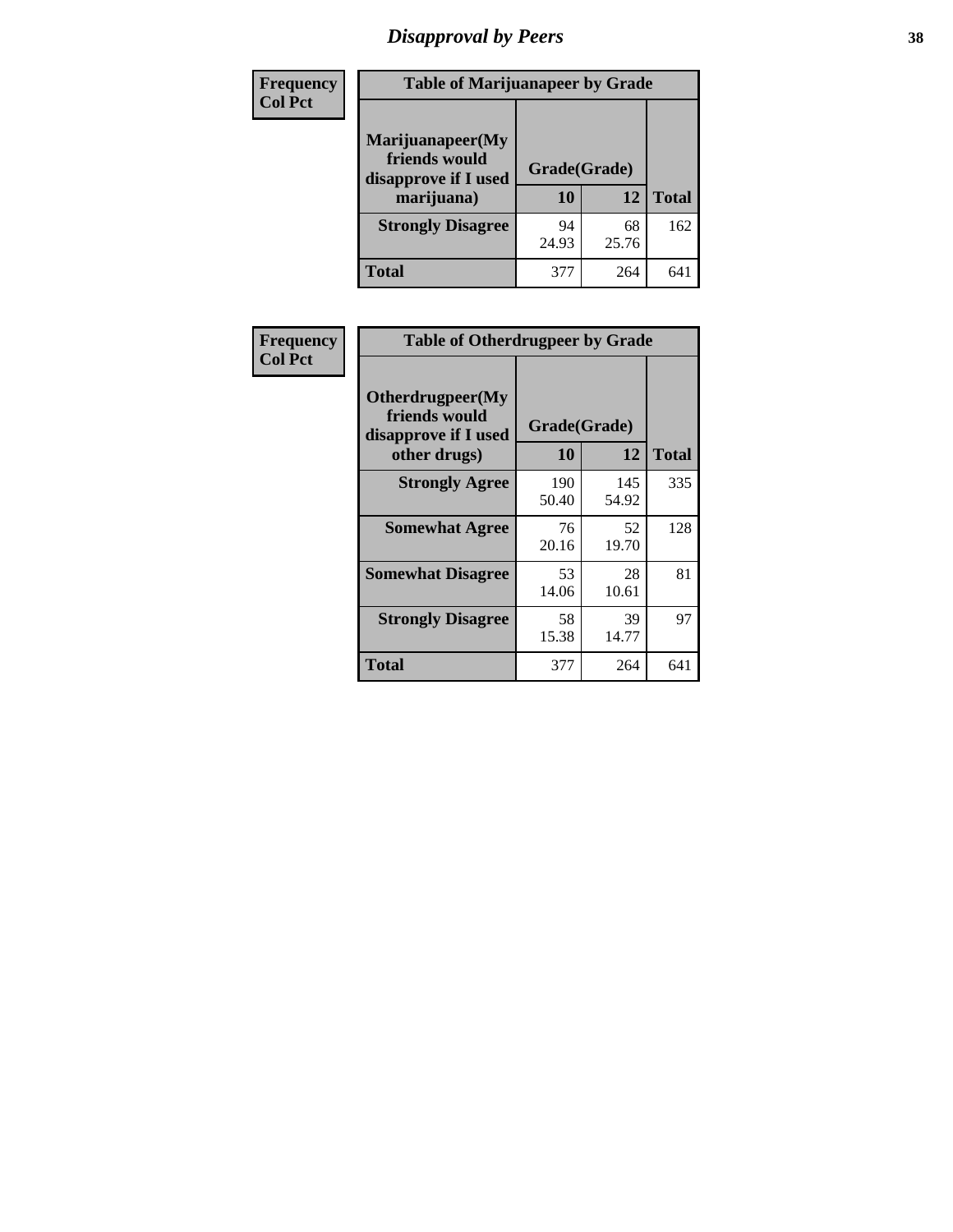| Frequency      | <b>Table of Alcohollocation1 by Grade</b> |              |              |              |
|----------------|-------------------------------------------|--------------|--------------|--------------|
| <b>Col Pct</b> | <b>Alcohollocation1(Places</b>            | Grade(Grade) |              |              |
|                | <b>Friends Use Alcohol)</b>               | 10           | 12           | <b>Total</b> |
|                |                                           | 232<br>61.54 | 184<br>69.70 | 416          |
|                | Do Not Use                                | 145<br>38.46 | 80<br>30.30  | 225          |
|                | <b>Total</b>                              | 377          | 264          | 641          |

| <b>Frequency</b> | <b>Table of Alcohollocation2 by Grade</b>                     |                    |              |              |
|------------------|---------------------------------------------------------------|--------------------|--------------|--------------|
| <b>Col Pct</b>   | <b>Alcohollocation2(Places</b><br><b>Friends Use Alcohol)</b> | Grade(Grade)<br>10 | 12           | <b>Total</b> |
|                  |                                                               |                    |              |              |
|                  |                                                               | 191<br>50.66       | 125<br>47.35 | 316          |
|                  | Home                                                          | 186<br>49.34       | 139<br>52.65 | 325          |
|                  | <b>Total</b>                                                  | 377                | 264          | 641          |

| Frequency<br><b>Col Pct</b> | <b>Table of Alcohollocation 3 by Grade</b>                    |                    |              |              |
|-----------------------------|---------------------------------------------------------------|--------------------|--------------|--------------|
|                             | <b>Alcohollocation3(Places</b><br><b>Friends Use Alcohol)</b> | Grade(Grade)<br>10 | 12           | <b>Total</b> |
|                             |                                                               | 344<br>91.25       | 247<br>93.56 | 591          |
|                             | <b>School</b>                                                 | 33<br>8.75         | 17<br>6.44   | 50           |
|                             | <b>Total</b>                                                  | 377                | 264          | 641          |

| <b>Frequency</b> | <b>Table of Alcohollocation4 by Grade</b> |              |              |              |  |
|------------------|-------------------------------------------|--------------|--------------|--------------|--|
| <b>Col Pct</b>   | <b>Alcohollocation4(Places</b>            | Grade(Grade) |              |              |  |
|                  | <b>Friends Use Alcohol)</b>               | 10           | 12           | <b>Total</b> |  |
|                  |                                           | 312<br>82.76 | 230<br>87.12 | 542          |  |
|                  | Car                                       | 65<br>17.24  | 34<br>12.88  | 99           |  |
|                  | <b>Total</b>                              | 377          | 264          | 641          |  |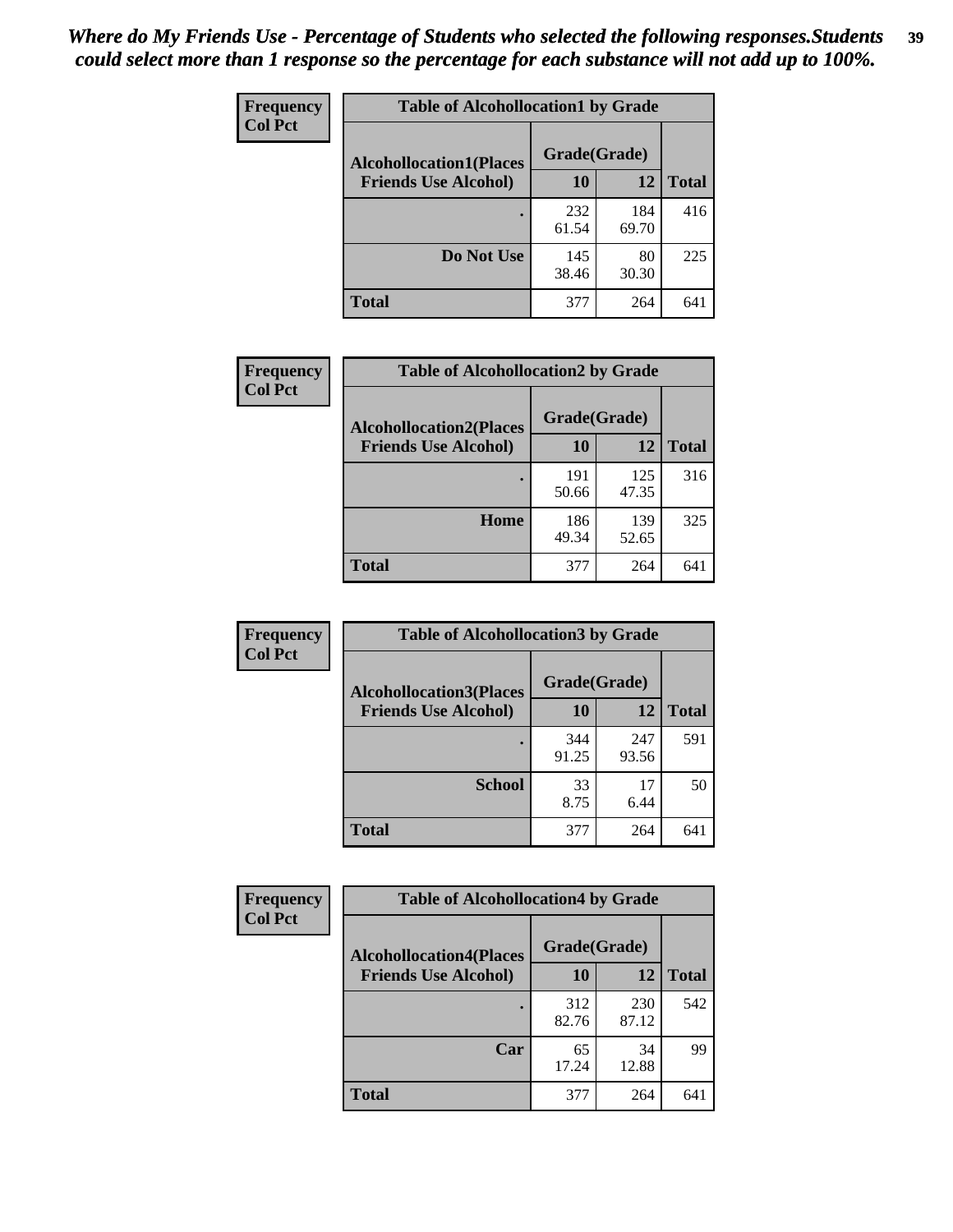| <b>Frequency</b><br><b>Col Pct</b> | <b>Table of Alcohollocation5 by Grade</b> |              |              |              |  |
|------------------------------------|-------------------------------------------|--------------|--------------|--------------|--|
|                                    | <b>Alcohollocation5(Places</b>            | Grade(Grade) |              |              |  |
|                                    | <b>Friends Use Alcohol)</b>               | 10           | 12           | <b>Total</b> |  |
|                                    |                                           | 173<br>45.89 | 94<br>35.61  | 267          |  |
|                                    | <b>Friend's House</b>                     | 204<br>54.11 | 170<br>64.39 | 374          |  |
|                                    | <b>Total</b>                              | 377          | 264          | 641          |  |

| <b>Frequency</b> | <b>Table of Alcohollocation6 by Grade</b> |              |              |              |
|------------------|-------------------------------------------|--------------|--------------|--------------|
| <b>Col Pct</b>   | <b>Alcohollocation6(Places</b>            | Grade(Grade) |              |              |
|                  | <b>Friends Use Alcohol)</b>               | 10           | 12           | <b>Total</b> |
|                  |                                           | 264<br>70.03 | 158<br>59.85 | 422          |
|                  | <b>Other</b>                              | 113<br>29.97 | 106<br>40.15 | 219          |
|                  | <b>Total</b>                              | 377          | 264          | 641          |

| <b>Frequency</b> | <b>Table of Tobaccolocation1 by Grade</b> |              |              |              |
|------------------|-------------------------------------------|--------------|--------------|--------------|
| <b>Col Pct</b>   | <b>Tobaccolocation1(Places</b>            | Grade(Grade) |              |              |
|                  | <b>Friends Use Tobacco)</b>               | 10           | 12           | <b>Total</b> |
|                  |                                           | 197<br>52.25 | 172<br>65.15 | 369          |
|                  | <b>Do Not Use</b>                         | 180<br>47.75 | 92<br>34.85  | 272          |
|                  | <b>Total</b>                              | 377          | 264          | 641          |

| <b>Frequency</b> | <b>Table of Tobaccolocation2 by Grade</b> |              |              |              |  |
|------------------|-------------------------------------------|--------------|--------------|--------------|--|
| <b>Col Pct</b>   | <b>Tobaccolocation2(Places</b>            | Grade(Grade) |              |              |  |
|                  | <b>Friends Use Tobacco)</b>               | 10           | 12           | <b>Total</b> |  |
|                  |                                           | 216<br>57.29 | 117<br>44.32 | 333          |  |
|                  | Home                                      | 161<br>42.71 | 147<br>55.68 | 308          |  |
|                  | <b>Total</b>                              | 377          | 264          | 641          |  |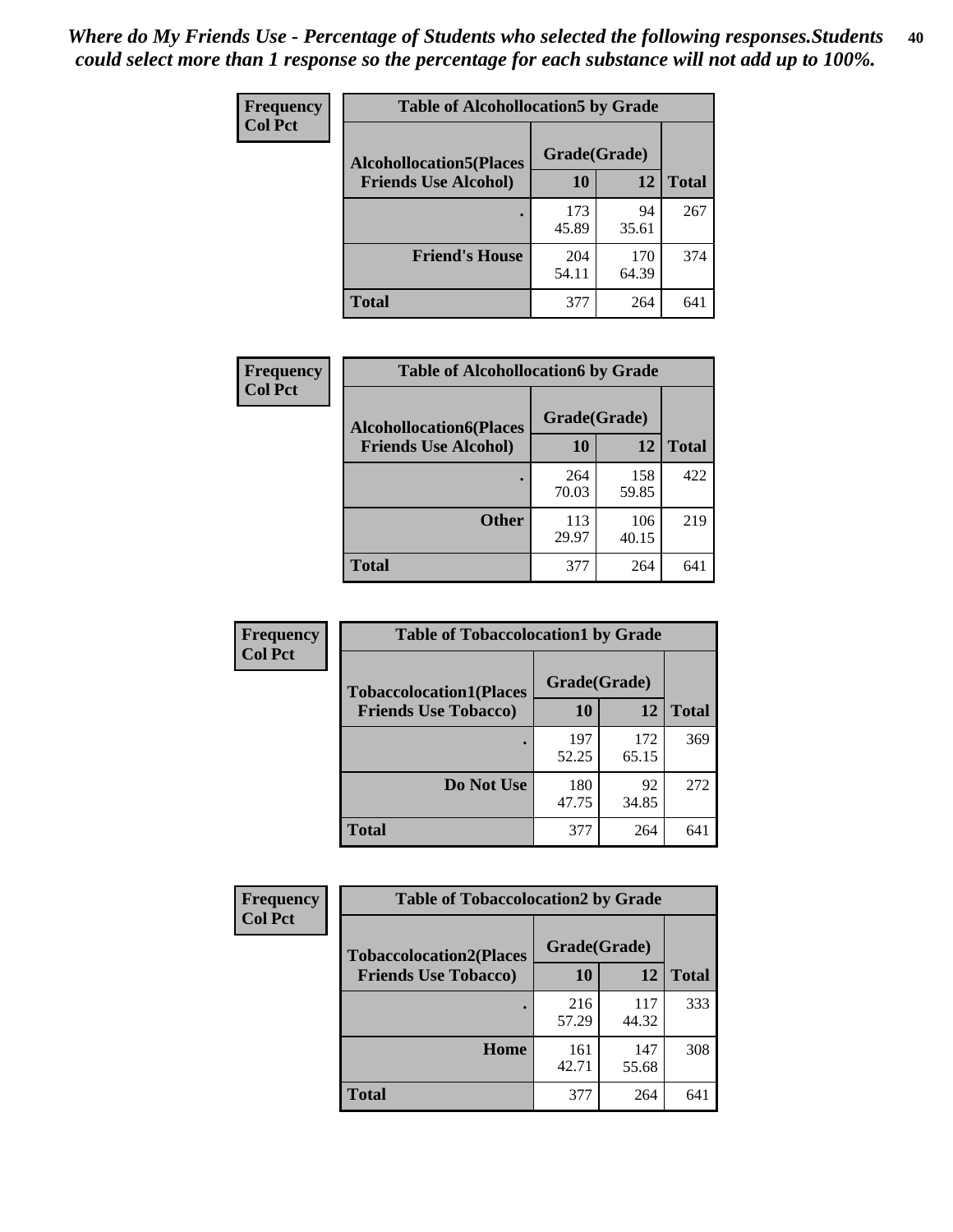| Frequency      | <b>Table of Tobaccolocation 3 by Grade</b> |              |              |              |
|----------------|--------------------------------------------|--------------|--------------|--------------|
| <b>Col Pct</b> | <b>Tobaccolocation3(Places</b>             | Grade(Grade) |              |              |
|                | <b>Friends Use Tobacco)</b>                | 10           | 12           | <b>Total</b> |
|                |                                            | 270<br>71.62 | 180<br>68.18 | 450          |
|                | <b>School</b>                              | 107<br>28.38 | 84<br>31.82  | 191          |
|                | <b>Total</b>                               | 377          | 264          | 641          |

| Frequency      | <b>Table of Tobaccolocation4 by Grade</b> |              |              |              |
|----------------|-------------------------------------------|--------------|--------------|--------------|
| <b>Col Pct</b> | <b>Tobaccolocation4(Places</b>            | Grade(Grade) |              |              |
|                | <b>Friends Use Tobacco)</b>               | 10           | 12           | <b>Total</b> |
|                |                                           | 238<br>63.13 | 123<br>46.59 | 361          |
|                | Car                                       | 139<br>36.87 | 141<br>53.41 | 280          |
|                | <b>Total</b>                              | 377          | 264          | 641          |

| Frequency      | <b>Table of Tobaccolocation5 by Grade</b> |              |              |              |
|----------------|-------------------------------------------|--------------|--------------|--------------|
| <b>Col Pct</b> | <b>Tobaccolocation5(Places</b>            | Grade(Grade) |              |              |
|                | <b>Friends Use Tobacco)</b>               | 10           | 12           | <b>Total</b> |
|                |                                           | 217<br>57.56 | 106<br>40.15 | 323          |
|                | <b>Friend's House</b>                     | 160<br>42.44 | 158<br>59.85 | 318          |
|                | <b>Total</b>                              | 377          | 264          | 641          |

| <b>Frequency</b> | <b>Table of Tobaccolocation6 by Grade</b> |              |              |              |  |
|------------------|-------------------------------------------|--------------|--------------|--------------|--|
| <b>Col Pct</b>   | <b>Tobaccolocation6(Places</b>            | Grade(Grade) |              |              |  |
|                  | <b>Friends Use Tobacco)</b>               | 10           | 12           | <b>Total</b> |  |
|                  |                                           | 259<br>68.70 | 147<br>55.68 | 406          |  |
|                  | <b>Other</b>                              | 118<br>31.30 | 117<br>44.32 | 235          |  |
|                  | <b>Total</b>                              | 377          | 264          | 641          |  |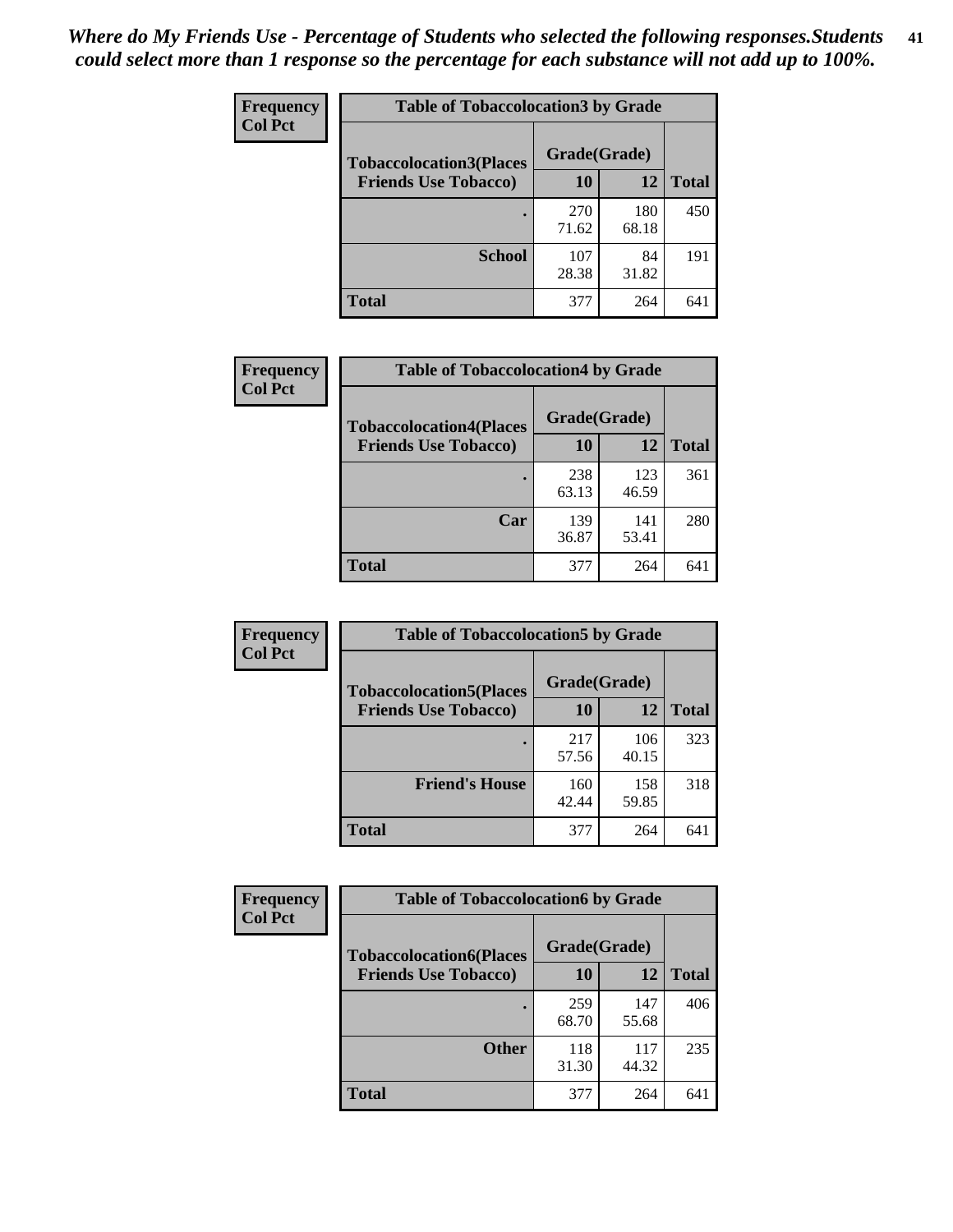| <b>Frequency</b> | <b>Table of Marijuanalocation1 by Grade</b> |              |              |              |
|------------------|---------------------------------------------|--------------|--------------|--------------|
| <b>Col Pct</b>   | <b>Marijuanalocation1(Places</b>            | Grade(Grade) |              |              |
|                  | <b>Friends Use Marijuana</b> )              | <b>10</b>    | 12           | <b>Total</b> |
|                  |                                             | 177<br>46.95 | 135<br>51.14 | 312          |
|                  | Do Not Use                                  | 200<br>53.05 | 129<br>48.86 | 329          |
|                  | <b>Total</b>                                | 377          | 264          | 641          |

| Frequency      | <b>Table of Marijuanalocation2 by Grade</b>                        |                    |              |              |
|----------------|--------------------------------------------------------------------|--------------------|--------------|--------------|
| <b>Col Pct</b> | <b>Marijuanalocation2(Places</b><br><b>Friends Use Marijuana</b> ) | Grade(Grade)<br>10 | 12           | <b>Total</b> |
|                |                                                                    |                    |              |              |
|                |                                                                    | 234<br>62.07       | 146<br>55.30 | 380          |
|                | Home                                                               | 143<br>37.93       | 118<br>44.70 | 261          |
|                | <b>Total</b>                                                       | 377                | 264          | 641          |

| Frequency<br><b>Col Pct</b> | <b>Table of Marijuanalocation3 by Grade</b> |              |              |              |
|-----------------------------|---------------------------------------------|--------------|--------------|--------------|
|                             | <b>Marijuanalocation3(Places</b>            | Grade(Grade) |              |              |
|                             | <b>Friends Use Marijuana</b> )              | 10           | 12           | <b>Total</b> |
|                             |                                             | 317<br>84.08 | 232<br>87.88 | 549          |
|                             | <b>School</b>                               | 60<br>15.92  | 32<br>12.12  | 92           |
|                             | <b>Total</b>                                | 377          | 264          | 641          |

| Frequency      | <b>Table of Marijuanalocation4 by Grade</b> |              |              |              |  |
|----------------|---------------------------------------------|--------------|--------------|--------------|--|
| <b>Col Pct</b> | <b>Marijuanalocation4(Places</b>            | Grade(Grade) |              |              |  |
|                | <b>Friends Use Marijuana</b> )              | <b>10</b>    | 12           | <b>Total</b> |  |
|                |                                             | 264<br>70.03 | 188<br>71.21 | 452          |  |
|                | Car                                         | 113<br>29.97 | 76<br>28.79  | 189          |  |
|                | <b>Total</b>                                | 377          | 264          | 641          |  |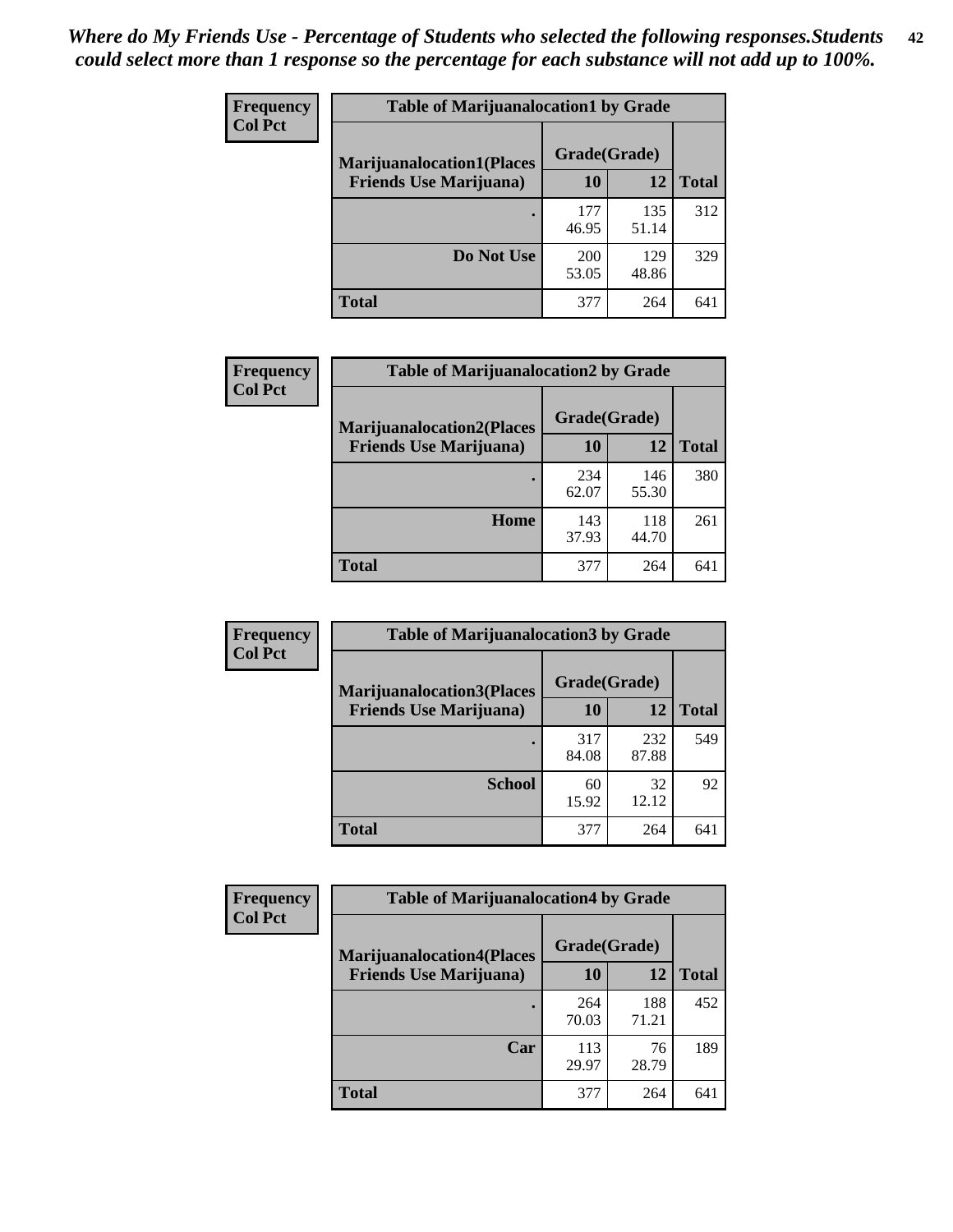| <b>Frequency</b> | <b>Table of Marijuanalocation5 by Grade</b> |              |              |              |
|------------------|---------------------------------------------|--------------|--------------|--------------|
| <b>Col Pct</b>   | <b>Marijuanalocation5</b> (Places           | Grade(Grade) |              |              |
|                  | <b>Friends Use Marijuana</b> )              | 10           | 12           | <b>Total</b> |
|                  |                                             | 217<br>57.56 | 137<br>51.89 | 354          |
|                  | <b>Friend's House</b>                       | 160<br>42.44 | 127<br>48.11 | 287          |
|                  | <b>Total</b>                                | 377          | 264          | 641          |

| <b>Frequency</b> | <b>Table of Marijuanalocation6 by Grade</b> |              |              |              |
|------------------|---------------------------------------------|--------------|--------------|--------------|
| <b>Col Pct</b>   | <b>Marijuanalocation6(Places</b>            | Grade(Grade) |              |              |
|                  | <b>Friends Use Marijuana</b> )              | 10           | 12           | <b>Total</b> |
|                  |                                             | 271<br>71.88 | 174<br>65.91 | 445          |
|                  | <b>Other</b>                                | 106<br>28.12 | 90<br>34.09  | 196          |
|                  | <b>Total</b>                                | 377          | 264          | 641          |

| Frequency      | <b>Table of Otherdruglocation1 by Grade</b>                          |              |              |              |
|----------------|----------------------------------------------------------------------|--------------|--------------|--------------|
| <b>Col Pct</b> | <b>Otherdruglocation1(Places</b><br><b>Friends Use Other Illegal</b> | Grade(Grade) |              |              |
|                | Drugs)                                                               | 10           | 12           | <b>Total</b> |
|                |                                                                      | 133<br>35.28 | 73<br>27.65  | 206          |
|                | Do Not Use                                                           | 244<br>64.72 | 191<br>72.35 | 435          |
|                | <b>Total</b>                                                         | 377          | 264          | 641          |

| <b>Frequency</b> | <b>Table of Otherdruglocation2 by Grade</b>                           |              |              |              |
|------------------|-----------------------------------------------------------------------|--------------|--------------|--------------|
| <b>Col Pct</b>   | <b>Otherdruglocation2(Places)</b><br><b>Friends Use Other Illegal</b> | Grade(Grade) |              |              |
|                  | Drugs)                                                                | 10           | 12           | <b>Total</b> |
|                  |                                                                       | 270<br>71.62 | 203<br>76.89 | 473          |
|                  | Home                                                                  | 107<br>28.38 | 61<br>23.11  | 168          |
|                  | <b>Total</b>                                                          | 377          | 264          | 641          |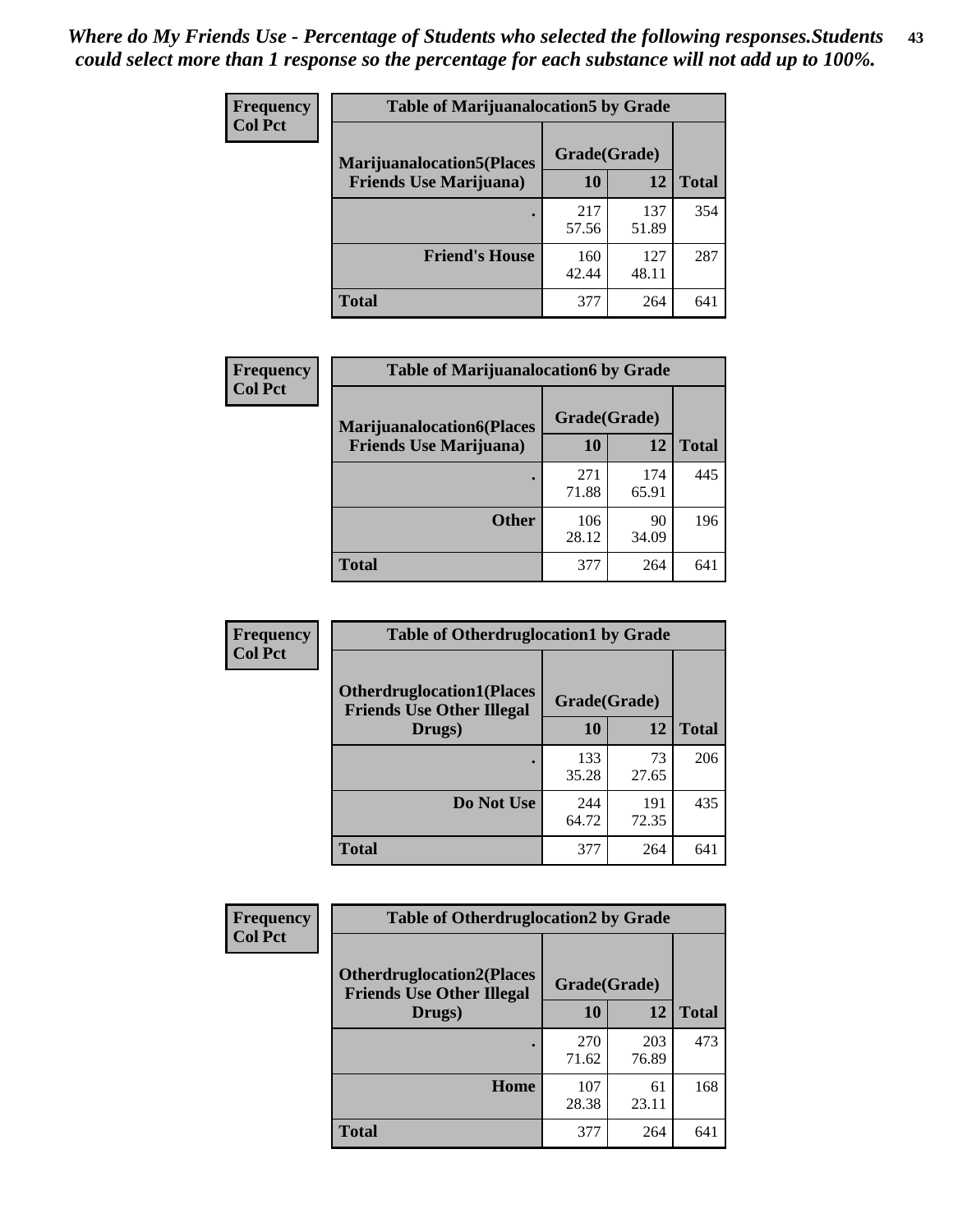| <b>Frequency</b> | <b>Table of Otherdruglocation3 by Grade</b>                          |              |              |              |
|------------------|----------------------------------------------------------------------|--------------|--------------|--------------|
| <b>Col Pct</b>   | <b>Otherdruglocation3(Places</b><br><b>Friends Use Other Illegal</b> | Grade(Grade) |              |              |
|                  | Drugs)                                                               | <b>10</b>    | 12           | <b>Total</b> |
|                  |                                                                      | 325<br>86.21 | 238<br>90.15 | 563          |
|                  | <b>School</b>                                                        | 52<br>13.79  | 26<br>9.85   | 78           |
|                  | Total                                                                | 377          | 264          | 641          |

| Frequency      | <b>Table of Otherdruglocation4 by Grade</b>                          |              |              |              |  |  |
|----------------|----------------------------------------------------------------------|--------------|--------------|--------------|--|--|
| <b>Col Pct</b> | <b>Otherdruglocation4(Places</b><br><b>Friends Use Other Illegal</b> | Grade(Grade) |              |              |  |  |
|                | Drugs)                                                               | <b>10</b>    | 12           | <b>Total</b> |  |  |
|                |                                                                      | 303<br>80.37 | 229<br>86.74 | 532          |  |  |
|                | Car                                                                  | 74<br>19.63  | 35<br>13.26  | 109          |  |  |
|                | <b>Total</b>                                                         | 377          | 264          | 641          |  |  |

| Frequency      | <b>Table of Otherdruglocation5 by Grade</b>                          |              |                     |              |
|----------------|----------------------------------------------------------------------|--------------|---------------------|--------------|
| <b>Col Pct</b> | <b>Otherdruglocation5(Places</b><br><b>Friends Use Other Illegal</b> | Grade(Grade) |                     |              |
|                | Drugs)                                                               | 10           | 12                  | <b>Total</b> |
|                |                                                                      | 261<br>69.23 | <b>200</b><br>75.76 | 461          |
|                | <b>Friend's House</b>                                                | 116<br>30.77 | 64<br>24.24         | 180          |
|                | <b>Total</b>                                                         | 377          | 264                 | 641          |

| <b>Frequency</b> | <b>Table of Otherdruglocation6 by Grade</b>                          |              |              |              |
|------------------|----------------------------------------------------------------------|--------------|--------------|--------------|
| <b>Col Pct</b>   | <b>Otherdruglocation6(Places</b><br><b>Friends Use Other Illegal</b> | Grade(Grade) |              |              |
|                  | Drugs)                                                               | 10           | 12           | <b>Total</b> |
|                  |                                                                      | 284<br>75.33 | 212<br>80.30 | 496          |
|                  | <b>Other</b>                                                         | 93<br>24.67  | 52<br>19.70  | 145          |
|                  | <b>Total</b>                                                         | 377          | 264          | 641          |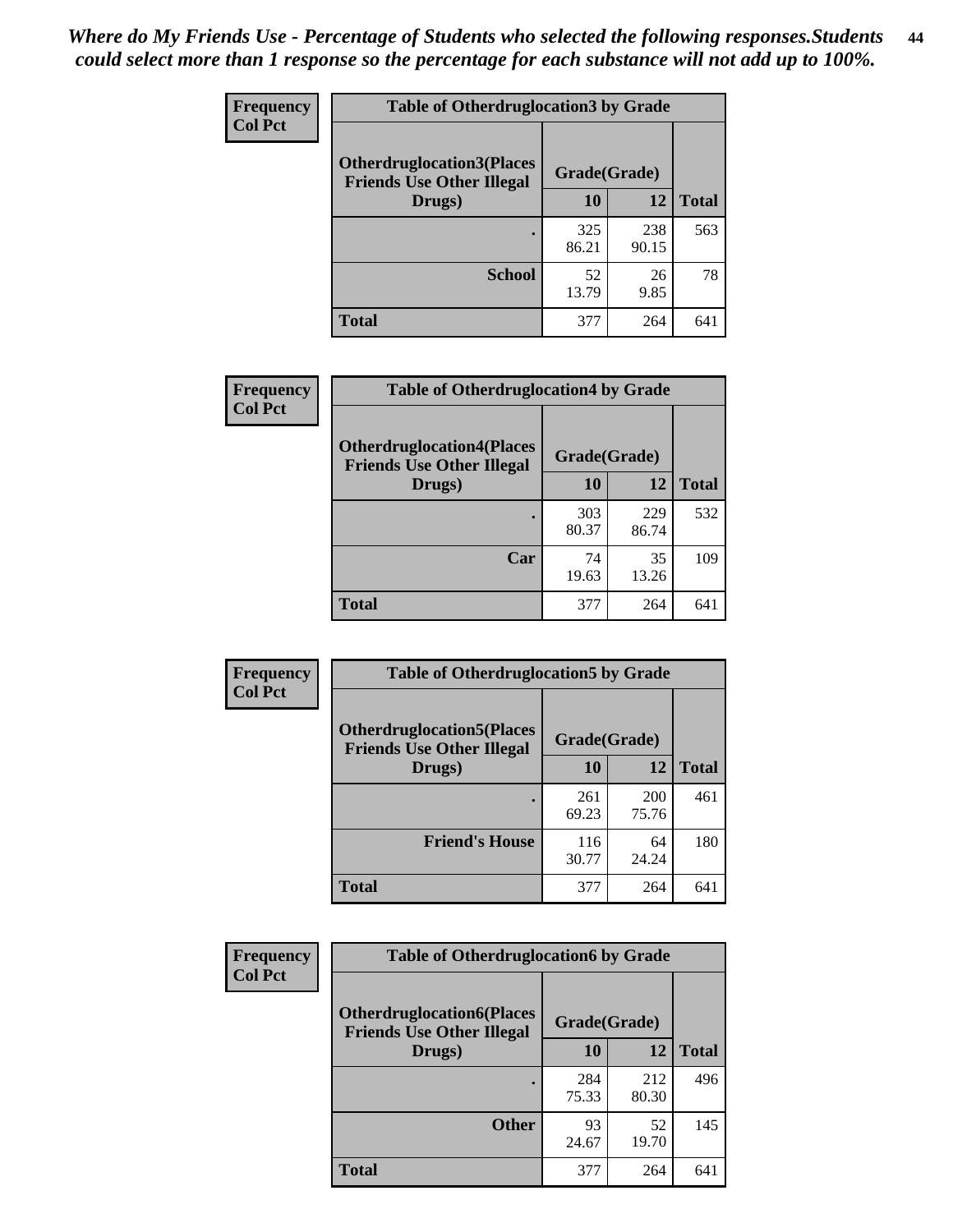| Frequency      | <b>Table of Alcoholtime1 by Grade</b>           |              |              |              |
|----------------|-------------------------------------------------|--------------|--------------|--------------|
| <b>Col Pct</b> | <b>Alcoholtime1(Times</b><br><b>Friends Use</b> | Grade(Grade) |              |              |
|                | Alcohol)                                        | 10           | 12           | <b>Total</b> |
|                |                                                 | 232<br>61.54 | 192<br>72.73 | 424          |
|                | Do Not Use                                      | 145<br>38.46 | 72<br>27.27  | 217          |
|                | <b>Total</b>                                    | 377          | 264          | 641          |

| Frequency      | <b>Table of Alcoholtime2 by Grade</b>           |              |              |              |
|----------------|-------------------------------------------------|--------------|--------------|--------------|
| <b>Col Pct</b> | <b>Alcoholtime2(Times</b><br><b>Friends Use</b> | Grade(Grade) |              |              |
|                | Alcohol)                                        | 10           | 12           | <b>Total</b> |
|                |                                                 | 342<br>90.72 | 247<br>93.56 | 589          |
|                | <b>On Way to School</b>                         | 35<br>9.28   | 17<br>6.44   | 52           |
|                | <b>Total</b>                                    | 377          | 264          | 641          |

| Frequency      | <b>Table of Alcoholtime3 by Grade</b>           |              |              |              |
|----------------|-------------------------------------------------|--------------|--------------|--------------|
| <b>Col Pct</b> | <b>Alcoholtime3(Times</b><br><b>Friends Use</b> | Grade(Grade) |              |              |
|                | Alcohol)                                        | 10           | 12           | <b>Total</b> |
|                |                                                 | 343<br>90.98 | 248<br>93.94 | 591          |
|                | <b>During School</b>                            | 34<br>9.02   | 16<br>6.06   | 50           |
|                | <b>Total</b>                                    | 377          | 264          | 641          |

| <b>Frequency</b><br><b>Col Pct</b> | <b>Table of Alcoholtime4 by Grade</b> |              |              |              |
|------------------------------------|---------------------------------------|--------------|--------------|--------------|
|                                    | <b>Alcoholtime4(Times</b>             | Grade(Grade) |              |              |
|                                    | <b>Friends Use Alcohol)</b>           | 10           | 12           | <b>Total</b> |
|                                    |                                       | 337<br>89.39 | 245<br>92.80 | 582          |
|                                    | <b>On Way Home From School</b>        | 40<br>10.61  | 19<br>7.20   | 59           |
|                                    | <b>Total</b>                          | 377          | 264          | 641          |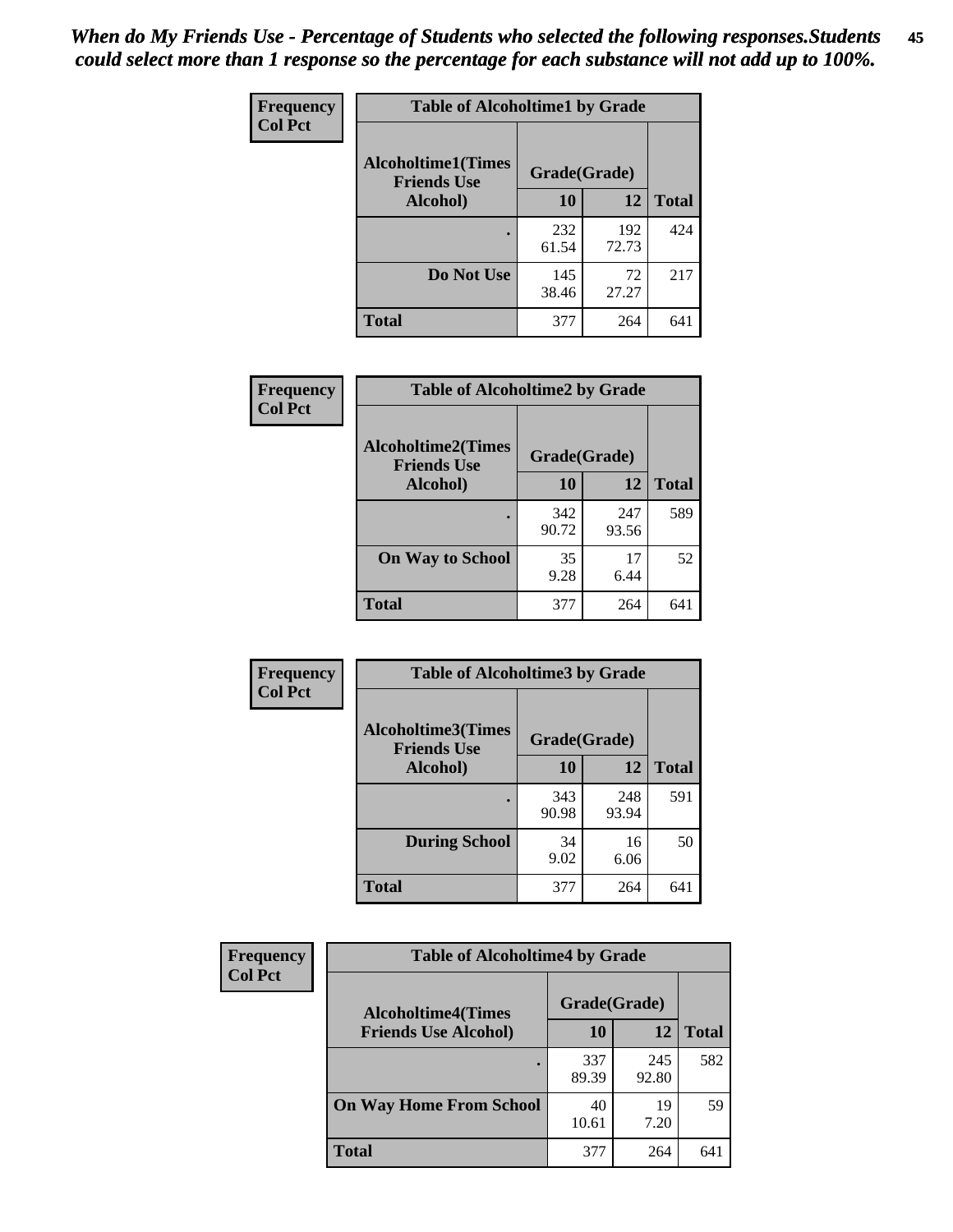*When do My Friends Use - Percentage of Students who selected the following responses.Students could select more than 1 response so the percentage for each substance will not add up to 100%.* **46**

| Frequency      | <b>Table of Alcoholtime5 by Grade</b>           |              |              |              |
|----------------|-------------------------------------------------|--------------|--------------|--------------|
| <b>Col Pct</b> | <b>Alcoholtime5(Times</b><br><b>Friends Use</b> | Grade(Grade) |              |              |
|                | Alcohol)                                        | 10           | 12           | <b>Total</b> |
|                |                                                 | 273<br>72.41 | 202<br>76.52 | 475          |
|                | Weeknights                                      | 104<br>27.59 | 62<br>23.48  | 166          |
|                | <b>Total</b>                                    | 377          | 264          | 641          |

| Frequency      | <b>Table of Alcoholtime6 by Grade</b>           |              |              |              |
|----------------|-------------------------------------------------|--------------|--------------|--------------|
| <b>Col Pct</b> | <b>Alcoholtime6(Times</b><br><b>Friends Use</b> | Grade(Grade) |              |              |
|                | Alcohol)                                        | 10           | 12           | <b>Total</b> |
|                |                                                 | 129<br>34.22 | 60<br>22.73  | 189          |
|                | Weekends                                        | 248<br>65.78 | 204<br>77.27 | 452          |
|                | <b>Total</b>                                    | 377          | 264          | 641          |

| <b>Frequency</b> | <b>Table of Tobaccotime1 by Grade</b>           |              |              |              |
|------------------|-------------------------------------------------|--------------|--------------|--------------|
| <b>Col Pct</b>   | <b>Tobaccotime1(Times</b><br><b>Friends Use</b> | Grade(Grade) |              |              |
|                  | <b>Tobacco</b> )                                | 10           | 12           | <b>Total</b> |
|                  |                                                 | 194<br>51.46 | 173<br>65.53 | 367          |
|                  | Do Not Use                                      | 183<br>48.54 | 91<br>34.47  | 274          |
|                  | <b>Total</b>                                    | 377          | 264          | 641          |

| <b>Frequency</b> | <b>Table of Tobaccotime2 by Grade</b>           |              |              |              |
|------------------|-------------------------------------------------|--------------|--------------|--------------|
| <b>Col Pct</b>   | <b>Tobaccotime2(Times</b><br><b>Friends Use</b> | Grade(Grade) |              |              |
|                  | <b>Tobacco</b> )                                | 10           | 12           | <b>Total</b> |
|                  |                                                 | 268<br>71.09 | 149<br>56.44 | 417          |
|                  | <b>On Way to School</b>                         | 109<br>28.91 | 115<br>43.56 | 224          |
|                  | <b>Total</b>                                    | 377          | 264          | 641          |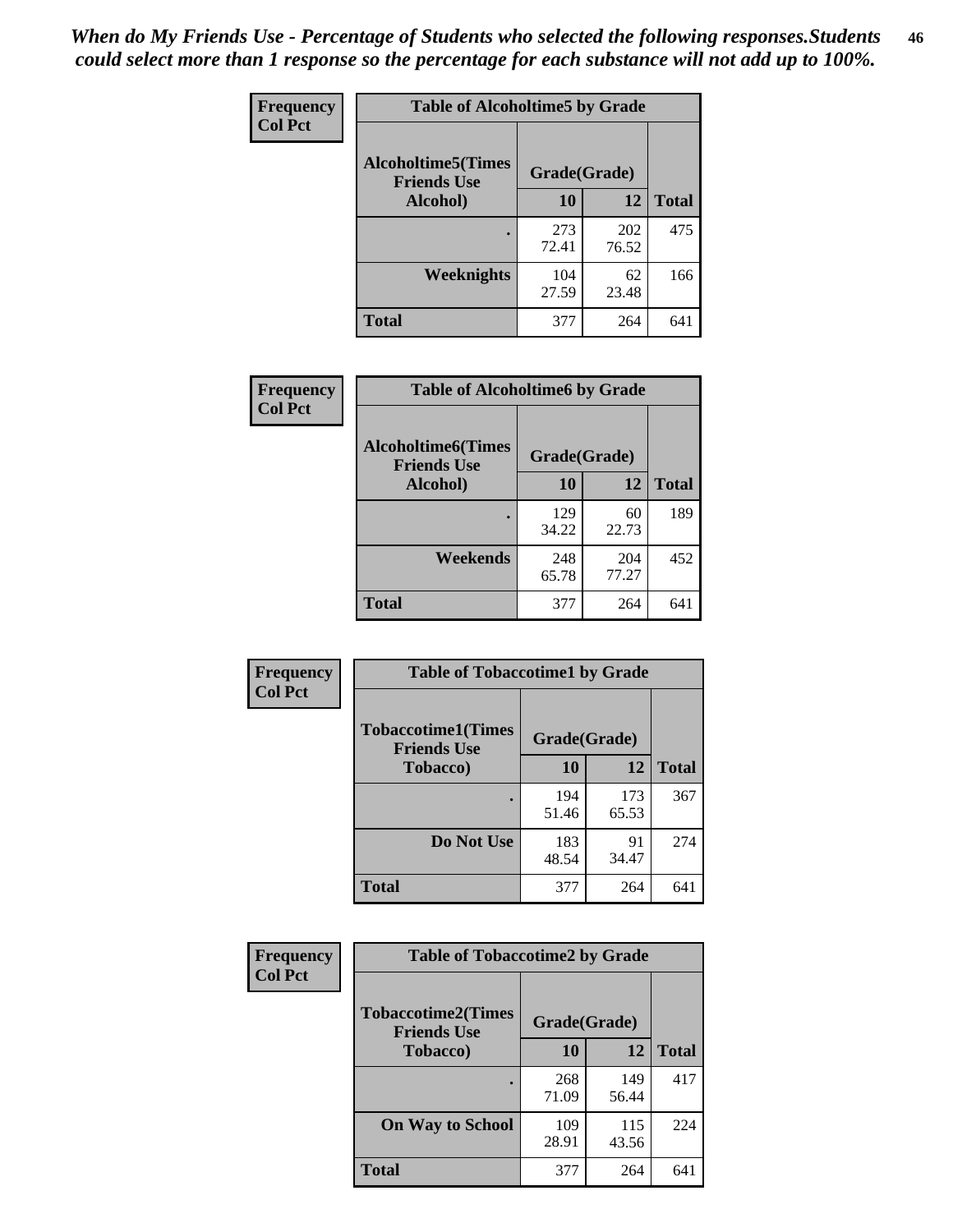*When do My Friends Use - Percentage of Students who selected the following responses.Students could select more than 1 response so the percentage for each substance will not add up to 100%.* **47**

| <b>Frequency</b> | <b>Table of Tobaccotime3 by Grade</b>           |              |              |              |  |
|------------------|-------------------------------------------------|--------------|--------------|--------------|--|
| <b>Col Pct</b>   | <b>Tobaccotime3(Times</b><br><b>Friends Use</b> |              | Grade(Grade) |              |  |
|                  | <b>Tobacco</b> )                                | 10           | 12           | <b>Total</b> |  |
|                  |                                                 | 287<br>76.13 | 197<br>74.62 | 484          |  |
|                  | <b>During School</b>                            | 90<br>23.87  | 67<br>25.38  | 157          |  |
|                  | <b>Total</b>                                    | 377          | 264          | 641          |  |

| <b>Frequency</b> | <b>Table of Tobaccotime4 by Grade</b> |              |              |              |
|------------------|---------------------------------------|--------------|--------------|--------------|
| <b>Col Pct</b>   | <b>Tobaccotime4(Times</b>             | Grade(Grade) |              |              |
|                  | <b>Friends Use Tobacco)</b>           | 10           | 12           | <b>Total</b> |
|                  |                                       | 337<br>89.39 | 245<br>92.80 | 582          |
|                  | <b>On Way Home From School</b>        | 40<br>10.61  | 19<br>7.20   | 59           |
|                  | <b>Total</b>                          | 377          | 264          | 641          |

| <b>Frequency</b> | <b>Table of Tobaccotime5 by Grade</b>           |              |              |              |
|------------------|-------------------------------------------------|--------------|--------------|--------------|
| <b>Col Pct</b>   | <b>Tobaccotime5(Times</b><br><b>Friends Use</b> | Grade(Grade) |              |              |
|                  | <b>Tobacco</b> )                                | 10           | 12           | <b>Total</b> |
|                  |                                                 | 219<br>58.09 | 116<br>43.94 | 335          |
|                  | Weeknights                                      | 158<br>41.91 | 148<br>56.06 | 306          |
|                  | <b>Total</b>                                    | 377          | 264          | 641          |

| Frequency      | <b>Table of Tobaccotime6 by Grade</b>                           |              |              |              |
|----------------|-----------------------------------------------------------------|--------------|--------------|--------------|
| <b>Col Pct</b> | <b>Tobaccotime6(Times</b><br>Grade(Grade)<br><b>Friends Use</b> |              |              |              |
|                | <b>Tobacco</b> )                                                | 10           | 12           | <b>Total</b> |
|                | $\bullet$                                                       | 185<br>49.07 | 98<br>37.12  | 283          |
|                | Weekends                                                        | 192<br>50.93 | 166<br>62.88 | 358          |
|                | <b>Total</b>                                                    | 377          | 264          | 641          |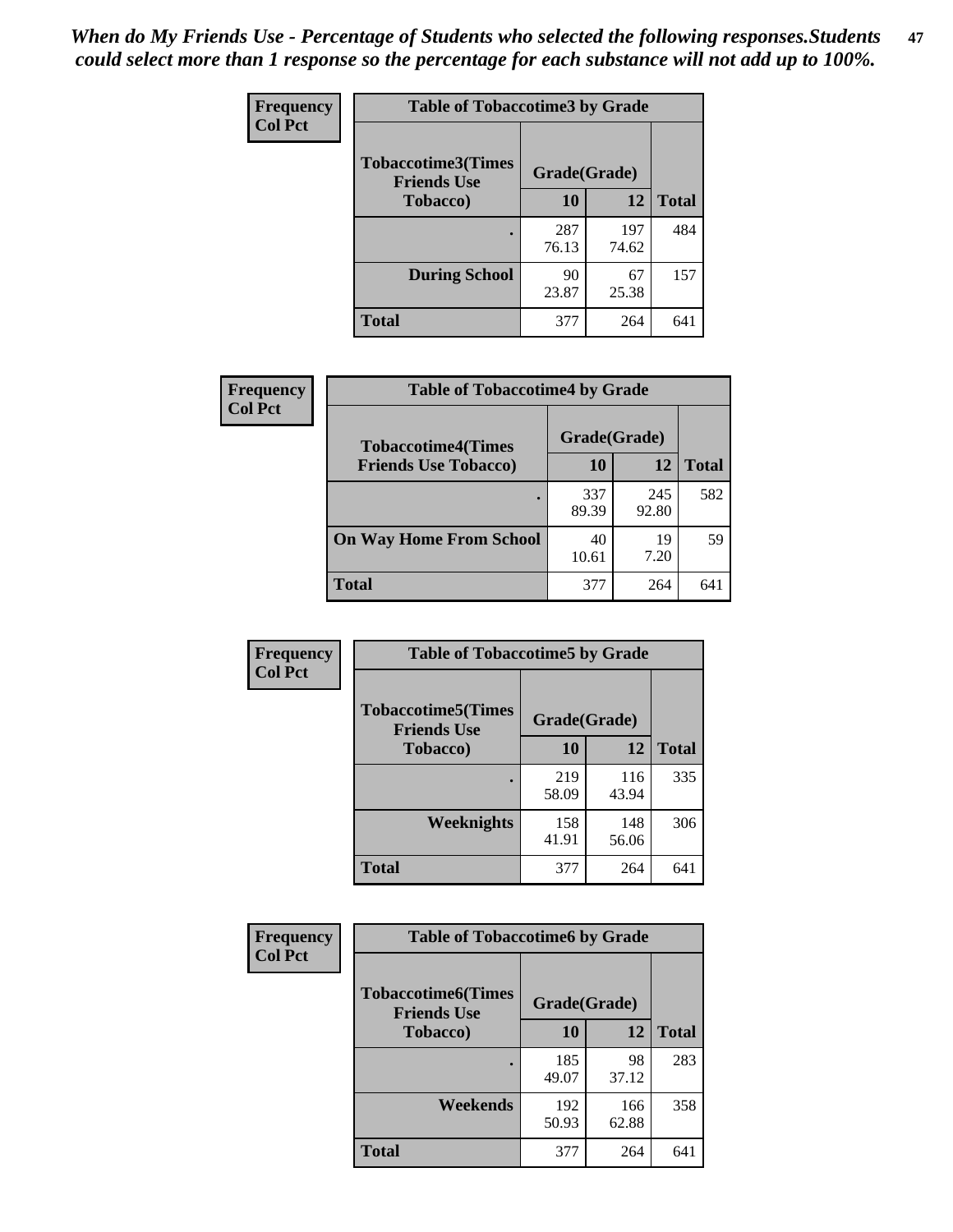| Frequency      | <b>Table of Marijuanatime1 by Grade</b>           |              |              |              |
|----------------|---------------------------------------------------|--------------|--------------|--------------|
| <b>Col Pct</b> | <b>Marijuanatime1(Times</b><br><b>Friends Use</b> | Grade(Grade) |              |              |
|                | Marijuana)                                        | 10           | 12           | <b>Total</b> |
|                |                                                   | 171<br>45.36 | 139<br>52.65 | 310          |
|                | Do Not Use                                        | 206<br>54.64 | 125<br>47.35 | 331          |
|                | <b>Total</b>                                      | 377          | 264          | 641          |

| Frequency      | <b>Table of Marijuanatime2 by Grade</b>    |              |              |              |
|----------------|--------------------------------------------|--------------|--------------|--------------|
| <b>Col Pct</b> | Marijuanatime2(Times<br><b>Friends Use</b> | Grade(Grade) |              |              |
|                | Marijuana)                                 | 10           | 12           | <b>Total</b> |
|                |                                            | 302<br>80.11 | 213<br>80.68 | 515          |
|                | <b>On Way to School</b>                    | 75<br>19.89  | 51<br>19.32  | 126          |
|                | <b>Total</b>                               | 377          | 264          | 641          |

| Frequency      | <b>Table of Marijuanatime3 by Grade</b>    |              |              |              |
|----------------|--------------------------------------------|--------------|--------------|--------------|
| <b>Col Pct</b> | Marijuanatime3(Times<br><b>Friends Use</b> | Grade(Grade) |              |              |
|                | Marijuana)                                 | 10           | 12           | <b>Total</b> |
|                |                                            | 328<br>87.00 | 239<br>90.53 | 567          |
|                | <b>During School</b>                       | 49<br>13.00  | 25<br>9.47   | 74           |
|                | <b>Total</b>                               | 377          | 264          | 641          |

| <b>Frequency</b> | <b>Table of Marijuanatime4 by Grade</b> |              |              |       |
|------------------|-----------------------------------------|--------------|--------------|-------|
| <b>Col Pct</b>   | <b>Marijuanatime4(Times</b>             | Grade(Grade) |              |       |
|                  | <b>Friends Use Marijuana</b> )          | 10           | 12           | Total |
|                  |                                         | 303<br>80.37 | 218<br>82.58 | 521   |
|                  | <b>On Way Home From School</b>          | 74<br>19.63  | 46<br>17.42  | 120   |
|                  | <b>Total</b>                            | 377          | 264          | 641   |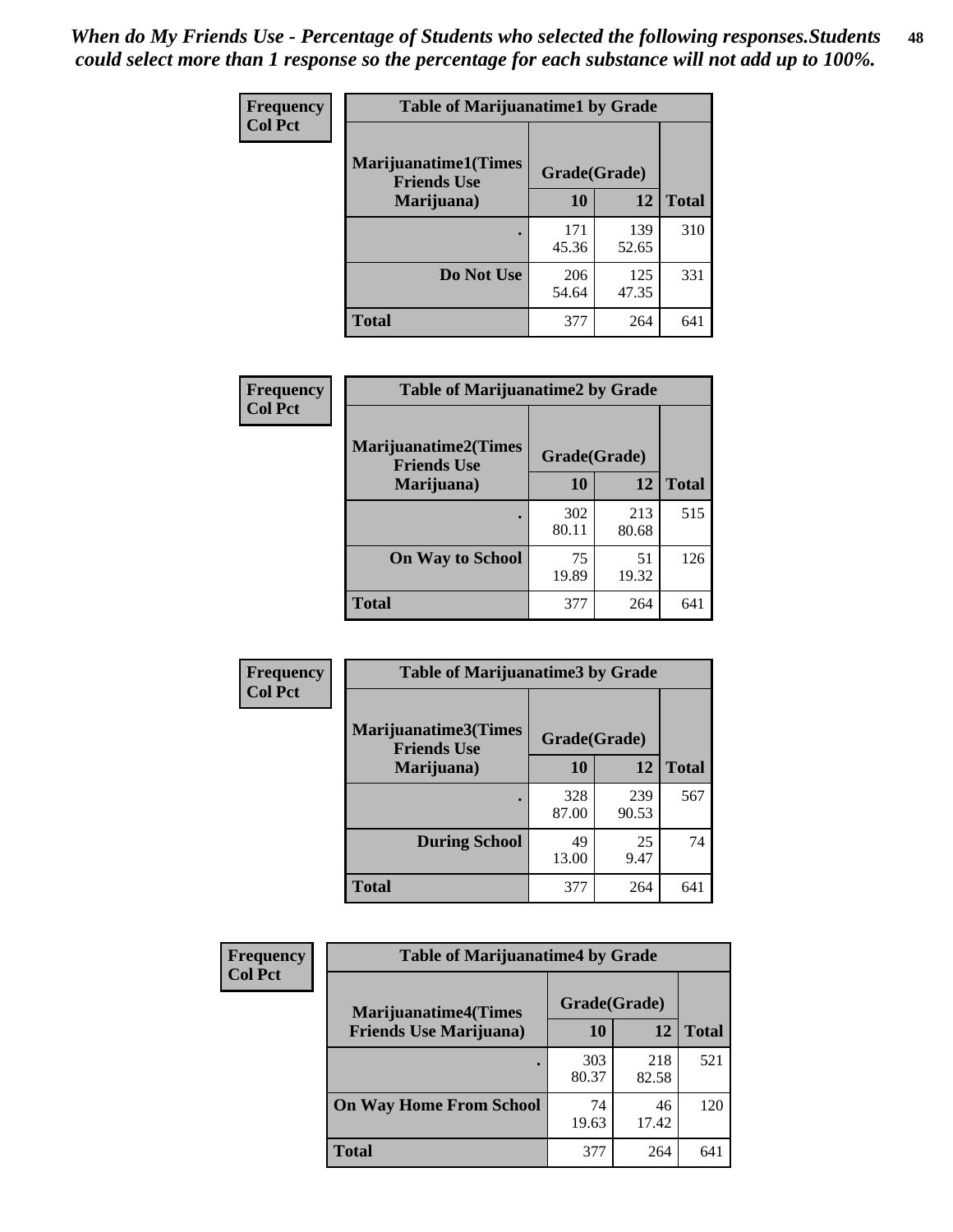| Frequency      | <b>Table of Marijuanatime5 by Grade</b>            |              |              |              |
|----------------|----------------------------------------------------|--------------|--------------|--------------|
| <b>Col Pct</b> | <b>Marijuanatime5</b> (Times<br><b>Friends Use</b> | Grade(Grade) |              |              |
|                | Marijuana)                                         | 10           | 12           | <b>Total</b> |
|                |                                                    | 250<br>66.31 | 171<br>64.77 | 421          |
|                | Weeknights                                         | 127<br>33.69 | 93<br>35.23  | 220          |
|                | <b>Total</b>                                       | 377          | 264          | 641          |

| Frequency      | <b>Table of Marijuanatime6 by Grade</b>            |              |              |              |
|----------------|----------------------------------------------------|--------------|--------------|--------------|
| <b>Col Pct</b> | <b>Marijuanatime6</b> (Times<br><b>Friends Use</b> | Grade(Grade) |              |              |
|                | Marijuana)                                         | 10           | 12           | <b>Total</b> |
|                |                                                    | 196<br>51.99 | 118<br>44.70 | 314          |
|                | Weekends                                           | 181<br>48.01 | 146<br>55.30 | 327          |
|                | <b>Total</b>                                       | 377          | 264          | 641          |

| Frequency      | <b>Table of Otherdrugtime1 by Grade</b>                 |              |              |              |
|----------------|---------------------------------------------------------|--------------|--------------|--------------|
| <b>Col Pct</b> | <b>Otherdrugtime1(Times</b><br><b>Friends Use Other</b> | Grade(Grade) |              |              |
|                | <b>Illegal Drugs</b> )                                  | 10           | 12           | <b>Total</b> |
|                |                                                         | 127<br>33.69 | 70<br>26.52  | 197          |
|                | Do Not Use                                              | 250<br>66.31 | 194<br>73.48 | 444          |
|                | <b>Total</b>                                            | 377          | 264          | 641          |

| Frequency      | <b>Table of Otherdrugtime2 by Grade</b>                 |              |              |              |  |  |
|----------------|---------------------------------------------------------|--------------|--------------|--------------|--|--|
| <b>Col Pct</b> | <b>Otherdrugtime2(Times</b><br><b>Friends Use Other</b> | Grade(Grade) |              |              |  |  |
|                | <b>Illegal Drugs</b> )                                  | 10           | 12           | <b>Total</b> |  |  |
|                |                                                         | 330<br>87.53 | 237<br>89.77 | 567          |  |  |
|                | <b>On Way to School</b>                                 | 47<br>12.47  | 27<br>10.23  | 74           |  |  |
|                | Total                                                   | 377          | 264          | 641          |  |  |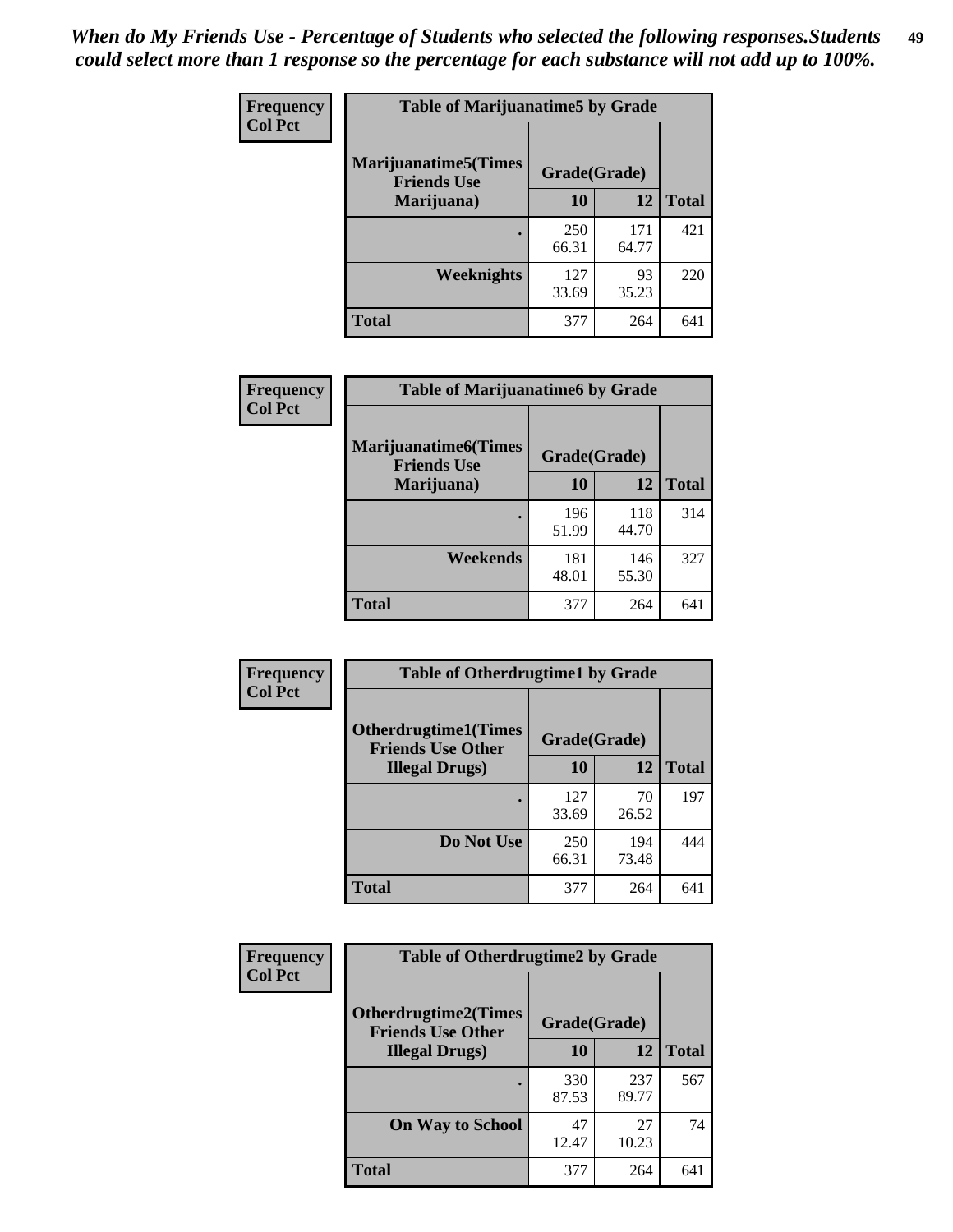| <b>Frequency</b> | <b>Table of Otherdrugtime3 by Grade</b>          |              |              |              |  |  |
|------------------|--------------------------------------------------|--------------|--------------|--------------|--|--|
| <b>Col Pct</b>   | Otherdrugtime3(Times<br><b>Friends Use Other</b> | Grade(Grade) |              |              |  |  |
|                  | <b>Illegal Drugs</b> )                           | 10           | 12           | <b>Total</b> |  |  |
|                  |                                                  | 334<br>88.59 | 239<br>90.53 | 573          |  |  |
|                  | <b>During School</b>                             | 43<br>11.41  | 25<br>9.47   | 68           |  |  |
|                  | Total                                            | 377          | 264          | 641          |  |  |

| Frequency      | <b>Table of Otherdrugtime4 by Grade</b>                         |              |              |              |  |
|----------------|-----------------------------------------------------------------|--------------|--------------|--------------|--|
| <b>Col Pct</b> | <b>Otherdrugtime4(Times</b><br><b>Friends Use Other Illegal</b> | Grade(Grade) |              |              |  |
|                | Drugs)                                                          | 10           | 12           | <b>Total</b> |  |
|                | $\bullet$                                                       | 327<br>86.74 | 238<br>90.15 | 565          |  |
|                | <b>On Way Home From School</b>                                  | 50<br>13.26  | 26<br>9.85   | 76           |  |
|                | Total                                                           | 377          | 264          | 641          |  |

| <b>Frequency</b> | <b>Table of Otherdrugtime5 by Grade</b>                  |              |              |              |  |  |
|------------------|----------------------------------------------------------|--------------|--------------|--------------|--|--|
| <b>Col Pct</b>   | <b>Otherdrugtime5</b> (Times<br><b>Friends Use Other</b> | Grade(Grade) |              |              |  |  |
|                  | <b>Illegal Drugs)</b>                                    | 10           | 12           | <b>Total</b> |  |  |
|                  |                                                          | 294<br>77.98 | 213<br>80.68 | 507          |  |  |
|                  | Weeknights                                               | 83<br>22.02  | 51<br>19.32  | 134          |  |  |
|                  | <b>Total</b>                                             | 377          | 264          | 641          |  |  |

| Frequency      | <b>Table of Otherdrugtime6 by Grade</b>                 |              |              |              |  |  |
|----------------|---------------------------------------------------------|--------------|--------------|--------------|--|--|
| <b>Col Pct</b> | <b>Otherdrugtime6(Times</b><br><b>Friends Use Other</b> | Grade(Grade) |              |              |  |  |
|                | <b>Illegal Drugs</b> )                                  | 10           | 12           | <b>Total</b> |  |  |
|                |                                                         | 240<br>63.66 | 185<br>70.08 | 425          |  |  |
|                | Weekends                                                | 137<br>36.34 | 79<br>29.92  | 216          |  |  |
|                | Total                                                   | 377          | 264          | 641          |  |  |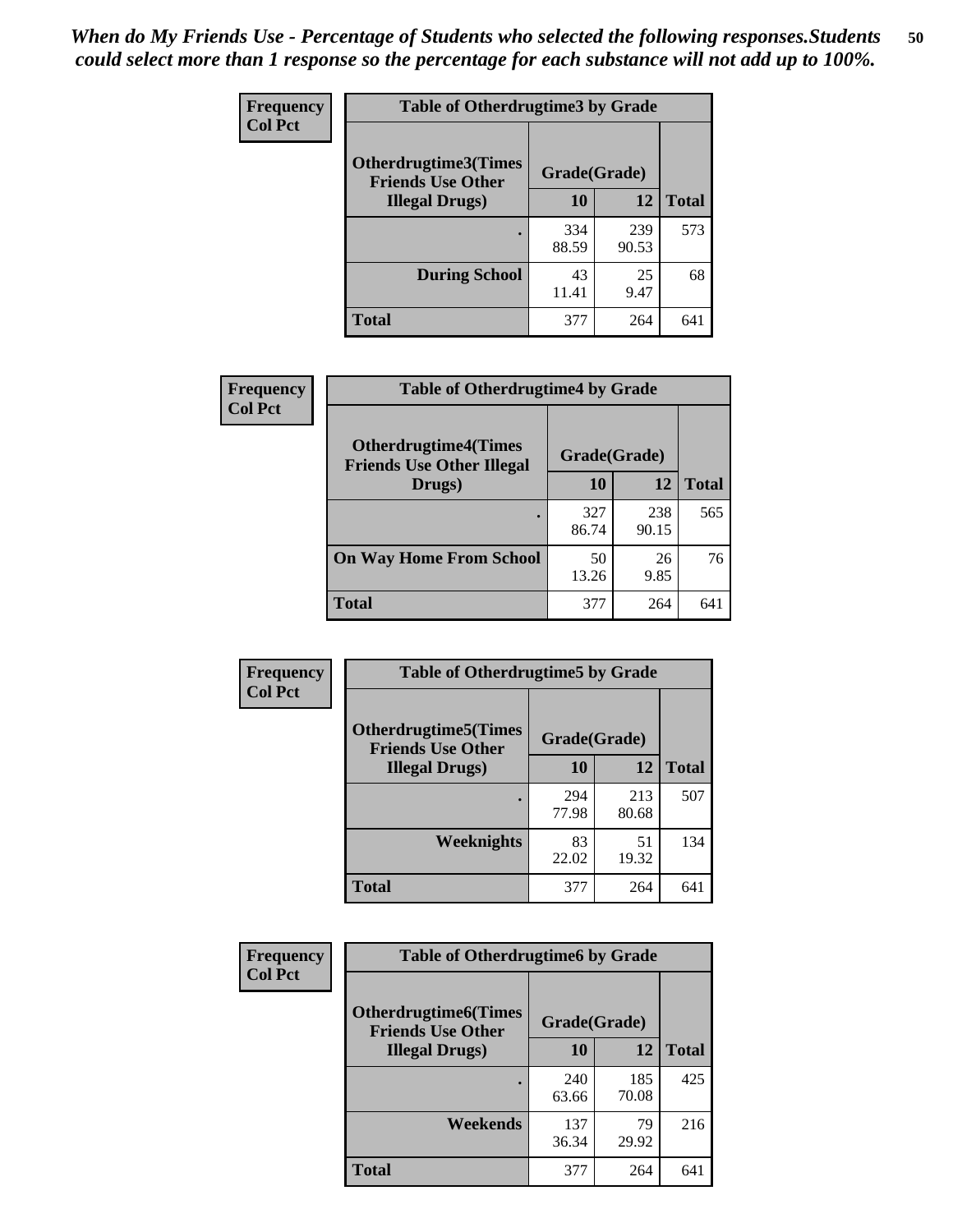| Frequency      | <b>Table of Educationalcohol by Grade</b>                                                                  |              |              |              |  |
|----------------|------------------------------------------------------------------------------------------------------------|--------------|--------------|--------------|--|
| <b>Col Pct</b> | Educationalcohol(I<br>have been taught<br>about alcohol,<br>tobacco,<br>and other drugs<br>within the last | Grade(Grade) |              |              |  |
|                | year at school)                                                                                            | 10           | 12           | <b>Total</b> |  |
|                | <b>Yes</b>                                                                                                 | 341<br>90.45 | 92<br>34.85  | 433          |  |
|                | N <sub>0</sub>                                                                                             | 36<br>9.55   | 172<br>65.15 | 208          |  |
|                | <b>Total</b>                                                                                               | 377          | 264          | 641          |  |

| Frequency      | <b>Table of Eversmoked by Grade</b> |              |              |              |  |  |
|----------------|-------------------------------------|--------------|--------------|--------------|--|--|
| <b>Col Pct</b> | Eversmoked(I<br>have smoked         | Grade(Grade) |              |              |  |  |
|                | a cigarette)                        | 10           | 12           | <b>Total</b> |  |  |
|                | <b>Yes</b>                          | 134<br>35.54 | 112<br>42.42 | 246          |  |  |
|                | N <sub>0</sub>                      | 243<br>64.46 | 152<br>57.58 | 395          |  |  |
|                | <b>Total</b>                        | 377          | 264          | 641          |  |  |

| Frequency<br><b>Col Pct</b> | <b>Table of Drovedrinking by Grade</b>                                                                              |                    |              |              |  |
|-----------------------------|---------------------------------------------------------------------------------------------------------------------|--------------------|--------------|--------------|--|
|                             | Drovedrinking(In<br>the past 30 days I<br>have driven a car<br>or other vehicle<br>while I was<br>drinking alcohol) | Grade(Grade)<br>10 | 12           | <b>Total</b> |  |
|                             | <b>Yes</b>                                                                                                          | 18<br>4.77         | 17<br>6.44   | 35           |  |
|                             | N <sub>0</sub>                                                                                                      | 359<br>95.23       | 247<br>93.56 | 606          |  |
|                             | <b>Total</b>                                                                                                        | 377                | 264          | 641          |  |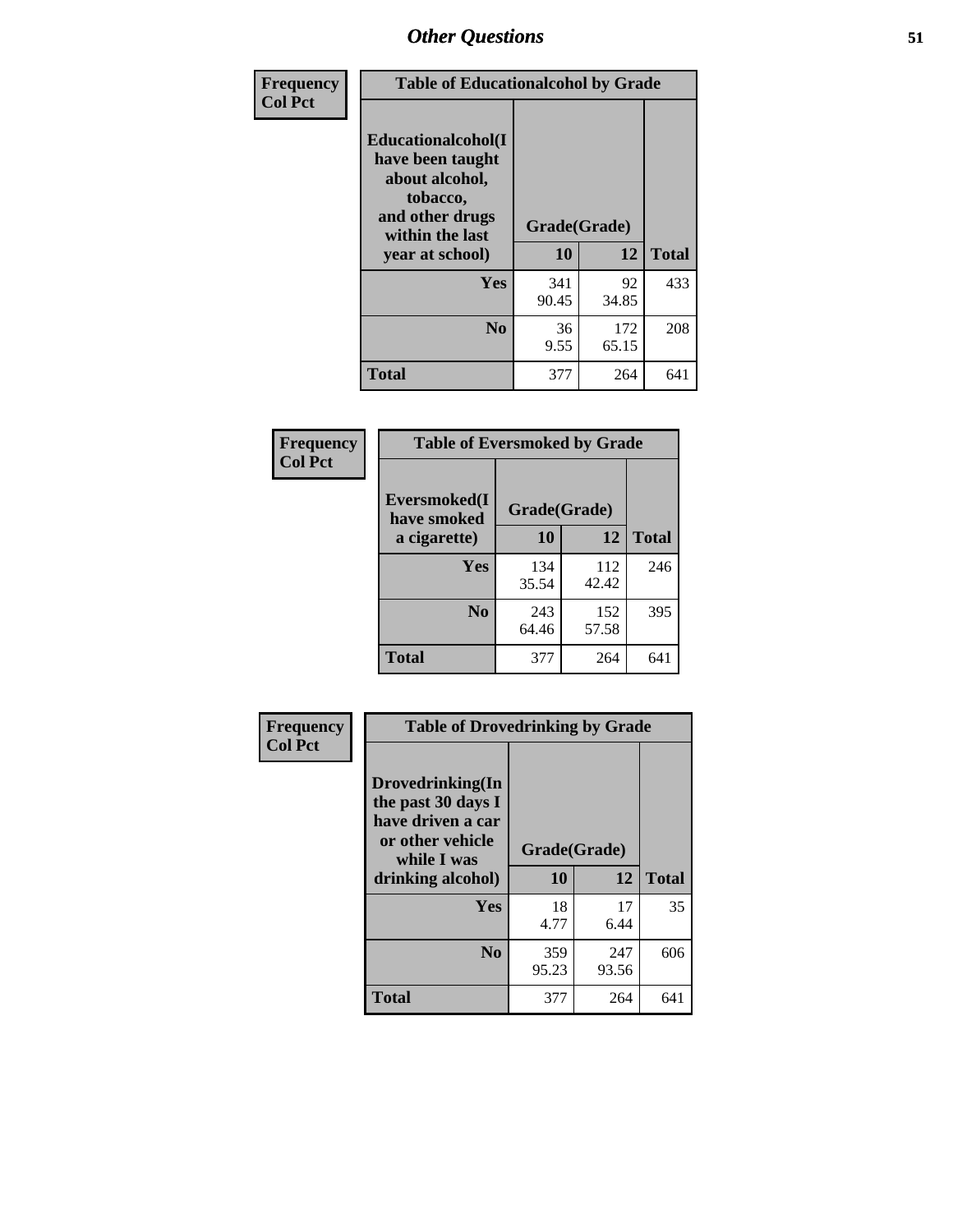| Frequency<br><b>Col Pct</b> | <b>Table of Rodedrinking by Grade</b>                                                                      |              |              |              |  |
|-----------------------------|------------------------------------------------------------------------------------------------------------|--------------|--------------|--------------|--|
|                             | Rodedrinking(In<br>the past 30 days<br>I have ridden in<br>a car with a<br>driver who had<br>been drinking | Grade(Grade) |              |              |  |
|                             | alcohol)                                                                                                   | 10           | 12           | <b>Total</b> |  |
|                             | <b>Yes</b>                                                                                                 | 62<br>16.45  | 41<br>15.53  | 103          |  |
|                             | N <sub>0</sub>                                                                                             | 315<br>83.55 | 223<br>84.47 | 538          |  |
|                             | <b>Total</b>                                                                                               | 377          | 264          | 641          |  |

#### **Frequency Col Pct**

| <b>Table of Drugsschool by Grade</b>                                                                                      |              |              |              |  |  |
|---------------------------------------------------------------------------------------------------------------------------|--------------|--------------|--------------|--|--|
| <b>Drugsschool</b> (During<br>the past 12 months,<br>I have been offered,<br>sold,<br>or given illegal<br>drugs on school | Grade(Grade) |              |              |  |  |
| property)                                                                                                                 | 10           | 12           | <b>Total</b> |  |  |
| Yes                                                                                                                       | 116<br>30.77 | 68<br>25.76  | 184          |  |  |
| N <sub>0</sub>                                                                                                            | 261<br>69.23 | 196<br>74.24 | 457          |  |  |
| <b>Total</b>                                                                                                              | 377          | 264          | 641          |  |  |

| Frequency      | <b>Table of Helpbullied by Grade</b>                 |                          |              |              |  |  |
|----------------|------------------------------------------------------|--------------------------|--------------|--------------|--|--|
| <b>Col Pct</b> | $Helpb$ ullied $(I$<br>would help<br>someone who was | Grade(Grade)<br>10<br>12 |              |              |  |  |
|                | being bullied)                                       |                          |              | <b>Total</b> |  |  |
|                | <b>Strongly Agree</b>                                | 188<br>49.87             | 133<br>50.38 | 321          |  |  |
|                | <b>Somewhat Agree</b>                                | 137<br>36.34             | 106<br>40.15 | 243          |  |  |
|                | <b>Somewhat Disagree</b>                             | 41<br>10.88              | 16<br>6.06   | 57           |  |  |
|                | <b>Strongly Disagree</b>                             | 11<br>2.92               | 9<br>3.41    | 20           |  |  |
|                | <b>Total</b>                                         | 377                      | 264          | 641          |  |  |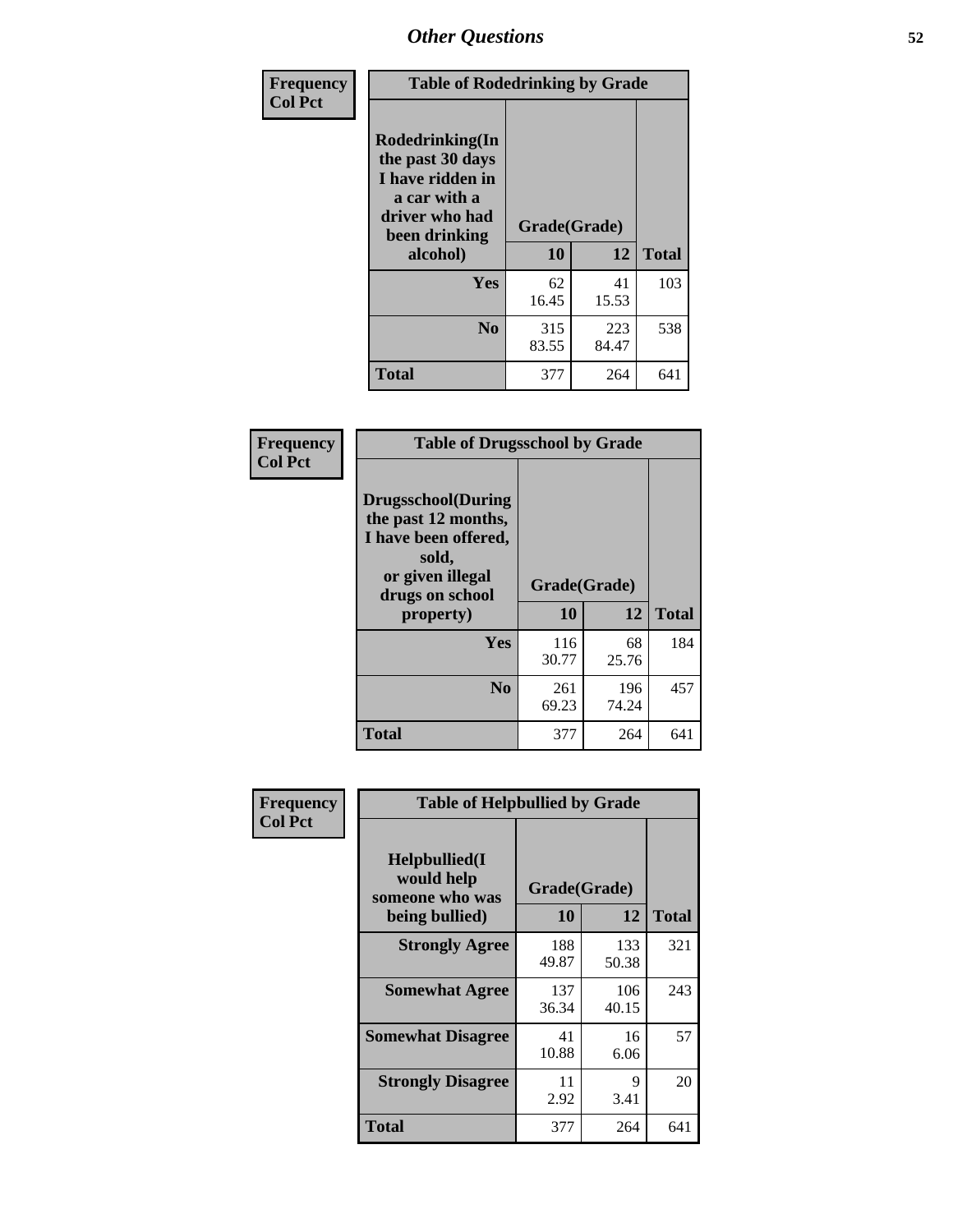11 4.17

16 6.06

**Total** 515 28 27 25 21 10 15 641

13 4.92

12 4.55

5 1.89

| <b>Frequency</b> | <b>Table of Grade by Bingedrinking</b> |                                                                                                         |                |                         |                          |                               |                               |                                 |
|------------------|----------------------------------------|---------------------------------------------------------------------------------------------------------|----------------|-------------------------|--------------------------|-------------------------------|-------------------------------|---------------------------------|
| <b>Row Pct</b>   |                                        | Bingedrinking(I have drunk five or more<br>drinks of alcohol at one sitting during the<br>last 30 days) |                |                         |                          |                               |                               |                                 |
|                  | <b>Grade</b> (Grade)   Days            | 0                                                                                                       | $1$ or<br>days | 3 <sub>to</sub><br>days | <b>6 to</b><br>9<br>days | <b>10</b><br>to<br>19<br>days | <b>20</b><br>to<br>29<br>days | <b>All</b><br><b>30</b><br>days |
|                  | 10                                     | 313<br>83.02                                                                                            | 17<br>4.51     | 11<br>2.92              | 12<br>3.18               | 9<br>2.39                     | 1.33                          | 10<br>2.65                      |

**12** 202 76.52 **Total**

377

264

5 1.89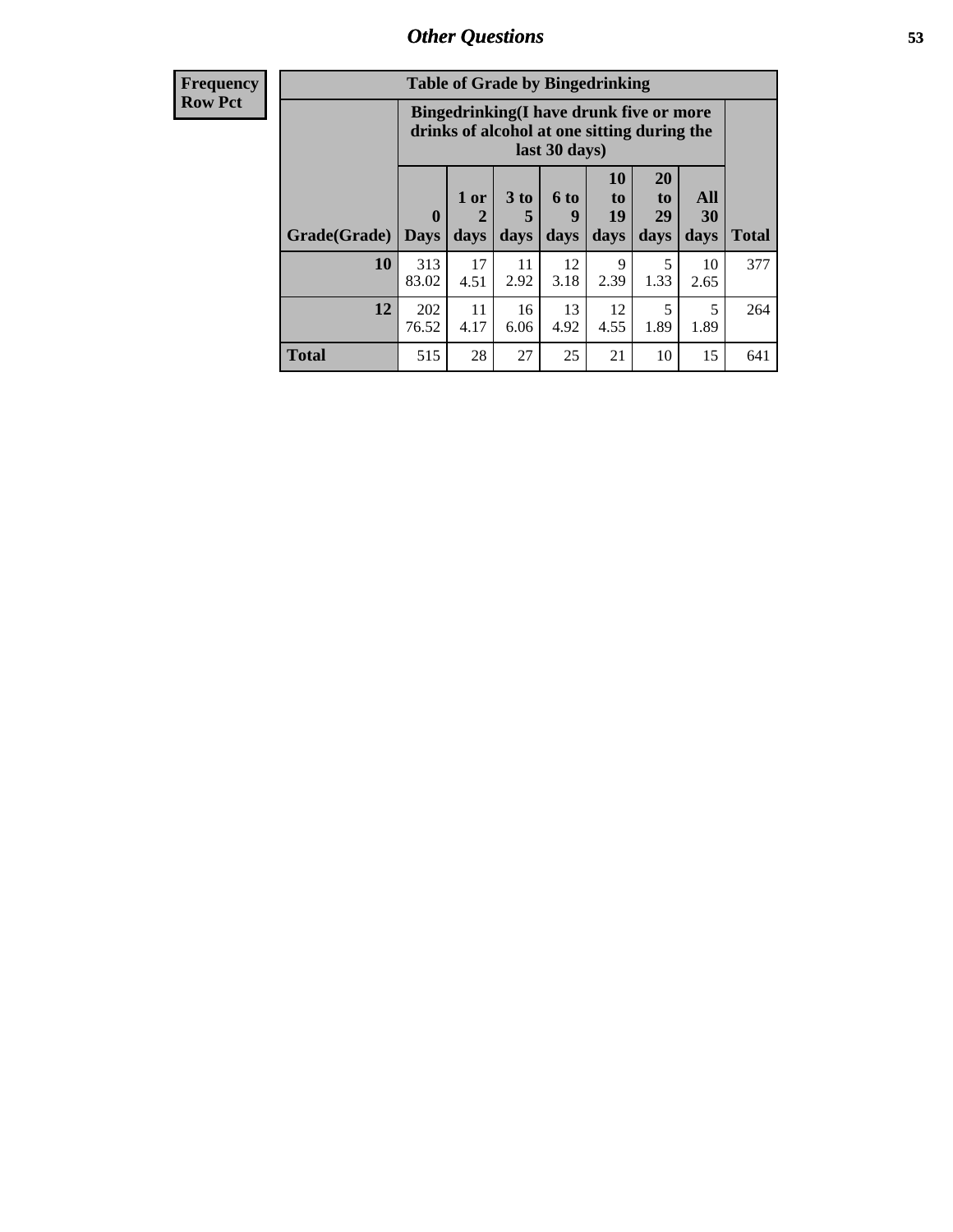### *Nutrition* **54**

| <b>Frequency</b> |
|------------------|
| <b>Row Pct</b>   |

| <b>Table of Grade by Dairy</b> |                          |                                                                 |                             |                                    |              |
|--------------------------------|--------------------------|-----------------------------------------------------------------|-----------------------------|------------------------------------|--------------|
|                                |                          | Dairy (I eat at least 3 servings of dairy<br>products each day) |                             |                                    |              |
| Grade(Grade)                   | <b>Strongly</b><br>Agree | Somewhat  <br>Agree                                             | <b>Somewhat</b><br>Disagree | <b>Strongly</b><br><b>Disagree</b> | <b>Total</b> |
| 10                             | 133<br>35.28             | 147<br>38.99                                                    | 64<br>16.98                 | 33<br>8.75                         | 377          |
| 12                             | 75<br>28.41              | 110<br>41.67                                                    | 52<br>19.70                 | 27<br>10.23                        | 264          |
| <b>Total</b>                   | 208                      | 257                                                             | 116                         | 60                                 | 641          |

| <b>Frequency</b> |  |
|------------------|--|
| <b>Row Pct</b>   |  |

| <b>Table of Grade by Fruitveg</b> |                          |                                                                          |                             |                                    |              |  |
|-----------------------------------|--------------------------|--------------------------------------------------------------------------|-----------------------------|------------------------------------|--------------|--|
|                                   |                          | Fruitveg(I eat at least 5 servings of fruits<br>and vegetables each day) |                             |                                    |              |  |
| Grade(Grade)                      | <b>Strongly</b><br>Agree | Somewhat  <br>Agree                                                      | <b>Somewhat</b><br>Disagree | <b>Strongly</b><br><b>Disagree</b> | <b>Total</b> |  |
| 10                                | 55<br>14.59              | 142<br>37.67                                                             | 115<br>30.50                | 65<br>17.24                        | 377          |  |
| 12                                | 49<br>18.56              | 89<br>33.71                                                              | 89<br>33.71                 | 37<br>14.02                        | 264          |  |
| <b>Total</b>                      | 104                      | 231                                                                      | 204                         | 102                                | 641          |  |

| <b>Frequency</b> | <b>Table of Grade by Cafeteriahealthy</b> |                                                                       |                     |                             |                                    |              |
|------------------|-------------------------------------------|-----------------------------------------------------------------------|---------------------|-----------------------------|------------------------------------|--------------|
| <b>Row Pct</b>   |                                           | Cafeteriahealthy (School meals in my<br>school cafeteria are healthy) |                     |                             |                                    |              |
|                  | Grade(Grade)                              | <b>Strongly</b><br>Agree                                              | Somewhat  <br>Agree | Somewhat<br><b>Disagree</b> | <b>Strongly</b><br><b>Disagree</b> | <b>Total</b> |
|                  | 10                                        | 16<br>4.24                                                            | 82<br>21.75         | 116<br>30.77                | 163<br>43.24                       | 377          |
|                  | 12                                        | 14<br>5.30                                                            | 64<br>24.24         | 75<br>28.41                 | 111<br>42.05                       | 264          |
|                  | Total                                     | 30                                                                    | 146                 | 191                         | 274                                | 641          |

| <b>Frequency</b> |
|------------------|
| <b>Row Pct</b>   |

| <b>Table of Grade by Cafeterianutrition</b> |                                                                                           |                     |                                    |                                    |              |
|---------------------------------------------|-------------------------------------------------------------------------------------------|---------------------|------------------------------------|------------------------------------|--------------|
|                                             | <b>Cafeterianutrition</b> (Facts about nutrition<br>are available in my school cafeteria) |                     |                                    |                                    |              |
| Grade(Grade)                                | <b>Strongly</b><br>Agree                                                                  | Somewhat  <br>Agree | <b>Somewhat</b><br><b>Disagree</b> | <b>Strongly</b><br><b>Disagree</b> | <b>Total</b> |
| 10                                          | 53<br>14.06                                                                               | 115<br>30.50        | 115<br>30.50                       | 94<br>24.93                        | 377          |
| 12                                          | 50<br>18.94                                                                               | 98<br>37.12         | 68<br>25.76                        | 48<br>18.18                        | 264          |
| <b>Total</b>                                | 103                                                                                       | 213                 | 183                                | 142                                | 641          |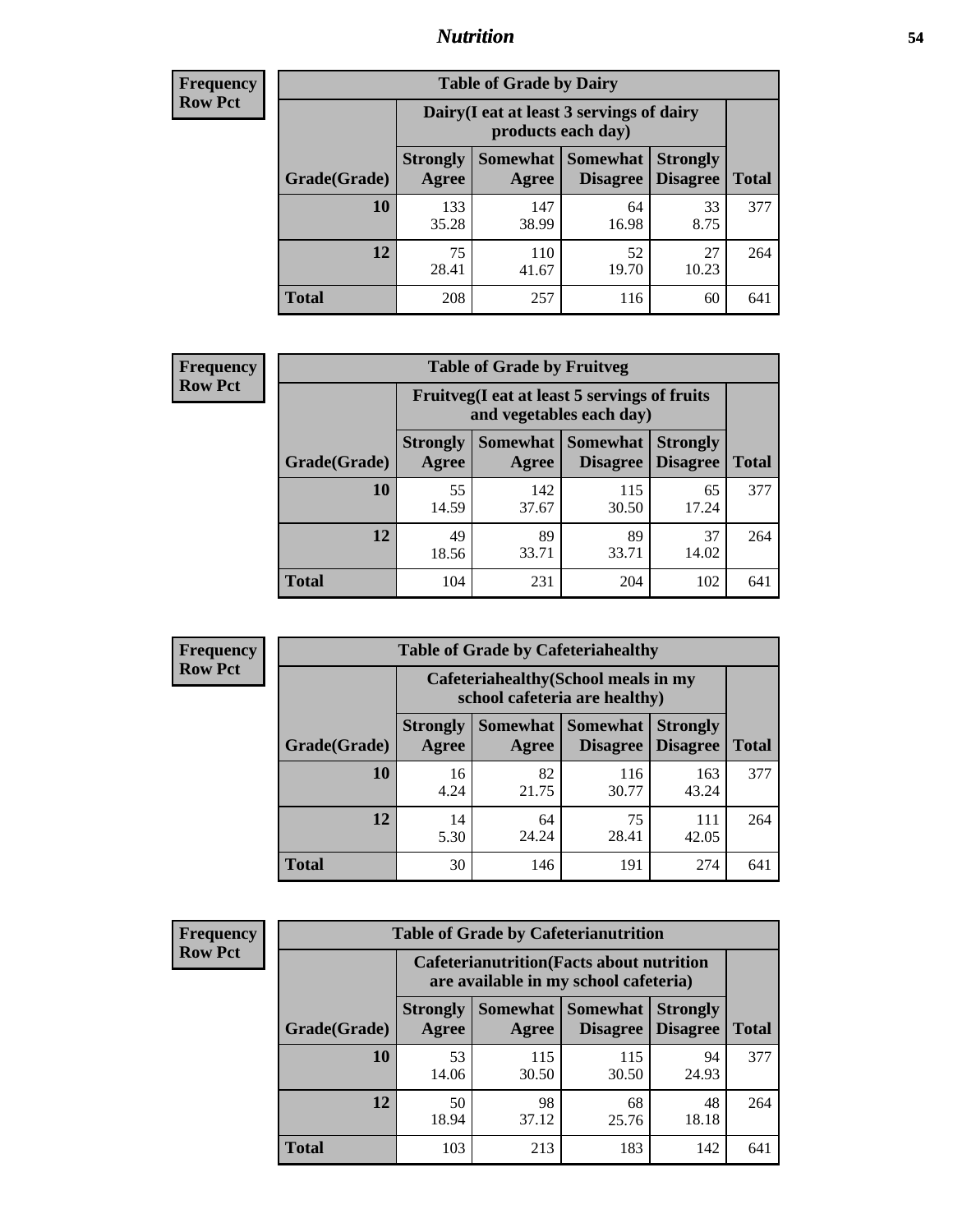### *Nutrition* **55**

| <b>Frequency</b><br>Row Pct |
|-----------------------------|
|                             |

| <b>Table of Grade by Schoollunch</b> |                                                                                                                     |                                                                 |            |              |     |  |
|--------------------------------------|---------------------------------------------------------------------------------------------------------------------|-----------------------------------------------------------------|------------|--------------|-----|--|
|                                      |                                                                                                                     | Schoollunch(I eat school lunch three or<br>more times per week) |            |              |     |  |
| Grade(Grade)                         | Somewhat   Somewhat<br><b>Strongly</b><br><b>Strongly</b><br><b>Disagree</b><br>Disagree<br>Total<br>Agree<br>Agree |                                                                 |            |              |     |  |
| 10                                   | 185<br>49.07                                                                                                        | 57<br>15.12                                                     | 23<br>6.10 | 112<br>29.71 | 377 |  |
| 12                                   | 121<br>45.83                                                                                                        | 45<br>17.05                                                     | 13<br>4.92 | 85<br>32.20  | 264 |  |
| <b>Total</b>                         | 306                                                                                                                 | 102                                                             | 36         | 197          | 641 |  |

| <b>Frequency</b> |  |
|------------------|--|
| <b>Row Pct</b>   |  |

| <b>Table of Grade by Foodchoices</b>                                       |                          |              |                                   |                                    |              |
|----------------------------------------------------------------------------|--------------------------|--------------|-----------------------------------|------------------------------------|--------------|
| <b>Foodchoices</b> (I make healthy food choices in<br>my school cafeteria) |                          |              |                                   |                                    |              |
| Grade(Grade)                                                               | <b>Strongly</b><br>Agree | Agree        | Somewhat   Somewhat  <br>Disagree | <b>Strongly</b><br><b>Disagree</b> | <b>Total</b> |
| 10                                                                         | 52<br>13.79              | 140<br>37.14 | 76<br>20.16                       | 109<br>28.91                       | 377          |
| 12                                                                         | 54<br>20.45              | 74<br>28.03  | 65<br>24.62                       | 71<br>26.89                        | 264          |
| <b>Total</b>                                                               | 106                      | 214          | 141                               | 180                                | 641          |

| <b>Frequency</b> |
|------------------|
| Row Pct          |

 $\blacksquare$ 

| <b>Table of Grade by Wholewheat</b> |                                                                                                             |                   |                             |                                    |              |  |
|-------------------------------------|-------------------------------------------------------------------------------------------------------------|-------------------|-----------------------------|------------------------------------|--------------|--|
|                                     | Wholewheat (There are whole wheat and<br>multigrain breads and cereals available in<br>my school cafeteria) |                   |                             |                                    |              |  |
| Grade(Grade)                        | <b>Strongly</b><br><b>Agree</b>                                                                             | Somewhat<br>Agree | Somewhat<br><b>Disagree</b> | <b>Strongly</b><br><b>Disagree</b> | <b>Total</b> |  |
| 10                                  | 90<br>23.87                                                                                                 | 136<br>36.07      | 80<br>21.22                 | 71<br>18.83                        | 377          |  |
| 12                                  | 77<br>29.17                                                                                                 | 107<br>40.53      | 43<br>16.29                 | 37<br>14.02                        | 264          |  |
| Total                               | 167                                                                                                         | 243               | 123                         | 108                                | 641          |  |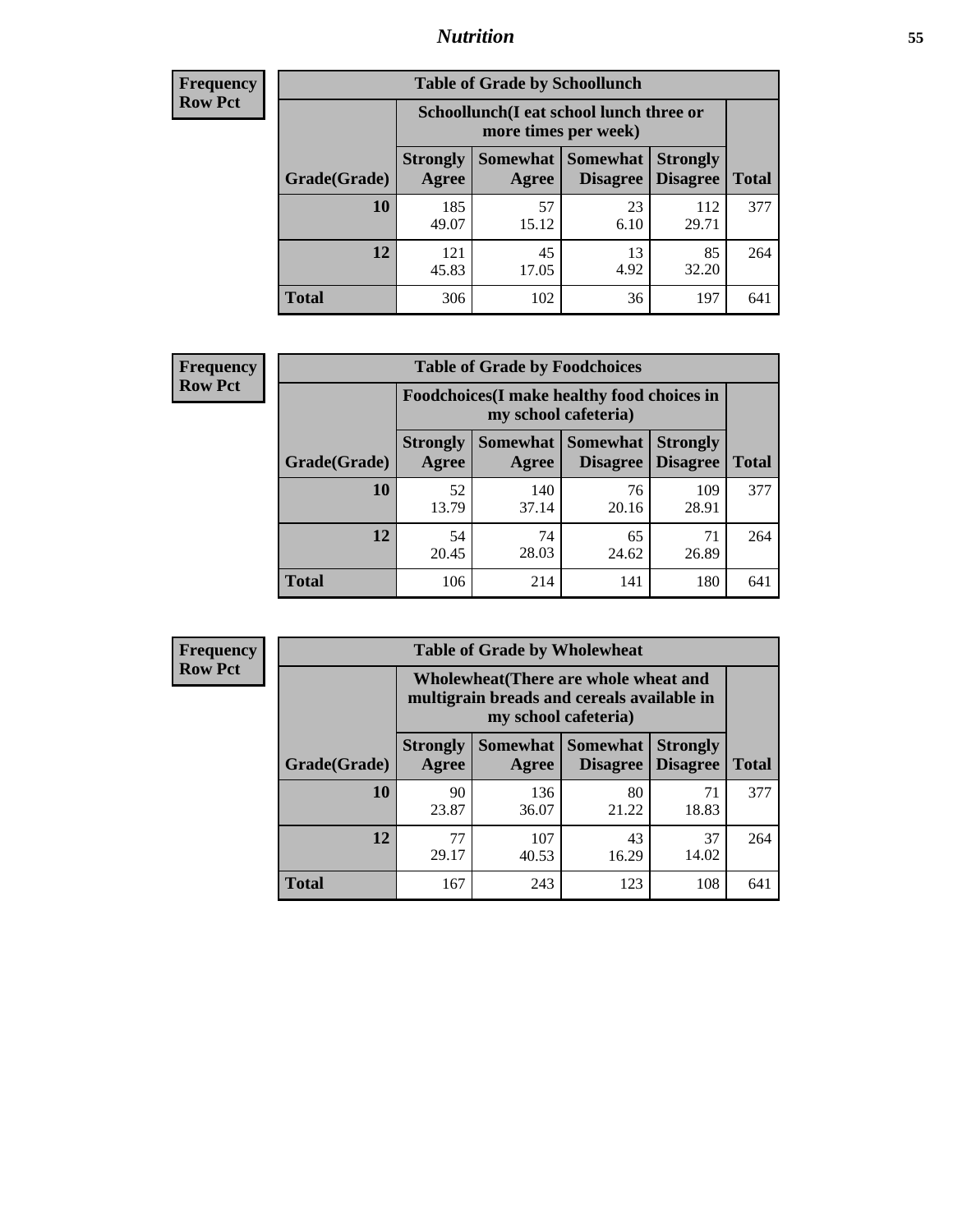### *Nutrition* **56**

**Frequency Row Pct**

| <b>Table of Grade by Healthyvending</b> |                                                                                                                                               |                          |                                    |                                    |              |
|-----------------------------------------|-----------------------------------------------------------------------------------------------------------------------------------------------|--------------------------|------------------------------------|------------------------------------|--------------|
|                                         | Healthyvending (If only healthy snacks and<br>beverages were available in the vending<br>machines during the school day,<br>I would buy them) |                          |                                    |                                    |              |
| Grade(Grade)                            | <b>Strongly</b><br>Agree                                                                                                                      | <b>Somewhat</b><br>Agree | <b>Somewhat</b><br><b>Disagree</b> | <b>Strongly</b><br><b>Disagree</b> | <b>Total</b> |
| 10                                      | 74<br>19.63                                                                                                                                   | 117<br>31.03             | 58<br>15.38                        | 128<br>33.95                       | 377          |
| 12                                      | 69<br>26.14                                                                                                                                   | 71<br>26.89              | 43<br>16.29                        | 81<br>30.68                        | 264          |
| <b>Total</b>                            | 143                                                                                                                                           | 188                      | 101                                | 209                                | 641          |

**Frequency Row Pct**

| <b>Table of Grade by Schoolbreakfast</b> |                                                                                                                                         |                     |                                    |                                    |              |  |
|------------------------------------------|-----------------------------------------------------------------------------------------------------------------------------------------|---------------------|------------------------------------|------------------------------------|--------------|--|
|                                          | Schoolbreakfast (If breakfast were<br>available at school,<br>but outside the cafeteria,<br>I would eat breakfast at school more often) |                     |                                    |                                    |              |  |
| Grade(Grade)                             | <b>Strongly</b><br>Agree                                                                                                                | Somewhat  <br>Agree | <b>Somewhat</b><br><b>Disagree</b> | <b>Strongly</b><br><b>Disagree</b> | <b>Total</b> |  |
| 10                                       | 122<br>32.36                                                                                                                            | 109<br>28.91        | 49<br>13.00                        | 97<br>25.73                        | 377          |  |
| 12                                       | 103<br>39.02                                                                                                                            | 76<br>28.79         | 27<br>10.23                        | 58<br>21.97                        | 264          |  |
| <b>Total</b>                             | 225                                                                                                                                     | 185                 | 76                                 | 155                                | 641          |  |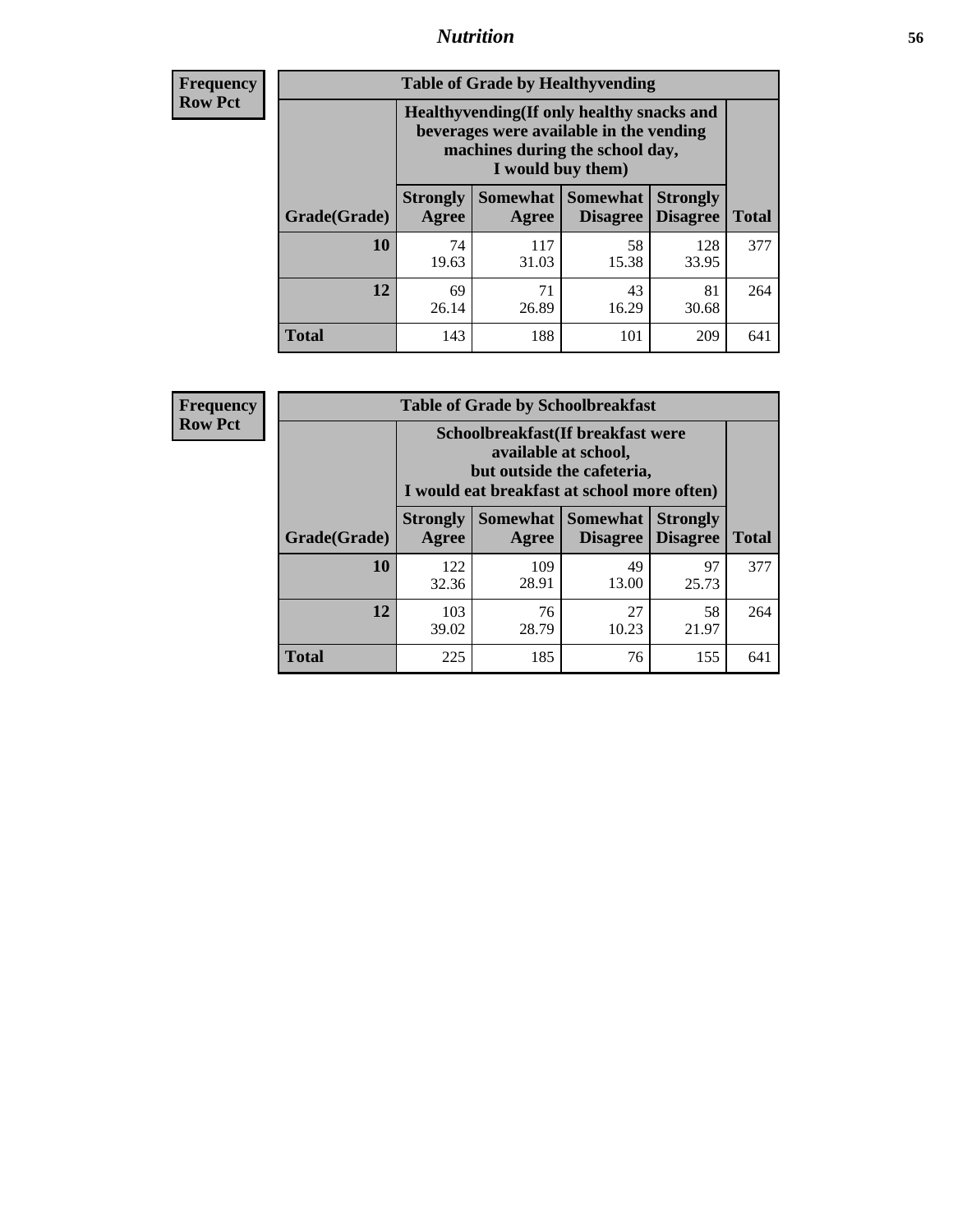| Frequency<br><b>Col Pct</b> | <b>Table of Educationaids by Grade</b>                                                                    |                    |              |              |
|-----------------------------|-----------------------------------------------------------------------------------------------------------|--------------------|--------------|--------------|
|                             | <b>Educationaids</b> (I<br>have been<br>taught about<br><b>HIV/AIDS</b> at<br>school in the<br>past year) | Grade(Grade)<br>10 | 12           | <b>Total</b> |
|                             | Yes                                                                                                       | 343<br>90.98       | 88<br>33.33  | 431          |
|                             | N <sub>0</sub>                                                                                            | 34<br>9.02         | 176<br>66.67 | 210          |
|                             | <b>Total</b>                                                                                              | 377                | 264          | 641          |

| Frequency | <b>Table of Educationcharacter by Grade</b>                         |              |              |              |
|-----------|---------------------------------------------------------------------|--------------|--------------|--------------|
| Col Pct   | <b>Educationcharacter(I)</b><br>have been taught<br>about character | Grade(Grade) |              |              |
|           | education in the past<br>year at school)                            | 10           | 12           | <b>Total</b> |
|           | <b>Yes</b>                                                          | 312<br>82.76 | 117<br>44.32 | 429          |
|           | N <sub>0</sub>                                                      | 65<br>17.24  | 147<br>55.68 | 212          |
|           | <b>Total</b>                                                        | 377          | 264          | 641          |

| Frequency      | <b>Table of Gradcoach1 by Grade</b>              |              |              |              |
|----------------|--------------------------------------------------|--------------|--------------|--------------|
| <b>Col Pct</b> | Gradcoach1(I<br>know who my<br><b>Graduation</b> | Grade(Grade) |              |              |
|                | Coach is)                                        | 10           | 12           | <b>Total</b> |
|                | <b>Yes</b>                                       | 85<br>22.55  | 151<br>57.20 | 236          |
|                | N <sub>0</sub>                                   | 292<br>77.45 | 113<br>42.80 | 405          |
|                | <b>Total</b>                                     | 377          | 264          | 641          |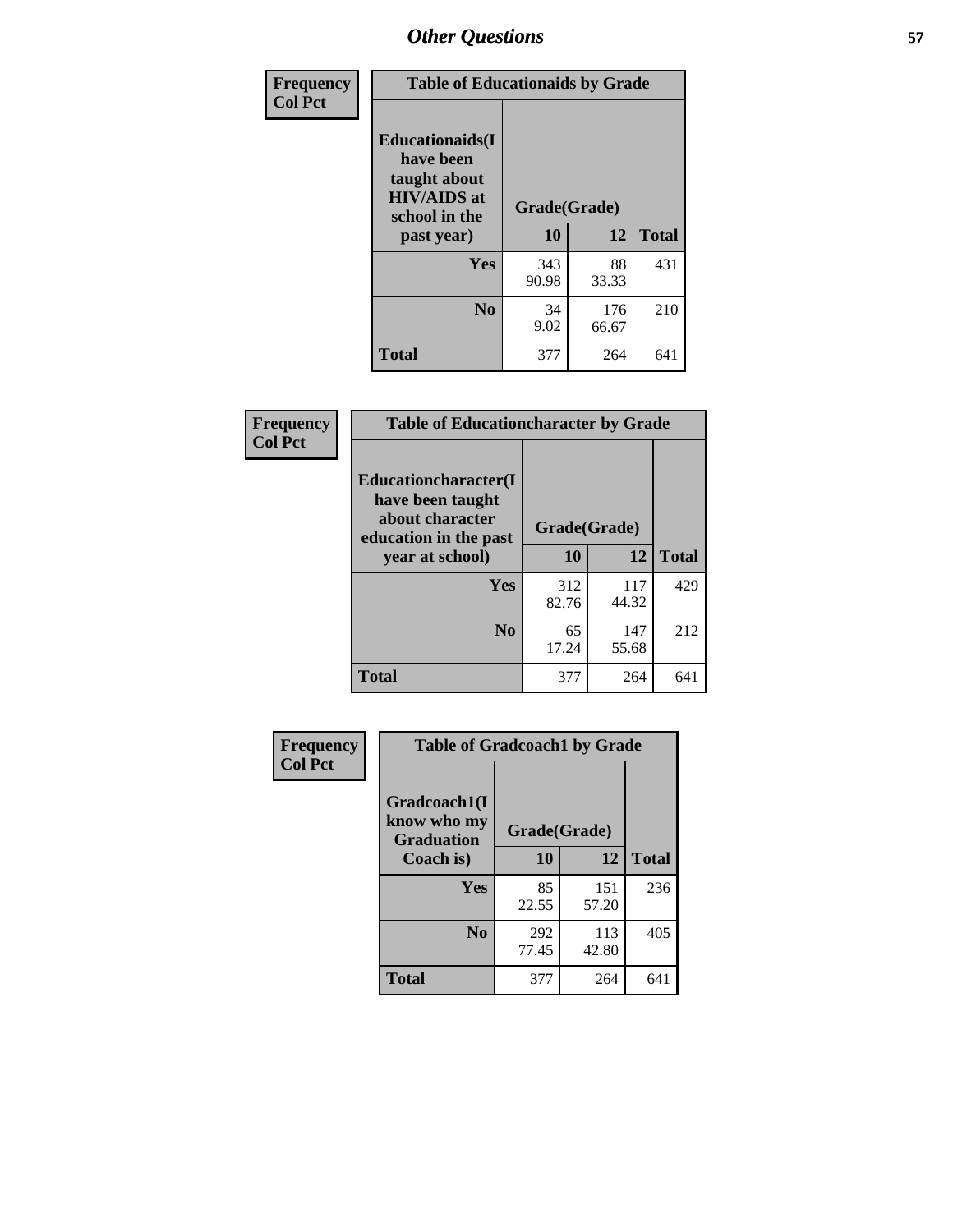| Frequency      | <b>Table of Gradcoach2 by Grade</b> |              |              |              |
|----------------|-------------------------------------|--------------|--------------|--------------|
| <b>Col Pct</b> | Gradcoach2(I<br>have                |              |              |              |
|                | contacted my<br><b>Graduation</b>   | Grade(Grade) |              |              |
|                | Coach)                              | 10           | 12           | <b>Total</b> |
|                | Yes                                 | 12<br>3.18   | 69<br>26.14  | 81           |
|                | N <sub>0</sub>                      | 365<br>96.82 | 195<br>73.86 | 560          |
|                | <b>Total</b>                        | 377          | 264          | 641          |

| <b>Frequency</b><br><b>Col Pct</b> | <b>Table of Gradcoach3 by Grade</b>                                         |              |              |              |  |
|------------------------------------|-----------------------------------------------------------------------------|--------------|--------------|--------------|--|
|                                    | Gradcoach3(I<br>have received<br>assistance<br>from my<br><b>Graduation</b> | Grade(Grade) |              |              |  |
|                                    | Coach)                                                                      | 10           | 12           | <b>Total</b> |  |
|                                    | Yes                                                                         | 9<br>2.39    | 55<br>20.83  | 64           |  |
|                                    | N <sub>0</sub>                                                              | 85<br>22.55  | 38<br>14.39  | 123          |  |
|                                    | Don't know                                                                  | 283<br>75.07 | 171<br>64.77 | 454          |  |
|                                    | <b>Total</b>                                                                | 377          | 264          | 641          |  |

| Frequency      | <b>Table of Selfharm by Grade</b>                                                                                                                                          |              |              |              |
|----------------|----------------------------------------------------------------------------------------------------------------------------------------------------------------------------|--------------|--------------|--------------|
| <b>Col Pct</b> | <b>Selfharm</b> (During<br>the past 12<br>months,<br>I harmed myself<br>on purpose<br><b>Suicideconsider</b><br>During the past<br>12 months,<br>I seriously<br>considered | Grade(Grade) |              |              |
|                | suicide)                                                                                                                                                                   | 10           | 12           | <b>Total</b> |
|                | <b>Yes</b>                                                                                                                                                                 | 53<br>14.06  | 20<br>7.58   | 73           |
|                | N <sub>0</sub>                                                                                                                                                             | 324<br>85.94 | 244<br>92.42 | 568          |
|                | Total                                                                                                                                                                      | 377          | 264          | 641          |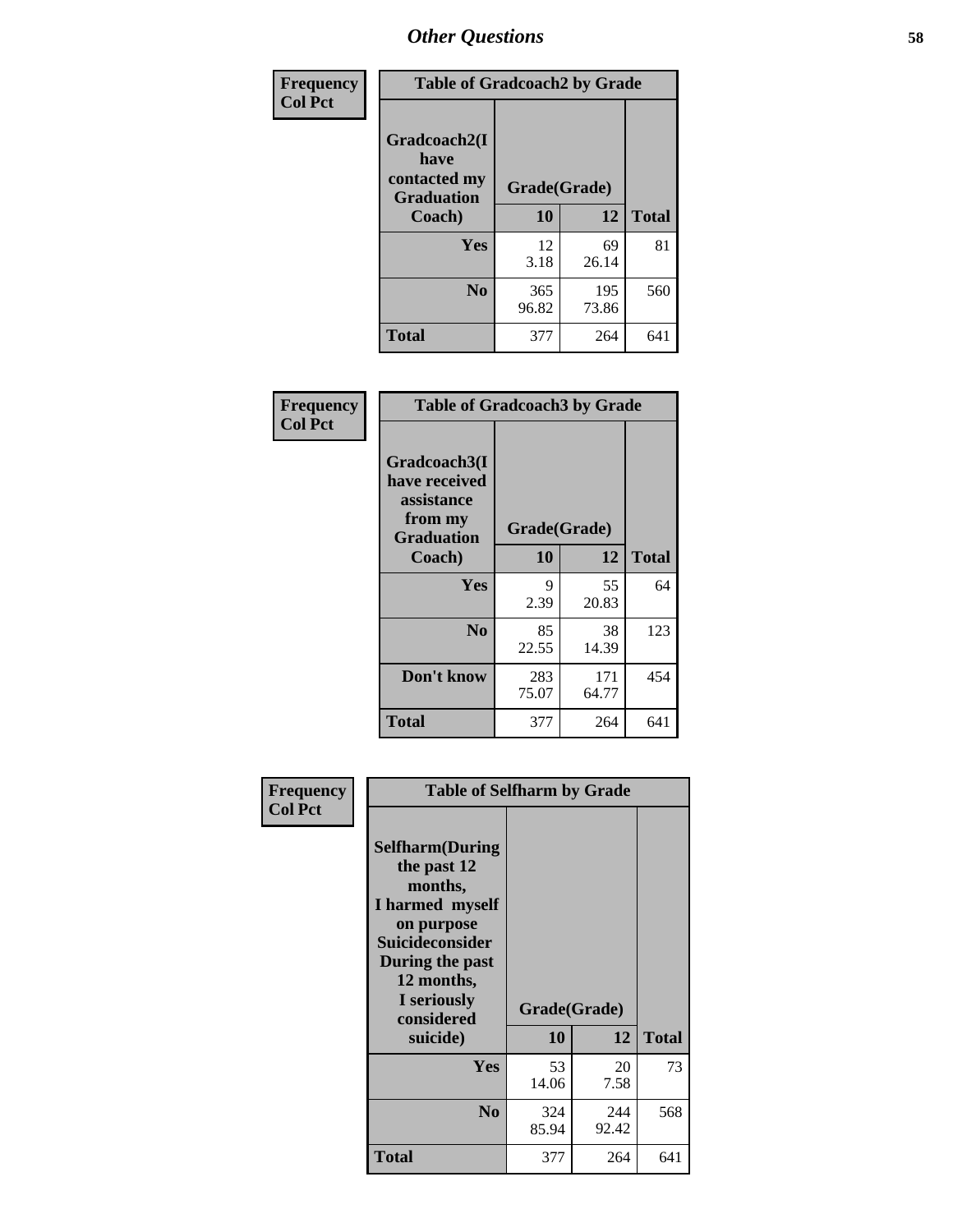| <b>Frequency</b> | <b>Table of Suicideconsider by Grade</b> |              |              |              |  |
|------------------|------------------------------------------|--------------|--------------|--------------|--|
| <b>Col Pct</b>   |                                          | Grade(Grade) |              |              |  |
|                  | Suicideconsider                          | <b>10</b>    | 12           | <b>Total</b> |  |
|                  | Yes                                      | 36<br>9.55   | 27<br>10.23  | 63           |  |
|                  | N <sub>0</sub>                           | 341<br>90.45 | 237<br>89.77 | 578          |  |
|                  | Total                                    | 377          | 264          | 641          |  |

| Frequency      | <b>Table of Suicideattempt by Grade</b>              |              |              |              |
|----------------|------------------------------------------------------|--------------|--------------|--------------|
| <b>Col Pct</b> | Suicideattempt(I<br>have attempted<br>suicide in the | Grade(Grade) |              |              |
|                | last year)                                           | 10           | 12           | <b>Total</b> |
|                | Yes                                                  | 18<br>4.77   | Q<br>3.41    | 27           |
|                | N <sub>0</sub>                                       | 359<br>95.23 | 255<br>96.59 | 614          |
|                | <b>Total</b>                                         | 377          | 264          | 641          |

| Frequency      | <b>Table of Instantmessaged by Grade</b>               |              |              |              |
|----------------|--------------------------------------------------------|--------------|--------------|--------------|
| <b>Col Pct</b> | Instantmessaged(I<br>have instant<br>messaged people I | Grade(Grade) |              |              |
|                | do not even know)                                      | 10           | 12           | <b>Total</b> |
|                | Yes                                                    | 141<br>37.40 | 109<br>41.29 | 250          |
|                | N <sub>0</sub>                                         | 236<br>62.60 | 155<br>58.71 | 391          |
|                | <b>Total</b>                                           | 377          | 264          | 641          |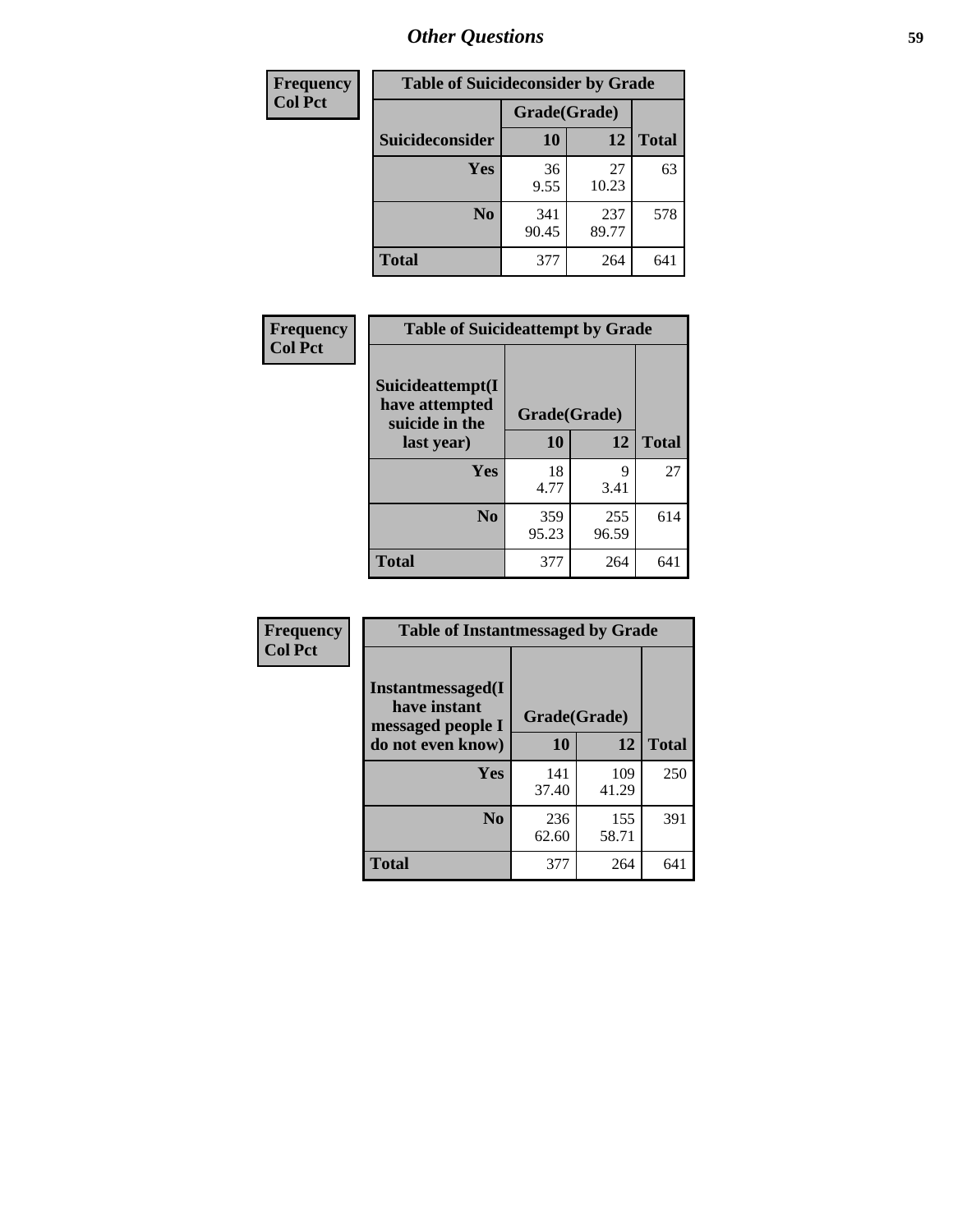| Frequency      | <b>Table of Getsalong by Grade</b>                          |              |              |              |  |  |
|----------------|-------------------------------------------------------------|--------------|--------------|--------------|--|--|
| <b>Col Pct</b> | <b>Getsalong</b> (I get<br>along with other<br>students and | Grade(Grade) |              |              |  |  |
|                | adults)                                                     | 10           | 12           | <b>Total</b> |  |  |
|                | <b>Strongly Agree</b>                                       | 204<br>54.11 | 161<br>60.98 | 365          |  |  |
|                | <b>Somewhat Agree</b>                                       | 153<br>40.58 | 89<br>33.71  | 242          |  |  |
|                | <b>Somewhat Disagree</b>                                    | 12<br>3.18   | 7<br>2.65    | 19           |  |  |
|                | <b>Strongly Disagree</b>                                    | 8<br>2.12    | 7<br>2.65    | 15           |  |  |
|                | <b>Total</b>                                                | 377          | 264          | 641          |  |  |

| Frequency      | <b>Table of Safehome by Grade</b> |                           |              |              |  |  |
|----------------|-----------------------------------|---------------------------|--------------|--------------|--|--|
| <b>Col Pct</b> | Safehome(I feel<br>safe at home)  | Grade(Grade)<br><b>10</b> | 12           | <b>Total</b> |  |  |
|                | <b>Strongly Agree</b>             | 281<br>74.54              | 196<br>74.24 | 477          |  |  |
|                | <b>Somewhat Agree</b>             | 72<br>19.10               | 55<br>20.83  | 127          |  |  |
|                | <b>Somewhat Disagree</b>          | 13<br>3.45                | 2.65         | 20           |  |  |
|                | <b>Strongly Disagree</b>          | 11<br>2.92                | 6<br>2.27    | 17           |  |  |
|                | <b>Total</b>                      | 377                       | 264          | 641          |  |  |

| Frequency      |                                                                                      | <b>Table of Adulttalk by Grade</b> |              |              |
|----------------|--------------------------------------------------------------------------------------|------------------------------------|--------------|--------------|
| <b>Col Pct</b> | <b>Adulttalk</b> (I<br>know an<br>adult at<br>school that<br>I can talk<br>with if I | Grade(Grade)                       |              |              |
|                | need help)                                                                           | 10                                 | 12           | <b>Total</b> |
|                | <b>Yes</b>                                                                           | 270<br>71.62                       | 209<br>79.17 | 479          |
|                | N <sub>0</sub>                                                                       | 107<br>28.38                       | 55<br>20.83  | 162          |
|                | <b>Total</b>                                                                         | 377                                | 264          | 641          |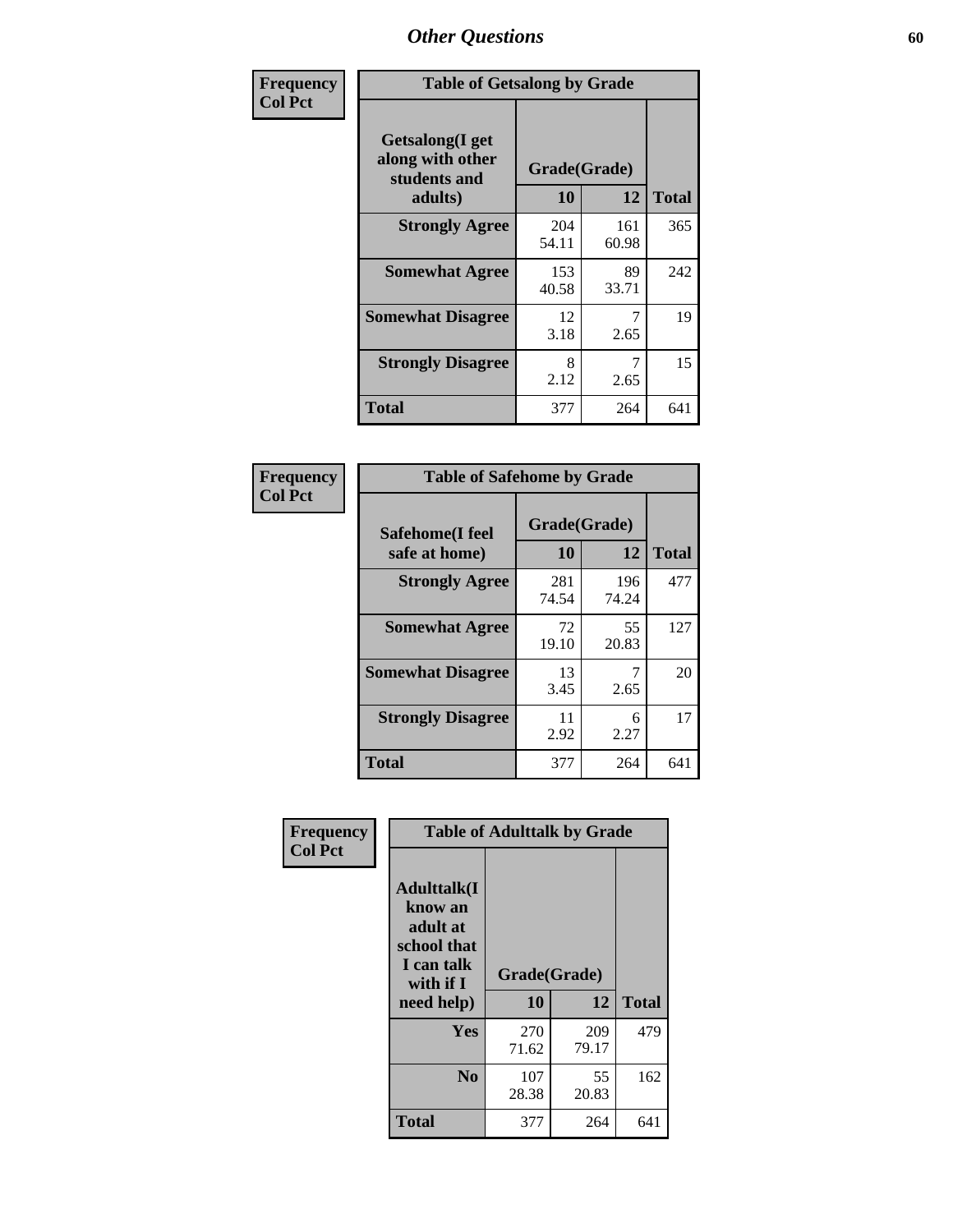**Frequency Row Pct**

| <b>Table of Grade by Tvtime</b> |             |                                                                                         |             |                      |                      |                   |              |  |  |  |
|---------------------------------|-------------|-----------------------------------------------------------------------------------------|-------------|----------------------|----------------------|-------------------|--------------|--|--|--|
|                                 |             | Tytime (On an average school day,<br>how much unsupervised time do I spend watching TV) |             |                      |                      |                   |              |  |  |  |
| $ $ Grade(Grade) $ $            | None        | Less that<br>hour/day                                                                   | hour/day    | $2 - 3$<br>hours/day | $4 - 5$<br>hours/day | $6+$<br>hours/day | <b>Total</b> |  |  |  |
| 10                              | 52<br>13.79 | 75<br>19.89                                                                             | 82<br>21.75 | 124<br>32.89         | 24<br>6.37           | 20<br>5.31        | 377          |  |  |  |
| 12                              | 53<br>20.08 | 54<br>20.45                                                                             | 53<br>20.08 | 71<br>26.89          | 16<br>6.06           | 17<br>6.44        | 264          |  |  |  |
| <b>Total</b>                    | 105         | 129                                                                                     | 135         | 195                  | 40                   | 37                | 641          |  |  |  |

**Frequency Row Pct**

| <b>Table of Grade by Computertime</b> |            |                                                                                                   |             |                      |                      |                   |              |  |  |  |
|---------------------------------------|------------|---------------------------------------------------------------------------------------------------|-------------|----------------------|----------------------|-------------------|--------------|--|--|--|
|                                       |            | Computertime (On an average school day,<br>how much unsupervised time do I spend on the computer) |             |                      |                      |                   |              |  |  |  |
| Grade(Grade)                          | None       | <b>Less that</b><br>hour/day                                                                      | hour/day    | $2 - 3$<br>hours/day | $4 - 5$<br>hours/day | $6+$<br>hours/day | <b>Total</b> |  |  |  |
| 10                                    | 32<br>8.49 | 74<br>19.63                                                                                       | 80<br>21.22 | 116<br>30.77         | 51<br>13.53          | 24<br>6.37        | 377          |  |  |  |
| 12                                    | 21<br>7.95 | 71<br>46<br>27<br>71<br>28<br>10.23<br>17.42<br>26.89<br>26.89<br>10.61                           |             |                      |                      |                   |              |  |  |  |
| <b>Total</b>                          | 53         | 145                                                                                               | 126         | 187                  | 78                   | 52                | 641          |  |  |  |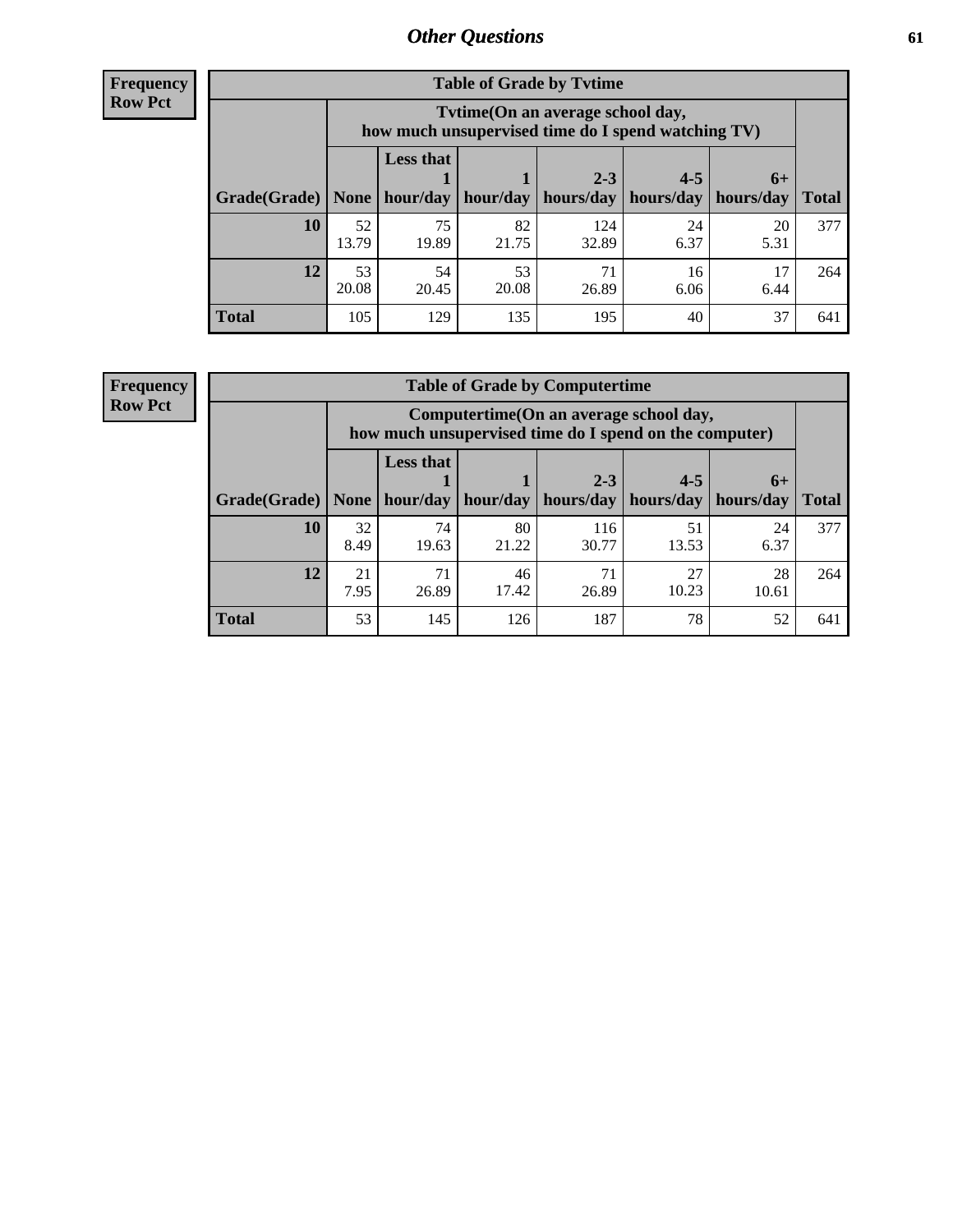#### *Questions about Driving Laws* **62** *Driving Questions were asked only of high school students.*

| <b>Frequency</b> |
|------------------|
| <b>Row Pct</b>   |

| <b>Table of Grade by License1</b> |                                                                     |                                                                                                                                           |                |            |                      |              |  |  |  |
|-----------------------------------|---------------------------------------------------------------------|-------------------------------------------------------------------------------------------------------------------------------------------|----------------|------------|----------------------|--------------|--|--|--|
|                                   |                                                                     | License1(During the first 6 months of driving<br>with a provisional license,<br>the only passengers who can ride with the<br>driver are:) |                |            |                      |              |  |  |  |
| Grade(Grade)                      | <b>Parent or</b><br><b>Guardian</b>                                 | Family<br><b>Members</b>                                                                                                                  | <b>Friends</b> | Anyone     | Don't<br><b>Know</b> | <b>Total</b> |  |  |  |
| 10                                | 96<br>25.46                                                         | 236<br>62.60                                                                                                                              | 3<br>0.80      | 16<br>4.24 | 26<br>6.90           | 377          |  |  |  |
| 12                                | 46<br>15<br>193<br>4<br>6<br>73.11<br>17.42<br>2.27<br>1.52<br>5.68 |                                                                                                                                           |                |            |                      |              |  |  |  |
| <b>Total</b>                      | 142                                                                 | 429                                                                                                                                       | 7              | 22         | 41                   | 641          |  |  |  |

| <b>Frequency</b> | <b>Table of Grade by License2</b> |                           |                              |                  |                                                                                                          |               |              |  |  |
|------------------|-----------------------------------|---------------------------|------------------------------|------------------|----------------------------------------------------------------------------------------------------------|---------------|--------------|--|--|
| <b>Row Pct</b>   |                                   |                           |                              |                  | License2(17 yr old drivers with a<br>provisional driver's license cannot<br>drive between the hours of:) |               |              |  |  |
|                  | Grade(Grade)                      | <b>Midnight</b><br>to 6am | 1am<br>t <sub>0</sub><br>5am | 1am<br>to<br>6am | N <sub>0</sub><br>curfew<br>for $17$<br>vear<br>olds                                                     | Don't<br>Know | <b>Total</b> |  |  |
|                  | 10                                | 245<br>64.99              | 36<br>9.55                   | 26<br>6.90       | 14<br>3.71                                                                                               | 56<br>14.85   | 377          |  |  |
|                  | 12                                | 219<br>82.95              | 12<br>4.55                   | 13<br>4.92       | 6<br>2.27                                                                                                | 14<br>5.30    | 264          |  |  |
|                  | <b>Total</b>                      | 464                       | 48                           | 39               | 20                                                                                                       | 70            | 641          |  |  |

| Frequency      |              | <b>Table of Grade by License3</b>     |                                     |                 |            |             |               |              |  |  |
|----------------|--------------|---------------------------------------|-------------------------------------|-----------------|------------|-------------|---------------|--------------|--|--|
| <b>Row Pct</b> |              | License3(For drivers under the age of | what level of alcohol is considered | 21,<br>$DUI$ ?) |            |             |               |              |  |  |
|                | Grade(Grade) | Any<br><b>Amount</b>                  | 0.02                                | 0.04            | 0.06       | 0.08        | Don't<br>know | <b>Total</b> |  |  |
|                | <b>10</b>    | 123<br>32.63                          | 78<br>20.69                         | 29<br>7.69      | 25<br>6.63 | 59<br>15.65 | 63<br>16.71   | 377          |  |  |
|                | 12           | 119<br>45.08                          | 53<br>20.08                         | 20<br>7.58      | 14<br>5.30 | 14<br>5.30  | 44<br>16.67   | 264          |  |  |
|                | <b>Total</b> | 242                                   | 131                                 | 49              | 39         | 73          | 107           | 641          |  |  |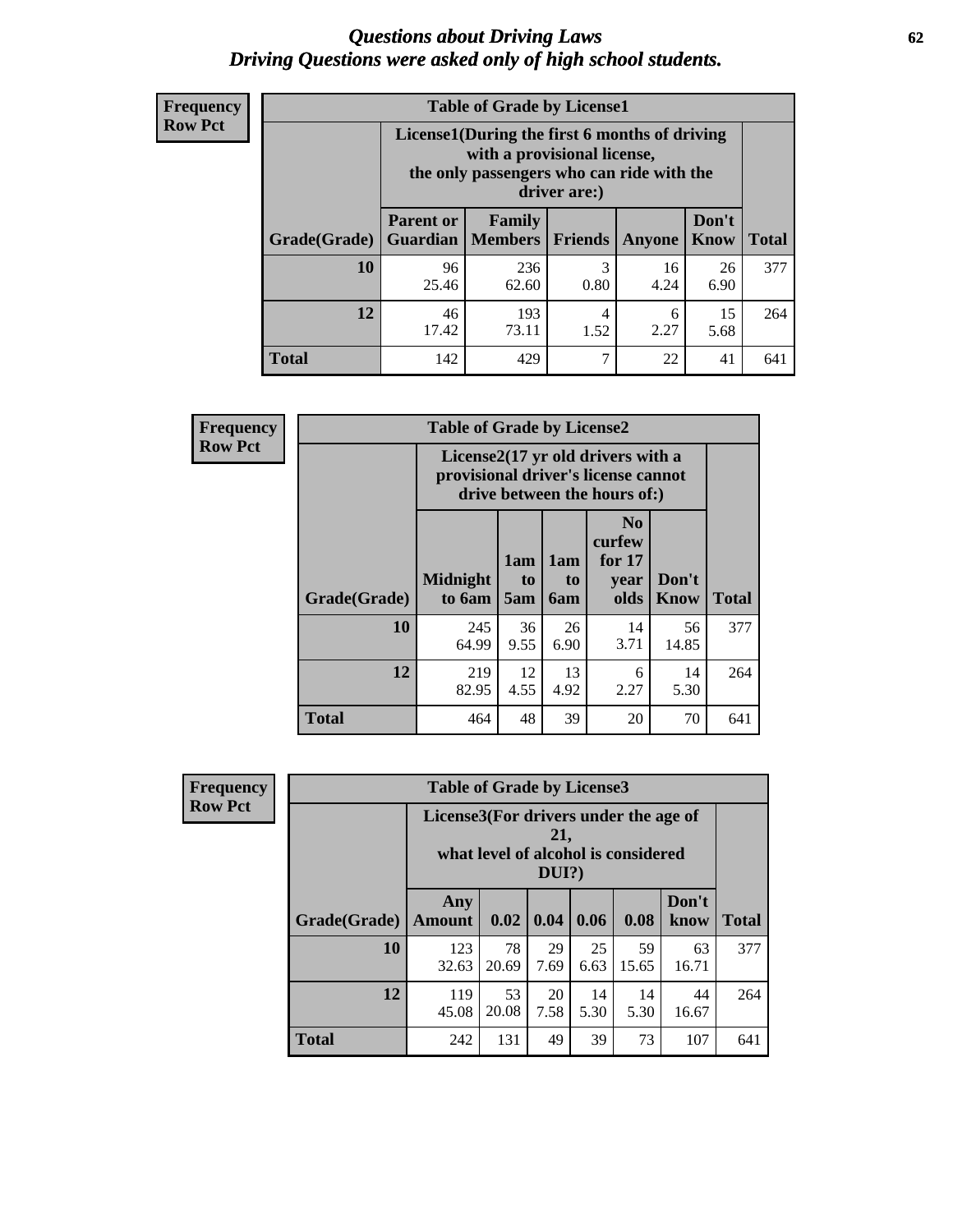#### *Questions about Driving Laws* **63** *Driving Questions were asked only of high school students.*

**Frequency Row Pct**

| <b>Table of Grade by License4</b> |             |                                                                                                                                                                                                                                                                                |             |             |            |              |     |  |  |
|-----------------------------------|-------------|--------------------------------------------------------------------------------------------------------------------------------------------------------------------------------------------------------------------------------------------------------------------------------|-------------|-------------|------------|--------------|-----|--|--|
|                                   |             | License4(A driver under 21 automatically<br>loses his/her license if caught exceeding the<br>posted speet limit by:)<br>Can't<br>lose<br><b>Depends</b><br>license<br>$15+$<br>$25+$<br>$35+$<br>Don't<br>for<br>on<br><b>Total</b><br>mph<br>speeding<br>know<br>mph<br>judge |             |             |            |              |     |  |  |
| Grade(Grade)                      | mph         |                                                                                                                                                                                                                                                                                |             |             |            |              |     |  |  |
| 10                                | 79<br>20.95 | 78<br>20.69                                                                                                                                                                                                                                                                    | 63<br>16.71 | 38<br>10.08 | 17<br>4.51 | 102<br>27.06 | 377 |  |  |
| 12                                | 41<br>15.53 | 101<br>27<br>27<br>9<br>59<br>38.26<br>10.23<br>3.41<br>22.35<br>10.23                                                                                                                                                                                                         |             |             |            |              |     |  |  |
| <b>Total</b>                      | 120         | 179                                                                                                                                                                                                                                                                            | 90          | 65          | 26         | 161          | 641 |  |  |

| Frequency      |              | <b>Table of Grade by License5</b> |                                                                                                                                      |                     |              |  |  |
|----------------|--------------|-----------------------------------|--------------------------------------------------------------------------------------------------------------------------------------|---------------------|--------------|--|--|
| <b>Row Pct</b> |              |                                   | License5(A)<br>Georgia teenager<br>with family<br>connections or a<br>good lawyer can<br>break a teen<br>driving law and<br>license) | keep their driver's |              |  |  |
|                | Grade(Grade) | <b>Yes</b>                        | N <sub>0</sub>                                                                                                                       | Don't<br>know       | <b>Total</b> |  |  |
|                | 10           | 57<br>15.12                       | 224<br>59.42                                                                                                                         | 96<br>25.46         | 377          |  |  |
|                | 12           | 84<br>31.82                       | 110<br>41.67                                                                                                                         | 70<br>26.52         | 264          |  |  |
|                | Total        | 141                               | 334                                                                                                                                  | 166                 | 641          |  |  |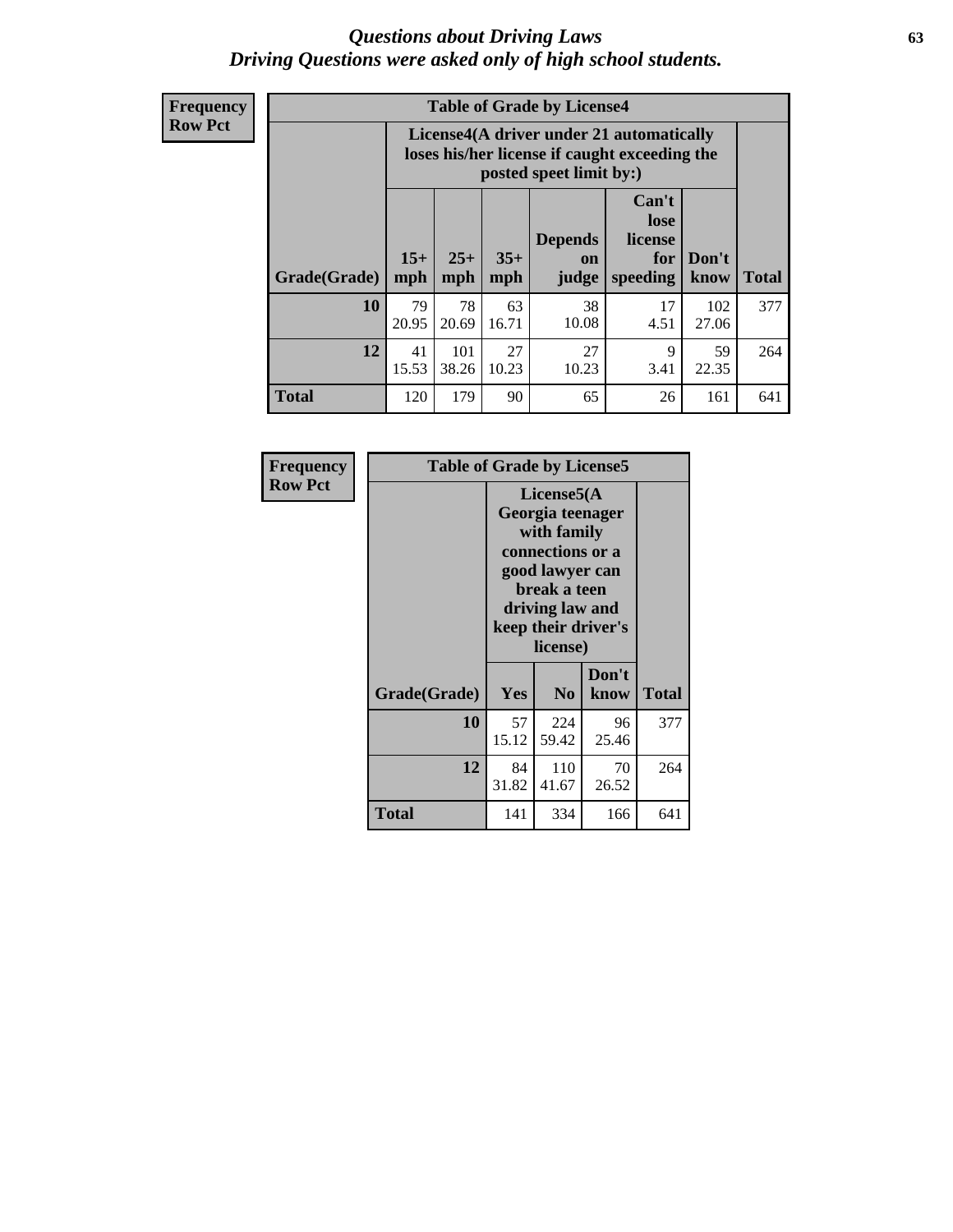#### *Questions about Driving Laws* **64** *Driving Questions were asked only of high school students.*

| <b>Frequency</b> |              | <b>Table of Grade by License6</b>                                                                                                               |                             |               |              |  |  |
|------------------|--------------|-------------------------------------------------------------------------------------------------------------------------------------------------|-----------------------------|---------------|--------------|--|--|
| <b>Row Pct</b>   |              | License <sub>6</sub> (I know a<br>friend or<br>classmate that<br>broke a teen<br>driving law,<br>but was allowed to<br>keep his/her<br>license) |                             |               |              |  |  |
|                  | Grade(Grade) | <b>Yes</b>                                                                                                                                      | N <sub>0</sub>              | Don't<br>know | <b>Total</b> |  |  |
|                  | 10           | 118<br>31.30                                                                                                                                    | 93<br>166<br>44.03<br>24.67 |               |              |  |  |
|                  | 12           | 135<br>74<br>55<br>28.03<br>20.83<br>51.14                                                                                                      |                             |               | 264          |  |  |
|                  | <b>Total</b> | 253                                                                                                                                             | 240                         | 148           | 641          |  |  |

| Frequency      | <b>Table of Grade by License7</b> |                                                                             |                                     |                                                                                               |                        |              |
|----------------|-----------------------------------|-----------------------------------------------------------------------------|-------------------------------------|-----------------------------------------------------------------------------------------------|------------------------|--------------|
| <b>Row Pct</b> |                                   |                                                                             |                                     | License7(A student under the age of 18 cam loser<br>his/her driving privileges if he or she:) |                        |              |
|                | Grade(Grade)                      | <b>Have</b><br>more than<br>10<br>unexcused<br>absences<br>per school<br>yr | Drop out<br>without  <br>graduating | <b>Bring</b><br>alcohol/drugs/weapon<br>to school                                             | All of<br>the<br>above | <b>Total</b> |
|                | 10                                | 70<br>18.57                                                                 | 14<br>3.71                          | 11<br>2.92                                                                                    | 282<br>74.80           | 377          |
|                | 12                                | 44<br>16.67                                                                 | 12<br>4.55                          | 1.89                                                                                          | 203<br>76.89           | 264          |
|                | <b>Total</b>                      | 114                                                                         | 26                                  | 16                                                                                            | 485                    | 641          |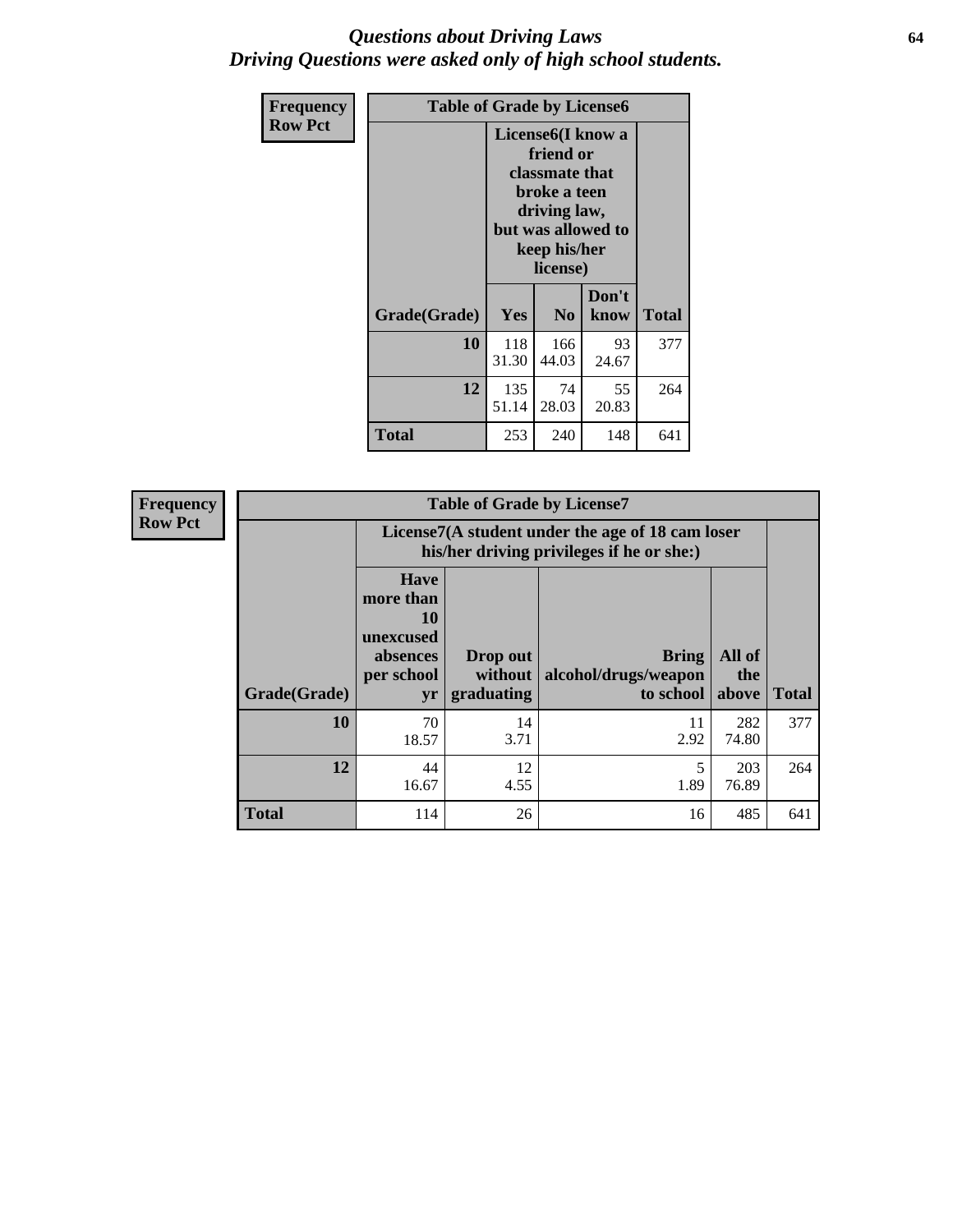## *Select Results by Gender* **65**

| Frequency      | <b>Table of SchoolClimate2 by Gender</b>          |                                 |              |              |
|----------------|---------------------------------------------------|---------------------------------|--------------|--------------|
| <b>Col Pct</b> | SchoolClimate2(I<br>feel successful at<br>school) | Gender(Gender)<br><b>Female</b> | <b>Male</b>  | <b>Total</b> |
|                | <b>Strongly Agree</b>                             | 69<br>21.90                     | 86<br>26.38  | 155          |
|                | <b>Somewhat Agree</b>                             | 201<br>63.81                    | 183<br>56.13 | 384          |
|                | <b>Somewhat Disagree</b>                          | 37<br>11.75                     | 39<br>11.96  | 76           |
|                | <b>Strongly Disagree</b>                          | 8<br>2.54                       | 18<br>5.52   | 26           |
|                | <b>Total</b>                                      | 315                             | 326          | 641          |

| <b>Frequency</b> | <b>Table of SchoolClimate6 by Gender</b>                 |                                 |              |              |  |
|------------------|----------------------------------------------------------|---------------------------------|--------------|--------------|--|
| <b>Col Pct</b>   | <b>SchoolClimate6(Teachers</b><br>treat me with respect) | Gender(Gender)<br><b>Female</b> | <b>Male</b>  | <b>Total</b> |  |
|                  | <b>Strongly Agree</b>                                    | 87<br>27.62                     | 89<br>27.30  | 176          |  |
|                  | <b>Somewhat Agree</b>                                    | 157<br>49.84                    | 151<br>46.32 | 308          |  |
|                  | <b>Somewhat Disagree</b>                                 | 59<br>18.73                     | 55<br>16.87  | 114          |  |
|                  | <b>Strongly Disagree</b>                                 | 12<br>3.81                      | 31<br>9.51   | 43           |  |
|                  | <b>Total</b>                                             | 315                             | 326          | 641          |  |

| <b>Frequency</b> | <b>Table of SchoolClimate8 by Gender</b>                                             |               |                               |              |  |
|------------------|--------------------------------------------------------------------------------------|---------------|-------------------------------|--------------|--|
| <b>Col Pct</b>   | <b>SchoolClimate8(Students</b><br>are frequently<br>recognized for good<br>behavior) | <b>Female</b> | Gender(Gender)<br><b>Male</b> | <b>Total</b> |  |
|                  |                                                                                      |               |                               |              |  |
|                  | <b>Strongly Agree</b>                                                                | 27<br>8.57    | 25<br>7.67                    | 52           |  |
|                  | <b>Somewhat Agree</b>                                                                | 122<br>38.73  | 105<br>32.21                  | 227          |  |
|                  | <b>Somewhat Disagree</b>                                                             | 102<br>32.38  | 124<br>38.04                  | 226          |  |
|                  | <b>Strongly Disagree</b>                                                             | 64<br>20.32   | 72<br>22.09                   | 136          |  |
|                  | Total                                                                                | 315           | 326                           | 641          |  |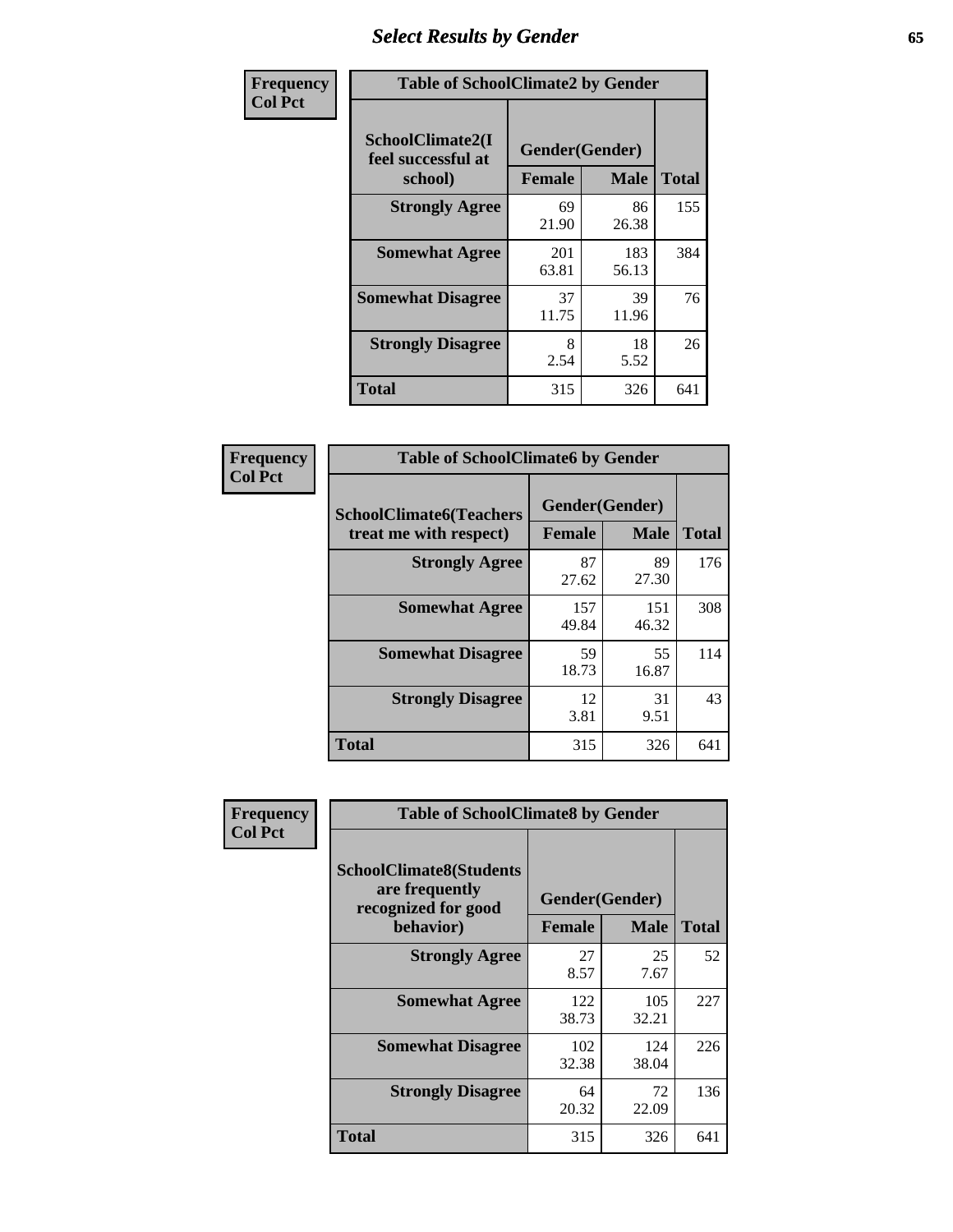## *Select Results by Gender* **66**

| Frequency      | <b>Table of Gender by Dropout</b> |                                                              |                |              |
|----------------|-----------------------------------|--------------------------------------------------------------|----------------|--------------|
| <b>Row Pct</b> |                                   | Dropout(I<br>have<br>thought<br>about<br>dropping<br>school) | out of         |              |
|                | Gender(Gender)                    | Yes                                                          | N <sub>0</sub> | <b>Total</b> |
|                | <b>Female</b>                     | 74<br>23.49                                                  | 241<br>76.51   | 315          |
|                | <b>Male</b>                       | 99<br>30.37                                                  | 227<br>69.63   | 326          |
|                | <b>Total</b>                      | 173                                                          | 468            | 641          |

| <b>Frequency</b> |
|------------------|
| <b>Row Pct</b>   |

| <b>Table of Gender by Dropoutreason</b> |                      |                                                                     |                                 |                                |              |              |
|-----------------------------------------|----------------------|---------------------------------------------------------------------|---------------------------------|--------------------------------|--------------|--------------|
|                                         |                      | Dropoutreason (If I dropped out the<br>reason would most likely be) |                                 |                                |              |              |
| Gender(Gender)                          | Won't<br>Drop<br>out | <b>Bored</b>                                                        | <b>Family</b><br><b>Reasons</b> | <b>Being</b><br><b>Bullied</b> | <b>Other</b> | <b>Total</b> |
| <b>Female</b>                           | 201<br>63.81         | 47<br>14.92                                                         | 21<br>6.67                      | 6<br>1.90                      | 40<br>12.70  | 315          |
| <b>Male</b>                             | 169<br>51.84         | 69<br>21.17                                                         | 14<br>4.29                      | 6<br>1.84                      | 68<br>20.86  | 326          |
| <b>Total</b>                            | 370                  | 116                                                                 | 35                              | 12                             | 108          | 641          |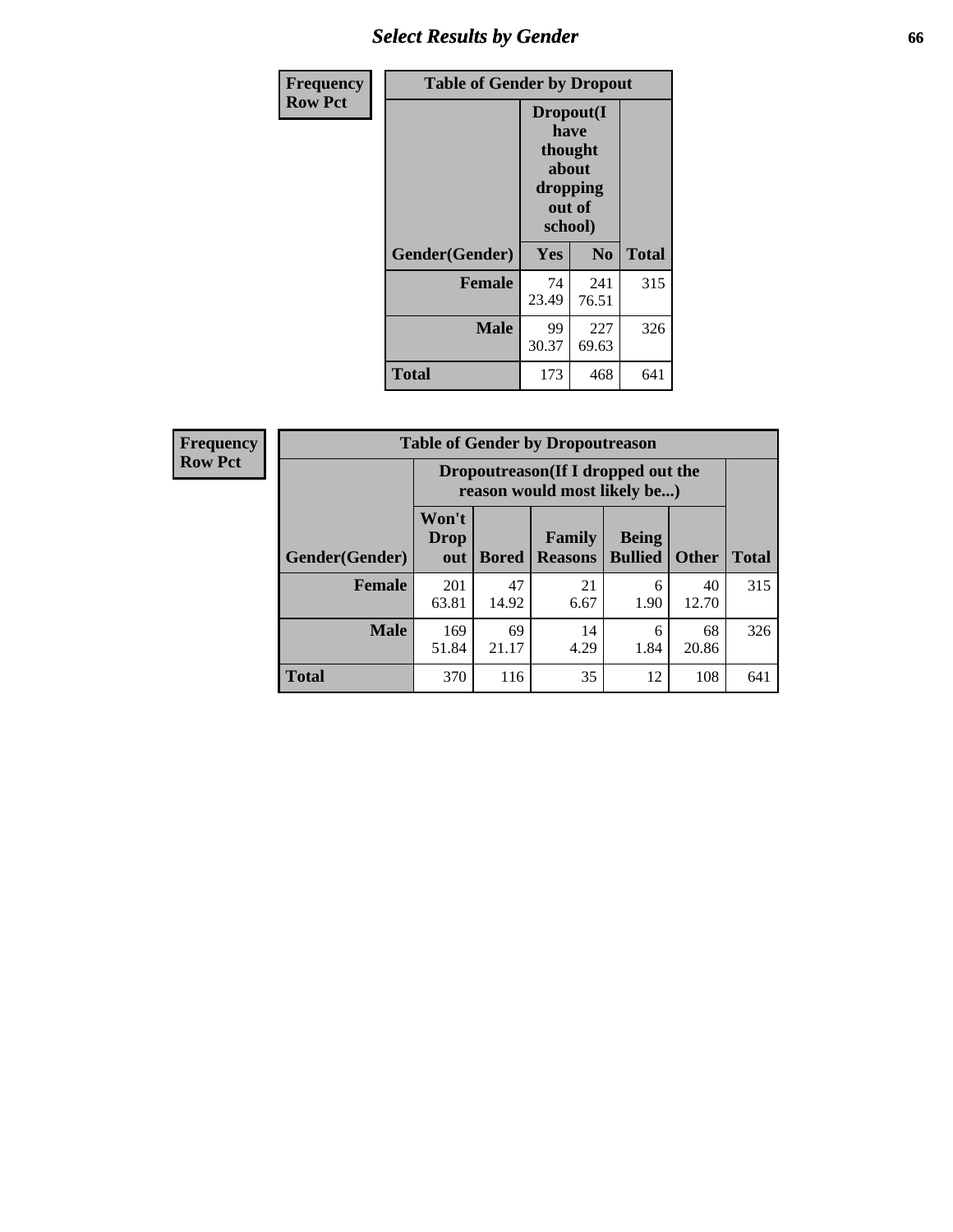*School Safety* **67**

| Frequency      | <b>Table of Gender by Bullied2</b> |                 |                |              |
|----------------|------------------------------------|-----------------|----------------|--------------|
| <b>Row Pct</b> |                                    | <b>Bullied2</b> |                |              |
|                | Gender(Gender)                     | <b>Yes</b>      | N <sub>0</sub> | <b>Total</b> |
|                | <b>Female</b>                      | 40<br>12.70     | 275<br>87.30   | 315          |
|                | <b>Male</b>                        | 51<br>15.64     | 275<br>84.36   | 326          |
|                | <b>Total</b>                       | 91              | 550            | 641          |

| Frequency      | <b>Table of Gender by Bulliedothers2</b> |                       |                |              |  |
|----------------|------------------------------------------|-----------------------|----------------|--------------|--|
| <b>Row Pct</b> |                                          | <b>Bulliedothers2</b> |                |              |  |
|                | Gender(Gender)                           | Yes                   | N <sub>0</sub> | <b>Total</b> |  |
|                | <b>Female</b>                            | 22<br>6.98            | 293<br>93.02   | 315          |  |
|                | <b>Male</b>                              | 51<br>15.64           | 275<br>84.36   | 326          |  |
|                | <b>Total</b>                             | 73                    | 568            | 641          |  |

| Frequency      | <b>Table of Gender by Weaponschool2</b> |                      |                |              |
|----------------|-----------------------------------------|----------------------|----------------|--------------|
| <b>Row Pct</b> |                                         | <b>Weaponschool2</b> |                |              |
|                | Gender(Gender)                          | Yes                  | N <sub>0</sub> | <b>Total</b> |
|                | <b>Female</b>                           | 2.54                 | 307<br>97.46   | 315          |
|                | <b>Male</b>                             | 21<br>6.44           | 305<br>93.56   | 326          |
|                | <b>Total</b>                            | 29                   | 612            | 641          |

| <b>Frequency</b> | <b>Table of Gender by Absentunsafe2</b> |               |                |              |  |
|------------------|-----------------------------------------|---------------|----------------|--------------|--|
| <b>Row Pct</b>   |                                         | Absentunsafe2 |                |              |  |
|                  | Gender(Gender)                          | Yes           | N <sub>0</sub> | <b>Total</b> |  |
|                  | <b>Female</b>                           | q<br>2.86     | 306<br>97.14   | 315          |  |
|                  | <b>Male</b>                             | 10<br>3.07    | 316<br>96.93   | 326          |  |
|                  | <b>Total</b>                            | 19            | 622            | 641          |  |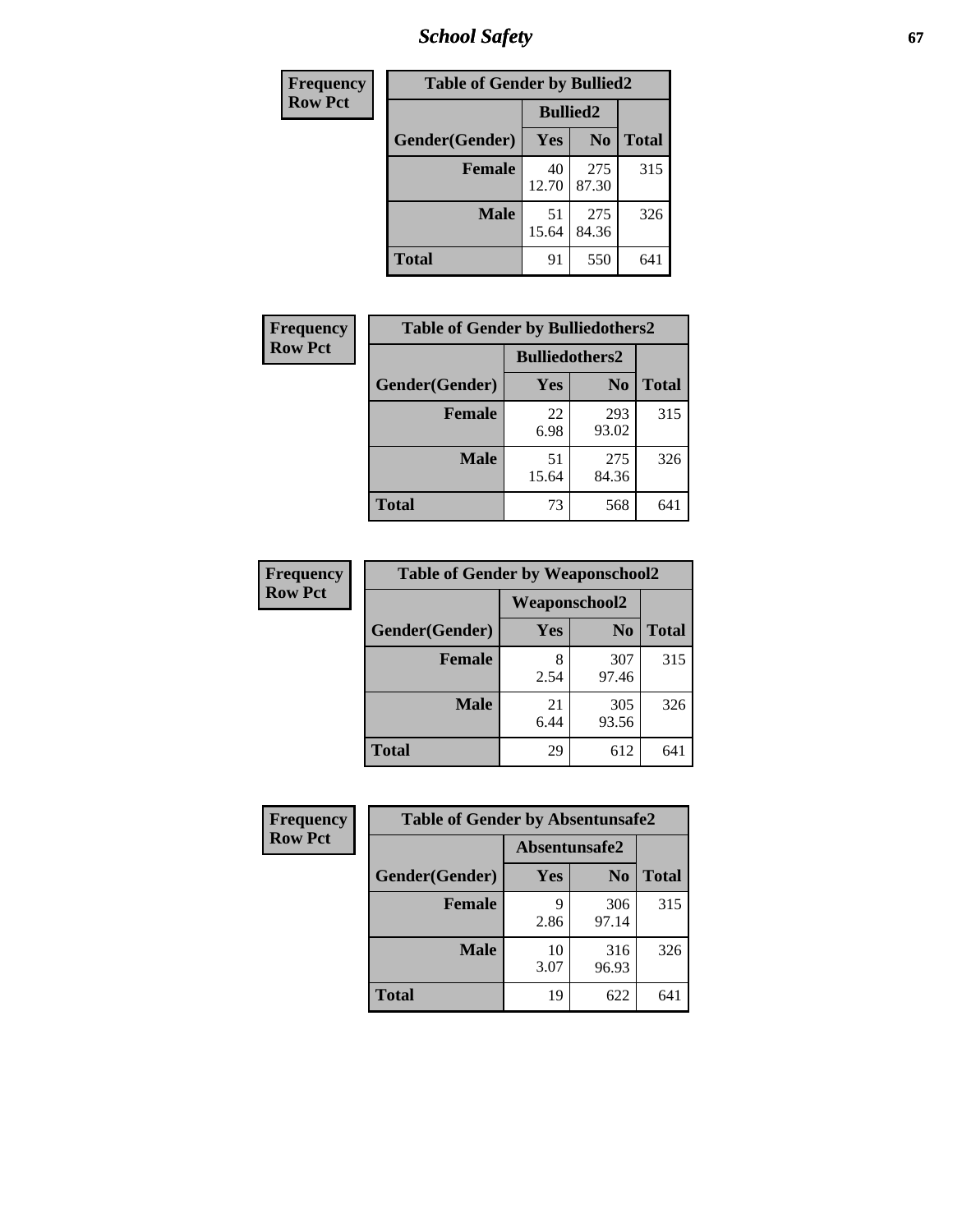*School Safety* **68**

| Frequency      | <b>Table of Gender by Gangself</b> |                                                                                                |              |              |
|----------------|------------------------------------|------------------------------------------------------------------------------------------------|--------------|--------------|
| <b>Row Pct</b> |                                    | Gangself(I<br>have<br>participated<br>in illegal gang<br>activities in<br>the past 30<br>days) |              |              |
|                | Gender(Gender)                     | Yes                                                                                            | $\bf No$     | <b>Total</b> |
|                | <b>Female</b>                      | 9<br>2.86                                                                                      | 306<br>97.14 | 315          |
|                | <b>Male</b>                        | 20<br>6.13                                                                                     | 306<br>93.87 | 326          |
|                | <b>Total</b>                       | 29                                                                                             | 612          | 641          |

| Frequency      | <b>Table of Gender by Gangpeers</b> |                                                                                                                             |                |              |
|----------------|-------------------------------------|-----------------------------------------------------------------------------------------------------------------------------|----------------|--------------|
| <b>Row Pct</b> |                                     | <b>Gangpeers</b> (I<br>have friends<br>who have<br>participated<br>in illegal gang<br>activities in<br>the past 30<br>days) |                |              |
|                | Gender(Gender)                      | <b>Yes</b>                                                                                                                  | N <sub>0</sub> | <b>Total</b> |
|                | <b>Female</b>                       | 57<br>18.10                                                                                                                 | 258<br>81.90   | 315          |
|                | <b>Male</b>                         | 76<br>23.31                                                                                                                 | 250<br>76.69   | 326          |
|                | <b>Total</b>                        | 133                                                                                                                         | 508            | 641          |

| Frequency      | <b>Table of Gender by Pickedon2</b> |             |                |              |
|----------------|-------------------------------------|-------------|----------------|--------------|
| <b>Row Pct</b> |                                     | Pickedon2   |                |              |
|                | Gender(Gender)                      | Yes         | N <sub>0</sub> | <b>Total</b> |
|                | <b>Female</b>                       | 99<br>31.43 | 216<br>68.57   | 315          |
|                | <b>Male</b>                         | 87<br>26.69 | 239<br>73.31   | 326          |
|                | <b>Total</b>                        | 186         | 455            | 641          |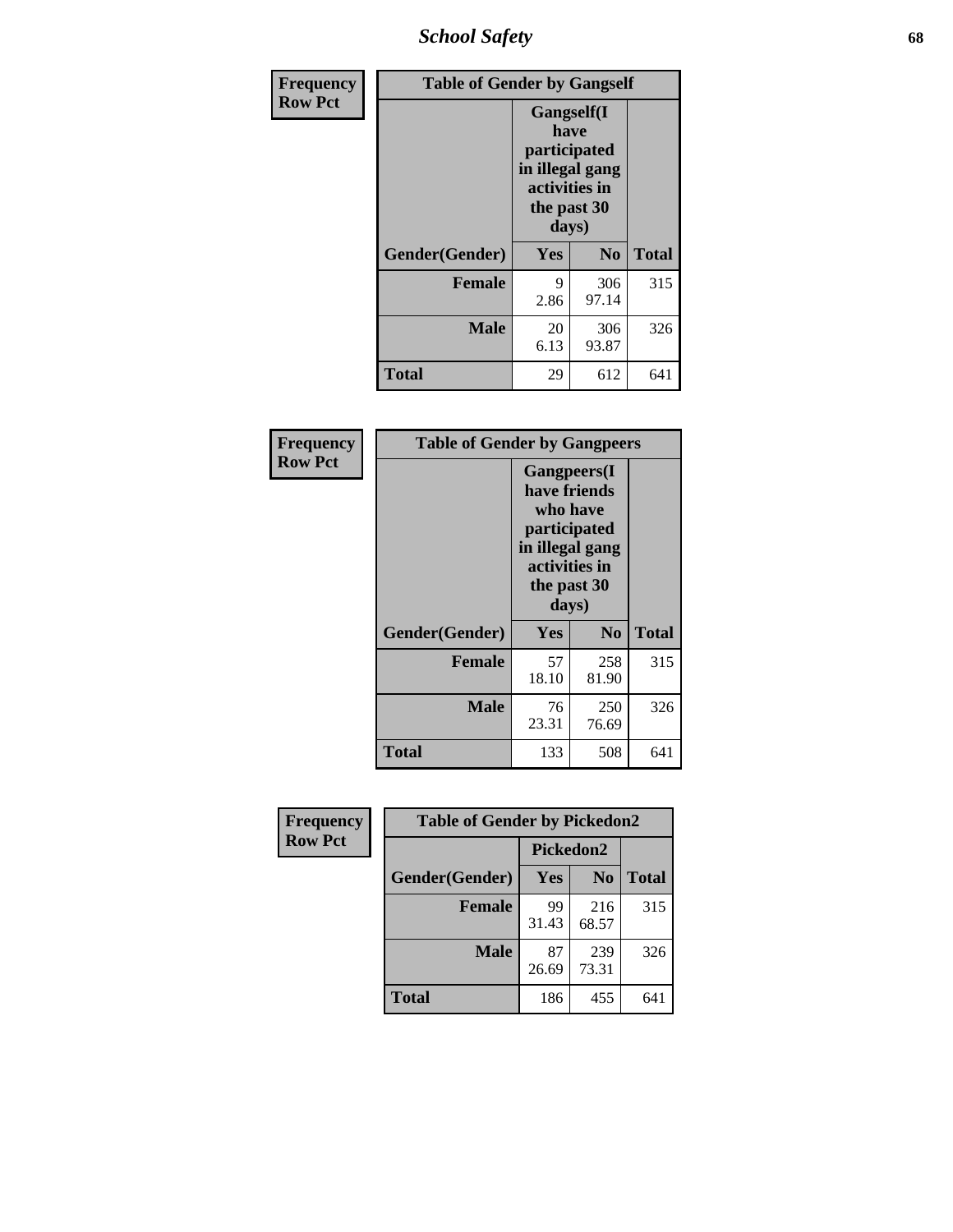*School Safety* **69**

| Frequency      | <b>Table of Gender by Safeschool2</b> |              |                |              |
|----------------|---------------------------------------|--------------|----------------|--------------|
| <b>Row Pct</b> |                                       | Safeschool2  |                |              |
|                | Gender(Gender)                        | <b>Yes</b>   | N <sub>0</sub> | <b>Total</b> |
|                | <b>Female</b>                         | 234<br>74.29 | 81<br>25.71    | 315          |
|                | <b>Male</b>                           | 240<br>73.62 | 86<br>26.38    | 326          |
|                | <b>Total</b>                          | 474          | 167            | 641          |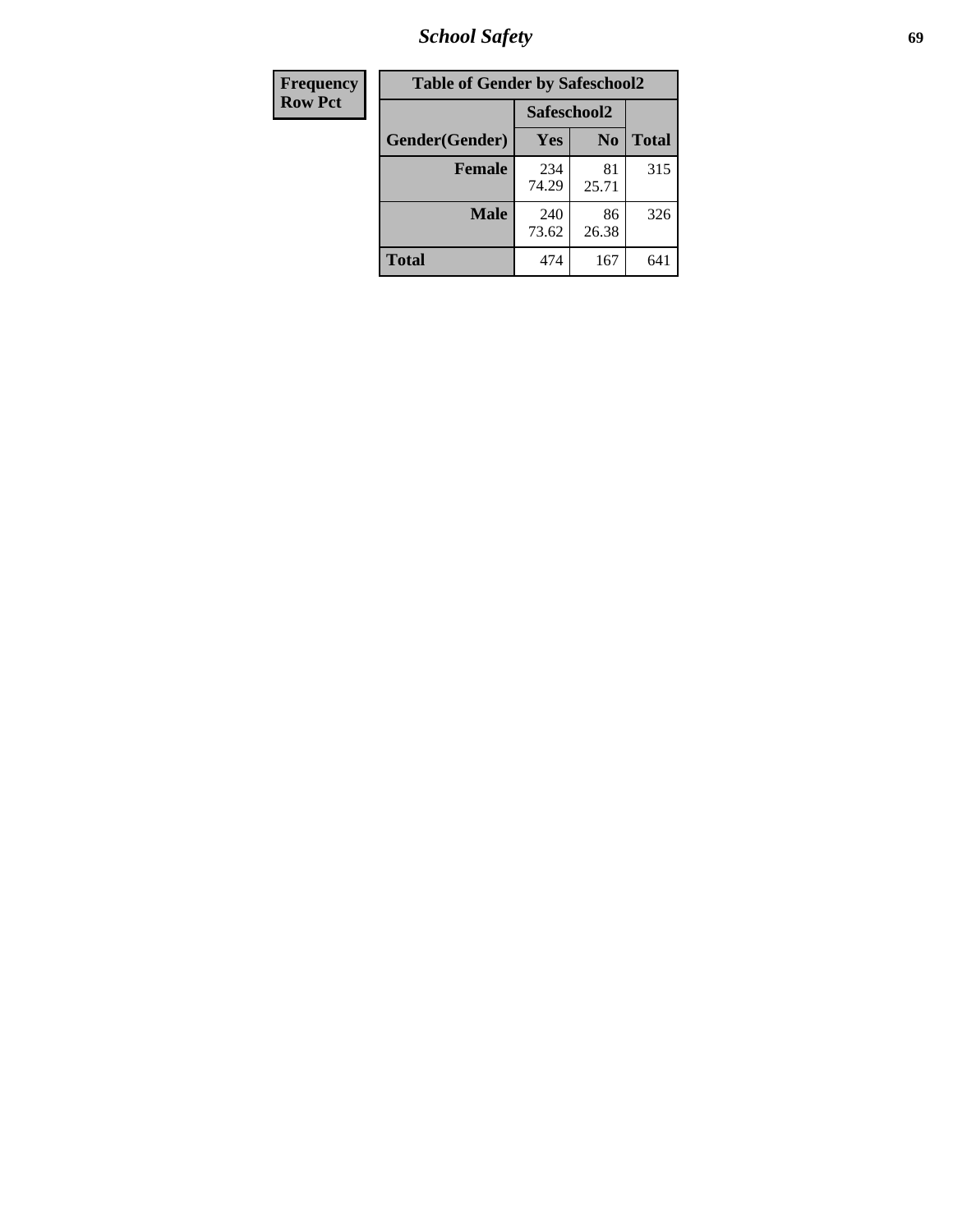# *Incidence of Drug Use* **70**

| <b>Frequency</b> | <b>Table of Gender by AlcoholAlt</b>     |              |                |              |
|------------------|------------------------------------------|--------------|----------------|--------------|
| <b>Row Pct</b>   | AlcoholAlt(Alcohol<br>use, past 30 days) |              |                |              |
|                  | Gender(Gender)                           | <b>Yes</b>   | N <sub>0</sub> | <b>Total</b> |
|                  | <b>Female</b>                            | 91<br>28.89  | 224<br>71.11   | 315          |
|                  | <b>Male</b>                              | 115<br>35.28 | 211<br>64.72   | 326          |
|                  | <b>Total</b>                             | 206          | 435            | 641          |

| <b>Frequency</b> | <b>Table of Gender by TobaccoAny</b> |                    |                    |              |
|------------------|--------------------------------------|--------------------|--------------------|--------------|
| <b>Row Pct</b>   |                                      | use, past 30 days) | TobaccoAny(Tobacco |              |
|                  | Gender(Gender)                       | Yes                | N <sub>0</sub>     | <b>Total</b> |
|                  | <b>Female</b>                        | 55<br>17.46        | 260<br>82.54       | 315          |
|                  | <b>Male</b>                          | 88<br>26.99        | 238<br>73.01       | 326          |
|                  | <b>Total</b>                         | 143                | 498                | 641          |

| <b>Frequency</b> | <b>Table of Gender by MarijuanaAlt</b> |                    |                        |              |
|------------------|----------------------------------------|--------------------|------------------------|--------------|
| <b>Row Pct</b>   |                                        | use, past 30 days) | MarijuanaAlt(Marijuana |              |
|                  | Gender(Gender)                         | <b>Yes</b>         | N <sub>0</sub>         | <b>Total</b> |
|                  | <b>Female</b>                          | 36<br>11.43        | 279<br>88.57           | 315          |
|                  | <b>Male</b>                            | 54<br>16.56        | 272<br>83.44           | 326          |
|                  | <b>Total</b>                           | 90                 | 551                    | 641          |

| <b>Frequency</b> | <b>Table of Gender by OtherDrugAny</b> |                                               |                |              |
|------------------|----------------------------------------|-----------------------------------------------|----------------|--------------|
| <b>Row Pct</b>   |                                        | OtherDrugAny(Other<br>drug use, past 30 days) |                |              |
|                  | Gender(Gender)                         | <b>Yes</b>                                    | N <sub>0</sub> | <b>Total</b> |
|                  | <b>Female</b>                          | 37<br>11.75                                   | 278<br>88.25   | 315          |
|                  | <b>Male</b>                            | 45<br>13.80                                   | 281<br>86.20   | 326          |
|                  | <b>Total</b>                           | 82                                            | 559            | 641          |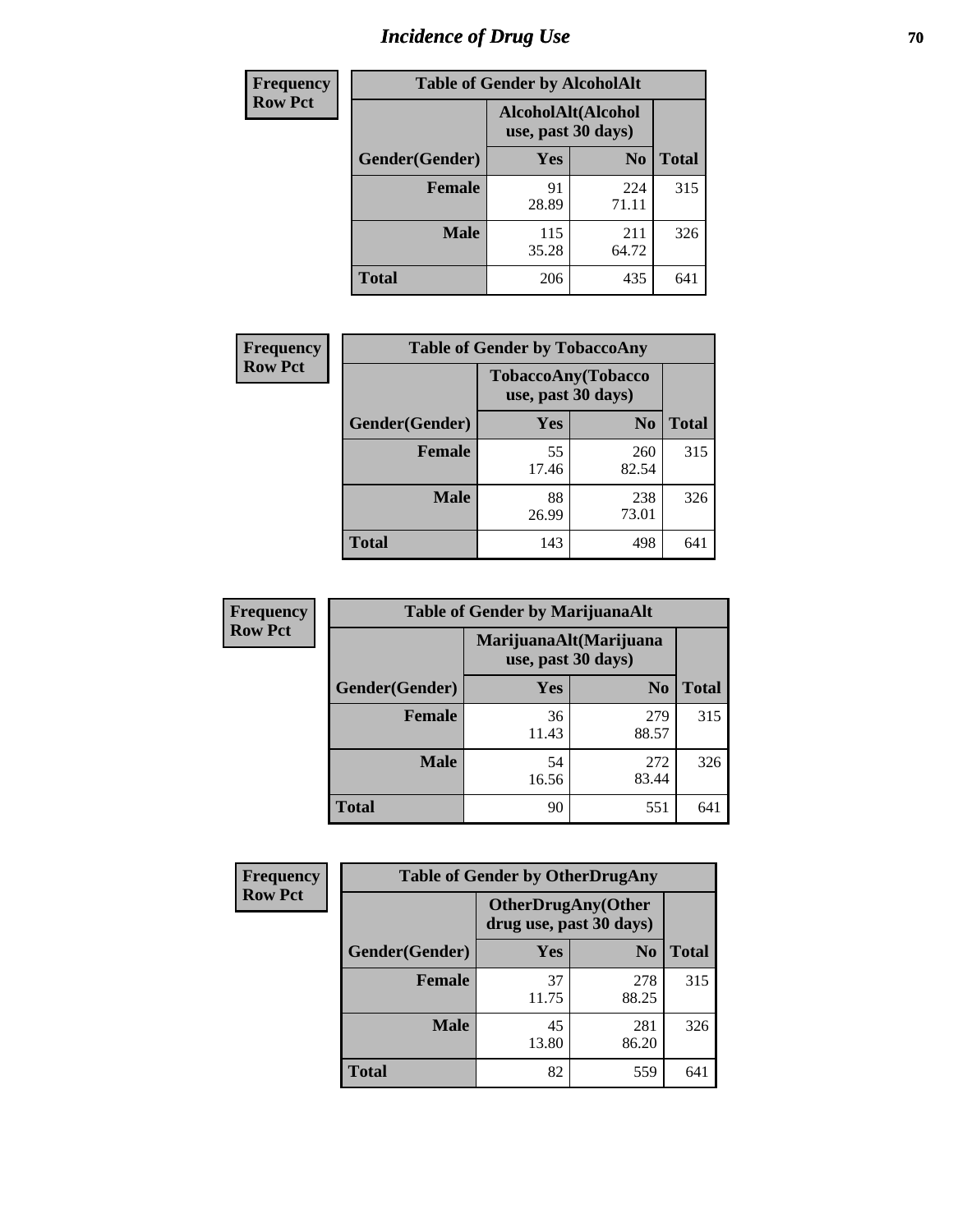#### *Average Age at Onset of Use* **71** *Results for "Average Age at Onset of Use" questions exclude students who said they did not use that substance*

#### **Gender=Female**

| <b>Variable</b>    | <b>Label</b>                                                       | <b>Mean</b> |
|--------------------|--------------------------------------------------------------------|-------------|
| Alcoholinit2       | I started using alcohol when I was                                 | 14.18       |
| Cigarettesinit2    | I started smoking tobacco when I was                               | 14.25       |
| Smokelessinit2     | I started chewing tobacco when I was                               | 13.00       |
| Marijuanainit2     | I started using marijuana when I was                               | 14.43       |
| Cocaineinit2       | I started using cocaine when I was                                 | 13.63       |
| Inhalantsinit2     | I started using inhalants when I was                               | 12.38       |
| Steroidsinit2      | I started using steroids when I was                                | 9.67        |
| Ecstasyinit2       | I started using ecstasy when I was                                 | 15.25       |
| Methinit2          | I started using methamphetamines when I was                        | 13.83       |
| Hallucinogensinit2 | I started using hallucinogens when I was                           | 14.00       |
| Prescription in t2 | I started using prescription drugs not prescribed to me when I was | 14.37       |

#### **Gender=Male**

| <b>Variable</b>    | Label                                                              | <b>Mean</b> |
|--------------------|--------------------------------------------------------------------|-------------|
| Alcoholinit2       | I started using alcohol when I was                                 | 13.97       |
| Cigarettesinit2    | I started smoking tobacco when I was                               | 14.05       |
| Smokelessinit2     | I started chewing tobacco when I was                               | 13.43       |
| Marijuanainit2     | I started using marijuana when I was                               | 14.03       |
| Cocaineinit2       | I started using cocaine when I was                                 | 13.13       |
| Inhalantsinit2     | I started using inhalants when I was                               | 13.37       |
| Steroidsinit2      | I started using steroids when I was                                | 11.00       |
| Ecstasyinit2       | I started using ecstasy when I was                                 | 13.71       |
| Methinit2          | I started using methamphetamines when I was                        | 12.11       |
| Hallucinogensinit2 | I started using hallucinogens when I was                           | 13.38       |
| Prescriptioninit2  | I started using prescription drugs not prescribed to me when I was | 13.78       |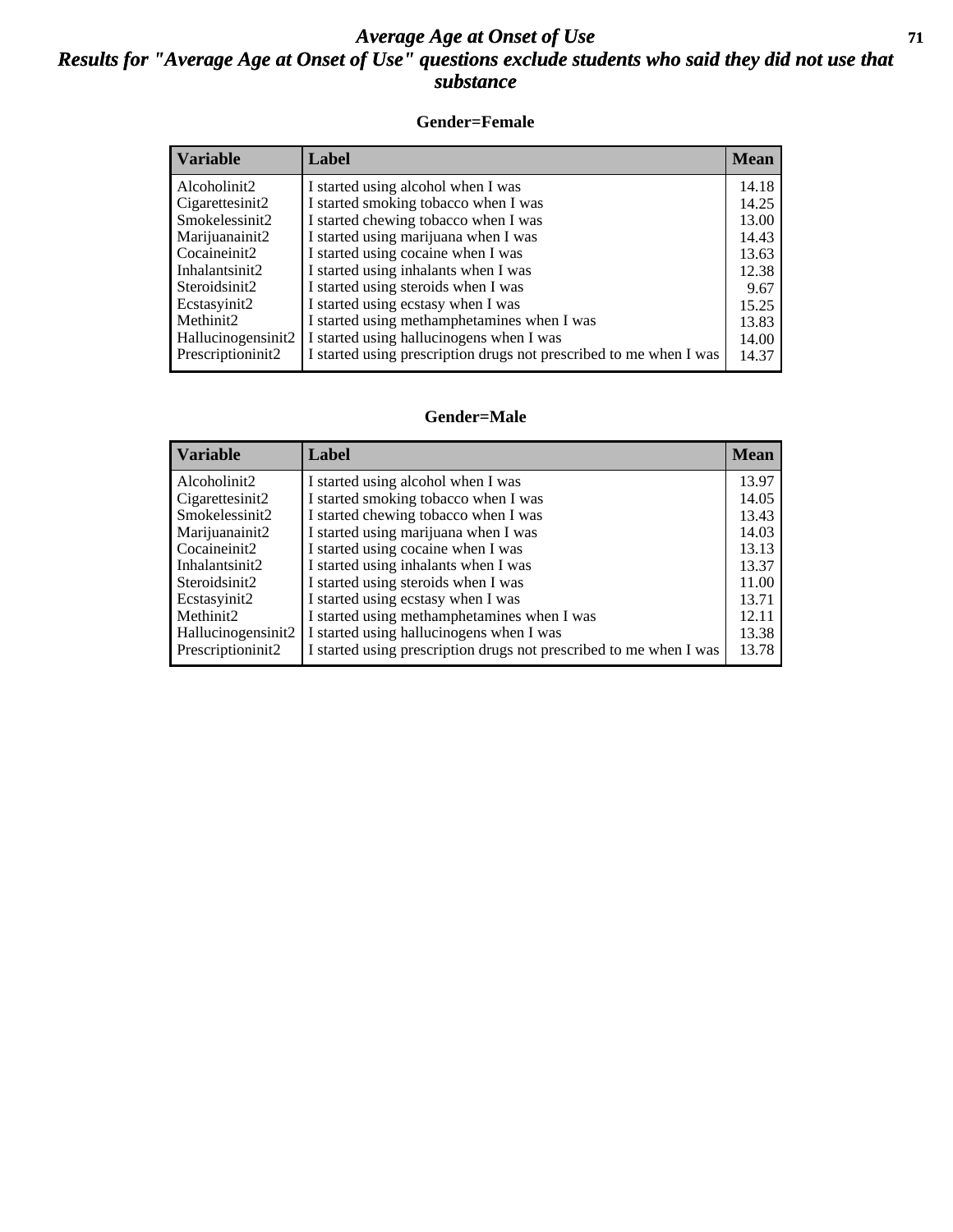# *I Think These Drugs are Harmful* **72**

| <b>Frequency</b> | <b>Table of Gender by Alcoholharmdich</b> |                                                   |                |              |  |
|------------------|-------------------------------------------|---------------------------------------------------|----------------|--------------|--|
| <b>Row Pct</b>   |                                           | Alcoholharmdich(I<br>think alcohol is<br>harmful) |                |              |  |
|                  | Gender(Gender)                            | <b>Yes</b>                                        | N <sub>0</sub> | <b>Total</b> |  |
|                  | <b>Female</b>                             | 254<br>80.63                                      | 61<br>19.37    | 315          |  |
|                  | <b>Male</b>                               | 245<br>75.15                                      | 81<br>24.85    | 326          |  |
|                  | Total                                     | 499                                               | 142            | 641          |  |

| Frequency      | <b>Table of Gender by Tobaccoharmdich</b> |                              |                   |              |
|----------------|-------------------------------------------|------------------------------|-------------------|--------------|
| <b>Row Pct</b> |                                           | think tobacco is<br>harmful) | Tobaccoharmdich(I |              |
|                | Gender(Gender)                            | Yes                          | N <sub>0</sub>    | <b>Total</b> |
|                | <b>Female</b>                             | 304<br>96.51                 | 11<br>3.49        | 315          |
|                | <b>Male</b>                               | 307<br>94.17                 | 19<br>5.83        | 326          |
|                | <b>Total</b>                              | 611                          | 30                | 641          |

| Frequency      | <b>Table of Gender by Marijuanaharmdich</b> |                                                       |                |              |  |
|----------------|---------------------------------------------|-------------------------------------------------------|----------------|--------------|--|
| <b>Row Pct</b> |                                             | Marijuanaharmdich(I<br>think marijuana is<br>harmful) |                |              |  |
|                | Gender(Gender)                              | <b>Yes</b>                                            | N <sub>0</sub> | <b>Total</b> |  |
|                | <b>Female</b>                               | 249<br>79.05                                          | 66<br>20.95    | 315          |  |
|                | <b>Male</b>                                 | 226<br>69.33                                          | 100<br>30.67   | 326          |  |
|                | <b>Total</b>                                | 475                                                   | 166            | 641          |  |

| Frequency      | <b>Table of Gender by Otherdrugharmdich</b> |                                                          |                |              |
|----------------|---------------------------------------------|----------------------------------------------------------|----------------|--------------|
| <b>Row Pct</b> |                                             | Otherdrugharmdich(I<br>think other drugs are<br>harmful) |                |              |
|                | Gender(Gender)                              | <b>Yes</b>                                               | N <sub>0</sub> | <b>Total</b> |
|                | <b>Female</b>                               | 308<br>97.78                                             | 7<br>2.22      | 315          |
|                | <b>Male</b>                                 | 317<br>97.24                                             | 9<br>2.76      | 326          |
|                | <b>Total</b>                                | 625                                                      | 16             | 641          |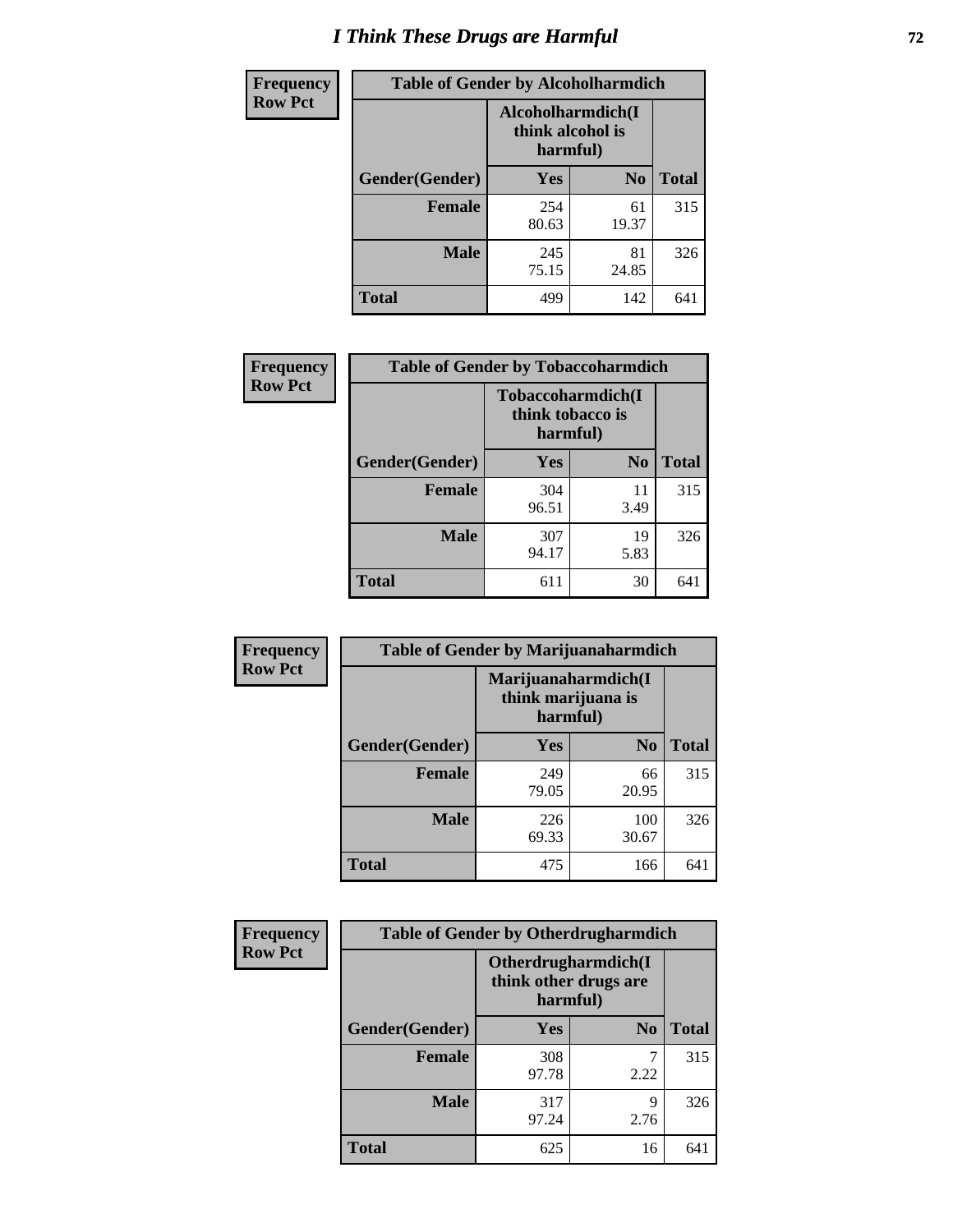| <b>Frequency</b> | <b>Table of Gender by Alcohollocation1</b> |                                                               |              |              |
|------------------|--------------------------------------------|---------------------------------------------------------------|--------------|--------------|
| <b>Row Pct</b>   |                                            | <b>Alcohollocation1(Places</b><br><b>Friends Use Alcohol)</b> |              |              |
|                  | Gender(Gender)                             |                                                               | Do Not Use   | <b>Total</b> |
|                  | <b>Female</b>                              | 205<br>65.08                                                  | 110<br>34.92 | 315          |
|                  | <b>Male</b>                                | 211<br>64.72                                                  | 115<br>35.28 | 326          |
|                  | <b>Total</b>                               | 416                                                           | 225          | 641          |

| <b>Frequency</b> | <b>Table of Gender by Alcohollocation2</b> |              |                                                               |              |
|------------------|--------------------------------------------|--------------|---------------------------------------------------------------|--------------|
| <b>Row Pct</b>   |                                            |              | <b>Alcohollocation2(Places</b><br><b>Friends Use Alcohol)</b> |              |
|                  | Gender(Gender)                             |              | Home                                                          | <b>Total</b> |
|                  | <b>Female</b>                              | 155<br>49.21 | 160<br>50.79                                                  | 315          |
|                  | <b>Male</b>                                | 161<br>49.39 | 165<br>50.61                                                  | 326          |
|                  | <b>Total</b>                               | 316          | 325                                                           | 641          |

| Frequency      | <b>Table of Gender by Alcohollocation3</b> |              |                                                               |              |
|----------------|--------------------------------------------|--------------|---------------------------------------------------------------|--------------|
| <b>Row Pct</b> |                                            |              | <b>Alcohollocation3(Places</b><br><b>Friends Use Alcohol)</b> |              |
|                | Gender(Gender)                             |              | <b>School</b>                                                 | <b>Total</b> |
|                | <b>Female</b>                              | 294<br>93.33 | 21<br>6.67                                                    | 315          |
|                | <b>Male</b>                                | 297<br>91.10 | 29<br>8.90                                                    | 326          |
|                | <b>Total</b>                               | 591          | 50                                                            | 641          |

| Frequency      |                | <b>Table of Gender by Alcohollocation4</b>                    |             |              |  |
|----------------|----------------|---------------------------------------------------------------|-------------|--------------|--|
| <b>Row Pct</b> |                | <b>Alcohollocation4(Places</b><br><b>Friends Use Alcohol)</b> |             |              |  |
|                | Gender(Gender) |                                                               | Car         | <b>Total</b> |  |
|                | <b>Female</b>  | 264<br>83.81                                                  | 51<br>16.19 | 315          |  |
|                | <b>Male</b>    | 278<br>85.28                                                  | 48<br>14.72 | 326          |  |
|                | <b>Total</b>   | 542                                                           | 99          | 641          |  |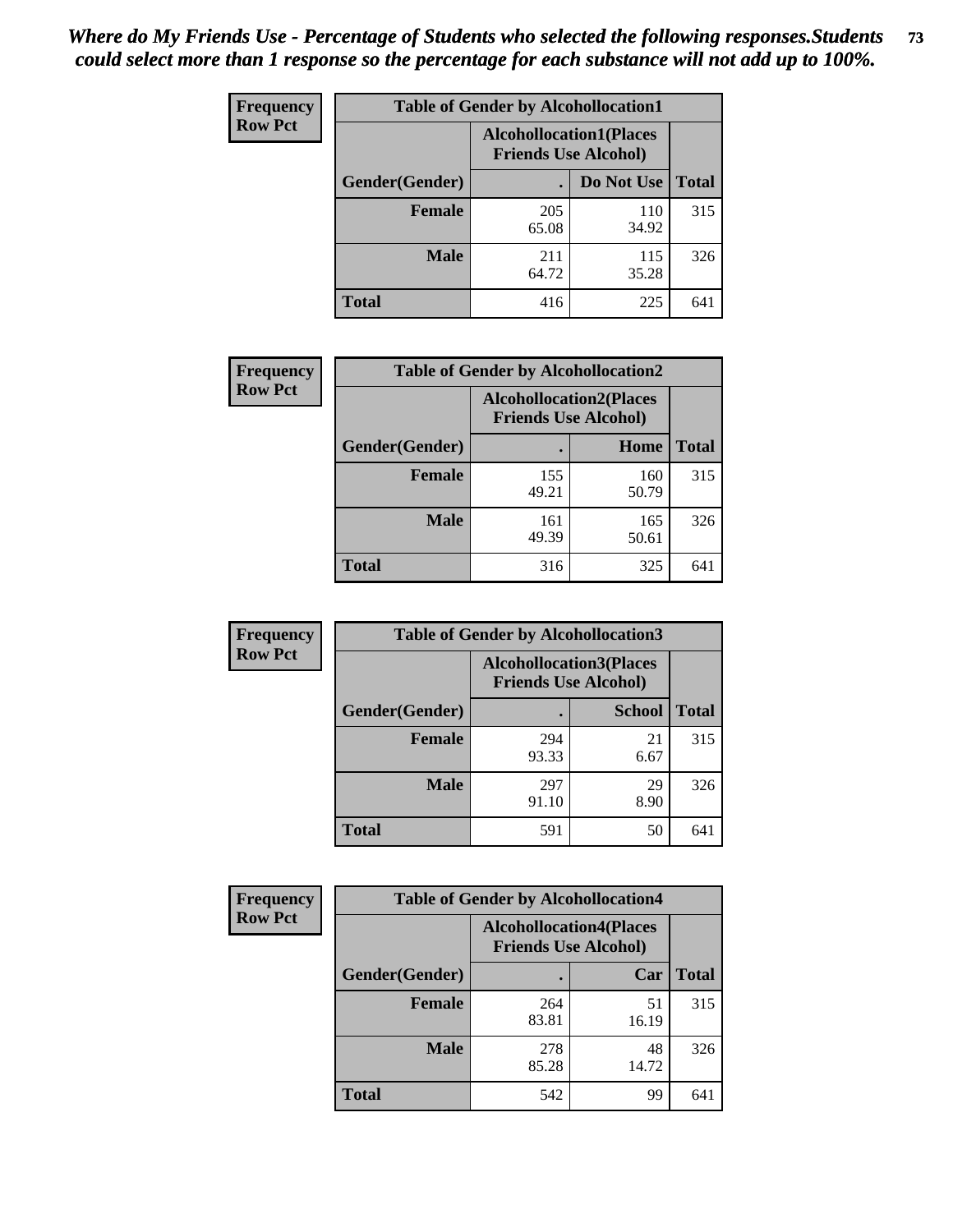| <b>Frequency</b> | <b>Table of Gender by Alcohollocation5</b> |                                                                |                                 |              |
|------------------|--------------------------------------------|----------------------------------------------------------------|---------------------------------|--------------|
| <b>Row Pct</b>   |                                            | <b>Alcohollocation5</b> (Places<br><b>Friends Use Alcohol)</b> |                                 |              |
|                  | Gender(Gender)                             |                                                                | <b>Friend's</b><br><b>House</b> | <b>Total</b> |
|                  | <b>Female</b>                              | 115<br>36.51                                                   | 200<br>63.49                    | 315          |
|                  | <b>Male</b>                                | 152<br>46.63                                                   | 174<br>53.37                    | 326          |
|                  | <b>Total</b>                               | 267                                                            | 374                             | 641          |

| Frequency      | <b>Table of Gender by Alcohollocation6</b> |                                                               |              |              |  |
|----------------|--------------------------------------------|---------------------------------------------------------------|--------------|--------------|--|
| <b>Row Pct</b> |                                            | <b>Alcohollocation6(Places</b><br><b>Friends Use Alcohol)</b> |              |              |  |
|                | Gender(Gender)                             |                                                               | <b>Other</b> | <b>Total</b> |  |
|                | <b>Female</b>                              | 210<br>66.67                                                  | 105<br>33.33 | 315          |  |
|                | <b>Male</b>                                | 212<br>65.03                                                  | 114<br>34.97 | 326          |  |
|                | <b>Total</b>                               | 422                                                           | 219          | 641          |  |

| Frequency      | <b>Table of Gender by Tobaccolocation1</b> |                                                               |              |              |  |
|----------------|--------------------------------------------|---------------------------------------------------------------|--------------|--------------|--|
| <b>Row Pct</b> |                                            | <b>Tobaccolocation1(Places</b><br><b>Friends Use Tobacco)</b> |              |              |  |
|                | Gender(Gender)                             |                                                               | Do Not Use   | <b>Total</b> |  |
|                | <b>Female</b>                              | 173<br>54.92                                                  | 142<br>45.08 | 315          |  |
|                | <b>Male</b>                                | 196<br>60.12                                                  | 130<br>39.88 | 326          |  |
|                | <b>Total</b>                               | 369                                                           | 272          | 641          |  |

| <b>Frequency</b> | <b>Table of Gender by Tobaccolocation2</b> |                                                               |              |              |
|------------------|--------------------------------------------|---------------------------------------------------------------|--------------|--------------|
| <b>Row Pct</b>   |                                            | <b>Tobaccolocation2(Places</b><br><b>Friends Use Tobacco)</b> |              |              |
|                  | Gender(Gender)                             |                                                               | Home         | <b>Total</b> |
|                  | Female                                     | 172<br>54.60                                                  | 143<br>45.40 | 315          |
|                  | <b>Male</b>                                | 161<br>49.39                                                  | 165<br>50.61 | 326          |
|                  | <b>Total</b>                               | 333                                                           | 308          | 641          |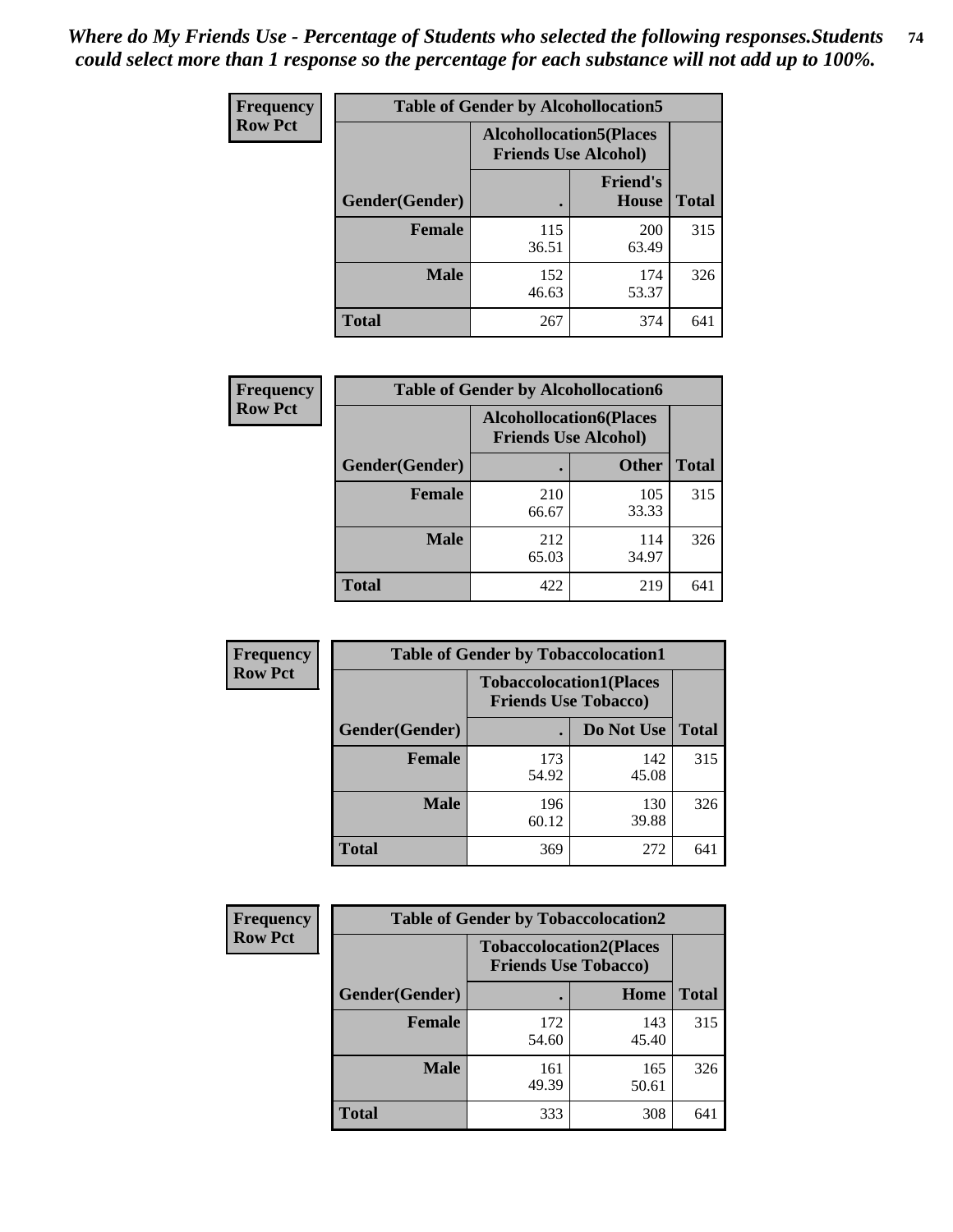| <b>Frequency</b> | <b>Table of Gender by Tobaccolocation3</b> |                                                               |               |              |
|------------------|--------------------------------------------|---------------------------------------------------------------|---------------|--------------|
| <b>Row Pct</b>   |                                            | <b>Tobaccolocation3(Places</b><br><b>Friends Use Tobacco)</b> |               |              |
|                  | Gender(Gender)                             |                                                               | <b>School</b> | <b>Total</b> |
|                  | <b>Female</b>                              | 234<br>74.29                                                  | 81<br>25.71   | 315          |
|                  | <b>Male</b>                                | 216<br>66.26                                                  | 110<br>33.74  | 326          |
|                  | <b>Total</b>                               | 450                                                           | 191           | 641          |

| <b>Frequency</b> | <b>Table of Gender by Tobaccolocation4</b> |                             |                                |              |
|------------------|--------------------------------------------|-----------------------------|--------------------------------|--------------|
| <b>Row Pct</b>   |                                            | <b>Friends Use Tobacco)</b> | <b>Tobaccolocation4(Places</b> |              |
|                  | Gender(Gender)                             |                             | Car                            | <b>Total</b> |
|                  | <b>Female</b>                              | 175<br>55.56                | 140<br>44.44                   | 315          |
|                  | <b>Male</b>                                | 186<br>57.06                | 140<br>42.94                   | 326          |
|                  | <b>Total</b>                               | 361                         | 280                            | 641          |

| <b>Frequency</b> | <b>Table of Gender by Tobaccolocation5</b> |                                                               |                                 |              |
|------------------|--------------------------------------------|---------------------------------------------------------------|---------------------------------|--------------|
| <b>Row Pct</b>   |                                            | <b>Tobaccolocation5(Places</b><br><b>Friends Use Tobacco)</b> |                                 |              |
|                  | Gender(Gender)                             |                                                               | <b>Friend's</b><br><b>House</b> | <b>Total</b> |
|                  | <b>Female</b>                              | 154<br>48.89                                                  | 161<br>51.11                    | 315          |
|                  | <b>Male</b>                                | 169<br>51.84                                                  | 157<br>48.16                    | 326          |
|                  | <b>Total</b>                               | 323                                                           | 318                             | 641          |

| <b>Frequency</b> | <b>Table of Gender by Tobaccolocation6</b> |                                                               |              |              |
|------------------|--------------------------------------------|---------------------------------------------------------------|--------------|--------------|
| <b>Row Pct</b>   |                                            | <b>Tobaccolocation6(Places</b><br><b>Friends Use Tobacco)</b> |              |              |
|                  | Gender(Gender)                             |                                                               | <b>Other</b> | <b>Total</b> |
|                  | Female                                     | 212<br>67.30                                                  | 103<br>32.70 | 315          |
|                  | <b>Male</b>                                | 194<br>59.51                                                  | 132<br>40.49 | 326          |
|                  | <b>Total</b>                               | 406                                                           | 235          | 641          |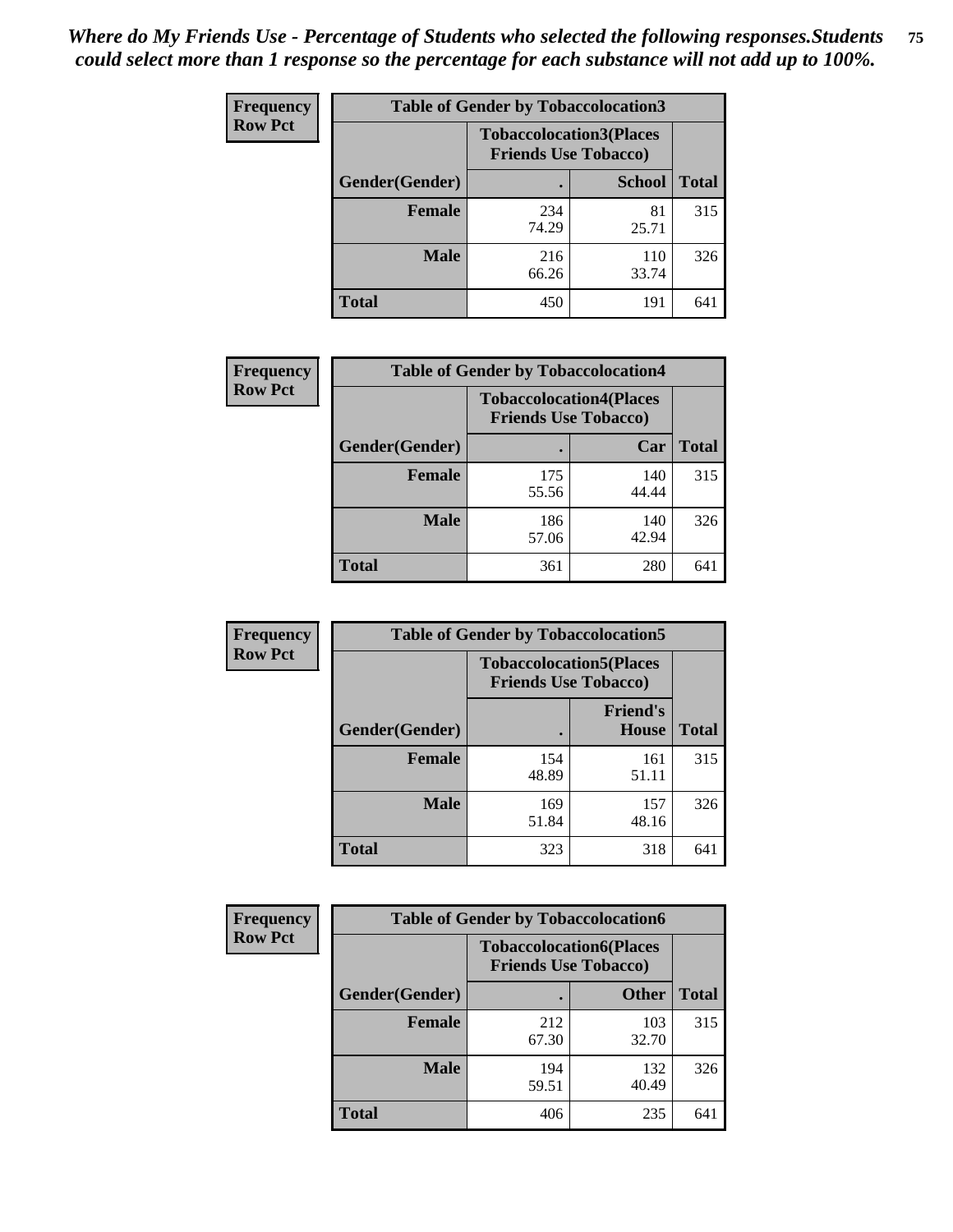| <b>Frequency</b> | <b>Table of Gender by Marijuanalocation1</b> |                                                                    |              |              |
|------------------|----------------------------------------------|--------------------------------------------------------------------|--------------|--------------|
| <b>Row Pct</b>   |                                              | <b>Marijuanalocation1(Places</b><br><b>Friends Use Marijuana</b> ) |              |              |
|                  | Gender(Gender)                               |                                                                    | Do Not Use   | <b>Total</b> |
|                  | <b>Female</b>                                | 148<br>46.98                                                       | 167<br>53.02 | 315          |
|                  | <b>Male</b>                                  | 164<br>50.31                                                       | 162<br>49.69 | 326          |
|                  | <b>Total</b>                                 | 312                                                                | 329          | 641          |

| <b>Frequency</b> | <b>Table of Gender by Marijuanalocation2</b> |                                                                    |              |              |
|------------------|----------------------------------------------|--------------------------------------------------------------------|--------------|--------------|
| <b>Row Pct</b>   |                                              | <b>Marijuanalocation2(Places</b><br><b>Friends Use Marijuana</b> ) |              |              |
|                  | Gender(Gender)                               |                                                                    | Home         | <b>Total</b> |
|                  | <b>Female</b>                                | 195<br>61.90                                                       | 120<br>38.10 | 315          |
|                  | <b>Male</b>                                  | 185<br>56.75                                                       | 141<br>43.25 | 326          |
|                  | Total                                        | 380                                                                | 261          | 641          |

| Frequency      |                | <b>Table of Gender by Marijuanalocation3</b> |                                                                    |              |
|----------------|----------------|----------------------------------------------|--------------------------------------------------------------------|--------------|
| <b>Row Pct</b> |                |                                              | <b>Marijuanalocation3(Places</b><br><b>Friends Use Marijuana</b> ) |              |
|                | Gender(Gender) |                                              | <b>School</b>                                                      | <b>Total</b> |
|                | Female         | 265<br>84.13                                 | 50<br>15.87                                                        | 315          |
|                | <b>Male</b>    | 284<br>87.12                                 | 42<br>12.88                                                        | 326          |
|                | <b>Total</b>   | 549                                          | 92                                                                 | 641          |

| <b>Frequency</b> | <b>Table of Gender by Marijuanalocation4</b> |                                                                    |              |              |  |
|------------------|----------------------------------------------|--------------------------------------------------------------------|--------------|--------------|--|
| <b>Row Pct</b>   |                                              | <b>Marijuanalocation4(Places</b><br><b>Friends Use Marijuana</b> ) |              |              |  |
|                  | Gender(Gender)                               |                                                                    | Car          | <b>Total</b> |  |
|                  | Female                                       | 227<br>72.06                                                       | 88<br>27.94  | 315          |  |
|                  | <b>Male</b>                                  | 225<br>69.02                                                       | 101<br>30.98 | 326          |  |
|                  | <b>Total</b>                                 | 452                                                                | 189          | 641          |  |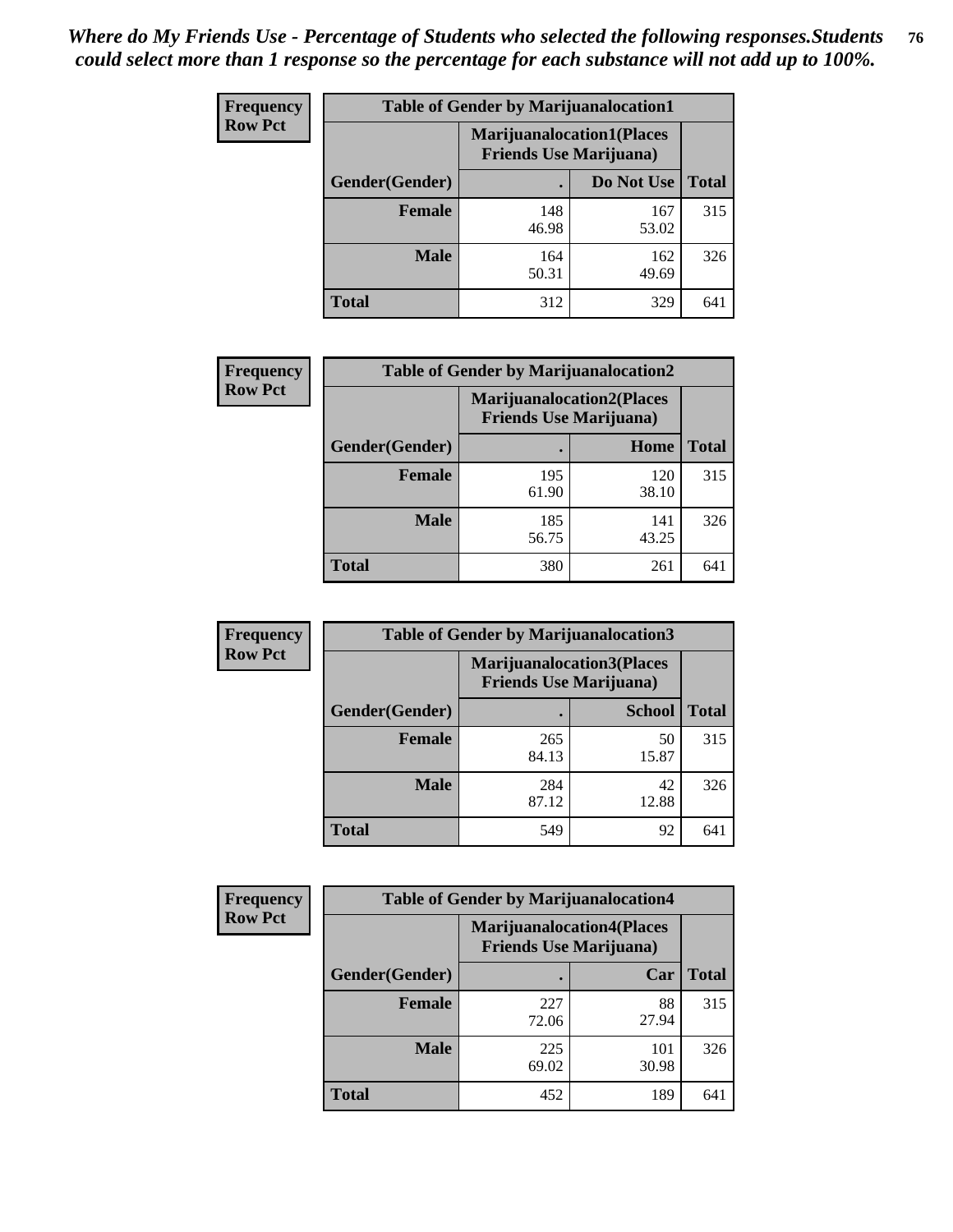| <b>Frequency</b> | <b>Table of Gender by Marijuanalocation5</b> |                                                                    |                          |              |
|------------------|----------------------------------------------|--------------------------------------------------------------------|--------------------------|--------------|
| <b>Row Pct</b>   |                                              | <b>Marijuanalocation5(Places</b><br><b>Friends Use Marijuana</b> ) |                          |              |
|                  | <b>Gender</b> (Gender)                       |                                                                    | <b>Friend's</b><br>House | <b>Total</b> |
|                  | <b>Female</b>                                | 173<br>54.92                                                       | 142<br>45.08             | 315          |
|                  | <b>Male</b>                                  | 181<br>55.52                                                       | 145<br>44.48             | 326          |
|                  | <b>Total</b>                                 | 354                                                                | 287                      | 641          |

| <b>Frequency</b> | <b>Table of Gender by Marijuanalocation6</b> |                                |                                  |              |
|------------------|----------------------------------------------|--------------------------------|----------------------------------|--------------|
| <b>Row Pct</b>   |                                              | <b>Friends Use Marijuana</b> ) | <b>Marijuanalocation6(Places</b> |              |
|                  | <b>Gender</b> (Gender)                       |                                | <b>Other</b>                     | <b>Total</b> |
|                  | Female                                       | 228<br>72.38                   | 87<br>27.62                      | 315          |
|                  | <b>Male</b>                                  | 217<br>66.56                   | 109<br>33.44                     | 326          |
|                  | Total                                        | 445                            | 196                              | 641          |

| <b>Frequency</b> | <b>Table of Gender by Otherdruglocation1</b> |                                                                                |              |              |
|------------------|----------------------------------------------|--------------------------------------------------------------------------------|--------------|--------------|
| <b>Row Pct</b>   |                                              | <b>Otherdruglocation1(Places</b><br><b>Friends Use Other Illegal</b><br>Drugs) |              |              |
|                  | Gender(Gender)                               |                                                                                | Do Not Use   | <b>Total</b> |
|                  | <b>Female</b>                                | 97<br>30.79                                                                    | 218<br>69.21 | 315          |
|                  | <b>Male</b>                                  | 109<br>33.44                                                                   | 217<br>66.56 | 326          |
|                  | <b>Total</b>                                 | 206                                                                            | 435          | 641          |

| <b>Frequency</b> | <b>Table of Gender by Otherdruglocation2</b> |                                            |                                   |              |
|------------------|----------------------------------------------|--------------------------------------------|-----------------------------------|--------------|
| <b>Row Pct</b>   |                                              | <b>Friends Use Other Illegal</b><br>Drugs) | <b>Otherdruglocation2(Places)</b> |              |
|                  | Gender(Gender)                               |                                            | Home                              | <b>Total</b> |
|                  | Female                                       | 235<br>74.60                               | 80<br>25.40                       | 315          |
|                  | <b>Male</b>                                  | 238<br>73.01                               | 88<br>26.99                       | 326          |
|                  | <b>Total</b>                                 | 473                                        | 168                               | 641          |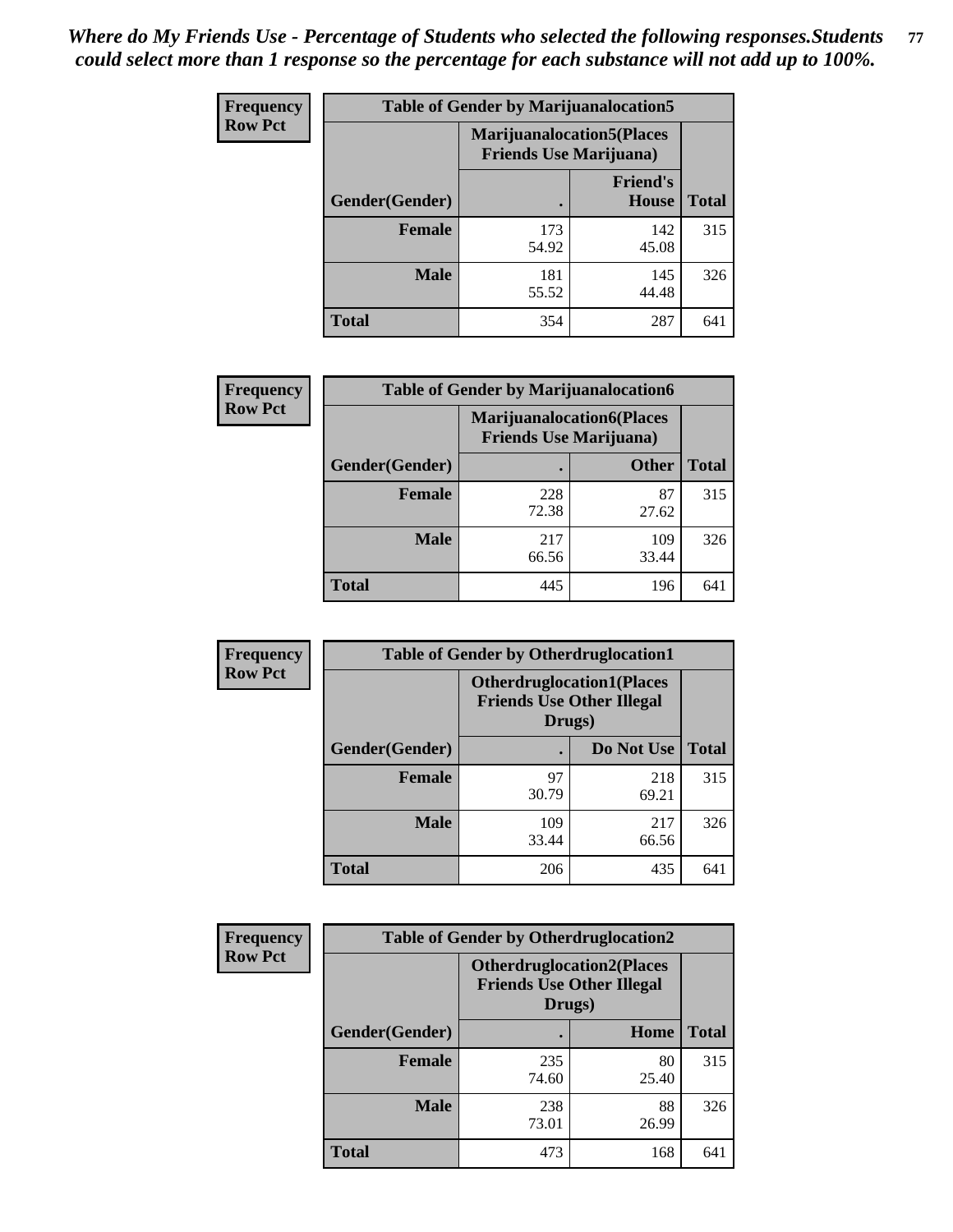| Frequency      | <b>Table of Gender by Otherdruglocation3</b> |              |                                                                                |              |
|----------------|----------------------------------------------|--------------|--------------------------------------------------------------------------------|--------------|
| <b>Row Pct</b> |                                              |              | <b>Otherdruglocation3(Places</b><br><b>Friends Use Other Illegal</b><br>Drugs) |              |
|                | Gender(Gender)                               |              | <b>School</b>                                                                  | <b>Total</b> |
|                | Female                                       | 275<br>87.30 | 40<br>12.70                                                                    | 315          |
|                | <b>Male</b>                                  | 288<br>88.34 | 38<br>11.66                                                                    | 326          |
|                | <b>Total</b>                                 | 563          | 78                                                                             | 641          |

| Frequency      | <b>Table of Gender by Otherdruglocation4</b> |                                                                                |             |              |
|----------------|----------------------------------------------|--------------------------------------------------------------------------------|-------------|--------------|
| <b>Row Pct</b> |                                              | <b>Otherdruglocation4(Places</b><br><b>Friends Use Other Illegal</b><br>Drugs) |             |              |
|                | Gender(Gender)                               |                                                                                | Car         | <b>Total</b> |
|                | <b>Female</b>                                | 256<br>81.27                                                                   | 59<br>18.73 | 315          |
|                | <b>Male</b>                                  | 276<br>84.66                                                                   | 50<br>15.34 | 326          |
|                | <b>Total</b>                                 | 532                                                                            | 109         | 641          |

| Frequency      | <b>Table of Gender by Otherdruglocation5</b> |                                            |                                  |              |
|----------------|----------------------------------------------|--------------------------------------------|----------------------------------|--------------|
| <b>Row Pct</b> |                                              | <b>Friends Use Other Illegal</b><br>Drugs) | <b>Otherdruglocation5(Places</b> |              |
|                | Gender(Gender)                               |                                            | <b>Friend's</b><br><b>House</b>  | <b>Total</b> |
|                | <b>Female</b>                                | 223<br>70.79                               | 92<br>29.21                      | 315          |
|                | <b>Male</b>                                  | 238<br>73.01                               | 88<br>26.99                      | 326          |
|                | <b>Total</b>                                 | 461                                        | 180                              | 641          |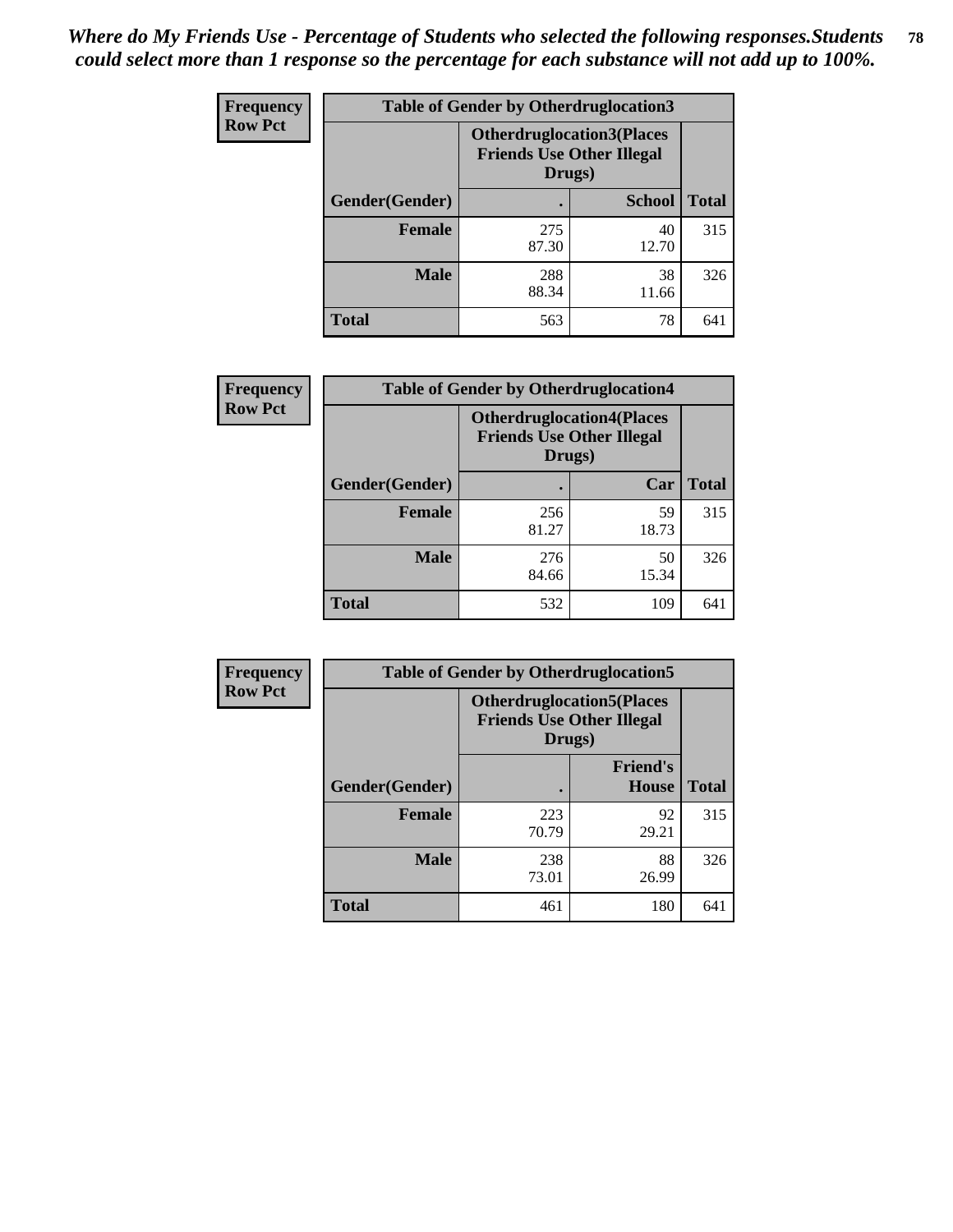| Frequency      | <b>Table of Gender by Otherdruglocation6</b> |                                                                                |              |              |
|----------------|----------------------------------------------|--------------------------------------------------------------------------------|--------------|--------------|
| <b>Row Pct</b> |                                              | <b>Otherdruglocation6(Places</b><br><b>Friends Use Other Illegal</b><br>Drugs) |              |              |
|                | Gender(Gender)                               |                                                                                | <b>Other</b> | <b>Total</b> |
|                | <b>Female</b>                                | 246<br>78.10                                                                   | 69<br>21.90  | 315          |
|                | <b>Male</b>                                  | 250<br>76.69                                                                   | 76<br>23.31  | 326          |
|                | <b>Total</b>                                 | 496                                                                            | 145          | 641          |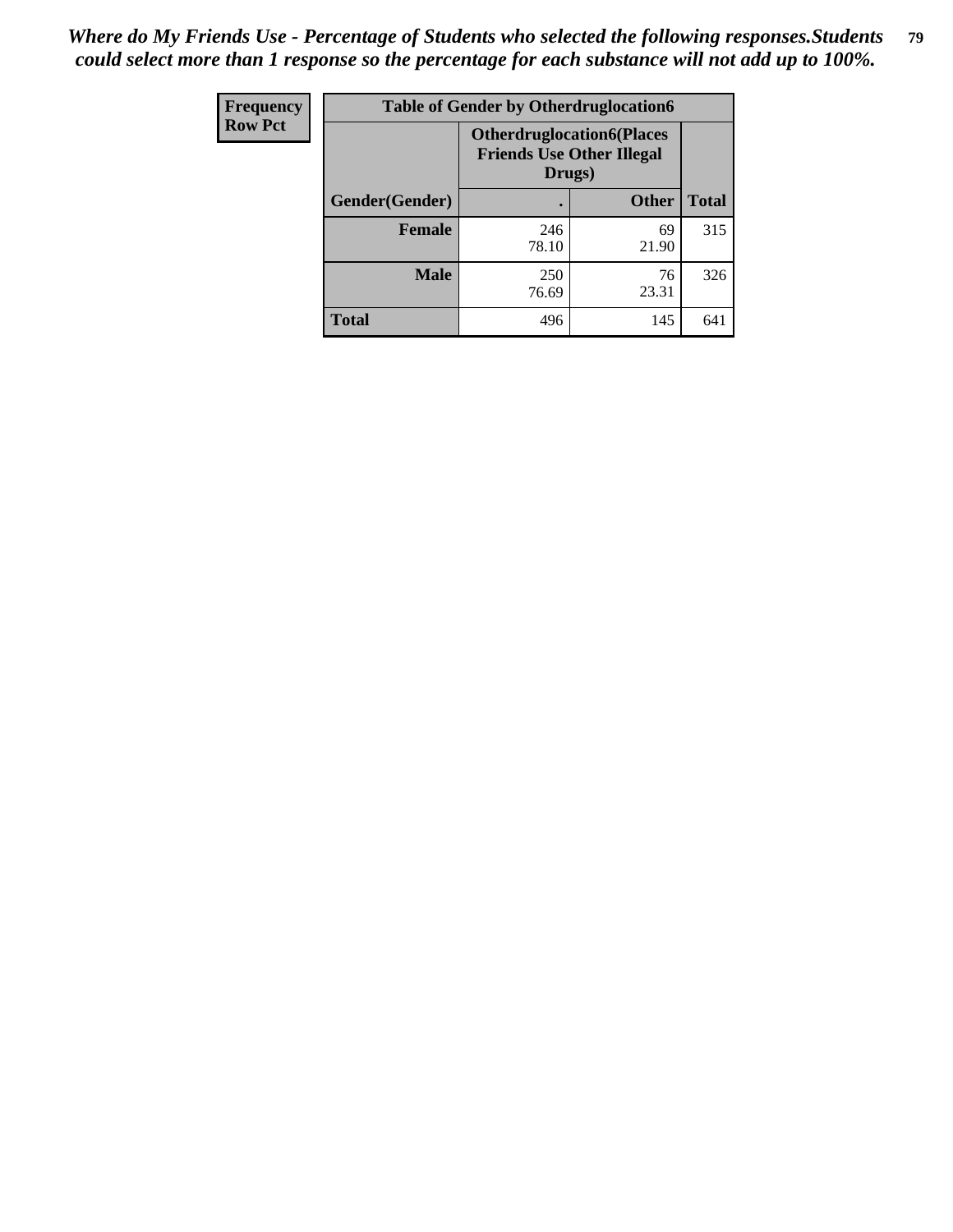| <b>Frequency</b> | <b>Table of Gender by Alcoholtime1</b> |                                                          |                      |              |
|------------------|----------------------------------------|----------------------------------------------------------|----------------------|--------------|
| <b>Row Pct</b>   |                                        | <b>Alcoholtime1(Times</b><br><b>Friends Use Alcohol)</b> |                      |              |
|                  | Gender(Gender)                         |                                                          | Do Not<br><b>Use</b> | <b>Total</b> |
|                  | <b>Female</b>                          | 210<br>66.67                                             | 105<br>33.33         | 315          |
|                  | <b>Male</b>                            | 214<br>65.64                                             | 112<br>34.36         | 326          |
|                  | <b>Total</b>                           | 424                                                      | 217                  | 641          |

| <b>Frequency</b> | <b>Table of Gender by Alcoholtime2</b> |                                                          |                            |              |
|------------------|----------------------------------------|----------------------------------------------------------|----------------------------|--------------|
| <b>Row Pct</b>   |                                        | <b>Alcoholtime2(Times</b><br><b>Friends Use Alcohol)</b> |                            |              |
|                  | Gender(Gender)                         |                                                          | <b>On Way</b><br>to School | <b>Total</b> |
|                  | <b>Female</b>                          | 295<br>93.65                                             | 20<br>6.35                 | 315          |
|                  | <b>Male</b>                            | 294<br>90.18                                             | 32<br>9.82                 | 326          |
|                  | Total                                  | 589                                                      | 52                         | 641          |

| Frequency      | <b>Table of Gender by Alcoholtime3</b> |                                                   |                                |              |
|----------------|----------------------------------------|---------------------------------------------------|--------------------------------|--------------|
| <b>Row Pct</b> |                                        | Alcoholtime3(Times<br><b>Friends Use Alcohol)</b> |                                |              |
|                | Gender(Gender)                         |                                                   | <b>During</b><br><b>School</b> | <b>Total</b> |
|                | Female                                 | 295<br>93.65                                      | 20<br>6.35                     | 315          |
|                | <b>Male</b>                            | 296<br>90.80                                      | 30<br>9.20                     | 326          |
|                | <b>Total</b>                           | 591                                               | 50                             | 641          |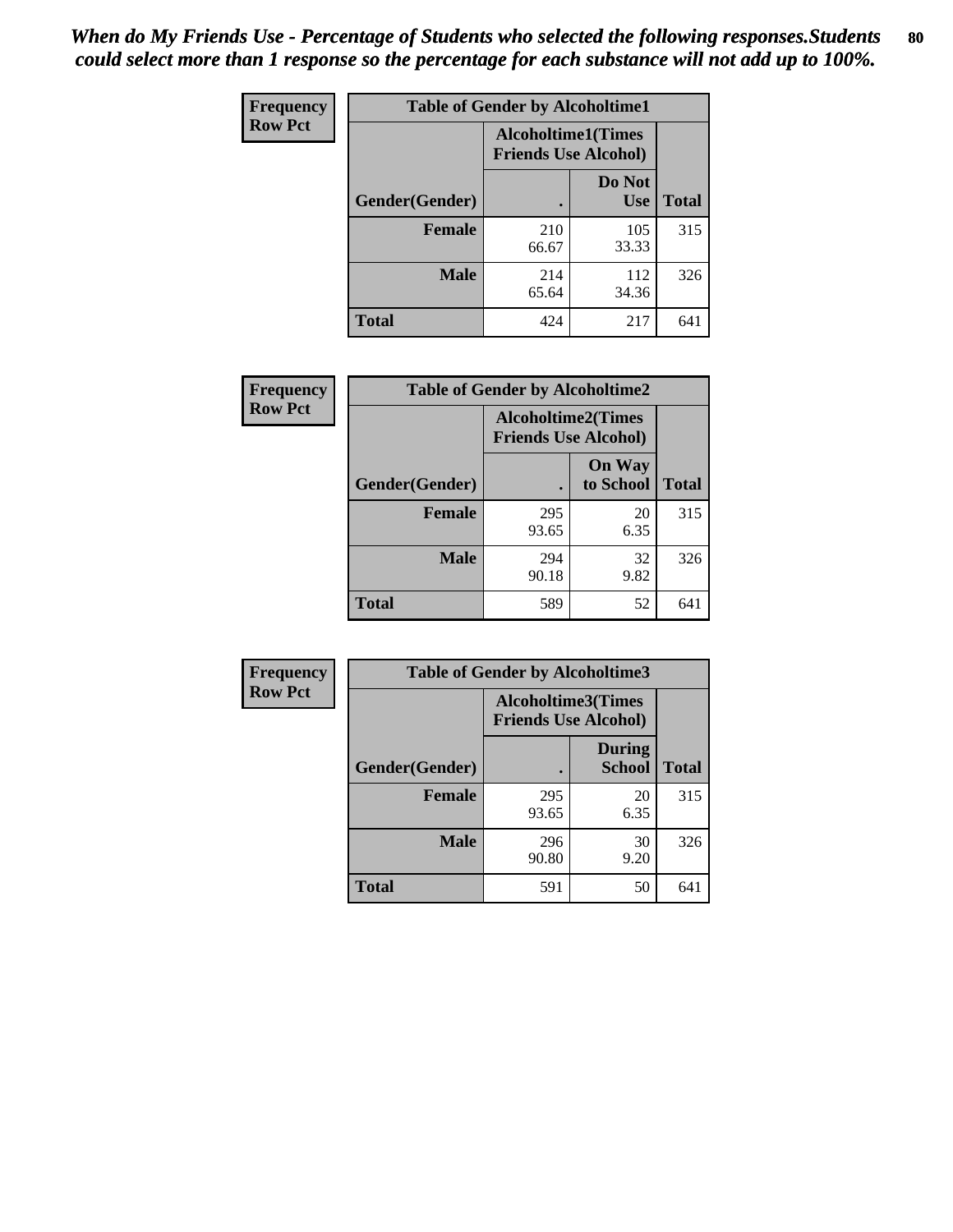*When do My Friends Use - Percentage of Students who selected the following responses.Students could select more than 1 response so the percentage for each substance will not add up to 100%.* **81**

| <b>Frequency</b> | <b>Table of Gender by Alcoholtime4</b> |                                                          |                                                |              |
|------------------|----------------------------------------|----------------------------------------------------------|------------------------------------------------|--------------|
| <b>Row Pct</b>   |                                        | <b>Alcoholtime4(Times</b><br><b>Friends Use Alcohol)</b> |                                                |              |
|                  | Gender(Gender)                         |                                                          | <b>On Way</b><br>Home<br>From<br><b>School</b> | <b>Total</b> |
|                  | <b>Female</b>                          | 293<br>93.02                                             | 22<br>6.98                                     | 315          |
|                  | <b>Male</b>                            | 289<br>88.65                                             | 37<br>11.35                                    | 326          |
|                  | <b>Total</b>                           | 582                                                      | 59                                             | 641          |

| <b>Frequency</b> | <b>Table of Gender by Alcoholtime5</b> |                                                           |             |              |
|------------------|----------------------------------------|-----------------------------------------------------------|-------------|--------------|
| <b>Row Pct</b>   |                                        | <b>Alcoholtime5</b> (Times<br><b>Friends Use Alcohol)</b> |             |              |
|                  | Gender(Gender)                         |                                                           | Weeknights  | <b>Total</b> |
|                  | <b>Female</b>                          | 233<br>73.97                                              | 82<br>26.03 | 315          |
|                  | <b>Male</b>                            | 242<br>74.23                                              | 84<br>25.77 | 326          |
|                  | <b>Total</b>                           | 475                                                       | 166         | 641          |

| <b>Frequency</b> | <b>Table of Gender by Alcoholtime6</b> |              |                                                          |              |  |
|------------------|----------------------------------------|--------------|----------------------------------------------------------|--------------|--|
| <b>Row Pct</b>   |                                        |              | <b>Alcoholtime6(Times</b><br><b>Friends Use Alcohol)</b> |              |  |
|                  | Gender(Gender)                         |              | <b>Weekends</b>                                          | <b>Total</b> |  |
|                  | <b>Female</b>                          | 88<br>27.94  | 227<br>72.06                                             | 315          |  |
|                  | <b>Male</b>                            | 101<br>30.98 | 225<br>69.02                                             | 326          |  |
|                  | Total                                  | 189          | 452                                                      | 641          |  |

| <b>Frequency</b> | <b>Table of Gender by Tobaccotime1</b> |                                                          |                      |              |
|------------------|----------------------------------------|----------------------------------------------------------|----------------------|--------------|
| <b>Row Pct</b>   |                                        | <b>Tobaccotime1(Times</b><br><b>Friends Use Tobacco)</b> |                      |              |
|                  | Gender(Gender)                         |                                                          | Do Not<br><b>Use</b> | <b>Total</b> |
|                  | <b>Female</b>                          | 171<br>54.29                                             | 144<br>45.71         | 315          |
|                  | <b>Male</b>                            | 196<br>60.12                                             | 130<br>39.88         | 326          |
|                  | <b>Total</b>                           | 367                                                      | 274                  | 641          |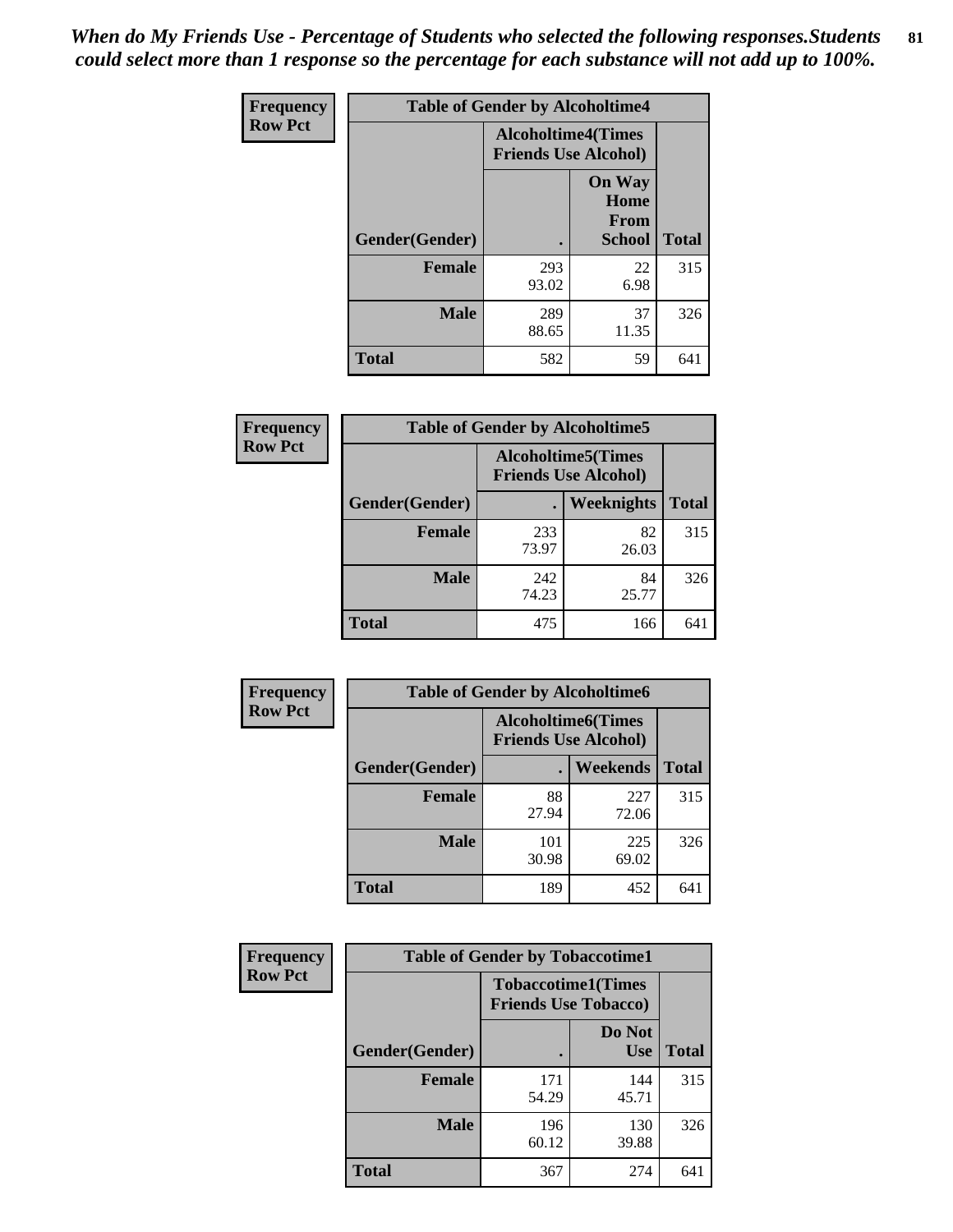*When do My Friends Use - Percentage of Students who selected the following responses.Students could select more than 1 response so the percentage for each substance will not add up to 100%.* **82**

| Frequency      | <b>Table of Gender by Tobaccotime2</b> |                                                          |                            |              |
|----------------|----------------------------------------|----------------------------------------------------------|----------------------------|--------------|
| <b>Row Pct</b> |                                        | <b>Tobaccotime2(Times</b><br><b>Friends Use Tobacco)</b> |                            |              |
|                | Gender(Gender)                         | $\bullet$                                                | <b>On Way</b><br>to School | <b>Total</b> |
|                | <b>Female</b>                          | 213<br>67.62                                             | 102<br>32.38               | 315          |
|                | <b>Male</b>                            | 204<br>62.58                                             | 122<br>37.42               | 326          |
|                | <b>Total</b>                           | 417                                                      | 224                        | 641          |

| Frequency      | <b>Table of Gender by Tobaccotime3</b> |                                                          |                                |              |
|----------------|----------------------------------------|----------------------------------------------------------|--------------------------------|--------------|
| <b>Row Pct</b> |                                        | <b>Tobaccotime3(Times</b><br><b>Friends Use Tobacco)</b> |                                |              |
|                | Gender(Gender)                         |                                                          | <b>During</b><br><b>School</b> | <b>Total</b> |
|                | Female                                 | 250<br>79.37                                             | 65<br>20.63                    | 315          |
|                | <b>Male</b>                            | 234<br>71.78                                             | 92<br>28.22                    | 326          |
|                | <b>Total</b>                           | 484                                                      | 157                            | 641          |

| Frequency      | <b>Table of Gender by Tobaccotime4</b> |                                                          |                                                       |              |
|----------------|----------------------------------------|----------------------------------------------------------|-------------------------------------------------------|--------------|
| <b>Row Pct</b> |                                        | <b>Tobaccotime4(Times</b><br><b>Friends Use Tobacco)</b> |                                                       |              |
|                | Gender(Gender)                         |                                                          | <b>On Way</b><br>Home<br><b>From</b><br><b>School</b> | <b>Total</b> |
|                | <b>Female</b>                          | 293<br>93.02                                             | 22<br>6.98                                            | 315          |
|                | <b>Male</b>                            | 289<br>88.65                                             | 37<br>11.35                                           | 326          |
|                | <b>Total</b>                           | 582                                                      | 59                                                    | 641          |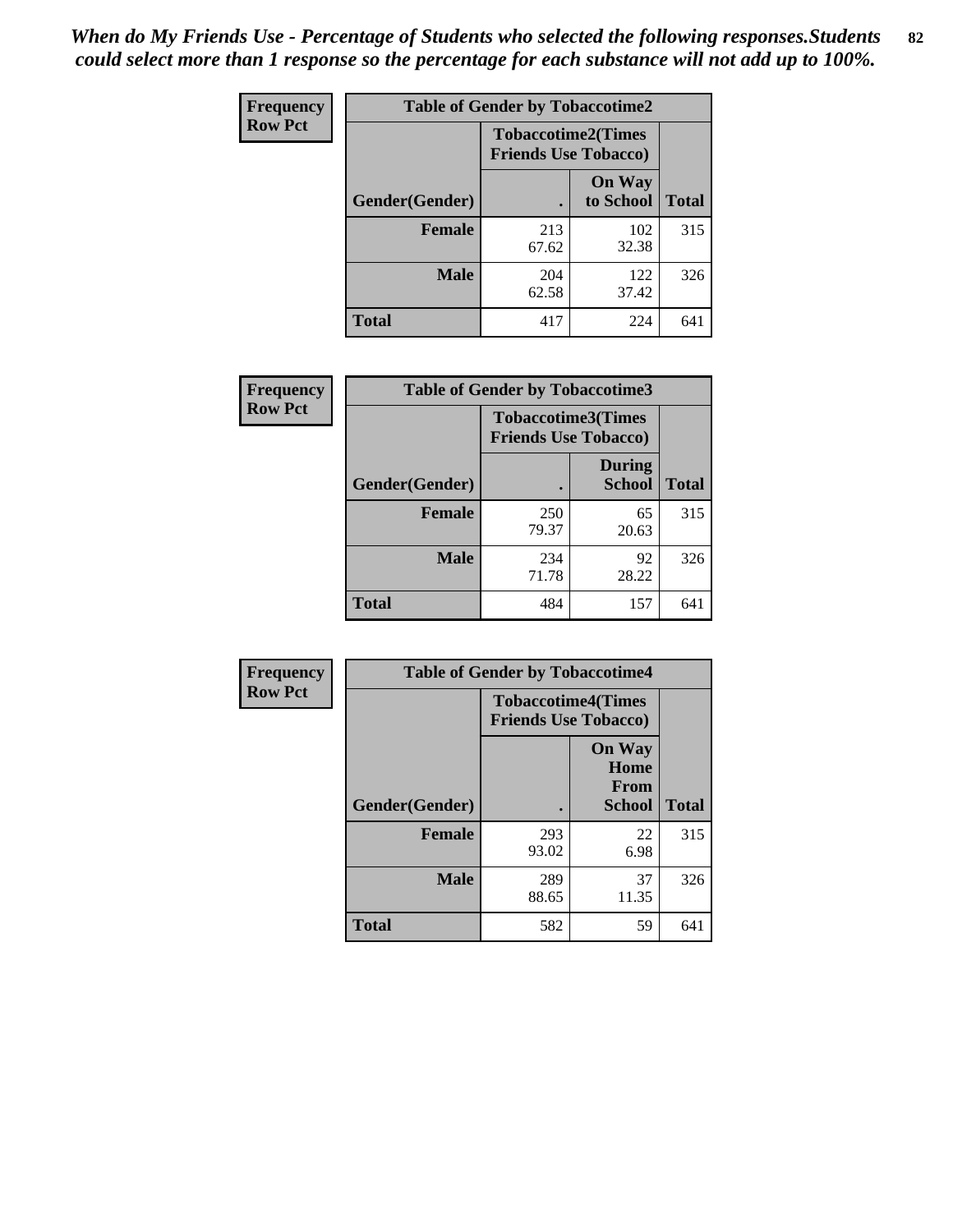| <b>Frequency</b> | <b>Table of Gender by Tobaccotime5</b> |                                                          |              |              |  |
|------------------|----------------------------------------|----------------------------------------------------------|--------------|--------------|--|
| <b>Row Pct</b>   |                                        | <b>Tobaccotime5(Times</b><br><b>Friends Use Tobacco)</b> |              |              |  |
|                  | Gender(Gender)                         |                                                          | Weeknights   | <b>Total</b> |  |
|                  | Female                                 | 170<br>53.97                                             | 145<br>46.03 | 315          |  |
|                  | <b>Male</b>                            | 165<br>50.61                                             | 161<br>49.39 | 326          |  |
|                  | <b>Total</b>                           | 335                                                      | 306          | 641          |  |

| Frequency      | <b>Table of Gender by Tobaccotime6</b> |                                                          |              |              |
|----------------|----------------------------------------|----------------------------------------------------------|--------------|--------------|
| <b>Row Pct</b> |                                        | <b>Tobaccotime6(Times</b><br><b>Friends Use Tobacco)</b> |              |              |
|                | Gender(Gender)                         |                                                          | Weekends     | <b>Total</b> |
|                | Female                                 | 148<br>46.98                                             | 167<br>53.02 | 315          |
|                | <b>Male</b>                            | 135<br>41.41                                             | 191<br>58.59 | 326          |
|                | <b>Total</b>                           | 283                                                      | 358          | 641          |

| <b>Frequency</b> | <b>Table of Gender by Marijuanatime1</b> |                                |                             |              |
|------------------|------------------------------------------|--------------------------------|-----------------------------|--------------|
| <b>Row Pct</b>   |                                          | <b>Friends Use Marijuana</b> ) | <b>Marijuanatime1(Times</b> |              |
|                  | Gender(Gender)                           |                                | Do Not Use                  | <b>Total</b> |
|                  | <b>Female</b>                            | 145<br>46.03                   | 170<br>53.97                | 315          |
|                  | <b>Male</b>                              | 165<br>50.61                   | 161<br>49.39                | 326          |
|                  | <b>Total</b>                             | 310                            | 331                         | 641          |

| <b>Frequency</b> | <b>Table of Gender by Marijuanatime2</b> |                                |                             |              |
|------------------|------------------------------------------|--------------------------------|-----------------------------|--------------|
| <b>Row Pct</b>   |                                          | <b>Friends Use Marijuana</b> ) | <b>Marijuanatime2(Times</b> |              |
|                  | Gender(Gender)                           |                                | On Way to<br><b>School</b>  | <b>Total</b> |
|                  | Female                                   | 262<br>83.17                   | 53<br>16.83                 | 315          |
|                  | <b>Male</b>                              | 253<br>77.61                   | 73<br>22.39                 | 326          |
|                  | <b>Total</b>                             | 515                            | 126                         | 641          |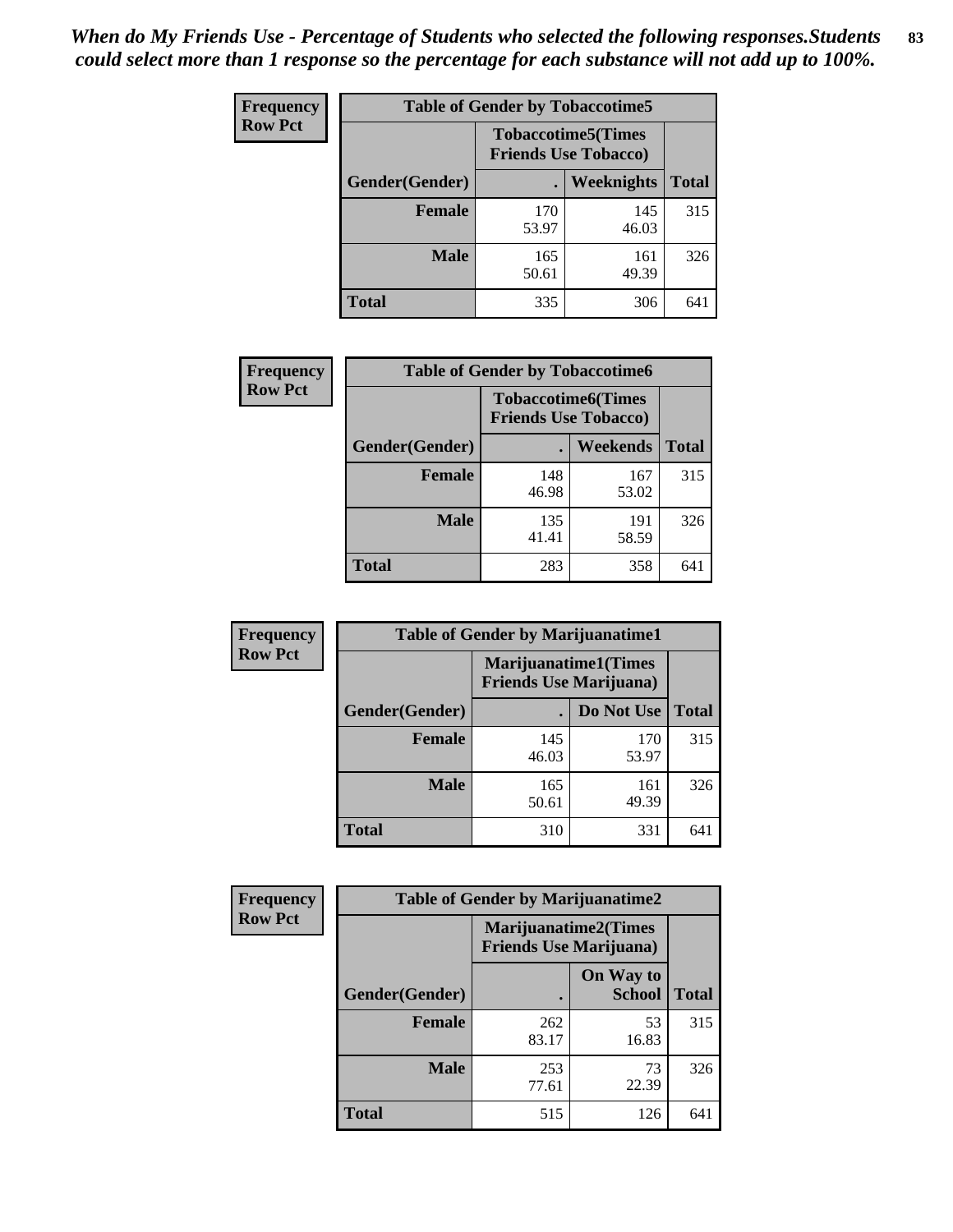| Frequency      | Table of Gender by Marijuanatime3 |                                                        |                                |              |
|----------------|-----------------------------------|--------------------------------------------------------|--------------------------------|--------------|
| <b>Row Pct</b> |                                   | Marijuanatime3(Times<br><b>Friends Use Marijuana</b> ) |                                |              |
|                | Gender(Gender)                    |                                                        | <b>During</b><br><b>School</b> | <b>Total</b> |
|                | <b>Female</b>                     | 279<br>88.57                                           | 36<br>11.43                    | 315          |
|                | <b>Male</b>                       | 288<br>88.34                                           | 38<br>11.66                    | 326          |
|                | <b>Total</b>                      | 567                                                    | 74                             | 641          |

| Frequency      | <b>Table of Gender by Marijuanatime4</b> |                                |                                                       |              |
|----------------|------------------------------------------|--------------------------------|-------------------------------------------------------|--------------|
| <b>Row Pct</b> |                                          | <b>Friends Use Marijuana</b> ) | <b>Marijuanatime4</b> (Times                          |              |
|                | Gender(Gender)                           |                                | <b>On Way</b><br>Home<br><b>From</b><br><b>School</b> | <b>Total</b> |
|                | <b>Female</b>                            | 263<br>83.49                   | 52<br>16.51                                           | 315          |
|                | <b>Male</b>                              | 258<br>79.14                   | 68<br>20.86                                           | 326          |
|                | <b>Total</b>                             | 521                            | 120                                                   | 641          |

| <b>Frequency</b> | <b>Table of Gender by Marijuanatime5</b> |              |                                                                |              |  |
|------------------|------------------------------------------|--------------|----------------------------------------------------------------|--------------|--|
| <b>Row Pct</b>   |                                          |              | <b>Marijuanatime5</b> (Times<br><b>Friends Use Marijuana</b> ) |              |  |
|                  | Gender(Gender)                           | ٠            | Weeknights                                                     | <b>Total</b> |  |
|                  | <b>Female</b>                            | 209<br>66.35 | 106<br>33.65                                                   | 315          |  |
|                  | <b>Male</b>                              | 212<br>65.03 | 114<br>34.97                                                   | 326          |  |
|                  | <b>Total</b>                             | 421          | 220                                                            | 641          |  |

| Frequency      | <b>Table of Gender by Marijuanatime6</b> |                                                               |                 |              |  |
|----------------|------------------------------------------|---------------------------------------------------------------|-----------------|--------------|--|
| <b>Row Pct</b> |                                          | <b>Marijuanatime6(Times</b><br><b>Friends Use Marijuana</b> ) |                 |              |  |
|                | Gender(Gender)                           |                                                               | <b>Weekends</b> | <b>Total</b> |  |
|                | <b>Female</b>                            | 160<br>50.79                                                  | 155<br>49.21    | 315          |  |
|                | <b>Male</b>                              | 154<br>47.24                                                  | 172<br>52.76    | 326          |  |
|                | <b>Total</b>                             | 314                                                           | 327             | 641          |  |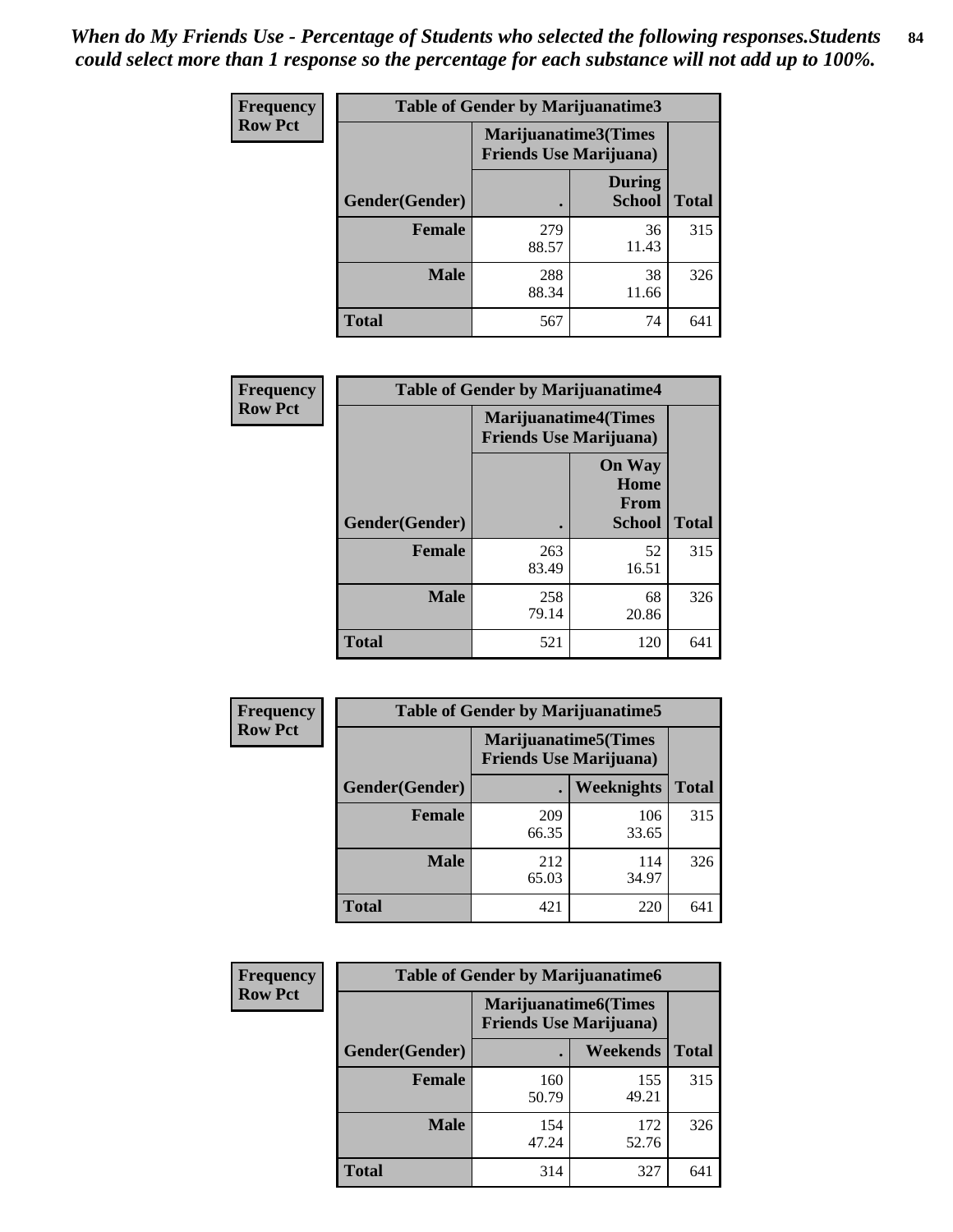*When do My Friends Use - Percentage of Students who selected the following responses.Students could select more than 1 response so the percentage for each substance will not add up to 100%.* **85**

| <b>Frequency</b> | <b>Table of Gender by Otherdrugtime1</b> |                                                                                    |              |              |
|------------------|------------------------------------------|------------------------------------------------------------------------------------|--------------|--------------|
| <b>Row Pct</b>   |                                          | <b>Otherdrugtime1</b> (Times<br><b>Friends Use Other</b><br><b>Illegal Drugs</b> ) |              |              |
|                  | Gender(Gender)                           |                                                                                    | Do Not Use   | <b>Total</b> |
|                  | Female                                   | 95<br>30.16                                                                        | 220<br>69.84 | 315          |
|                  | <b>Male</b>                              | 102<br>31.29                                                                       | 224<br>68.71 | 326          |
|                  | <b>Total</b>                             | 197                                                                                | 444          | 641          |

| <b>Frequency</b> | <b>Table of Gender by Otherdrugtime2</b> |                                                                                   |                            |              |
|------------------|------------------------------------------|-----------------------------------------------------------------------------------|----------------------------|--------------|
| <b>Row Pct</b>   |                                          | <b>Otherdrugtime2(Times</b><br><b>Friends Use Other</b><br><b>Illegal Drugs</b> ) |                            |              |
|                  | Gender(Gender)                           |                                                                                   | On Way to<br><b>School</b> | <b>Total</b> |
|                  | <b>Female</b>                            | 283<br>89.84                                                                      | 32<br>10.16                | 315          |
|                  | <b>Male</b>                              | 284<br>87.12                                                                      | 42<br>12.88                | 326          |
|                  | <b>Total</b>                             | 567                                                                               | 74                         | 641          |

| Frequency      | <b>Table of Gender by Otherdrugtime3</b> |                        |                                                  |              |
|----------------|------------------------------------------|------------------------|--------------------------------------------------|--------------|
| <b>Row Pct</b> |                                          | <b>Illegal Drugs</b> ) | Otherdrugtime3(Times<br><b>Friends Use Other</b> |              |
|                | Gender(Gender)                           |                        | <b>During</b><br><b>School</b>                   | <b>Total</b> |
|                | <b>Female</b>                            | 287<br>91.11           | 28<br>8.89                                       | 315          |
|                | <b>Male</b>                              | 286<br>87.73           | 40<br>12.27                                      | 326          |
|                | <b>Total</b>                             | 573                    | 68                                               | 641          |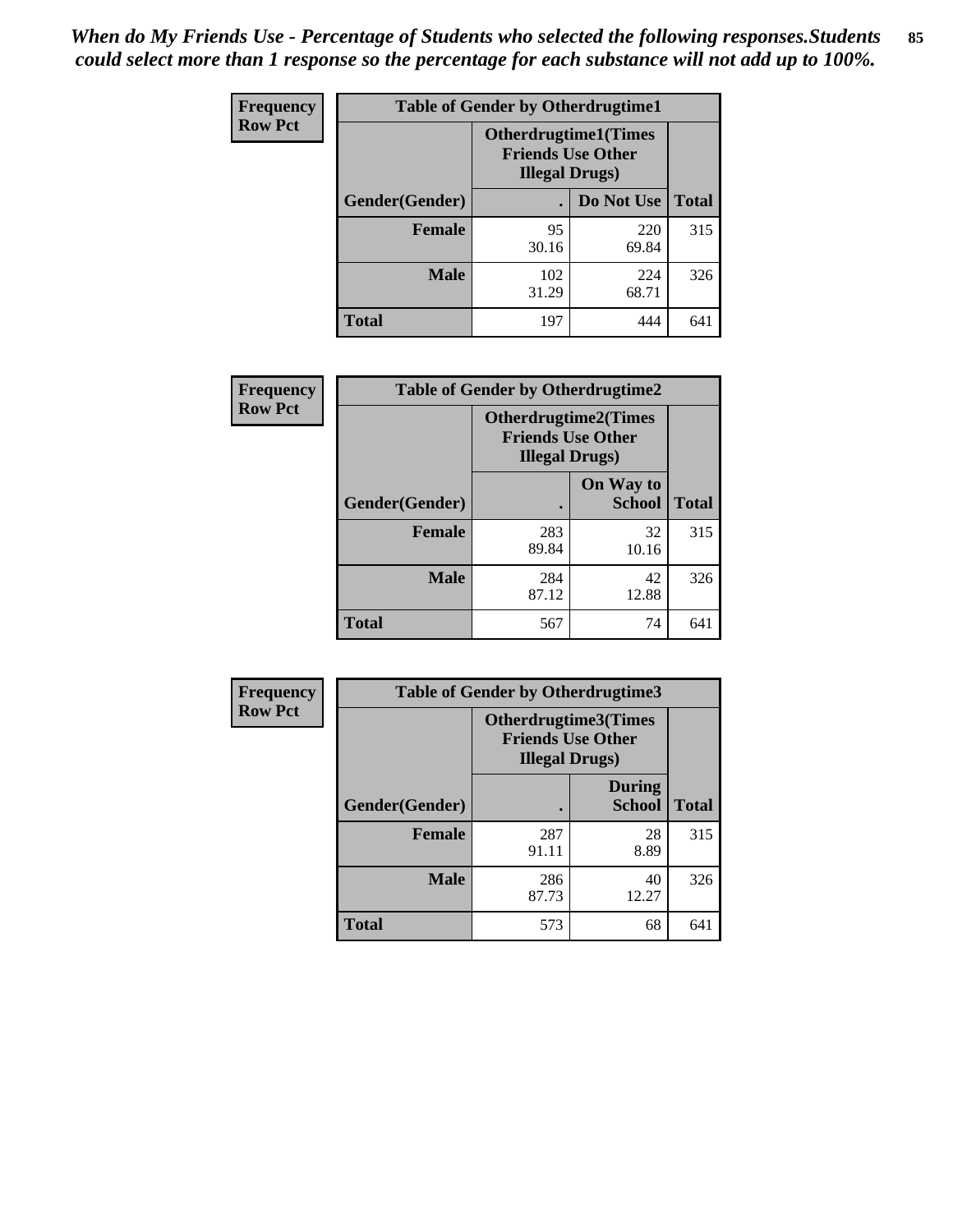*When do My Friends Use - Percentage of Students who selected the following responses.Students could select more than 1 response so the percentage for each substance will not add up to 100%.* **86**

| <b>Frequency</b> | <b>Table of Gender by Otherdrugtime4</b> |                                                    |                                                       |              |
|------------------|------------------------------------------|----------------------------------------------------|-------------------------------------------------------|--------------|
| <b>Row Pct</b>   |                                          | <b>Friends Use Other</b><br><b>Illegal Drugs</b> ) | <b>Otherdrugtime4(Times</b>                           |              |
|                  | Gender(Gender)                           |                                                    | <b>On Way</b><br>Home<br><b>From</b><br><b>School</b> | <b>Total</b> |
|                  | Female                                   | 282<br>89.52                                       | 33<br>10.48                                           | 315          |
|                  | <b>Male</b>                              | 283<br>86.81                                       | 43<br>13.19                                           | 326          |
|                  | <b>Total</b>                             | 565                                                | 76                                                    | 641          |

| Frequency      | <b>Table of Gender by Otherdrugtime5</b> |                                                                                    |             |              |
|----------------|------------------------------------------|------------------------------------------------------------------------------------|-------------|--------------|
| <b>Row Pct</b> |                                          | <b>Otherdrugtime5</b> (Times<br><b>Friends Use Other</b><br><b>Illegal Drugs</b> ) |             |              |
|                | Gender(Gender)                           |                                                                                    | Weeknights  | <b>Total</b> |
|                | <b>Female</b>                            | 245<br>77.78                                                                       | 70<br>22.22 | 315          |
|                | <b>Male</b>                              | 262<br>80.37                                                                       | 64<br>19.63 | 326          |
|                | <b>Total</b>                             | 507                                                                                | 134         | 641          |

| <b>Frequency</b> | <b>Table of Gender by Otherdrugtime6</b> |                                                                                   |              |              |
|------------------|------------------------------------------|-----------------------------------------------------------------------------------|--------------|--------------|
| <b>Row Pct</b>   |                                          | <b>Otherdrugtime6(Times</b><br><b>Friends Use Other</b><br><b>Illegal Drugs</b> ) |              |              |
|                  | Gender(Gender)                           |                                                                                   | Weekends     | <b>Total</b> |
|                  | <b>Female</b>                            | 209<br>66.35                                                                      | 106<br>33.65 | 315          |
|                  | <b>Male</b>                              | 216<br>66.26                                                                      | 110<br>33.74 | 326          |
|                  | <b>Total</b>                             | 425                                                                               | 216          | 641          |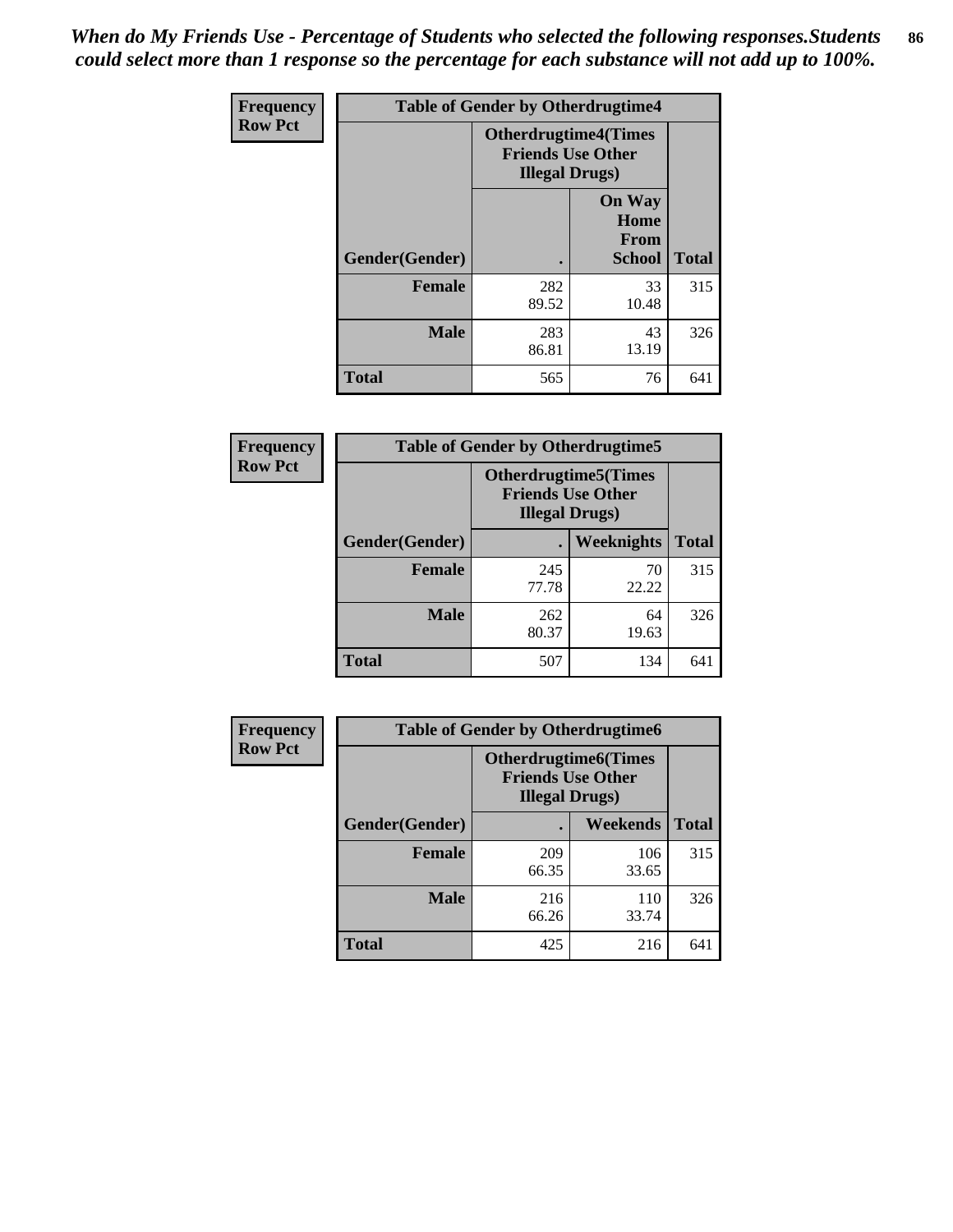# *Other Questions* **87**

| <b>Frequency</b> | <b>Table of Gender by Educationalcohol</b> |                                                                                                                                       |                |              |  |
|------------------|--------------------------------------------|---------------------------------------------------------------------------------------------------------------------------------------|----------------|--------------|--|
| <b>Row Pct</b>   |                                            | <b>Educationalcohol</b> (I<br>have been taught<br>about alcohol,<br>tobacco,<br>and other drugs<br>within the last year<br>at school) |                |              |  |
|                  | Gender(Gender)                             | <b>Yes</b>                                                                                                                            | N <sub>0</sub> | <b>Total</b> |  |
|                  | <b>Female</b>                              | 221<br>70.16                                                                                                                          | 94<br>29.84    | 315          |  |
|                  | <b>Male</b>                                | 212<br>65.03                                                                                                                          | 114<br>34.97   | 326          |  |
|                  | <b>Total</b>                               | 433                                                                                                                                   | 208            | 641          |  |

| Frequency      | <b>Table of Gender by Rodedrinking</b> |                                                                                                                     |                |              |  |
|----------------|----------------------------------------|---------------------------------------------------------------------------------------------------------------------|----------------|--------------|--|
| <b>Row Pct</b> |                                        | Rodedrinking(In<br>the past 30 days I<br>have ridden in a<br>car with a driver<br>who had been<br>drinking alcohol) |                |              |  |
|                | Gender(Gender)                         | Yes                                                                                                                 | N <sub>0</sub> | <b>Total</b> |  |
|                | <b>Female</b>                          | 47<br>14.92                                                                                                         | 268<br>85.08   | 315          |  |
|                | <b>Male</b>                            | 56<br>17.18                                                                                                         | 270<br>82.82   | 326          |  |
|                | <b>Total</b>                           | 103                                                                                                                 | 538            | 641          |  |

| Frequency      | <b>Table of Gender by Drugsschool</b> |                                                                                                                                     |                |              |  |
|----------------|---------------------------------------|-------------------------------------------------------------------------------------------------------------------------------------|----------------|--------------|--|
| <b>Row Pct</b> |                                       | <b>Drugsschool</b> (During<br>the past 12 months,<br>I have been offered,<br>sold,<br>or given illegal drugs<br>on school property) |                |              |  |
|                | Gender(Gender)                        | Yes                                                                                                                                 | N <sub>0</sub> | <b>Total</b> |  |
|                | <b>Female</b>                         | 74<br>23.49                                                                                                                         | 241<br>76.51   | 315          |  |
|                | <b>Male</b>                           | 110<br>33.74                                                                                                                        | 216<br>66.26   | 326          |  |
|                | <b>Total</b>                          | 184                                                                                                                                 | 457            | 641          |  |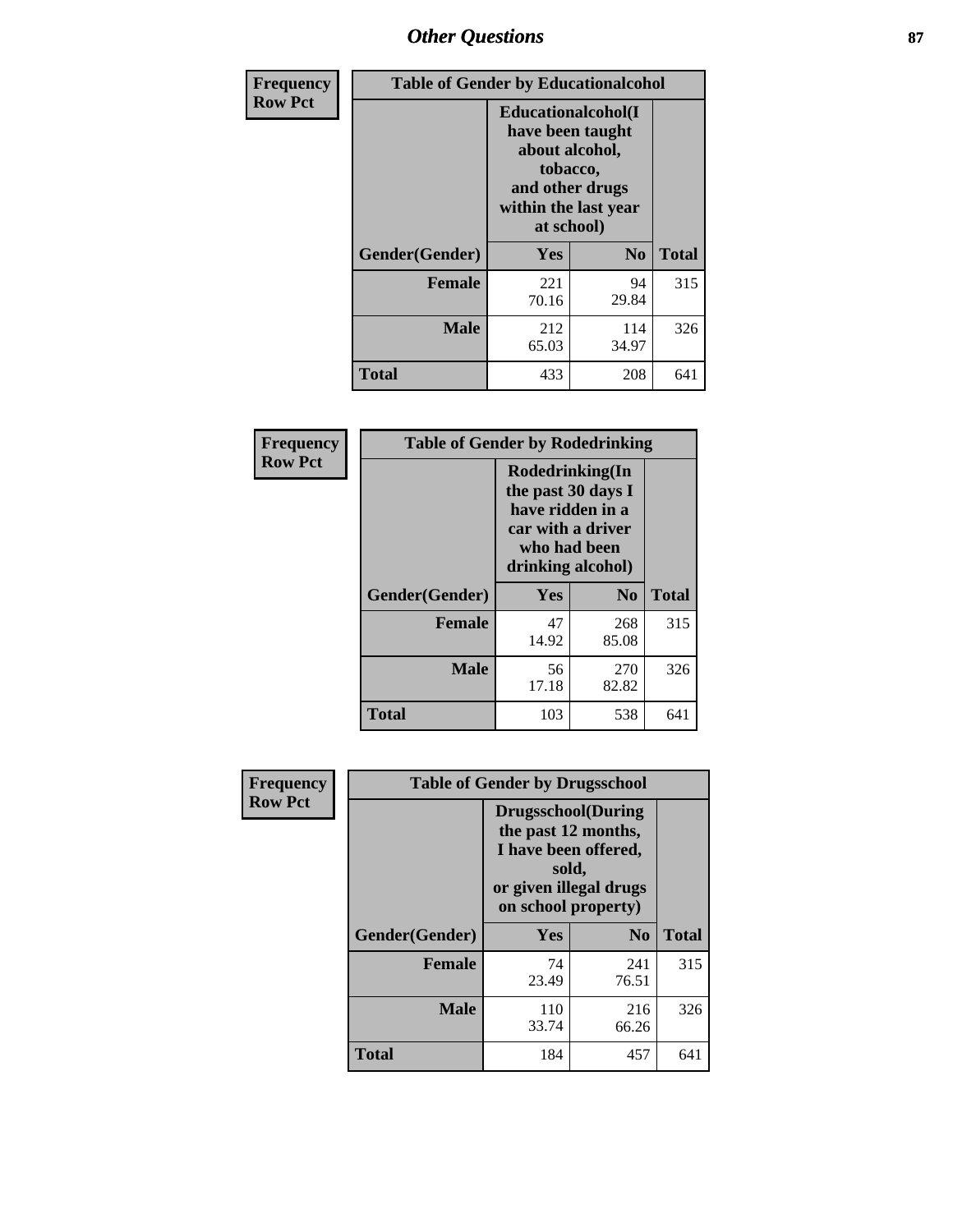# *Other Questions* **88**

**Frequency Row Pct**

| <b>Table of Gender by Bingedrinking</b> |                         |                                                                                                         |                   |                   |                        |                               |                   |              |
|-----------------------------------------|-------------------------|---------------------------------------------------------------------------------------------------------|-------------------|-------------------|------------------------|-------------------------------|-------------------|--------------|
|                                         |                         | Bingedrinking(I have drunk five or more<br>drinks of alcohol at one sitting during the<br>last 30 days) |                   |                   |                        |                               |                   |              |
| <b>Gender</b> (Gender)                  | $\bf{0}$<br><b>Days</b> | $1$ or<br>days                                                                                          | 3 to<br>5<br>days | 6 to<br>9<br>days | 10<br>to<br>19<br>days | <b>20</b><br>to<br>29<br>days | All<br>30<br>days | <b>Total</b> |
| <b>Female</b>                           | 261<br>82.86            | 12<br>3.81                                                                                              | 14<br>4.44        | 11<br>3.49        | 8<br>2.54              | 2<br>0.63                     | 2.22              | 315          |
| <b>Male</b>                             | 254                     | 16                                                                                                      | 13                | 14                | 13                     | 8                             | 8                 | 326          |
|                                         | 77.91                   | 4.91                                                                                                    | 3.99              | 4.29              | 3.99                   | 2.45                          | 2.45              |              |

| Frequency      | <b>Table of Gender by Educationaids</b> |                                                                                                 |                |              |  |
|----------------|-----------------------------------------|-------------------------------------------------------------------------------------------------|----------------|--------------|--|
| <b>Row Pct</b> |                                         | <b>Educationaids</b> (I<br>have been taught<br>about HIV/AIDS<br>at school in the<br>past year) |                |              |  |
|                | Gender(Gender)                          | Yes                                                                                             | N <sub>0</sub> | <b>Total</b> |  |
|                | <b>Female</b>                           | 219<br>69.52                                                                                    | 96<br>30.48    | 315          |  |
|                | <b>Male</b>                             | 212<br>65.03                                                                                    | 114<br>34.97   | 326          |  |
|                | <b>Total</b>                            | 431                                                                                             | 210            | 641          |  |

| Frequency      | <b>Table of Gender by Suicideconsider</b> |                 |                |              |  |
|----------------|-------------------------------------------|-----------------|----------------|--------------|--|
| <b>Row Pct</b> |                                           | Suicideconsider |                |              |  |
|                | Gender(Gender)                            | Yes             | N <sub>0</sub> | <b>Total</b> |  |
|                | <b>Female</b>                             | 33<br>10.48     | 282<br>89.52   | 315          |  |
|                | <b>Male</b>                               | 30<br>9.20      | 296<br>90.80   | 326          |  |
|                | Total                                     | 63              | 578            | 641          |  |